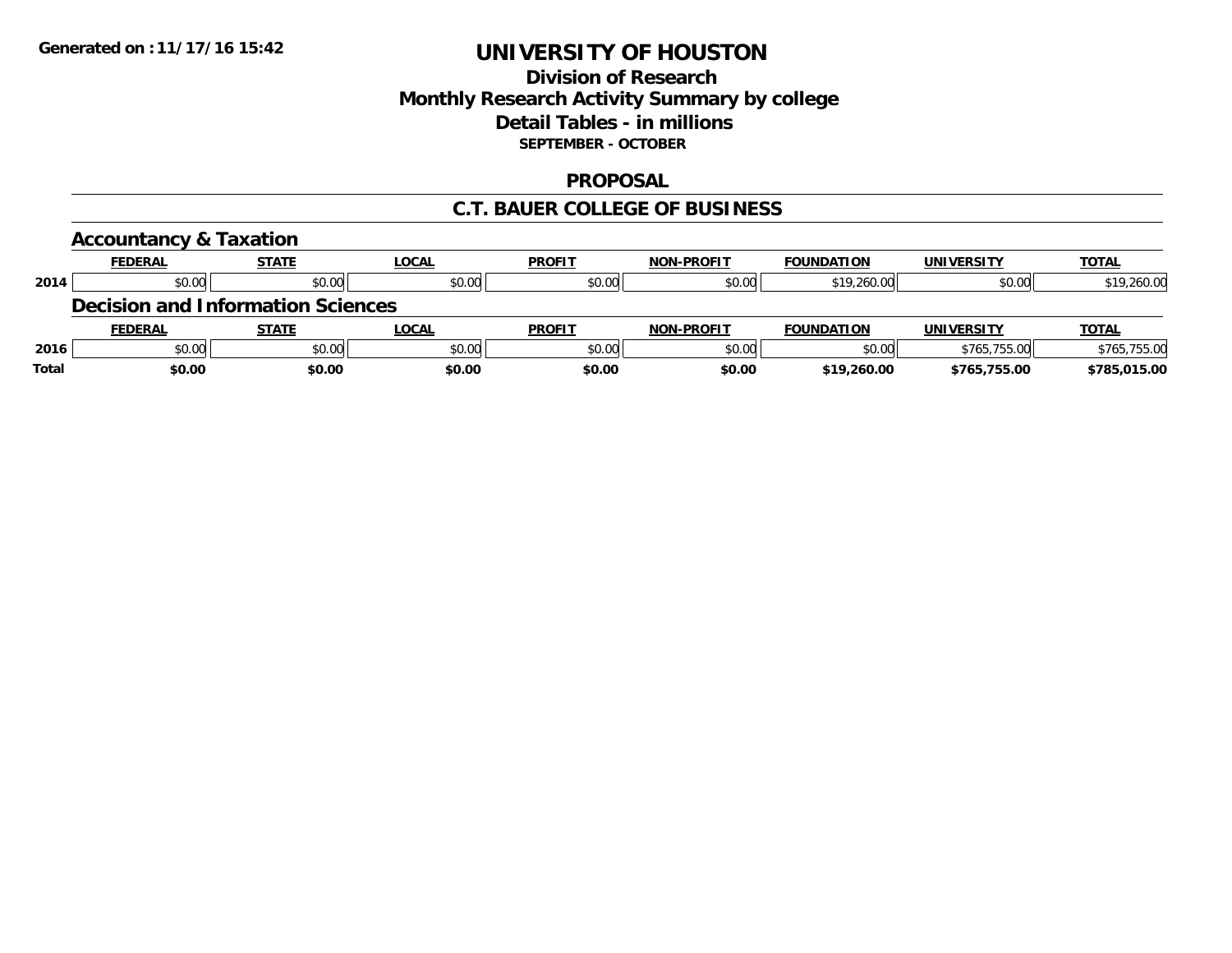## **Division of Research Monthly Research Activity Summary by college Detail Tables - in millions SEPTEMBER - OCTOBER**

#### **PROPOSAL**

#### **COLLEGE OF ARCHITECTURE**

|       | Architecture   |              |              |               |                   |                   |                   |              |  |  |  |
|-------|----------------|--------------|--------------|---------------|-------------------|-------------------|-------------------|--------------|--|--|--|
|       | <b>FEDERAL</b> | <b>STATE</b> | <u>LOCAL</u> | <b>PROFIT</b> | <b>NON-PROFIT</b> | <b>FOUNDATION</b> | <b>UNIVERSITY</b> | <b>TOTAL</b> |  |  |  |
| 2013  | \$89,843.25    | \$0.00       | \$0.00       | \$0.00        | \$0.00            | \$0.00            | \$0.00            | \$89,843.25  |  |  |  |
| 2014  | \$0.00         | \$0.00       | \$0.00       | \$0.00        | \$19,925.20       | \$0.00            | \$0.00            | \$19,925.20  |  |  |  |
| Total | \$89,843.25    | \$0.00       | \$0.00       | \$0.00        | \$19,925.20       | \$0.00            | \$0.00            | \$109,768.45 |  |  |  |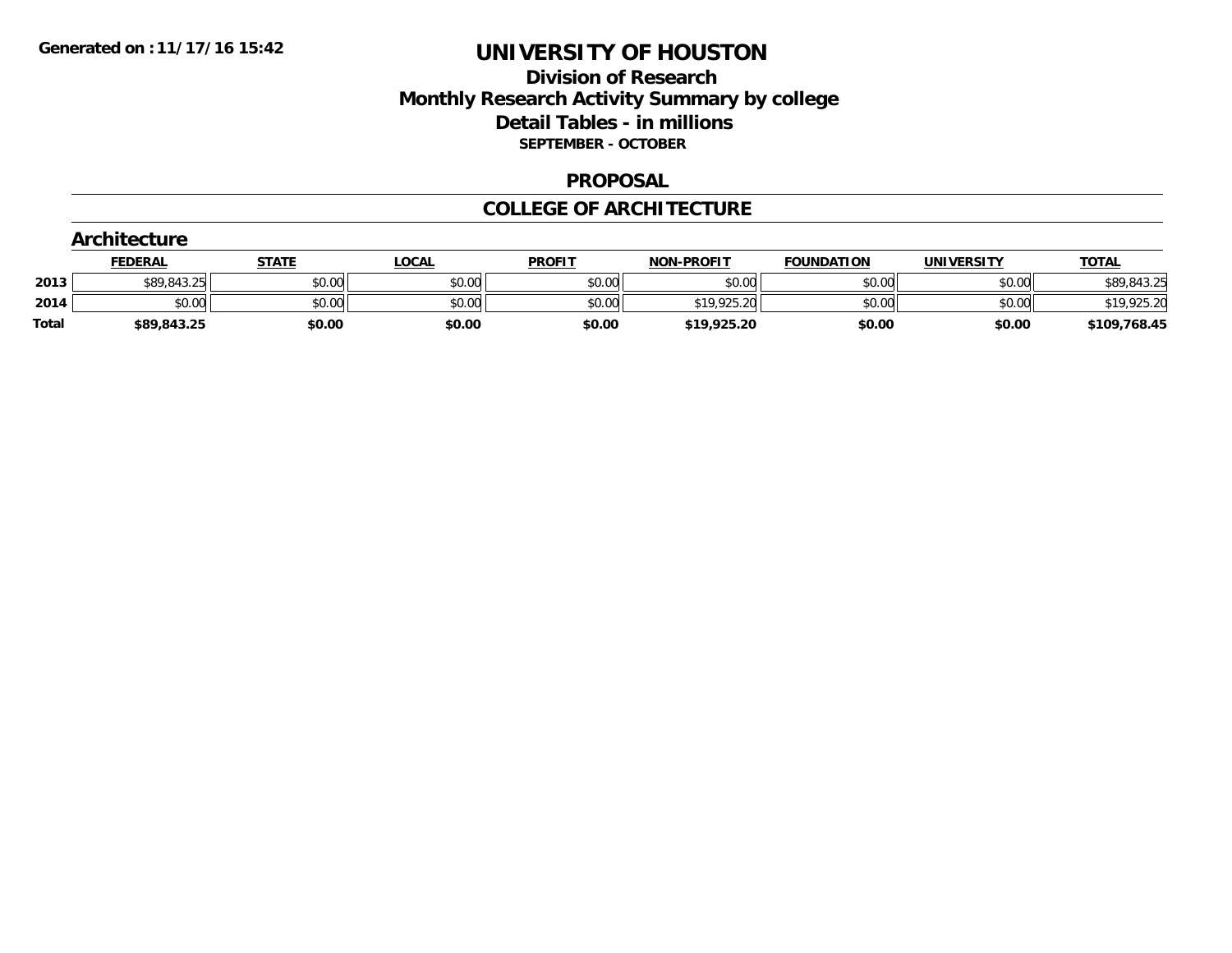## **Division of ResearchMonthly Research Activity Summary by college Detail Tables - in millions SEPTEMBER - OCTOBER**

#### **PROPOSAL**

## **COLLEGE OF EDUCATION**

|              | <b>FEDERAL</b>                                     | <b>STATE</b>   | <b>LOCAL</b> | <b>PROFIT</b> | <b>NON-PROFIT</b> | <b>FOUNDATION</b> | <b>UNIVERSITY</b> | <b>TOTAL</b>    |
|--------------|----------------------------------------------------|----------------|--------------|---------------|-------------------|-------------------|-------------------|-----------------|
| 2013         | \$2,480,018.64                                     | \$0.00         | \$0.00       | \$0.00        | \$0.00            | \$0.00            | \$0.00            | \$2,480,018.64  |
| 2014         | \$2,482,766.34                                     | \$0.00         | \$200,592.00 | \$0.00        | \$0.00            | \$0.00            | \$0.00            | \$2,683,358.34  |
|              | <b>Curriculum and Instruction</b>                  |                |              |               |                   |                   |                   |                 |
|              | <b>FEDERAL</b>                                     | <b>STATE</b>   | <b>LOCAL</b> | <b>PROFIT</b> | <b>NON-PROFIT</b> | <b>FOUNDATION</b> | <b>UNIVERSITY</b> | <b>TOTAL</b>    |
| 2013         | \$0.00                                             | \$0.00         | \$0.00       | \$0.00        | \$0.00            | \$0.00            | \$8,000.00        | \$8,000.00      |
| 2014         | \$0.00                                             | \$1,094,824.80 | \$0.00       | \$0.00        | \$0.00            | \$0.00            | \$0.00            | \$1,094,824.80  |
| 2015         | \$1,176,348.00                                     | \$419,997.20   | \$0.00       | \$0.00        | \$0.00            | \$0.00            | \$50,000.00       | \$1,646,345.20  |
| 2016         | \$137,535.00                                       | \$656,995.62   | \$0.00       | \$34,750.00   | \$0.00            | \$0.00            | \$0.00            | \$829,280.62    |
|              | Dean, Education                                    |                |              |               |                   |                   |                   |                 |
|              | <b>FEDERAL</b>                                     | <b>STATE</b>   | <b>LOCAL</b> | <b>PROFIT</b> | <b>NON-PROFIT</b> | <b>FOUNDATION</b> | <b>UNIVERSITY</b> | <b>TOTAL</b>    |
| 2014         | \$0.00                                             | \$0.00         | \$0.00       | \$0.00        | \$0.00            | \$0.00            | \$0.00            | \$0.00          |
|              | <b>Educational Leadership &amp; Policy Studies</b> |                |              |               |                   |                   |                   |                 |
|              | <b>FEDERAL</b>                                     | <b>STATE</b>   | <b>LOCAL</b> | <b>PROFIT</b> | <b>NON-PROFIT</b> | <b>FOUNDATION</b> | <b>UNIVERSITY</b> | <b>TOTAL</b>    |
| 2013         | \$208,076.00                                       | \$0.00         | \$0.00       | \$0.00        | \$0.00            | \$0.00            | \$0.00            | \$208,076.00    |
| 2014         | \$0.00                                             | \$0.00         | \$0.00       | \$0.00        | \$375,000.00      | \$0.00            | \$172,455.00      | \$547,455.00    |
| 2015         | \$0.00                                             | \$0.00         | \$0.00       | \$0.00        | \$0.00            | \$0.00            | \$78,750.00       | \$78,750.00     |
| 2016         | \$0.00                                             | \$0.00         | \$0.00       | \$35,000.00   | \$0.00            | \$0.00            | \$20,475.00       | \$55,475.00     |
| 2017         | \$0.00                                             | \$0.00         | \$0.00       | \$0.00        | \$0.00            | \$0.00            | \$0.00            | \$0.00          |
|              | Psychological, Health, and Learning Sciences       |                |              |               |                   |                   |                   |                 |
|              | <b>FEDERAL</b>                                     | <b>STATE</b>   | <b>LOCAL</b> | <b>PROFIT</b> | <b>NON-PROFIT</b> | <b>FOUNDATION</b> | <b>UNIVERSITY</b> | <b>TOTAL</b>    |
| 2013         | \$0.00                                             | \$0.00         | \$0.00       | \$0.00        | \$0.00            | \$300,318.00      | \$449,537.00      | \$749,855.00    |
| 2014         | \$3,130,026.00                                     | \$0.00         | \$0.00       | \$0.00        | \$0.00            | \$0.00            | \$164,835.00      | \$3,294,861.00  |
| 2015         | \$1,590,598.00                                     | \$0.00         | \$0.00       | \$0.00        | \$39,250.00       | \$0.00            | \$202,410.00      | \$1,832,258.00  |
| 2016         | \$1,338,968.00                                     | \$159,765.50   | \$0.00       | \$0.00        | \$717,000.00      | \$0.00            | \$424,659.00      | \$2,640,392.50  |
| 2017         | \$1,303,461.15                                     | \$0.00         | \$0.00       | \$0.00        | \$0.00            | \$0.00            | \$221,257.00      | \$1,524,718.15  |
|              | <b>UH Charter School</b>                           |                |              |               |                   |                   |                   |                 |
|              | <b>FEDERAL</b>                                     | <b>STATE</b>   | <b>LOCAL</b> | <b>PROFIT</b> | <b>NON-PROFIT</b> | <b>FOUNDATION</b> | <b>UNIVERSITY</b> | <b>TOTAL</b>    |
| 2013         | \$0.00                                             | \$1,489.55     | \$0.00       | \$0.00        | \$0.00            | \$0.00            | \$0.00            | \$1,489.55      |
| 2017         | \$0.00                                             | \$500.00       | \$0.00       | \$0.00        | \$0.00            | \$0.00            | \$0.00            | \$500.00        |
| <b>Total</b> | \$13,847,797.13                                    | \$2,333,572.67 | \$200,592.00 | \$69,750.00   | \$1,131,250.00    | \$300,318.00      | \$1,792,378.00    | \$19,675,657.80 |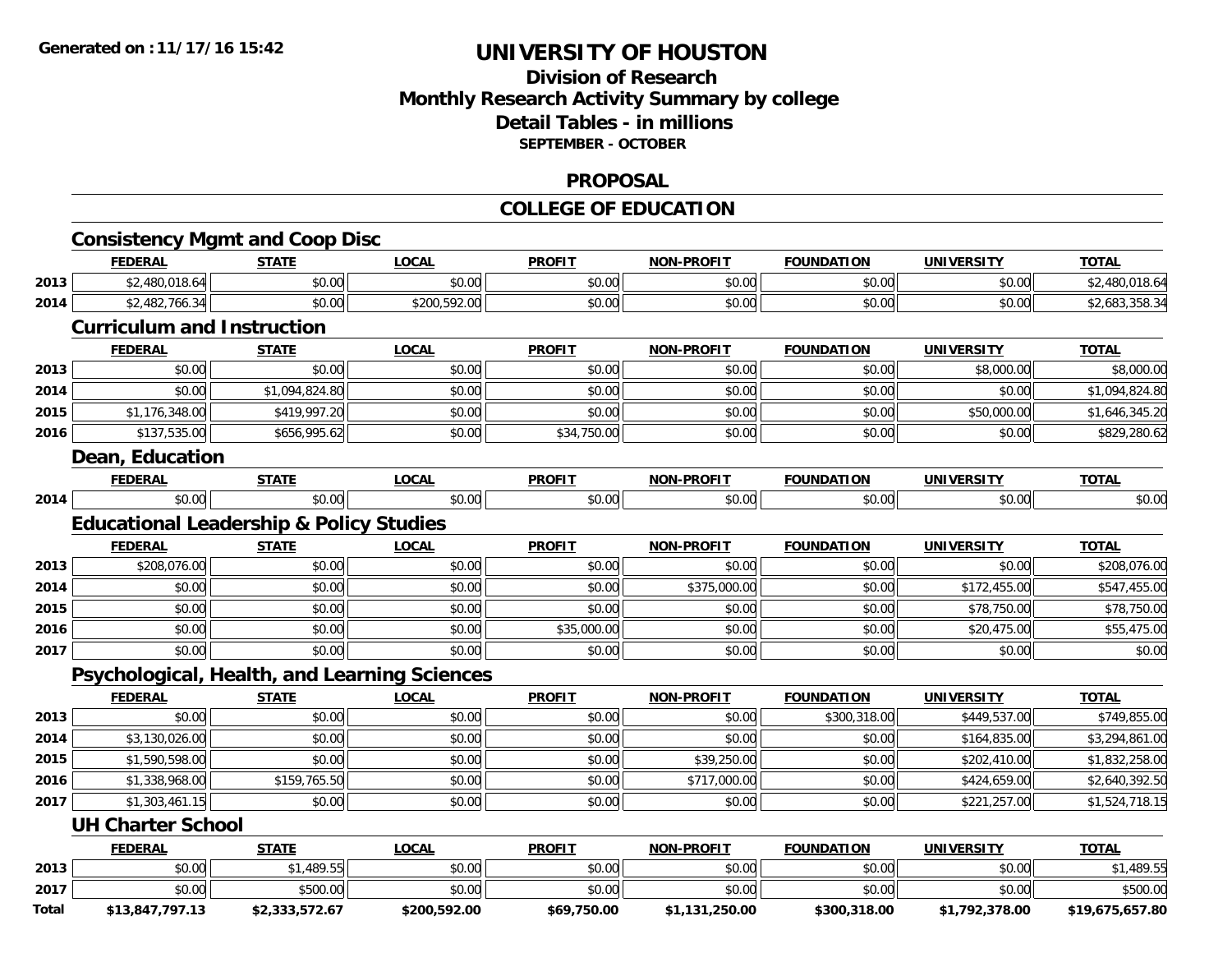## **Division of ResearchMonthly Research Activity Summary by college Detail Tables - in millions SEPTEMBER - OCTOBER**

#### **PROPOSAL**

|      | <b>African-American Studies</b>             |              |              |               |                   |                   |                   |                |
|------|---------------------------------------------|--------------|--------------|---------------|-------------------|-------------------|-------------------|----------------|
|      | <b>FEDERAL</b>                              | <b>STATE</b> | <b>LOCAL</b> | <b>PROFIT</b> | <b>NON-PROFIT</b> | <b>FOUNDATION</b> | <b>UNIVERSITY</b> | <b>TOTAL</b>   |
| 2014 | \$0.00                                      | \$0.00       | \$0.00       | \$0.00        | \$1,500.00        | \$0.00            | \$0.00            | \$1,500.00     |
|      | <b>Arte Publico Press</b>                   |              |              |               |                   |                   |                   |                |
|      | <b>FEDERAL</b>                              | <b>STATE</b> | <b>LOCAL</b> | <b>PROFIT</b> | <b>NON-PROFIT</b> | <b>FOUNDATION</b> | <b>UNIVERSITY</b> | <b>TOTAL</b>   |
| 2014 | \$0.00                                      | \$0.00       | \$0.00       | \$0.00        | \$0.00            | \$150,000.00      | \$0.00            | \$150,000.00   |
| 2017 | \$0.00                                      | \$0.00       | \$0.00       | \$0.00        | \$5,500.00        | \$0.00            | \$0.00            | \$5,500.00     |
|      | Communication                               |              |              |               |                   |                   |                   |                |
|      | <b>FEDERAL</b>                              | <b>STATE</b> | <b>LOCAL</b> | <b>PROFIT</b> | <b>NON-PROFIT</b> | <b>FOUNDATION</b> | <b>UNIVERSITY</b> | <b>TOTAL</b>   |
| 2013 | \$0.00                                      | \$0.00       | \$0.00       | \$0.00        | \$8,000.00        | \$0.00            | \$76,763.00       | \$84,763.00    |
| 2014 | \$0.00                                      | \$0.00       | \$0.00       | \$0.00        | \$0.00            | \$34,993.00       | \$9,591.00        | \$44,584.00    |
| 2015 | \$262,272.50                                | \$0.00       | \$0.00       | \$0.00        | \$0.00            | \$0.00            | \$0.00            | \$262,272.50   |
| 2017 | \$495,000.00                                | \$0.00       | \$0.00       | \$0.00        | \$0.00            | \$0.00            | \$0.00            | \$495,000.00   |
|      | <b>Communication Sciences and Disorders</b> |              |              |               |                   |                   |                   |                |
|      | <b>FEDERAL</b>                              | <b>STATE</b> | <b>LOCAL</b> | <b>PROFIT</b> | <b>NON-PROFIT</b> | <b>FOUNDATION</b> | <b>UNIVERSITY</b> | <b>TOTAL</b>   |
| 2013 | \$103,125.00                                | \$0.00       | \$0.00       | \$0.00        | \$0.00            | \$0.00            | \$178,718.00      | \$281,843.00   |
| 2015 | \$0.00                                      | \$0.00       | \$0.00       | \$0.00        | \$0.00            | \$4,949.00        | \$0.00            | \$4,949.00     |
| 2016 | \$0.00                                      | \$0.00       | \$0.00       | \$0.00        | \$0.00            | \$0.00            | \$10,500.00       | \$10,500.00    |
|      | <b>Comparative Cultural Studies</b>         |              |              |               |                   |                   |                   |                |
|      | <b>FEDERAL</b>                              | <b>STATE</b> | <b>LOCAL</b> | <b>PROFIT</b> | <b>NON-PROFIT</b> | <b>FOUNDATION</b> | <b>UNIVERSITY</b> | <b>TOTAL</b>   |
| 2017 | \$0.00                                      | \$5,000.00   | \$0.00       | \$0.00        | \$0.00            | \$0.00            | \$0.00            | \$5,000.00     |
|      | <b>Economics</b>                            |              |              |               |                   |                   |                   |                |
|      | <b>FEDERAL</b>                              | <b>STATE</b> | <b>LOCAL</b> | <b>PROFIT</b> | <b>NON-PROFIT</b> | <b>FOUNDATION</b> | UNIVERSITY        | <b>TOTAL</b>   |
| 2013 | \$133,160.00                                | \$0.00       | \$0.00       | \$0.00        | \$0.00            | \$27,467.00       | \$0.00            | \$160,627.00   |
| 2014 | \$0.00                                      | \$0.00       | \$0.00       | \$0.00        | \$0.00            | \$21,502.00       | \$24,995.00       | \$46,497.00    |
| 2015 | \$4,968,261.00                              | \$0.00       | \$0.00       | \$0.00        | \$15,000.00       | \$0.00            | \$0.00            | \$4,983,261.00 |
| 2016 | \$2,098,832.00                              | \$0.00       | \$0.00       | \$0.00        | \$0.00            | \$0.00            | \$0.00            | \$2,098,832.00 |
|      | <b>Health and Human Performance</b>         |              |              |               |                   |                   |                   |                |
|      | <b>FEDERAL</b>                              | <b>STATE</b> | <b>LOCAL</b> | <b>PROFIT</b> | <b>NON-PROFIT</b> | <b>FOUNDATION</b> | <b>UNIVERSITY</b> | <b>TOTAL</b>   |
| 2013 | \$3,901,855.52                              | \$0.00       | \$0.00       | \$0.00        | \$0.00            | \$0.00            | \$0.00            | \$3,901,855.52 |
| 2014 | \$69,955.00                                 | \$0.00       | \$0.00       | \$0.00        | \$0.00            | \$0.00            | \$0.00            | \$69,955.00    |
| 2015 | \$1,049,665.00                              | \$0.00       | \$0.00       | \$0.00        | \$17,371.00       | \$0.00            | \$119,478.00      | \$1,186,514.00 |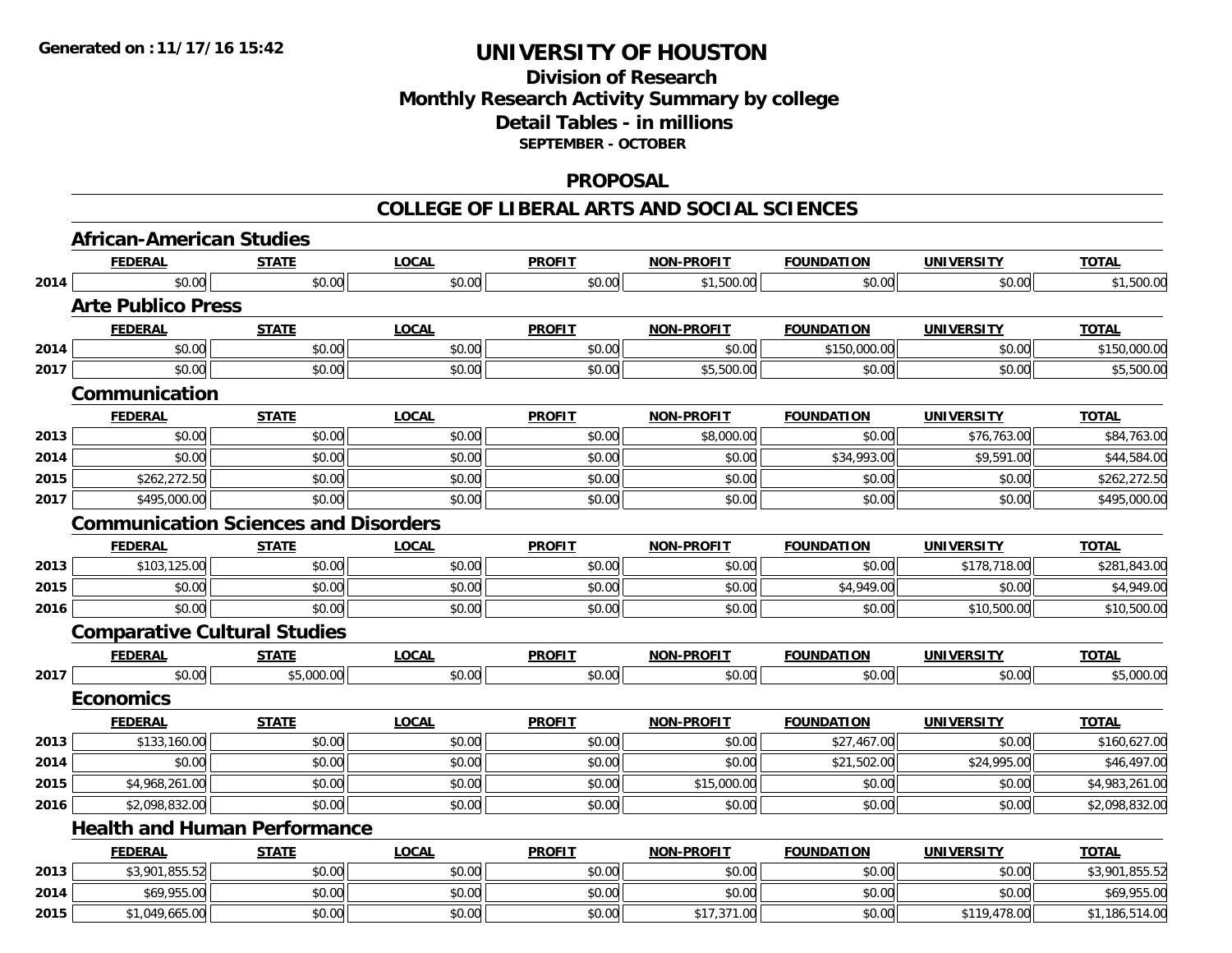## **Division of ResearchMonthly Research Activity Summary by college Detail Tables - in millions SEPTEMBER - OCTOBER**

#### **PROPOSAL**

|      |                                   | <b>Health and Human Performance</b>   |              |               |                   |                   |                   |                |
|------|-----------------------------------|---------------------------------------|--------------|---------------|-------------------|-------------------|-------------------|----------------|
|      | <b>FEDERAL</b>                    | <b>STATE</b>                          | <b>LOCAL</b> | <b>PROFIT</b> | <b>NON-PROFIT</b> | <b>FOUNDATION</b> | <b>UNIVERSITY</b> | <b>TOTAL</b>   |
| 2016 | \$2,001,761.80                    | \$71,673.50                           | \$0.00       | \$522,674.00  | \$60,184.20       | \$150,000.00      | \$148,032.00      | \$2,954,325.50 |
| 2017 | \$1,735,819.50                    | \$182,091.00                          | \$0.00       | \$958,056.00  | \$412,500.00      | \$703,674.00      | \$22,478.00       | \$4,014,618.50 |
|      | <b>History</b>                    |                                       |              |               |                   |                   |                   |                |
|      | <b>FEDERAL</b>                    | <b>STATE</b>                          | <b>LOCAL</b> | <b>PROFIT</b> | <b>NON-PROFIT</b> | <b>FOUNDATION</b> | <b>UNIVERSITY</b> | <b>TOTAL</b>   |
| 2016 | \$127,798.80                      | \$0.00                                | \$0.00       | \$0.00        | \$82,000.00       | \$0.00            | \$0.00            | \$209,798.80   |
|      |                                   | <b>Hobby Center for Public Policy</b> |              |               |                   |                   |                   |                |
|      | <b>FEDERAL</b>                    | <b>STATE</b>                          | <b>LOCAL</b> | <b>PROFIT</b> | <b>NON-PROFIT</b> | <b>FOUNDATION</b> | <b>UNIVERSITY</b> | <b>TOTAL</b>   |
| 2014 | \$0.00                            | \$0.00                                | \$0.00       | \$0.00        | \$0.00            | \$7,000.00        | \$0.00            | \$7,000.00     |
| 2017 | \$0.00                            | \$0.00                                | \$0.00       | \$0.00        | \$0.00            | \$16,600.00       | \$0.00            | \$16,600.00    |
|      | <b>Modern/Classical Languages</b> |                                       |              |               |                   |                   |                   |                |
|      | <b>FEDERAL</b>                    | <b>STATE</b>                          | <b>LOCAL</b> | <b>PROFIT</b> | <b>NON-PROFIT</b> | <b>FOUNDATION</b> | <b>UNIVERSITY</b> | <b>TOTAL</b>   |
| 2015 | \$0.00                            | \$0.00                                | \$0.00       | \$0.00        | \$0.00            | \$29,771.00       | \$0.00            | \$29,771.00    |
| 2016 | \$0.00                            | \$0.00                                | \$0.00       | \$0.00        | \$0.00            | \$28,460.00       | \$0.00            | \$28,460.00    |
|      | <b>Philosophy</b>                 |                                       |              |               |                   |                   |                   |                |
|      | <b>FEDERAL</b>                    | <b>STATE</b>                          | <b>LOCAL</b> | <b>PROFIT</b> | <b>NON-PROFIT</b> | <b>FOUNDATION</b> | <b>UNIVERSITY</b> | <b>TOTAL</b>   |
| 2013 | \$24,897.00                       | \$0.00                                | \$0.00       | \$0.00        | \$0.00            | \$0.00            | \$0.00            | \$24,897.00    |
|      | <b>Political Science</b>          |                                       |              |               |                   |                   |                   |                |
|      | <b>FEDERAL</b>                    | <b>STATE</b>                          | <b>LOCAL</b> | <b>PROFIT</b> | <b>NON-PROFIT</b> | <b>FOUNDATION</b> | <b>UNIVERSITY</b> | <b>TOTAL</b>   |
| 2017 | \$0.00                            | \$0.00                                | \$0.00       | \$0.00        | \$0.00            | \$0.00            | \$245,580.00      | \$245,580.00   |
|      | <b>Psychology</b>                 |                                       |              |               |                   |                   |                   |                |
|      | <b>FEDERAL</b>                    | <b>STATE</b>                          | <b>LOCAL</b> | <b>PROFIT</b> | <b>NON-PROFIT</b> | <b>FOUNDATION</b> | <b>UNIVERSITY</b> | <b>TOTAL</b>   |
| 2013 | \$3,927,774.74                    | \$17,281.00                           | \$0.00       | \$30,240.00   | \$0.00            | \$0.00            | \$417,368.00      | \$4,392,663.74 |
| 2014 | \$4,684,630.86                    | \$99,639.00                           | \$0.00       | \$0.00        | \$353,067.60      | \$0.00            | \$1,142,551.00    | \$6,279,888.46 |
| 2015 | \$5,729,016.16                    | \$300,000.00                          | \$0.00       | \$13,000.00   | \$156,117.00      | \$0.00            | \$1,535,346.00    | \$7,733,479.16 |
| 2016 | \$2,940,661.00                    | \$0.00                                | \$0.00       | \$126,612.00  | \$1,994,400.80    | \$1,500.00        | \$2,270,600.00    | \$7,333,773.80 |
| 2017 | \$8,120,645.65                    | \$83,241.00                           | \$0.00       | \$0.00        | \$56,910.00       | \$64,744.00       | \$176,085.00      | \$8,501,625.65 |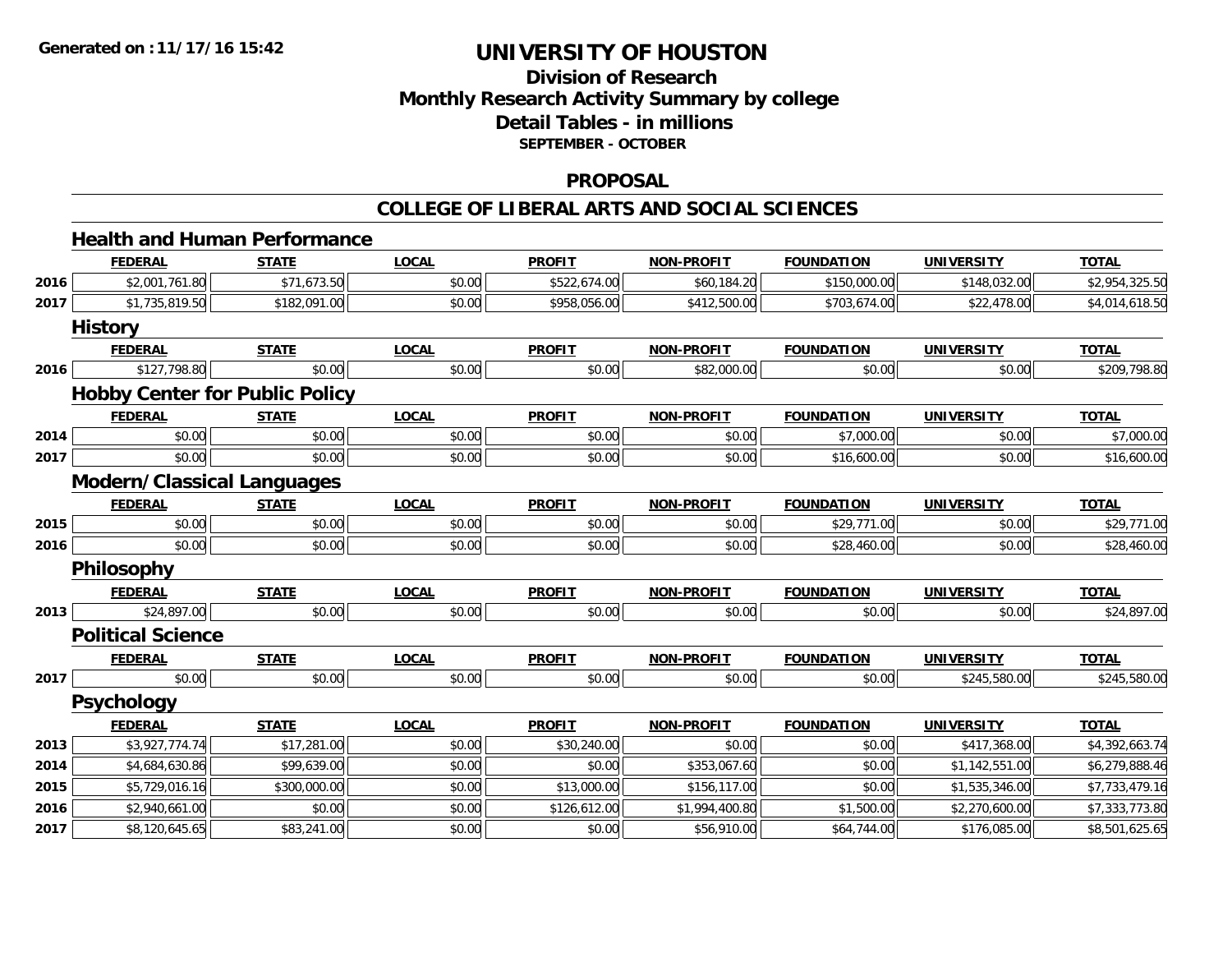## **Division of Research Monthly Research Activity Summary by college Detail Tables - in millions SEPTEMBER - OCTOBER**

#### **PROPOSAL**

|              | Sociology       |              |              |                |                   |                   |                   |                 |  |  |  |  |
|--------------|-----------------|--------------|--------------|----------------|-------------------|-------------------|-------------------|-----------------|--|--|--|--|
|              | <u>FEDERAL</u>  | <b>STATE</b> | <u>LOCAL</u> | <b>PROFIT</b>  | <b>NON-PROFIT</b> | <b>FOUNDATION</b> | <b>UNIVERSITY</b> | <b>TOTAL</b>    |  |  |  |  |
| 2017         | \$149,862.90    | \$0.00       | \$0.00       | \$0.00         | \$7,812.00        | \$0.00            | \$43,074,00       | \$200,748.90    |  |  |  |  |
| <b>Total</b> | \$42,524,994.43 | \$758,925.50 | \$0.00       | \$1,650,582.00 | \$3,170,362.60    | \$1,240,660.00    | \$6,421,159.00    | \$55,766,683.53 |  |  |  |  |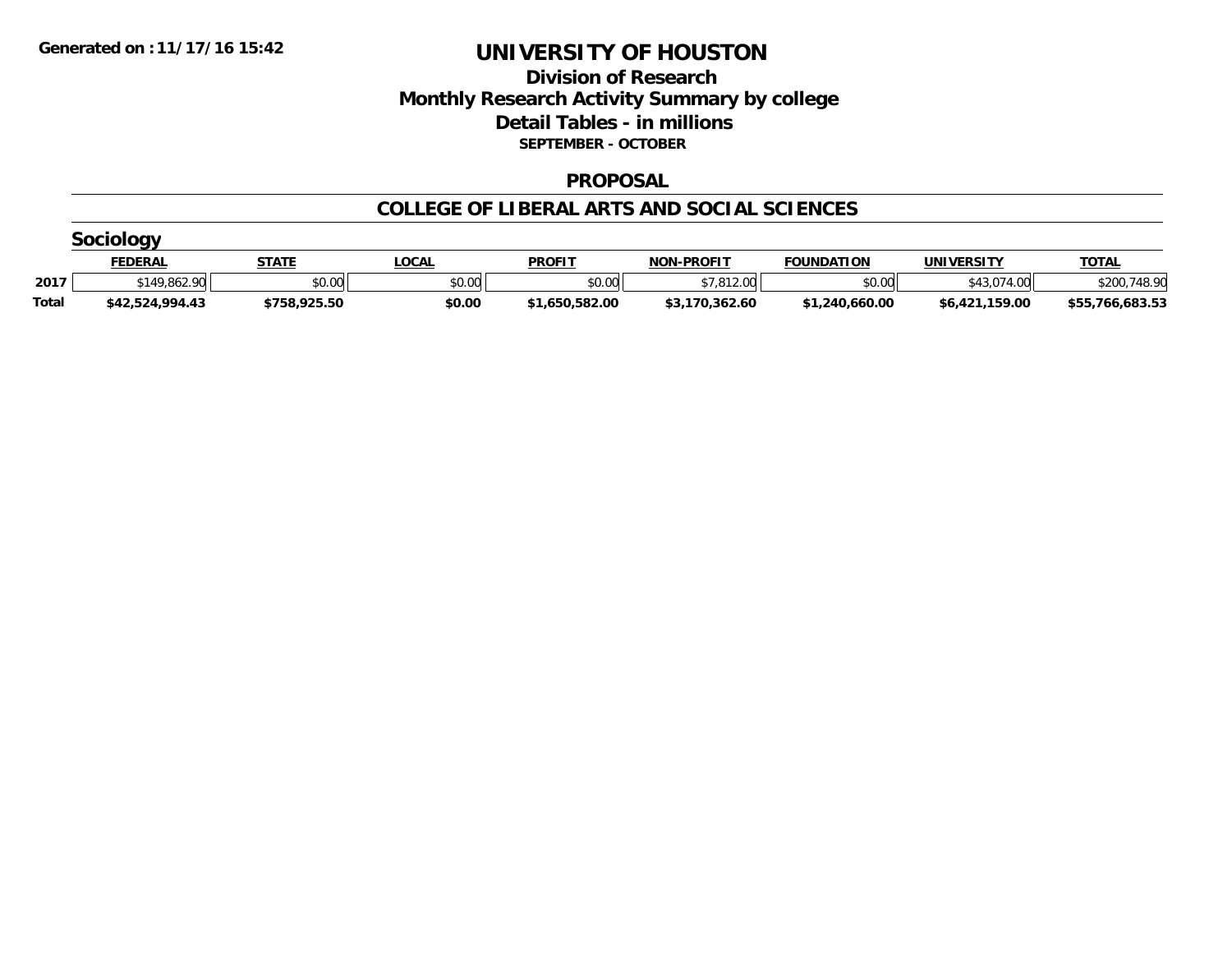## **Division of ResearchMonthly Research Activity Summary by college Detail Tables - in millionsSEPTEMBER - OCTOBER**

#### **PROPOSAL**

## **COLLEGE OF NATURAL SCIENCES AND MATHEMATICS**

# **Biology/Biochemistry**

|      | <b>FEDERAL</b> | <b>STATE</b> | <b>LOCAL</b> | <b>PROFIT</b> | <b>NON-PROFIT</b> | <b>FOUNDATION</b> | <b>UNIVERSITY</b> | <b>TOTAL</b>   |
|------|----------------|--------------|--------------|---------------|-------------------|-------------------|-------------------|----------------|
| 2013 | \$6,977,875.00 | \$0.00       | \$0.00       | \$0.00        | \$0.00            | \$20,000.00       | \$592,552.00      | \$7,590,427.00 |
| 2014 | \$2,295,237.00 | \$0.00       | \$0.00       | \$0.00        | \$375,000.00      | \$0.00            | \$0.00            | \$2,670,237.00 |
| 2015 | \$5,664,124.42 | \$292,112.00 | \$0.00       | \$217,647.00  | \$48,000.00       | \$65,000.00       | \$450,306.00      | \$6,737,189.42 |
| 2016 | \$2,051,505.50 | \$19,902.00  | \$0.00       | \$99,000.00   | \$271,344.00      | \$100,000.00      | \$0.00            | \$2,541,751.50 |
| 2017 | \$348,209.70   | \$0.00       | \$0.00       | \$0.00        | \$1.00            | \$0.00            | \$10,000.00       | \$358,210.70   |

## **Center for Nuclear Receptors and Cell Signaling**

|      | <b>FEDERAL</b>  | <b>STATE</b> | <u>LOCAL</u> | <b>PROFIT</b> | <b>NON-PROFIT</b> | <b>FOUNDATION</b> | <b>UNIVERSITY</b> | <b>TOTAL</b>    |
|------|-----------------|--------------|--------------|---------------|-------------------|-------------------|-------------------|-----------------|
| 2013 | \$3,214,490.00  | \$0.00       | \$0.00       | \$0.00        | \$30,000.00       | \$0.00            | \$0.00            | \$3,244,490.00  |
| 2014 | \$0.00          | \$0.00       | \$0.00       | \$0.00        | \$25,000.00       | \$0.00            | \$0.00            | \$25,000.00     |
| 2015 | \$11,413,729.70 | \$12,500.00  | \$0.00       | \$0.00        | \$1,191,595.00    | \$128,021,00      | \$0.00            | \$12,745,845.70 |
| 2016 | \$5,890,901.00  | \$0.00       | \$0.00       | \$0.00        | \$842,000.00      | \$0.00            | \$0.00            | \$6,732,901.00  |
| 2017 | \$206,937.50    | \$0.00       | \$0.00       | \$0.00        | \$0.00            | \$215,000.00      | \$0.00            | \$421,937.50    |

## **Chemistry**

|      | <b>FEDERAL</b> | <b>STATE</b>   | <b>LOCAL</b> | <b>PROFIT</b> | <b>NON-PROFIT</b> | <b>FOUNDATION</b> | <b>UNIVERSITY</b> | <b>TOTAL</b>   |
|------|----------------|----------------|--------------|---------------|-------------------|-------------------|-------------------|----------------|
| 2013 | \$3,881,615.94 | \$1,678,546.00 | \$0.00       | \$0.00        | \$0.00            | \$0.00            | \$0.00            | \$5,560,161.94 |
| 2014 | \$2,058,326.50 | \$0.00         | \$0.00       | \$0.00        | \$375,000.00      | \$2,550,000.00    | \$0.00            | \$4,983,326.50 |
| 2015 | \$1,402,592.20 | \$0.00         | \$0.00       | \$100,000.00  | \$420,000.00      | \$125,000.00      | \$1,065,491.00    | \$3,113,083.20 |
| 2016 | \$271,378.00   | \$0.00         | \$0.00       | \$0.00        | \$0.00            | \$25,000.00       | \$0.00            | \$296,378.00   |
| 2017 | \$1,287,125.00 | \$0.00         | \$0.00       | \$0.00        | \$0.00            | \$0.00            | \$0.00            | \$1,287,125.00 |

#### **Computer Science**

|      | <b>FEDERAL</b>  | <b>STATE</b>   | <b>LOCAL</b> | <b>PROFIT</b> | <b>NON-PROFIT</b> | <b>FOUNDATION</b> | UNIVERSITY   | <b>TOTAL</b>    |
|------|-----------------|----------------|--------------|---------------|-------------------|-------------------|--------------|-----------------|
| 2013 | \$4,591,938.59  | \$0.00         | \$0.00       | \$0.00        | \$320,000.00      | \$0.00            | \$0.00       | \$4,911,938.59  |
| 2014 | \$0.00          | \$0.00         | \$0.00       | \$22,411.41   | \$0.00            | \$0.00            | \$0.00       | \$22,411.41     |
| 2015 | \$21,767,013.60 | \$1,566,640.00 | \$0.00       | \$206,775.00  | \$0.00            | \$20,996.00       | \$0.00       | \$23,561,424.60 |
| 2016 | \$1,088,976.00  | \$0.00         | \$0.00       | \$0.00        | \$410,312.00      | \$0.00            | \$0.00       | \$1,499,288.00  |
| 2017 | \$1,986,913.40  | \$0.00         | \$0.00       | \$54,941.00   | \$365,672.00      | \$0.00            | \$190,634.00 | \$2,598,160.40  |

## **Dean, Natural Sciences and Mathematics**

|      | <b>FEDERAL</b> | <b>STATE</b><br>,,,,,, | <b>_OCAL</b>                                                             | <b>PROFIT</b>        | <b>J-PROFIT</b><br><b>BIABI</b> | <b>FOUNDATION</b> | <b>UNIVERSITY</b>    | <b>TOTAL</b>                       |
|------|----------------|------------------------|--------------------------------------------------------------------------|----------------------|---------------------------------|-------------------|----------------------|------------------------------------|
| 2014 | \$0.00         | Ψ.<br>JU.UU            | $\begin{array}{c} \uparrow \\ \uparrow \\ \uparrow \end{array}$<br>JU.UU | \$0.00               | 00000<br>ぐつフに                   | \$0.00            | \$0.00               | $\sim$ $-$<br>0000<br>\$373,000.00 |
| 2015 | \$0.00         | ስ ለሰ<br>JU.UU          | $\sim$<br>$\sim$<br>ง∪.∪บ                                                | 0000<br><b>DU.UU</b> | 0000<br>PU.UU                   | \$0.00            | 0000<br><b>JU.UU</b> | \$0.00                             |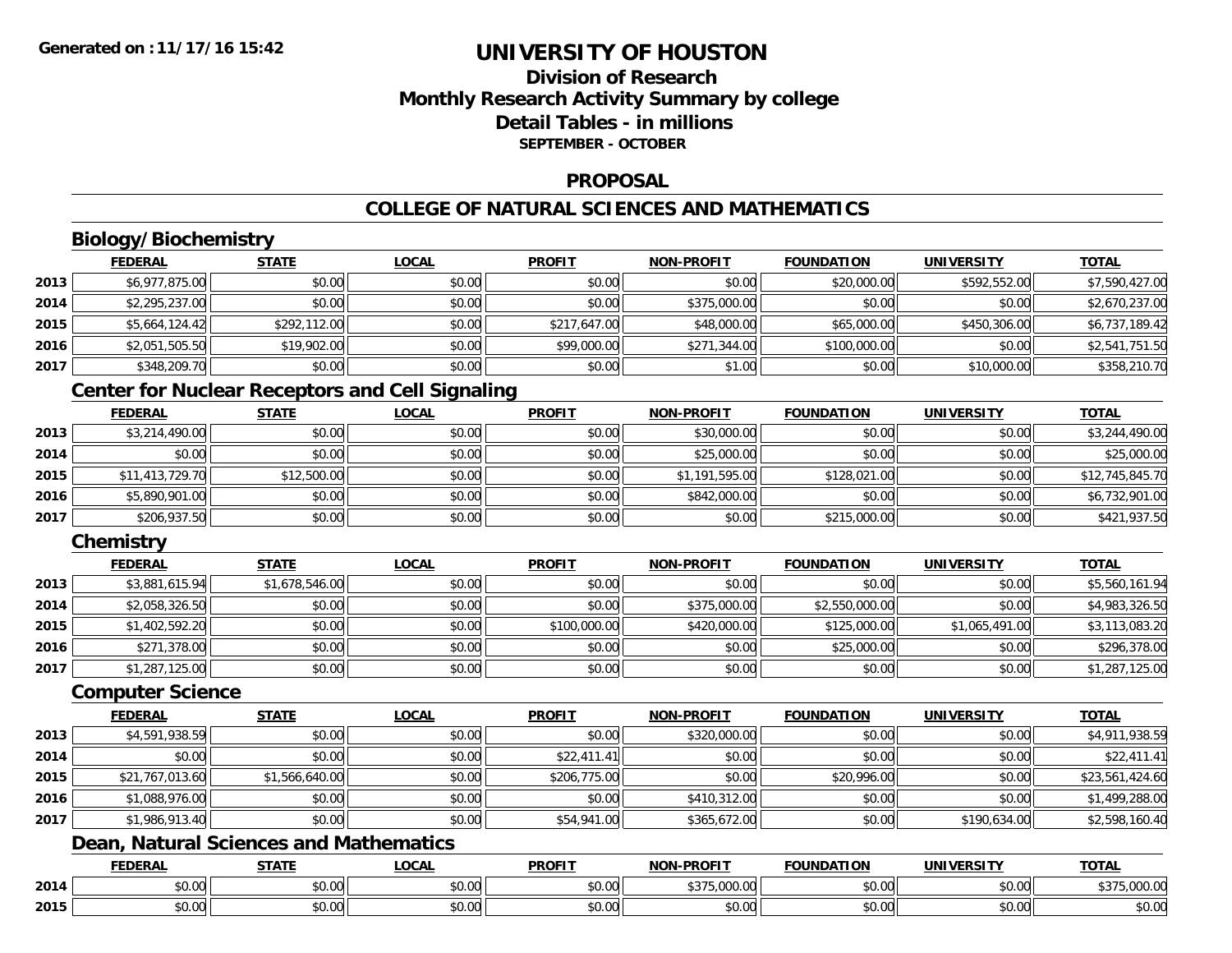## **Division of ResearchMonthly Research Activity Summary by college Detail Tables - in millions SEPTEMBER - OCTOBER**

#### **PROPOSAL**

#### **COLLEGE OF NATURAL SCIENCES AND MATHEMATICS**

## **Earth & Atmospheric Sciences**

|      | <b>FEDERAL</b> | <b>STATE</b> | <u>LOCAL</u> | <b>PROFIT</b> | <b>NON-PROFIT</b> | <b>FOUNDATION</b> | <b>UNIVERSITY</b> | <u>TOTAL</u>   |
|------|----------------|--------------|--------------|---------------|-------------------|-------------------|-------------------|----------------|
| 2013 | \$1,465,725.00 | \$0.00       | \$0.00       | \$0.00        | \$0.00            | \$0.00            | \$0.00            | \$1,465,725.00 |
| 2014 | \$339,847.00   | \$0.00       | \$0.00       | \$0.00        | \$0.00            | \$0.00            | \$0.00            | \$339,847.00   |
| 2015 | \$1,009,544.50 | \$206,938.00 | \$0.00       | \$238,179.00  | \$452,663.25      | \$0.00            | \$605,169,00      | \$2,512,493.75 |
| 2016 | \$834,757.20   | \$170,000.00 | \$0.00       | \$11,098.00   | \$110,000.00      | \$0.00            | \$91,540.00       | \$1,217,395.20 |
| 2017 | \$389,774.00   | \$0.00       | \$0.00       | \$14,098.00   | \$0.00            | \$0.00            | \$0.00            | \$403,872.00   |

#### **Mathematics**

|      | <b>FEDERAL</b> | <b>STATE</b> | <b>LOCAL</b> | <b>PROFIT</b> | <b>NON-PROFIT</b> | <b>FOUNDATION</b> | <b>UNIVERSITY</b> | <b>TOTAL</b>   |
|------|----------------|--------------|--------------|---------------|-------------------|-------------------|-------------------|----------------|
| 2013 | \$1,228,483.00 | \$0.00       | \$0.00       | \$0.00        | \$0.00            | \$0.00            | \$0.00            | \$1,228,483.00 |
| 2014 | \$1,734,871.36 | \$0.00       | \$0.00       | \$0.00        | \$375,000.00      | \$0.00            | \$0.00            | \$2,109,871.36 |
| 2015 | \$1,645,531.00 | \$0.00       | \$0.00       | \$98,000.00   | \$47,579.00       | \$79,840.00       | \$0.00            | \$1,870,950.00 |
| 2016 | \$299,252.00   | \$0.00       | \$0.00       | \$0.00        | \$0.00            | \$0.00            | \$0.00            | \$299,252.00   |
| 2017 | \$1,651,148.30 | \$0.00       | \$0.00       | \$0.00        | \$0.00            | \$0.00            | \$0.00            | \$1,651,148.30 |

### **Physics**

|       | <b>FEDERAL</b>  | <b>STATE</b>   | <b>LOCAL</b> | <b>PROFIT</b>  | <b>NON-PROFIT</b> | <b>FOUNDATION</b> | <b>UNIVERSITY</b> | <b>TOTAL</b>     |
|-------|-----------------|----------------|--------------|----------------|-------------------|-------------------|-------------------|------------------|
| 2013  | \$3,652,116.49  | \$0.00         | \$0.00       | \$0.00         | \$296,196.00      | \$0.00            | \$0.00            | \$3,948,312.49   |
| 2014  | \$2,296,978.00  | \$404,935.20   | \$0.00       | \$0.00         | \$0.00            | \$0.00            | \$0.00            | \$2,701,913.20   |
| 2015  | \$5,131,524.25  | \$179,998.80   | \$0.00       | \$0.00         | \$828,000.00      | \$0.00            | \$128,036.00      | \$6,267,559.05   |
| 2016  | \$203,361.50    | \$242,998.38   | \$0.00       | \$0.00         | \$0.00            | \$0.00            | \$1,098,609.00    | \$1,544,968.88   |
| 2017  | \$150,277.60    | \$0.00         | \$0.00       | \$0.00         | \$1,000,000.00    | \$0.00            | \$106,558.00      | \$1,256,835.60   |
| Total | \$98,432,080.25 | \$4,774,570.38 | \$0.00       | \$1,062,149.41 | \$8,158,362.25    | \$3,328,857.00    | \$4,338,895.00    | \$120,094,914.29 |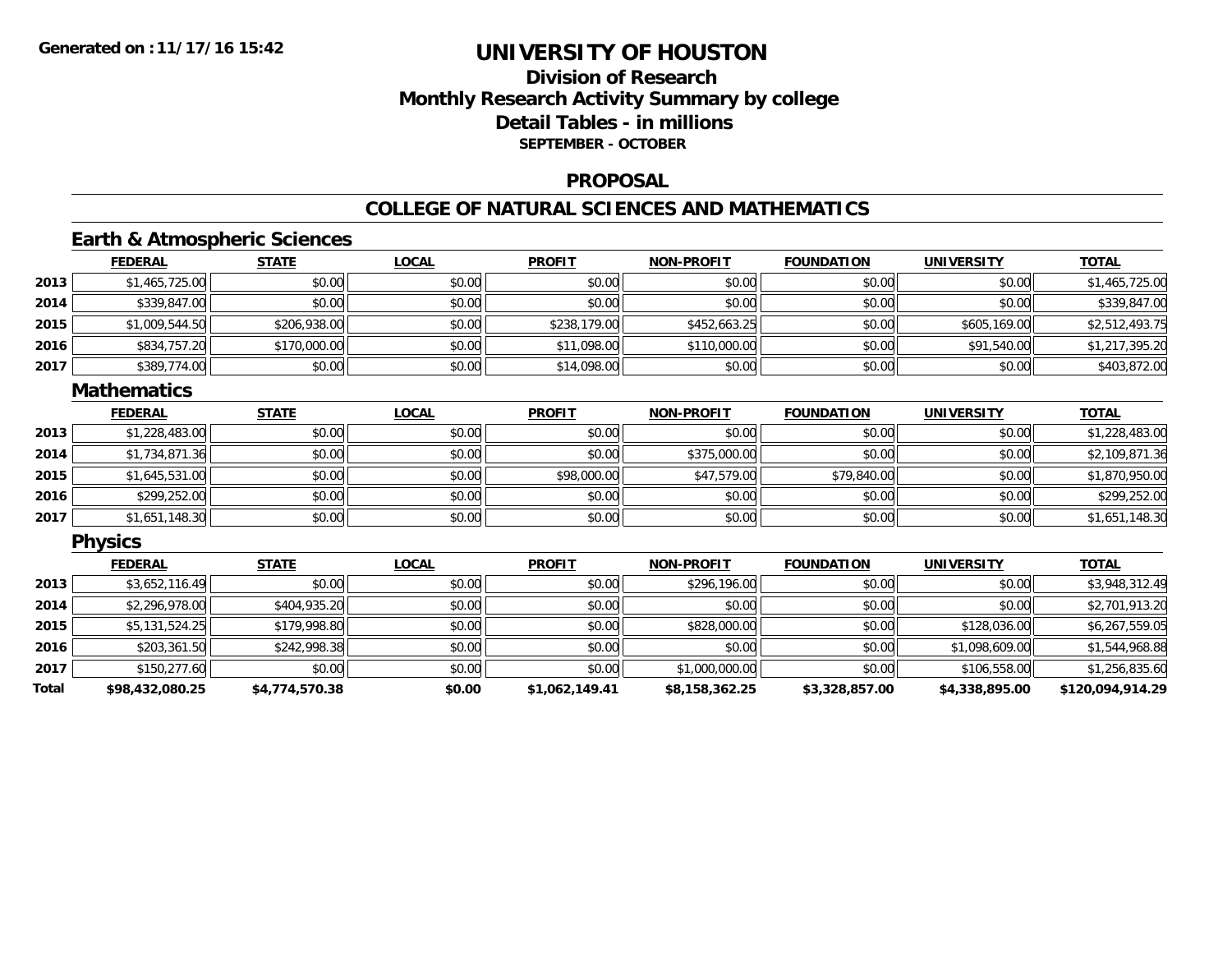## **Division of Research Monthly Research Activity Summary by college Detail Tables - in millions SEPTEMBER - OCTOBER**

#### **PROPOSAL**

#### **COLLEGE OF OPTOMETRY**

# **Optometry Vision Sciences**

|       | <b>FEDERAL</b>  | <b>STATE</b> | <b>LOCAL</b> | <b>PROFIT</b>  | <b>NON-PROFIT</b> | <b>FOUNDATION</b> | <b>UNIVERSITY</b> | <b>TOTAL</b>    |
|-------|-----------------|--------------|--------------|----------------|-------------------|-------------------|-------------------|-----------------|
| 2013  | \$5,164,039.00  | \$0.00       | \$0.00       | \$766,428.00   | \$0.00            | \$0.00            | \$321,274.00      | \$6,251,741.00  |
| 2014  | \$661,132.00    | \$0.00       | \$0.00       | \$577,107.00   | \$0.00            | \$0.00            | \$0.00            | \$1,238,239.00  |
| 2015  | \$0.00          | \$0.00       | \$0.00       | \$140,000.00   | \$0.00            | \$0.00            | \$836,135.00      | \$976,135.00    |
| 2016  | \$2,798,803.00  | \$0.00       | \$0.00       | \$97,860.00    | \$0.00            | \$0.00            | \$0.00            | \$2,896,663.00  |
| 2017  | \$2,634,986.30  | \$0.00       | \$0.00       | \$113,578.00   | \$240,000.00      | \$0.00            | \$0.00            | \$2,988,564.30  |
| Total | \$11,258,960.30 | \$0.00       | \$0.00       | \$1,694,973.00 | \$240,000.00      | \$0.00            | \$1,157,409.00    | \$14,351,342.30 |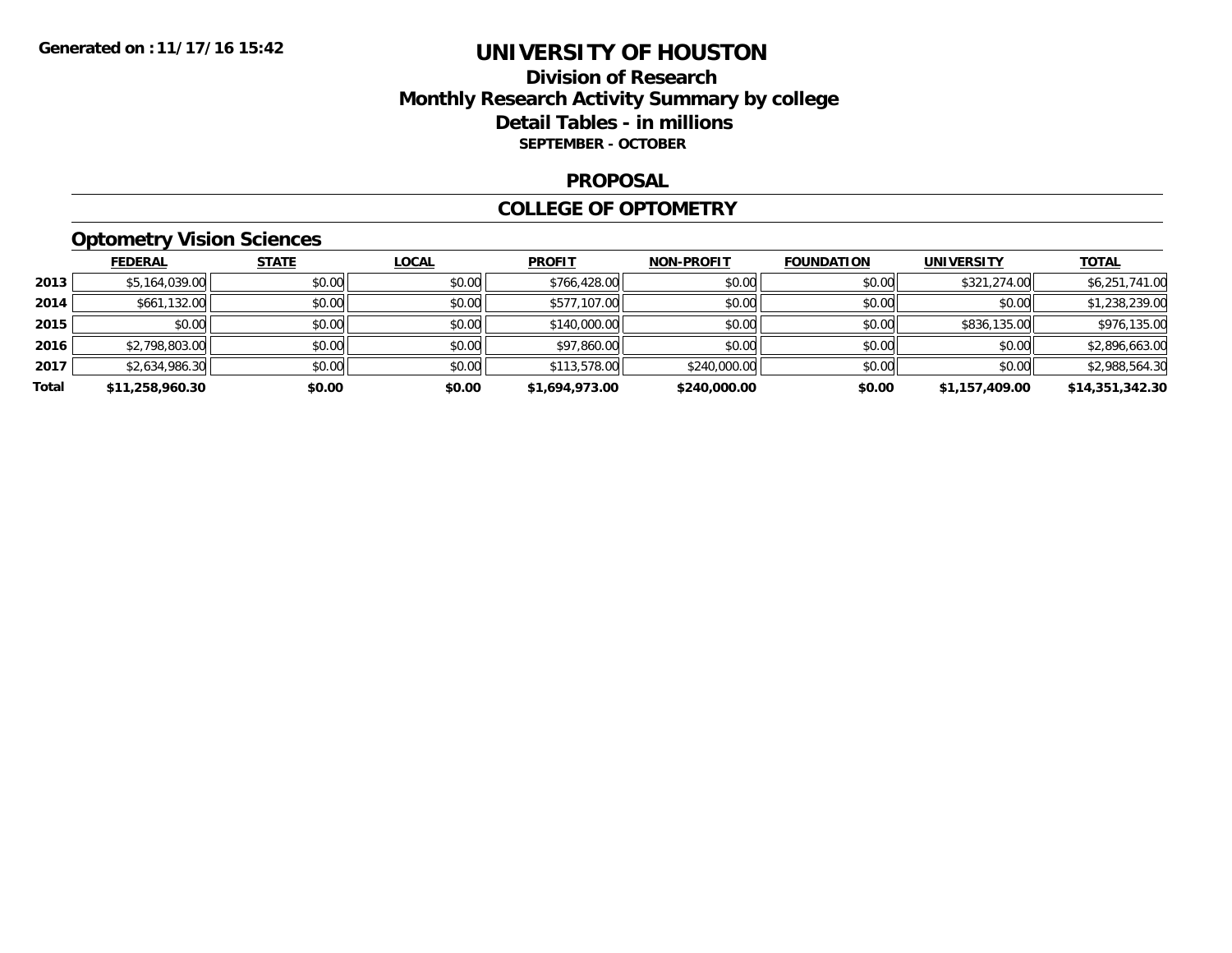## **Division of Research Monthly Research Activity Summary by college Detail Tables - in millions SEPTEMBER - OCTOBER**

#### **PROPOSAL**

#### **COLLEGE OF PHARMACY**

|       |                                               |                | <b>Center for Experimental Therapeutics and Pharmacoi</b> |               |                   |                   |                   |                 |
|-------|-----------------------------------------------|----------------|-----------------------------------------------------------|---------------|-------------------|-------------------|-------------------|-----------------|
|       | <b>FEDERAL</b>                                | <b>STATE</b>   | <b>LOCAL</b>                                              | <b>PROFIT</b> | <b>NON-PROFIT</b> | <b>FOUNDATION</b> | <b>UNIVERSITY</b> | <b>TOTAL</b>    |
| 2015  | \$0.00                                        | \$0.00         | \$0.00                                                    | \$0.00        | \$0.00            | \$0.00            | \$0.00            | \$0.00          |
|       | <b>Clinical Pharmacy &amp; Administration</b> |                |                                                           |               |                   |                   |                   |                 |
|       | <b>FEDERAL</b>                                | <b>STATE</b>   | <b>LOCAL</b>                                              | <b>PROFIT</b> | <b>NON-PROFIT</b> | <b>FOUNDATION</b> | <b>UNIVERSITY</b> | <b>TOTAL</b>    |
| 2013  | \$346,286.40                                  | \$0.00         | \$144,311.00                                              | \$277,521.00  | \$70,000.00       | \$0.00            | \$0.00            | \$838,118.40    |
| 2014  | \$19,999.85                                   | \$0.00         | \$0.00                                                    | \$0.00        | \$0.00            | \$0.00            | \$0.00            | \$19,999.85     |
| 2015  | \$0.00                                        | \$516,312.80   | \$0.00                                                    | \$205,095.00  | \$0.00            | \$0.00            | \$4,378.00        | \$725,785.80    |
| 2016  | \$0.00                                        | \$0.00         | \$0.00                                                    | \$74,231.00   | \$0.00            | \$0.00            | \$0.00            | \$74,231.00     |
|       | Dean, Pharmacy                                |                |                                                           |               |                   |                   |                   |                 |
|       | <b>FEDERAL</b>                                | <b>STATE</b>   | <b>LOCAL</b>                                              | <b>PROFIT</b> | <b>NON-PROFIT</b> | <b>FOUNDATION</b> | <b>UNIVERSITY</b> | <b>TOTAL</b>    |
| 2015  | \$0.00                                        | \$0.00         | \$0.00                                                    | \$0.00        | \$0.00            | \$0.00            | \$0.00            | \$0.00          |
|       | <b>Pharm Health Outcomes &amp; Policy</b>     |                |                                                           |               |                   |                   |                   |                 |
|       | <b>FEDERAL</b>                                | <b>STATE</b>   | <b>LOCAL</b>                                              | <b>PROFIT</b> | <b>NON-PROFIT</b> | <b>FOUNDATION</b> | <b>UNIVERSITY</b> | <b>TOTAL</b>    |
| 2013  | \$1,392,438.00                                | \$0.00         | \$0.00                                                    | \$0.00        | \$0.00            | \$0.00            | \$0.00            | \$1,392,438.00  |
| 2014  | \$379,997.15                                  | \$0.00         | \$0.00                                                    | \$0.00        | \$20,000.00       | \$0.00            | \$0.00            | \$399,997.15    |
| 2015  | \$0.00                                        | \$15,927.20    | \$0.00                                                    | \$0.00        | \$67,398.00       | \$0.00            | \$0.00            | \$83,325.20     |
| 2017  | \$0.00                                        | \$8,268.00     | \$0.00                                                    | \$0.00        | \$0.00            | \$0.00            | \$0.00            | \$8,268.00      |
|       |                                               |                | <b>Pharmacological and Pharmaceutical Sciences</b>        |               |                   |                   |                   |                 |
|       | <b>FEDERAL</b>                                | <b>STATE</b>   | <b>LOCAL</b>                                              | <b>PROFIT</b> | <b>NON-PROFIT</b> | <b>FOUNDATION</b> | <b>UNIVERSITY</b> | <b>TOTAL</b>    |
| 2013  | \$6,471,334.60                                | \$0.00         | \$0.00                                                    | \$0.00        | \$22,000.00       | \$0.00            | \$99,304.00       | \$6,592,638.60  |
| 2014  | \$0.00                                        | \$0.00         | \$0.00                                                    | \$0.00        | \$0.00            | \$173,919.90      | \$0.00            | \$173,919.90    |
| 2015  | \$11,242,381.22                               | \$849,580.27   | \$0.00                                                    | \$8,700.00    | \$243,746.00      | \$249,851.00      | \$1,907,520.00    | \$14,501,778.49 |
| 2017  | \$165,550.00                                  | \$0.00         | \$0.00                                                    | \$0.00        | \$0.00            | \$50,000.00       | \$165,974.00      | \$381,524.00    |
| Total | \$20,017,987.22                               | \$1,390,088.27 | \$144,311.00                                              | \$565,547.00  | \$423,144.00      | \$473,770.90      | \$2,177,176.00    | \$25,192,024.39 |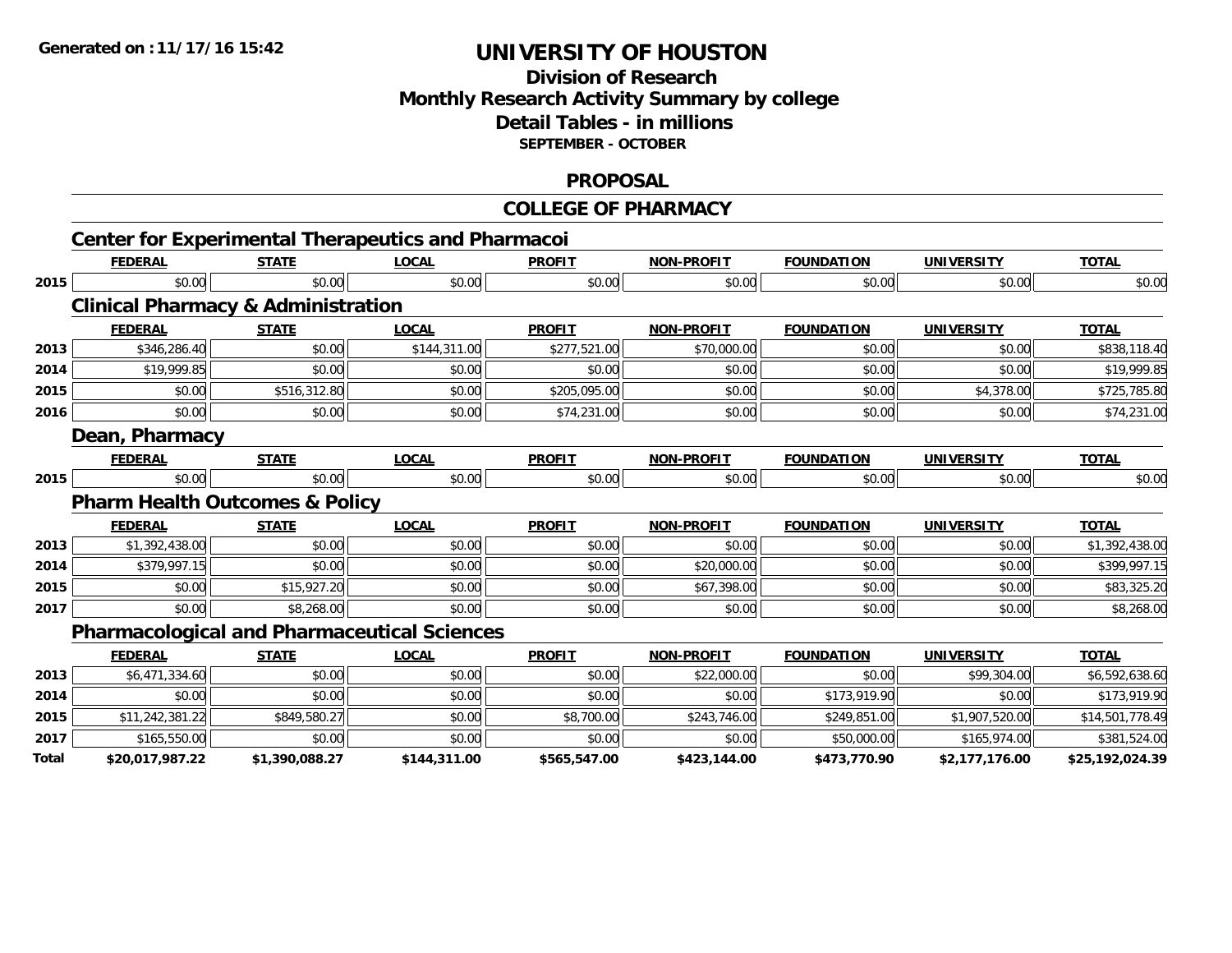## **Division of Research Monthly Research Activity Summary by college Detail Tables - in millions SEPTEMBER - OCTOBER**

#### **PROPOSAL**

#### **COLLEGE OF TECHNOLOGY**

|      | <b>Center for Technology Literacy</b>         |              |              |               |                   |                   |                   |                |
|------|-----------------------------------------------|--------------|--------------|---------------|-------------------|-------------------|-------------------|----------------|
|      | <b>FEDERAL</b>                                | <b>STATE</b> | <b>LOCAL</b> | <b>PROFIT</b> | <b>NON-PROFIT</b> | <b>FOUNDATION</b> | <b>UNIVERSITY</b> | <b>TOTAL</b>   |
| 2014 | \$0.00                                        | \$831,965.00 | \$0.00       | \$0.00        | \$0.00            | \$0.00            | \$0.00            | \$831,965.00   |
| 2015 | \$0.00                                        | \$30,000.00  | \$0.00       | \$0.00        | \$0.00            | \$0.00            | \$0.00            | \$30,000.00    |
|      | <b>Construction Management</b>                |              |              |               |                   |                   |                   |                |
|      | <b>FEDERAL</b>                                | <b>STATE</b> | <b>LOCAL</b> | <b>PROFIT</b> | <b>NON-PROFIT</b> | <b>FOUNDATION</b> | <b>UNIVERSITY</b> | <b>TOTAL</b>   |
| 2015 | \$0.00                                        | \$159,769.25 | \$0.00       | \$0.00        | \$0.00            | \$0.00            | \$0.00            | \$159,769.25   |
| 2017 | \$400,000.00                                  | \$0.00       | \$0.00       | \$35,201.80   | \$0.00            | \$0.00            | \$0.00            | \$435,201.80   |
|      | Dean, Technology                              |              |              |               |                   |                   |                   |                |
|      | <b>FEDERAL</b>                                | <b>STATE</b> | <b>LOCAL</b> | <b>PROFIT</b> | <b>NON-PROFIT</b> | <b>FOUNDATION</b> | <b>UNIVERSITY</b> | <b>TOTAL</b>   |
| 2015 | \$0.00                                        | \$18,579.75  | \$0.00       | \$0.00        | \$0.00            | \$0.00            | \$0.00            | \$18,579.75    |
| 2017 | \$0.00                                        | \$0.00       | \$0.00       | \$17,338.20   | \$0.00            | \$0.00            | \$0.00            | \$17,338.20    |
|      | <b>Engineering Technology</b>                 |              |              |               |                   |                   |                   |                |
|      | <b>FEDERAL</b>                                | <b>STATE</b> | <b>LOCAL</b> | <b>PROFIT</b> | <b>NON-PROFIT</b> | <b>FOUNDATION</b> | <b>UNIVERSITY</b> | <b>TOTAL</b>   |
| 2013 | \$2,224,478.00                                | \$0.00       | \$0.00       | \$50,000.00   | \$0.00            | \$0.00            | \$2,053,832.00    | \$4,328,310.00 |
| 2014 | \$538,385.00                                  | \$0.00       | \$0.00       | \$50,000.00   | \$0.00            | \$0.00            | \$0.00            | \$588,385.00   |
| 2015 | \$1,739,237.55                                | \$0.00       | \$0.00       | \$65,000.00   | \$60,913.00       | \$0.00            | \$0.00            | \$1,865,150.55 |
| 2016 | \$1,390,433.70                                | \$0.00       | \$0.00       | \$0.00        | \$0.00            | \$0.00            | \$0.00            | \$1,390,433.70 |
| 2017 | \$0.00                                        | \$0.00       | \$0.00       | \$0.00        | \$55,000.00       | \$0.00            | \$0.00            | \$55,000.00    |
|      | <b>Human Development and Consumer Science</b> |              |              |               |                   |                   |                   |                |
|      | <b>FEDERAL</b>                                | <b>STATE</b> | <b>LOCAL</b> | <b>PROFIT</b> | <b>NON-PROFIT</b> | <b>FOUNDATION</b> | <b>UNIVERSITY</b> | <b>TOTAL</b>   |
| 2015 | \$24,279.48                                   | \$0.00       | \$0.00       | \$0.00        | \$0.00            | \$0.00            | \$0.00            | \$24,279.48    |
| 2017 | \$0.00                                        | \$0.00       | \$0.00       | \$76,301.00   | \$42,251.00       | \$0.00            | \$0.00            | \$118,552.00   |
|      | <b>Information &amp; Logistics Technology</b> |              |              |               |                   |                   |                   |                |
|      | <b>FEDERAL</b>                                | <b>STATE</b> | <b>LOCAL</b> | <b>PROFIT</b> | <b>NON-PROFIT</b> | <b>FOUNDATION</b> | <b>UNIVERSITY</b> | <b>TOTAL</b>   |
| 2013 | \$0.00                                        | \$0.00       | \$0.00       | \$0.00        | \$50,000.00       | \$0.00            | \$0.00            | \$50,000.00    |
| 2015 | \$355,257.50                                  | \$0.00       | \$0.00       | \$0.00        | \$0.00            | \$0.00            | \$0.00            | \$355,257.50   |
| 2016 | \$0.00                                        | \$0.00       | \$0.00       | \$5,000.00    | \$0.00            | \$0.00            | \$0.00            | \$5,000.00     |
| 2017 | \$0.00                                        | \$0.00       | \$0.00       | \$31,995.00   | \$11,300.00       | \$0.00            | \$0.00            | \$43,295.00    |
|      | <b>Texas Manufacturing Assistance Center</b>  |              |              |               |                   |                   |                   |                |
|      | <b>FEDERAL</b>                                | <b>STATE</b> | <b>LOCAL</b> | <b>PROFIT</b> | NON-PROFIT        | <b>FOUNDATION</b> | <b>UNIVERSITY</b> | <b>TOTAL</b>   |
| 2014 | \$0.00                                        | \$0.00       | \$0.00       | \$0.00        | \$0.00            | \$0.00            | \$0.00            | \$0.00         |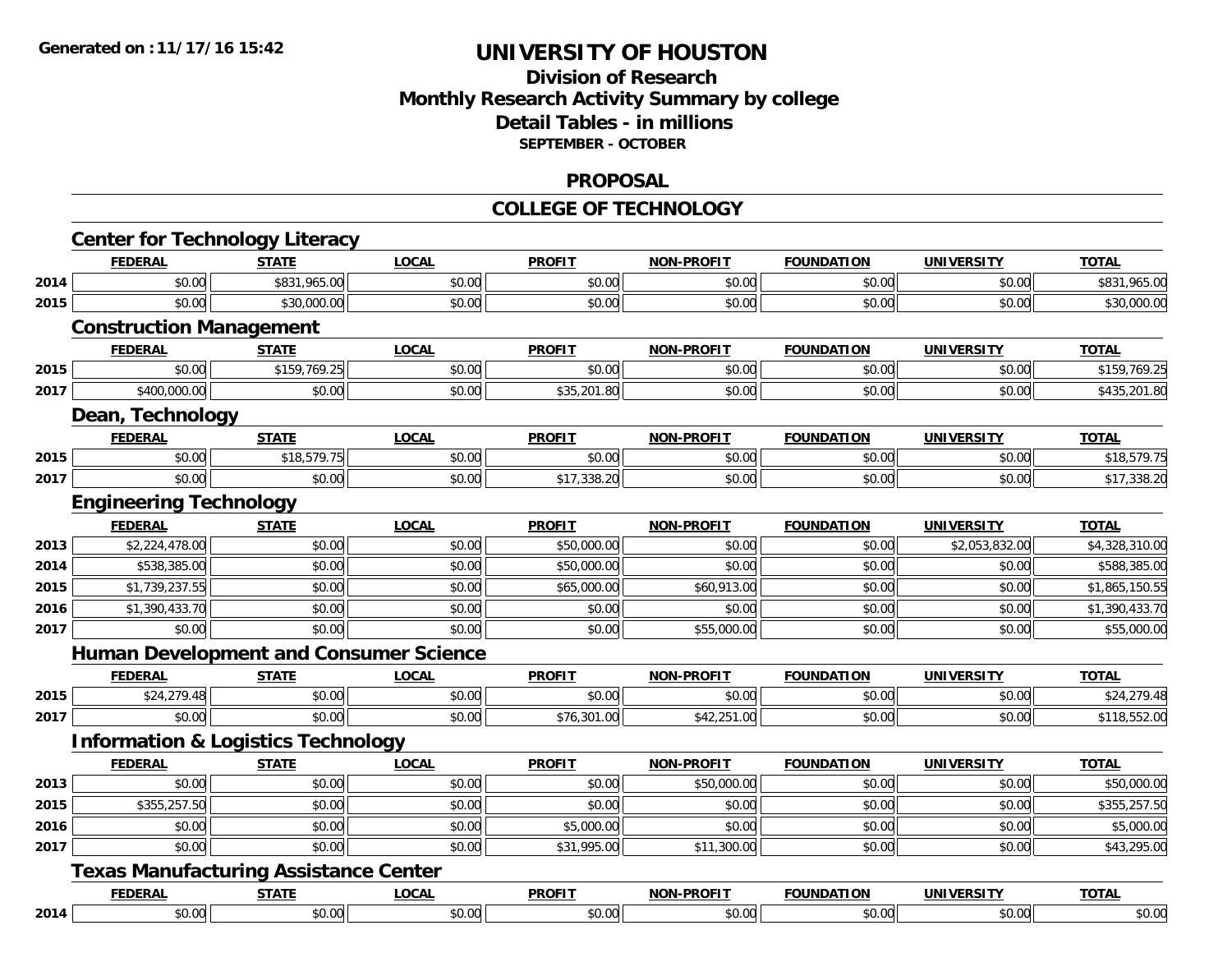## **Division of ResearchMonthly Research Activity Summary by college Detail Tables - in millions SEPTEMBER - OCTOBER**

#### **PROPOSAL**

#### **COLLEGE OF TECHNOLOGY**

### **Texas Manufacturing Assistance Center**

|              | EDERAI        | <b>STATE</b> | LOCAL         | <b>PROFIT</b>  | -PROFIT<br>NON     | <b>FOUNDATION</b>  | <b>UNIVERSITY</b>                 | <b>TOTAL</b> |
|--------------|---------------|--------------|---------------|----------------|--------------------|--------------------|-----------------------------------|--------------|
| 2015         | 0000<br>JU.UU | 40.00        | 0000<br>DU.UG | ልስ ሀህ<br>JU.UU | ልስ ለሰ<br>pu.uu     | $\sim$ 00<br>JU.UU | $\uparrow$ $\cap$ $\cap$<br>DU.UU | \$0.00       |
| <b>Total</b> | ົ້<br>ن ے. ا  | 4.00         | \$0.00        | J.836.0C       | $+210$ .<br>464.00 | \$0.00             | \$2.053.832.00                    | $-47.2$      |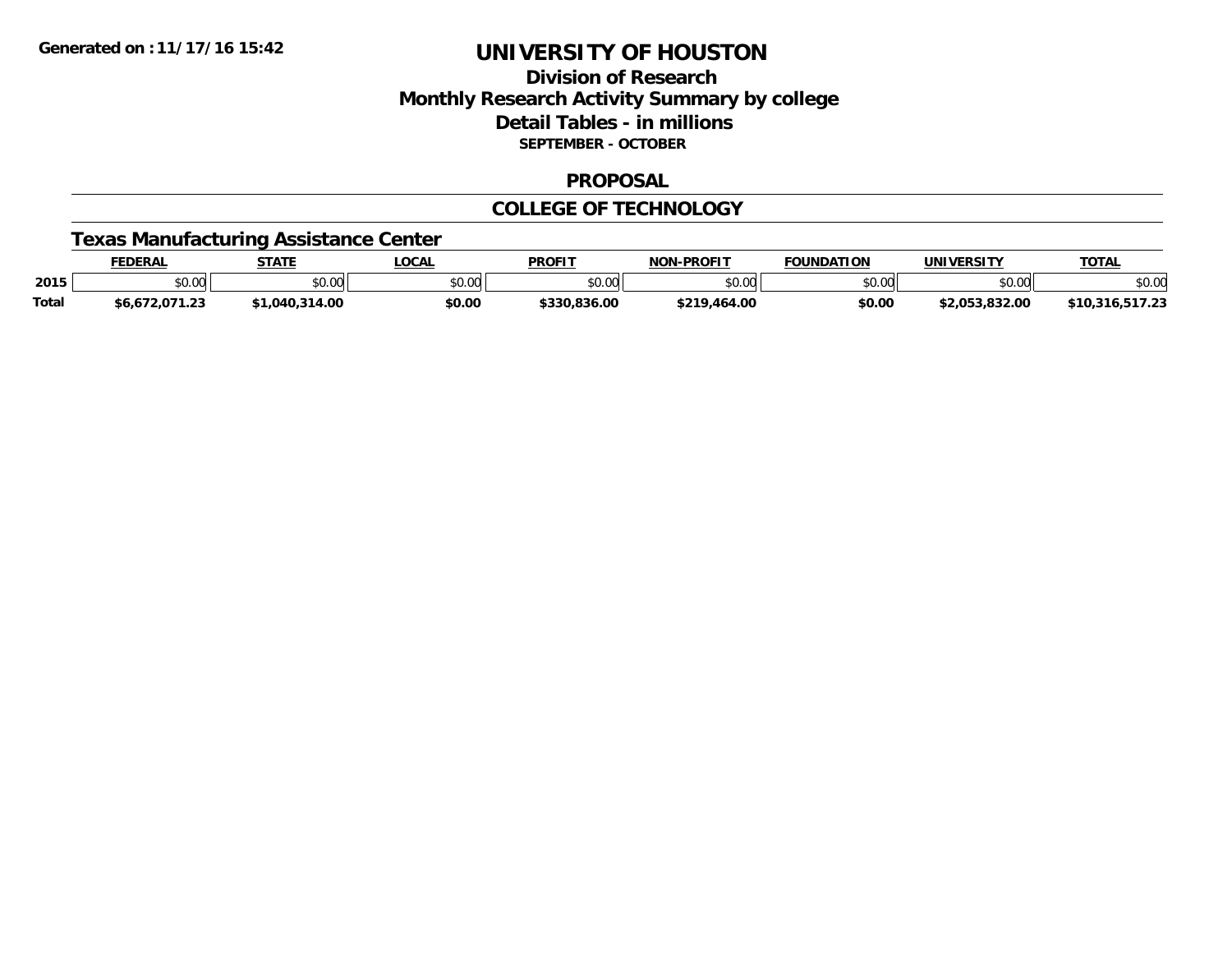### **Division of Research Monthly Research Activity Summary by college Detail Tables - in millions SEPTEMBER - OCTOBER**

#### **PROPOSAL**

#### **COLLEGE OF THE ARTS**

|       | Art                    |                                                   |              |               |                   |                   |                   |              |
|-------|------------------------|---------------------------------------------------|--------------|---------------|-------------------|-------------------|-------------------|--------------|
|       | <b>FEDERAL</b>         | <b>STATE</b>                                      | <b>LOCAL</b> | <b>PROFIT</b> | <b>NON-PROFIT</b> | <b>FOUNDATION</b> | <b>UNIVERSITY</b> | <b>TOTAL</b> |
| 2016  | \$0.00                 | \$0.00                                            | \$0.00       | \$0.00        | \$40,000.00       | \$0.00            | \$0.00            | \$40,000.00  |
|       | <b>Blaffer Gallery</b> |                                                   |              |               |                   |                   |                   |              |
|       | <b>FEDERAL</b>         | <b>STATE</b>                                      | <b>LOCAL</b> | <b>PROFIT</b> | <b>NON-PROFIT</b> | <b>FOUNDATION</b> | <b>UNIVERSITY</b> | <b>TOTAL</b> |
| 2013  | \$0.00                 | \$0.00                                            | \$0.00       | \$0.00        | \$1,500.00        | \$0.00            | \$0.00            | \$1,500.00   |
| 2016  | \$0.00                 | \$0.00                                            | \$0.00       | \$0.00        | \$0.00            | \$111,500.00      | \$0.00            | \$111,500.00 |
|       |                        | <b>Cynthia Woods Mitchell Center for the Arts</b> |              |               |                   |                   |                   |              |
|       | <b>FEDERAL</b>         | <b>STATE</b>                                      | <b>LOCAL</b> | <b>PROFIT</b> | <b>NON-PROFIT</b> | <b>FOUNDATION</b> | <b>UNIVERSITY</b> | <b>TOTAL</b> |
| 2014  | \$0.00                 | \$0.00                                            | \$0.00       | \$200,000.00  | \$0.00            | \$700.00          | \$0.00            | \$200,700.00 |
|       | <b>School of Music</b> |                                                   |              |               |                   |                   |                   |              |
|       | <b>FEDERAL</b>         | <b>STATE</b>                                      | <b>LOCAL</b> | <b>PROFIT</b> | <b>NON-PROFIT</b> | <b>FOUNDATION</b> | <b>UNIVERSITY</b> | <b>TOTAL</b> |
| 2017  | \$0.00                 | \$7,500.00                                        | \$0.00       | \$0.00        | \$0.00            | \$0.00            | \$0.00            | \$7,500.00   |
|       | <b>Theatre</b>         |                                                   |              |               |                   |                   |                   |              |
|       | <b>FEDERAL</b>         | <b>STATE</b>                                      | <b>LOCAL</b> | <b>PROFIT</b> | <b>NON-PROFIT</b> | <b>FOUNDATION</b> | <b>UNIVERSITY</b> | <b>TOTAL</b> |
| 2013  | \$0.00                 | \$0.00                                            | \$0.00       | \$0.00        | \$100,027.00      | \$0.00            | \$0.00            | \$100,027.00 |
| 2017  | \$0.00                 | \$0.00                                            | \$0.00       | \$0.00        | \$115,000.00      | \$0.00            | \$0.00            | \$115,000.00 |
| Total | \$0.00                 | \$7,500.00                                        | \$0.00       | \$200,000.00  | \$256,527.00      | \$112,200.00      | \$0.00            | \$576,227.00 |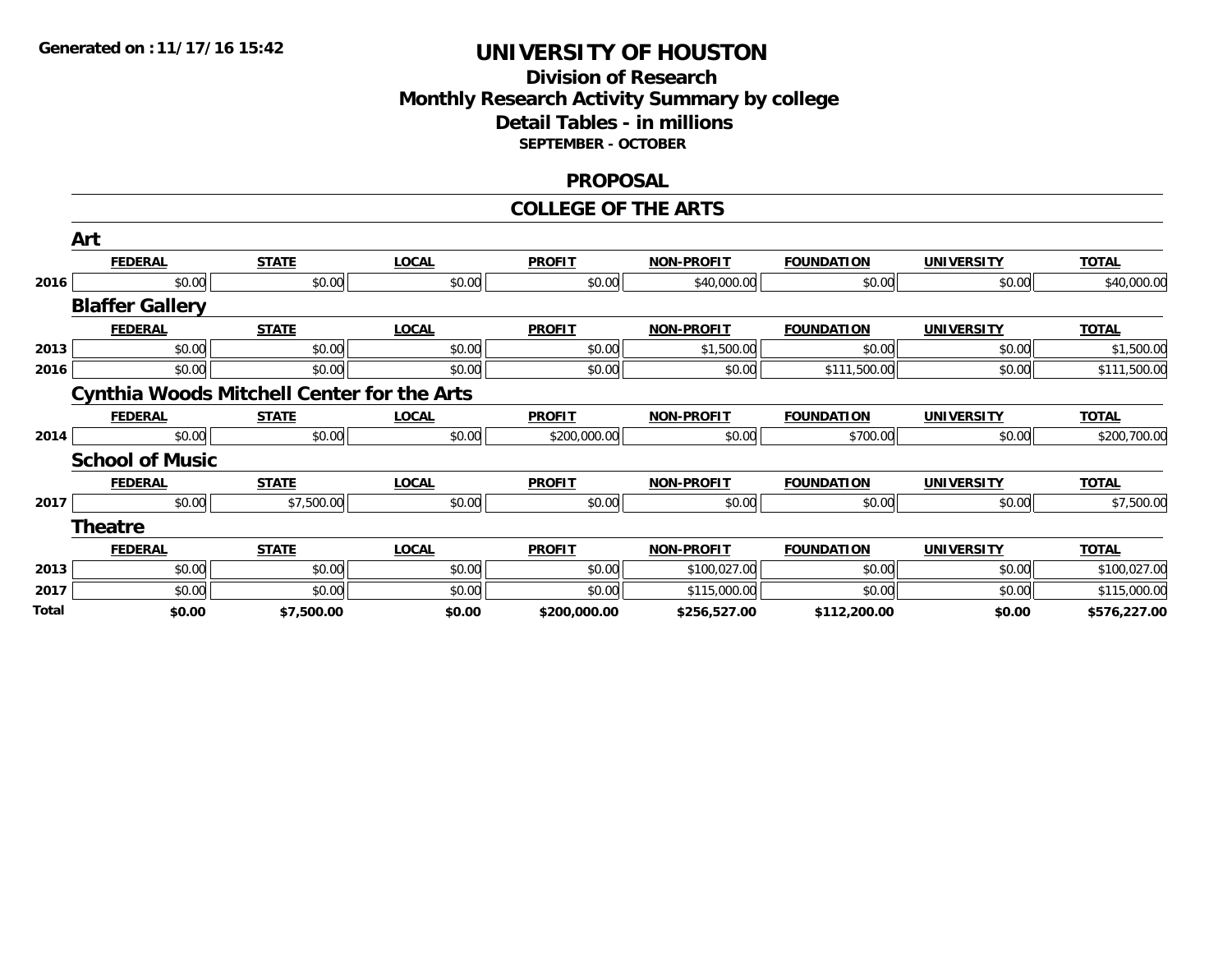## **Division of ResearchMonthly Research Activity Summary by college Detail Tables - in millionsSEPTEMBER - OCTOBER**

#### **PROPOSAL**

## **CULLEN COLLEGE OF ENGINEERING**

# **Biomedical Engineering**

|      | <b>FEDERAL</b>  | <b>STATE</b> | <u>LOCAL</u> | <b>PROFIT</b> | <b>NON-PROFIT</b> | <b>FOUNDATION</b> | <b>UNIVERSITY</b> | <b>TOTAL</b>    |
|------|-----------------|--------------|--------------|---------------|-------------------|-------------------|-------------------|-----------------|
| 2013 | \$2,768,499.39  | \$202,500.00 | \$0.00       | \$66,477.00   | \$0.00            | \$0.00            | \$562,500.00      | \$3,599,976.39  |
| 2014 | \$2,003,549.50  | \$20,000.00  | \$0.00       | \$0.00        | \$200,000.00      | \$0.00            | \$188,125.00      | \$2,411,674.50  |
| 2015 | \$10,867,936.50 | \$0.00       | \$0.00       | \$0.00        | \$1,079,390.00    | \$549,886.00      | \$0.00            | \$12,497,212.50 |
| 2016 | \$2,286,921.00  | \$0.00       | \$0.00       | \$0.00        | \$0.00            | \$0.00            | \$0.00            | \$2,286,921.00  |
| 2017 | \$7,221,023.00  | \$0.00       | \$0.00       | \$713,336.00  | \$457,360.00      | \$0.00            | \$0.00            | \$8,391,719.00  |

## **Chemical Engineering**

|      | <b>FEDERAL</b> | <b>STATE</b> | <b>LOCAL</b> | <b>PROFIT</b>  | <b>NON-PROFIT</b> | <b>FOUNDATION</b> | <b>UNIVERSITY</b> | <b>TOTAL</b>   |
|------|----------------|--------------|--------------|----------------|-------------------|-------------------|-------------------|----------------|
| 2013 | \$5,628,519.47 | \$26,500.00  | \$0.00       | \$52,500.00    | \$0.00            | \$0.00            | \$0.00            | \$5,707,519.47 |
| 2014 | \$473,690.00   | \$202,068.00 | \$0.00       | \$1,261,443.00 | \$0.00            | \$1,500,000.00    | \$37,289.00       | \$3,474,490.00 |
| 2015 | \$1,644,671.30 | \$0.00       | \$0.00       | \$751,704.00   | \$50,000.00       | \$200,000.00      | \$195,998,00      | \$2,842,373.30 |
| 2016 | \$0.00         | \$0.00       | \$0.00       | \$0.00         | \$0.00            | \$55,000.00       | \$0.00            | \$55,000.00    |
| 2017 | \$5,899,739.00 | \$0.00       | \$0.00       | \$0.00         | \$0.00            | \$0.00            | \$0.00            | \$5,899,739.00 |

## **Civil Engineering**

|      | <b>FEDERAL</b>  | <b>STATE</b> | <u>LOCAL</u> | <b>PROFIT</b> | <b>NON-PROFIT</b> | <b>FOUNDATION</b> | <b>UNIVERSITY</b> | <b>TOTAL</b>    |
|------|-----------------|--------------|--------------|---------------|-------------------|-------------------|-------------------|-----------------|
| 2013 | \$1,979,756.07  | \$400,000.00 | \$0.00       | \$163,590.00  | \$0.00            | \$0.00            | \$0.00            | \$2,543,346.07  |
| 2014 | \$1,105,643.20  | \$0.00       | \$0.00       | \$325,884.00  | \$0.00            | \$0.00            | \$72,128.80       | \$1,503,656.00  |
| 2015 | \$15,932,893.80 | \$115,437.00 | \$0.00       | \$0.00        | \$0.00            | \$0.00            | \$71,949.00       | \$16,120,279.80 |
| 2016 | \$50,000.00     | \$0.00       | \$0.00       | \$13,604.70   | \$0.00            | \$0.00            | \$0.00            | \$63,604.70     |
| 2017 | \$902,894.00    | \$0.00       | \$0.00       | \$125,000.00  | \$110,000.00      | \$0.00            | \$0.00            | \$1,137,894.00  |

#### **Dean, Engineering**

|      | EENEDAI<br>ERA  | -----               | <b>OCAL</b>  | <b>PROFIT</b> | <b>DDOEIT</b><br><b>NON</b><br>. | . חרי<br>л        | JN            | <b>TOTA</b>    |
|------|-----------------|---------------------|--------------|---------------|----------------------------------|-------------------|---------------|----------------|
| 2013 | $\sim$<br>vv.vu | $\sim$ 00<br>וטט.טי | 0.00<br>v.vv | JU.UU         | $\sim$ 00<br>៶៲<br>90. UU        | $\sim$ 00<br>ט.טע | 0.00<br>JU.UU | 0000<br>\$U.UU |

## **Electrical & Computer Engineering**

|      | <b>FEDERAL</b> | <b>STATE</b>   | <u>LOCAL</u> | <b>PROFIT</b> | <b>NON-PROFIT</b> | <b>FOUNDATION</b> | UNIVERSITY   | <b>TOTAL</b>   |
|------|----------------|----------------|--------------|---------------|-------------------|-------------------|--------------|----------------|
| 2013 | \$5,606,146.89 | \$0.00         | \$0.00       | \$0.00        | \$0.00            | \$90,000.00       | \$0.00       | \$5,696,146.89 |
| 2014 | \$1,620,637.00 | \$0.00         | \$0.00       | \$478,170.00  | \$793,500.00      | \$74,537.10       | \$176,688.00 | \$3,143,532.10 |
| 2015 | \$3,059,464.65 | \$2,150,500.00 | \$0.00       | \$0.00        | \$7,000.00        | \$100,000.00      | \$0.00       | \$5,316,964.65 |
| 2016 | \$1,469,685.50 | \$14,392.00    | \$0.00       | \$30,000.00   | \$0.00            | \$0.00            | \$1,050.00   | \$1,515,127.50 |
| 2017 | \$250,000.00   | \$0.00         | \$0.00       | \$485,712,00  | \$75,000.00       | \$0.00            | \$370,000.00 | \$1,180,712.00 |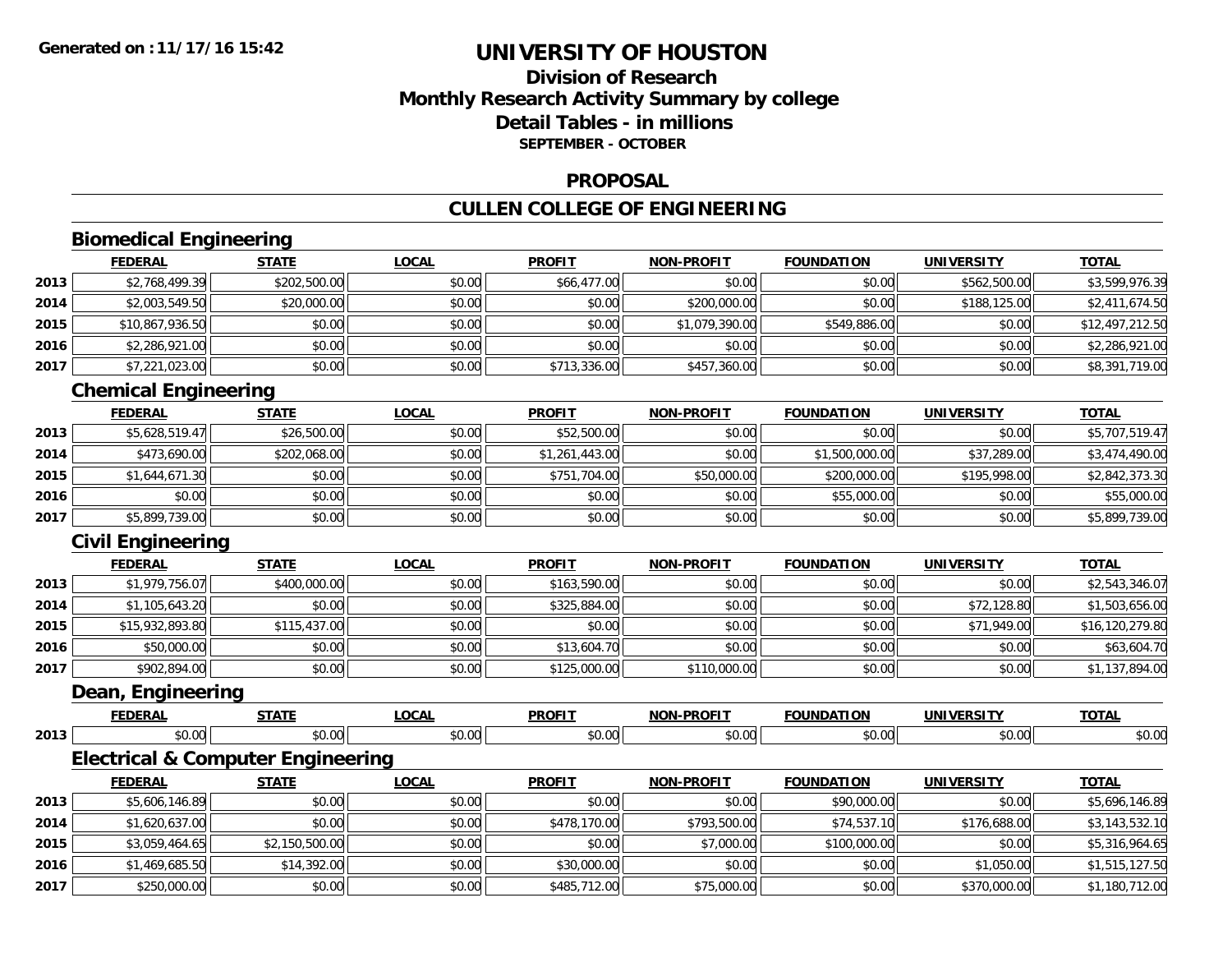## **Division of Research Monthly Research Activity Summary by college Detail Tables - in millions SEPTEMBER - OCTOBER**

#### **PROPOSAL**

#### **CULLEN COLLEGE OF ENGINEERING**

|       | Industrial Engineering        |                                                   |              |                |                   |                   |                   |                 |
|-------|-------------------------------|---------------------------------------------------|--------------|----------------|-------------------|-------------------|-------------------|-----------------|
|       | <b>FEDERAL</b>                | <b>STATE</b>                                      | <b>LOCAL</b> | <b>PROFIT</b>  | <b>NON-PROFIT</b> | <b>FOUNDATION</b> | <b>UNIVERSITY</b> | <b>TOTAL</b>    |
| 2013  | \$89,843.25                   | \$39,855.00                                       | \$0.00       | \$0.00         | \$0.00            | \$0.00            | \$0.00            | \$129,698.25    |
| 2014  | \$132,655.00                  | \$0.00                                            | \$0.00       | \$0.00         | \$29,887.80       | \$0.00            | \$0.00            | \$162,542.80    |
| 2015  | \$40,438.50                   | \$0.00                                            | \$0.00       | \$22,184.00    | \$0.00            | \$0.00            | \$0.00            | \$62,622.50     |
| 2016  | \$174,999.00                  | \$0.00                                            | \$0.00       | \$0.00         | \$0.00            | \$0.00            | \$0.00            | \$174,999.00    |
|       | <b>Mechanical Engineering</b> |                                                   |              |                |                   |                   |                   |                 |
|       | <b>FEDERAL</b>                | <b>STATE</b>                                      | <b>LOCAL</b> | <b>PROFIT</b>  | <b>NON-PROFIT</b> | <b>FOUNDATION</b> | <b>UNIVERSITY</b> | <b>TOTAL</b>    |
| 2013  | \$727,393.00                  | \$50,000.00                                       | \$0.00       | \$405,000.00   | \$0.00            | \$0.00            | \$227,394.00      | \$1,409,787.00  |
| 2014  | \$146,922.64                  | \$0.00                                            | \$0.00       | \$95,029.00    | \$625,000.00      | \$0.00            | \$149,963.00      | \$1,016,914.64  |
| 2015  | \$2,253,359.20                | \$90,300.00                                       | \$0.00       | \$82,220.00    | \$0.00            | \$0.00            | \$0.00            | \$2,425,879.20  |
| 2016  | \$1,990,182.00                | \$263,160.00                                      | \$0.00       | \$31,744.30    | \$0.00            | \$0.00            | \$25,000.00       | \$2,310,086.30  |
| 2017  | \$1,338,216.00                | \$0.00                                            | \$0.00       | \$153,161.00   | \$0.00            | \$0.00            | \$0.00            | \$1,491,377.00  |
|       |                               | <b>National Center for Airborne Laser Mapping</b> |              |                |                   |                   |                   |                 |
|       | <b>FEDERAL</b>                | <b>STATE</b>                                      | <b>LOCAL</b> | <b>PROFIT</b>  | <b>NON-PROFIT</b> | <b>FOUNDATION</b> | <b>UNIVERSITY</b> | <b>TOTAL</b>    |
| 2014  | \$187,213.80                  | \$48,896.00                                       | \$0.00       | \$0.00         | \$0.00            | \$0.00            | \$37,879.20       | \$273,989.00    |
| 2015  | \$0.00                        | \$0.00                                            | \$0.00       | \$0.00         | \$0.00            | \$0.00            | \$244,812.00      | \$244,812.00    |
|       | <b>Petroleum Engineering</b>  |                                                   |              |                |                   |                   |                   |                 |
|       | <b>FEDERAL</b>                | <b>STATE</b>                                      | <b>LOCAL</b> | <b>PROFIT</b>  | <b>NON-PROFIT</b> | <b>FOUNDATION</b> | <b>UNIVERSITY</b> | <b>TOTAL</b>    |
| 2013  | \$0.00                        | \$0.00                                            | \$0.00       | \$1,560,000.00 | \$0.00            | \$0.00            | \$0.00            | \$1,560,000.00  |
| Total | \$77,852,892.66               | \$3,623,608.00                                    | \$0.00       | \$6,816,759.00 | \$3,427,137.80    | \$2,569,423.10    | \$2,360,776.00    | \$96,650,596.56 |
|       |                               |                                                   |              |                |                   |                   |                   |                 |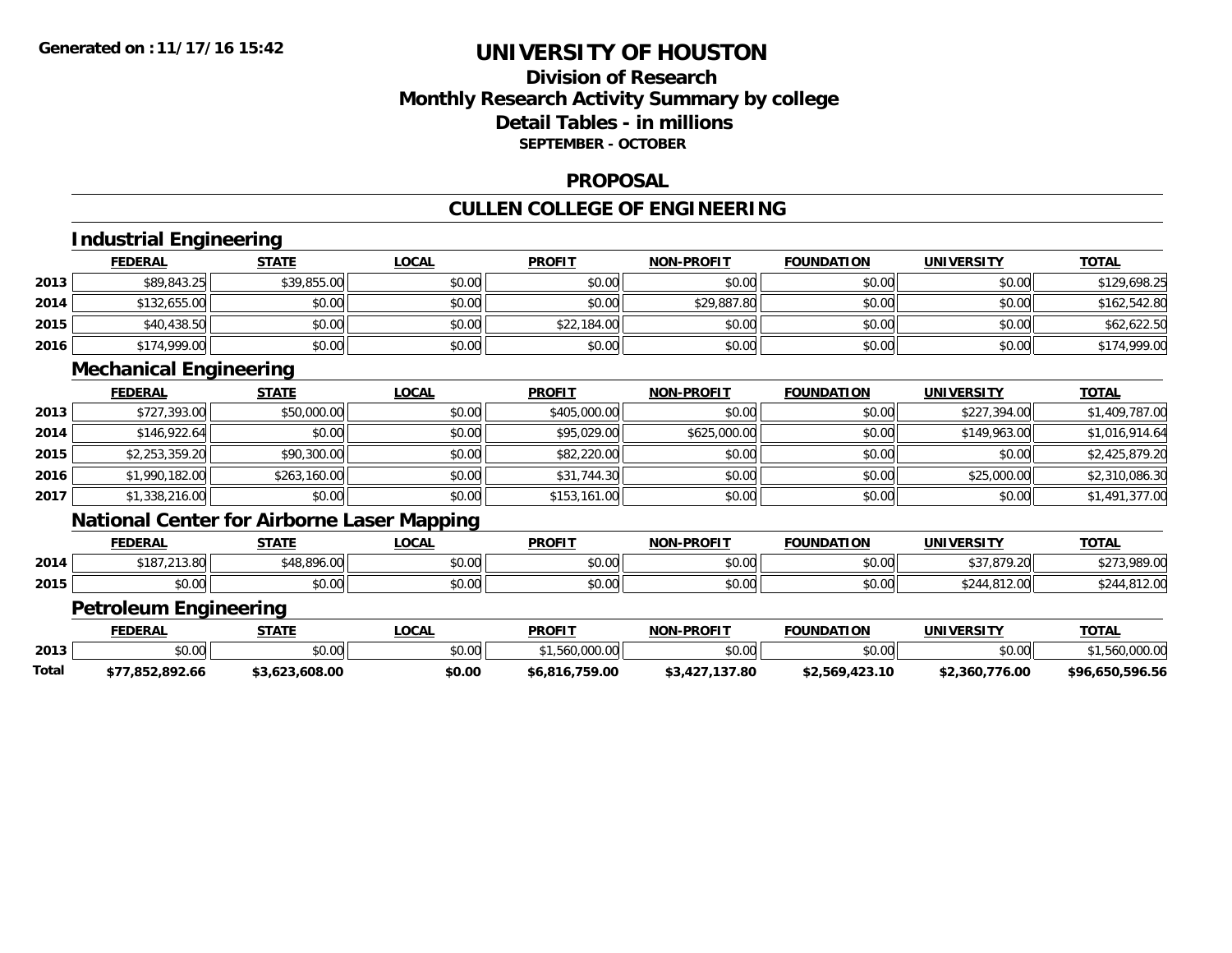## **Division of ResearchMonthly Research Activity Summary by college Detail Tables - in millions SEPTEMBER - OCTOBER**

#### **PROPOSAL**

# **DIVISION OF RESEARCH**

|       |                             |                                       | <b>Center for Advanced Computing and Data Systems</b>     |               |                   |                   |                   |                 |
|-------|-----------------------------|---------------------------------------|-----------------------------------------------------------|---------------|-------------------|-------------------|-------------------|-----------------|
|       | <b>FEDERAL</b>              | <b>STATE</b>                          | <b>LOCAL</b>                                              | <b>PROFIT</b> | <b>NON-PROFIT</b> | <b>FOUNDATION</b> | <b>UNIVERSITY</b> | <b>TOTAL</b>    |
| 2013  | \$0.00                      | \$0.00                                | \$0.00                                                    | \$0.00        | \$0.00            | \$0.00            | \$0.00            | \$0.00          |
| 2016  | \$37,404.50                 | \$0.00                                | \$0.00                                                    | \$0.00        | \$0.00            | \$0.00            | \$78,000.00       | \$115,404.50    |
|       |                             |                                       | <b>Center for Biomedical &amp; Environmental Genomics</b> |               |                   |                   |                   |                 |
|       | <b>FEDERAL</b>              | <b>STATE</b>                          | <b>LOCAL</b>                                              | <b>PROFIT</b> | <b>NON-PROFIT</b> | <b>FOUNDATION</b> | <b>UNIVERSITY</b> | <b>TOTAL</b>    |
| 2013  | \$0.00                      | \$0.00                                | \$0.00                                                    | \$0.00        | \$0.00            | \$0.00            | \$0.00            | \$0.00          |
|       | <b>Division of Research</b> |                                       |                                                           |               |                   |                   |                   |                 |
|       | <b>FEDERAL</b>              | <b>STATE</b>                          | <b>LOCAL</b>                                              | <b>PROFIT</b> | <b>NON-PROFIT</b> | <b>FOUNDATION</b> | <b>UNIVERSITY</b> | <b>TOTAL</b>    |
| 2017  | \$0.00                      | \$0.00                                | \$0.00                                                    | \$0.00        | \$62,500.00       | \$0.00            | \$0.00            | \$62,500.00     |
|       |                             | <b>Office of Contracts and Grants</b> |                                                           |               |                   |                   |                   |                 |
|       | <b>FEDERAL</b>              | <b>STATE</b>                          | <b>LOCAL</b>                                              | <b>PROFIT</b> | <b>NON-PROFIT</b> | <b>FOUNDATION</b> | <b>UNIVERSITY</b> | <b>TOTAL</b>    |
| 2013  | \$0.00                      | \$0.00                                | \$0.00                                                    | \$0.00        | \$0.00            | \$0.00            | \$0.00            | \$0.00          |
|       | <b>TcSUH</b>                |                                       |                                                           |               |                   |                   |                   |                 |
|       | <b>FEDERAL</b>              | <b>STATE</b>                          | <b>LOCAL</b>                                              | <b>PROFIT</b> | <b>NON-PROFIT</b> | <b>FOUNDATION</b> | <b>UNIVERSITY</b> | <b>TOTAL</b>    |
| 2014  | \$0.00                      | \$0.00                                | \$0.00                                                    | \$92,200.00   | \$0.00            | \$0.00            | \$80,078.00       | \$172,278.00    |
| 2015  | \$849,912.45                | \$0.00                                | \$0.00                                                    | \$0.00        | \$0.00            | \$0.00            | \$0.00            | \$849,912.45    |
| 2016  | \$0.00                      | \$0.00                                | \$0.00                                                    | \$0.00        | \$0.00            | \$0.00            | \$0.00            | \$0.00          |
|       |                             | <b>Texas Obesity Research Center</b>  |                                                           |               |                   |                   |                   |                 |
|       | <b>FEDERAL</b>              | <b>STATE</b>                          | <b>LOCAL</b>                                              | <b>PROFIT</b> | NON-PROFIT        | <b>FOUNDATION</b> | <b>UNIVERSITY</b> | <b>TOTAL</b>    |
| 2016  | \$0.00                      | \$0.00                                | \$0.00                                                    | \$0.00        | \$255,524.00      | \$0.00            | \$0.00            | \$255,524.00    |
|       | <b>TIMES</b>                |                                       |                                                           |               |                   |                   |                   |                 |
|       | <b>FEDERAL</b>              | <b>STATE</b>                          | <b>LOCAL</b>                                              | <b>PROFIT</b> | NON-PROFIT        | <b>FOUNDATION</b> | <b>UNIVERSITY</b> | <b>TOTAL</b>    |
| 2013  | \$1,331,763.80              | \$0.00                                | \$0.00                                                    | \$0.00        | \$0.00            | \$0.00            | \$58,161.00       | \$1,389,924.80  |
| 2014  | \$9,114,419.80              | \$98,197.00                           | \$0.00                                                    | \$0.00        | \$0.00            | \$0.00            | \$0.00            | \$9,212,616.80  |
| 2015  | \$398,713.00                | \$99,999.00                           | \$0.00                                                    | \$0.00        | \$76,188.00       | \$0.00            | \$0.00            | \$574,900.00    |
| 2016  | \$0.00                      | \$0.00                                | \$0.00                                                    | \$0.00        | \$0.00            | \$0.00            | \$0.00            | \$0.00          |
| 2017  | \$0.00                      | \$95,000.00                           | \$0.00                                                    | \$0.00        | \$0.00            | \$0.00            | \$125,000.00      | \$220,000.00    |
| Total | \$11,732,213.55             | \$293,196.00                          | \$0.00                                                    | \$92,200.00   | \$394,212.00      | \$0.00            | \$341,239.00      | \$12,853,060.55 |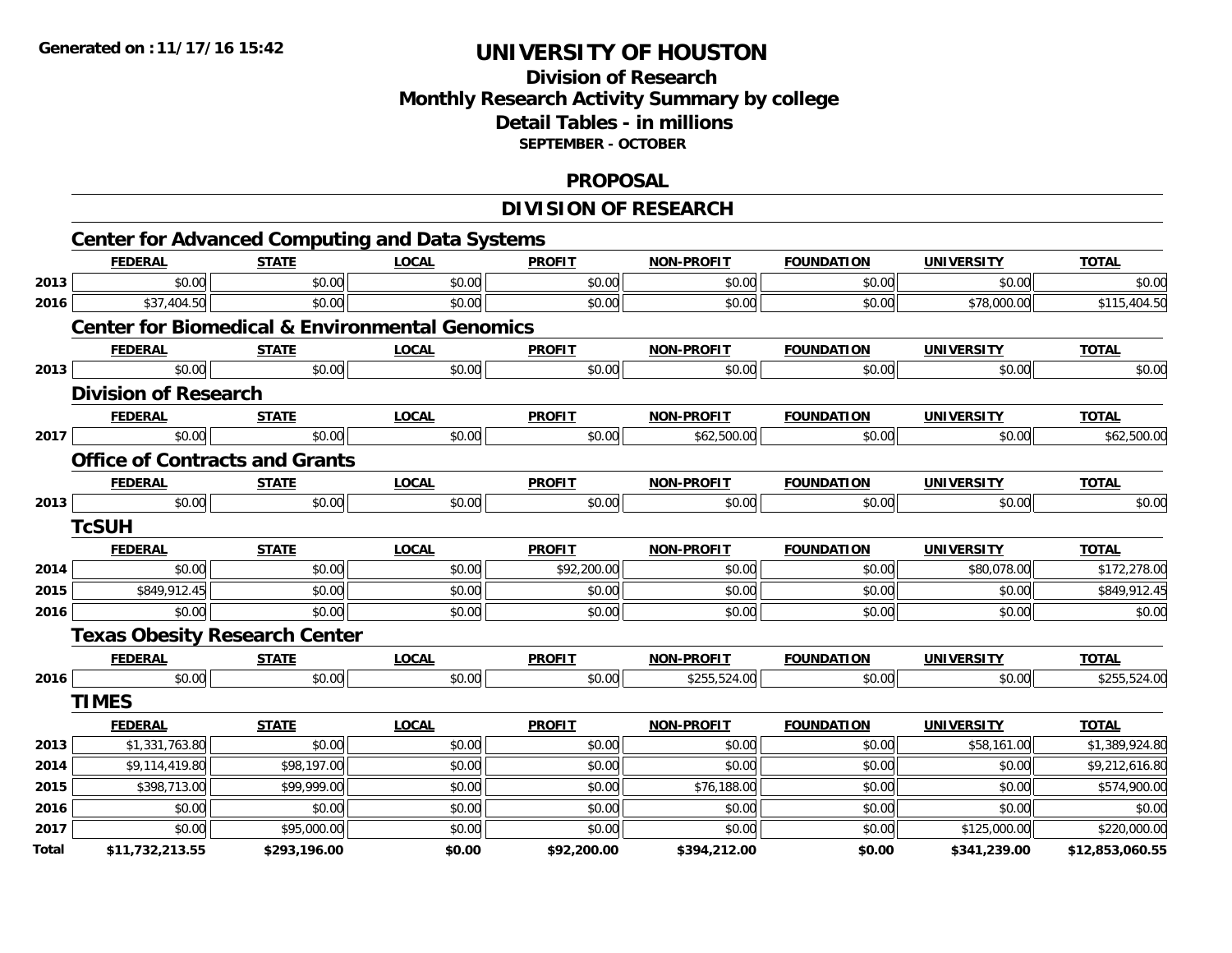## **Division of ResearchMonthly Research Activity Summary by college Detail Tables - in millions SEPTEMBER - OCTOBER**

#### **PROPOSAL**

#### **GRADUATE COLLEGE OF SOCIAL WORK**

## **Center for Drug and Social Policy Research**

|      | <b>FEDERAL</b>                      | <b>STATL</b>                                        | <b>OCAI</b>    | <b>PROFIT</b> | <b>PROFIT</b><br><b>NICH</b> | .<br><b>''NDA1.</b><br>10N | 'INIVE.<br>EDCITY | TOTA.                      |
|------|-------------------------------------|-----------------------------------------------------|----------------|---------------|------------------------------|----------------------------|-------------------|----------------------------|
| 2013 | .982.<br>ባራ                         | $\uparrow$ $\uparrow$ $\uparrow$ $\uparrow$<br>יש.ט | ሶስ ሰሰ<br>vv.vv | \$0.00        | \$0.00                       | 0000<br>JU.UU              | nn na<br>pu.uu    |                            |
| 2017 | ታ ለ ሰር<br>$\sim$<br>0.00<br>.000.00 | ÷0.<br>$\sim$<br>vu.uu                              | 0000<br>PO.OO  | \$0.00        | \$0.00                       | 0000<br>JU.UU              | \$0.00            | $\sim$ $\sim$<br>79,000,00 |

## **Child & Family for Innovative Research**

|      | <b>FEDERAL</b> | <b>STATE</b> | <b>LOCAL</b> | <b>PROFIT</b> | <b>NON-PROFIT</b> | <b>FOUNDATION</b> | <b>UNIVERSITY</b> | <b>TOTAL</b> |
|------|----------------|--------------|--------------|---------------|-------------------|-------------------|-------------------|--------------|
| 2013 | \$0.00         | \$10,000.00  | \$0.00       | \$0.00        | \$0.00            | \$0.00            | \$0.00            | \$10,000.00  |
| 2014 | \$0.00         | \$66,936.00  | \$0.00       | \$0.00        | \$0.00            | \$0.00            | \$0.00            | \$66,936.00  |
| 2017 | \$12,000.00    | \$3,152.00   | \$0.00       | \$0.00        | \$0.00            | \$0.00            | \$0.00            | \$15,152.00  |

## **Dean, Social Work**

|              | <b>FEDERAL</b> | <u>STATE</u> | <u>LOCAL</u> | <b>PROFIT</b> | <b>NON-PROFIT</b> | <b>FOUNDATION</b> | <b>UNIVERSITY</b> | <b>TOTAL</b>   |
|--------------|----------------|--------------|--------------|---------------|-------------------|-------------------|-------------------|----------------|
| 2013         | \$0.00         | \$0.00       | \$0.00       | \$0.00        | \$0.00            | \$0.00            | \$0.00            | \$0.00         |
| 2015         | \$0.00         | \$0.00       | \$0.00       | \$0.00        | \$0.00            | \$4,500.00        | \$0.00            | \$4,500.00     |
| 2017         | \$510,000.00   | \$0.00       | \$0.00       | \$0.00        | \$0.00            | \$0.00            | \$0.00            | \$510,000.00   |
| <b>Total</b> | \$2,568,982.96 | \$80,088.00  | \$0.00       | \$0.00        | \$0.00            | \$4,500.00        | \$0.00            | \$2,653,570.96 |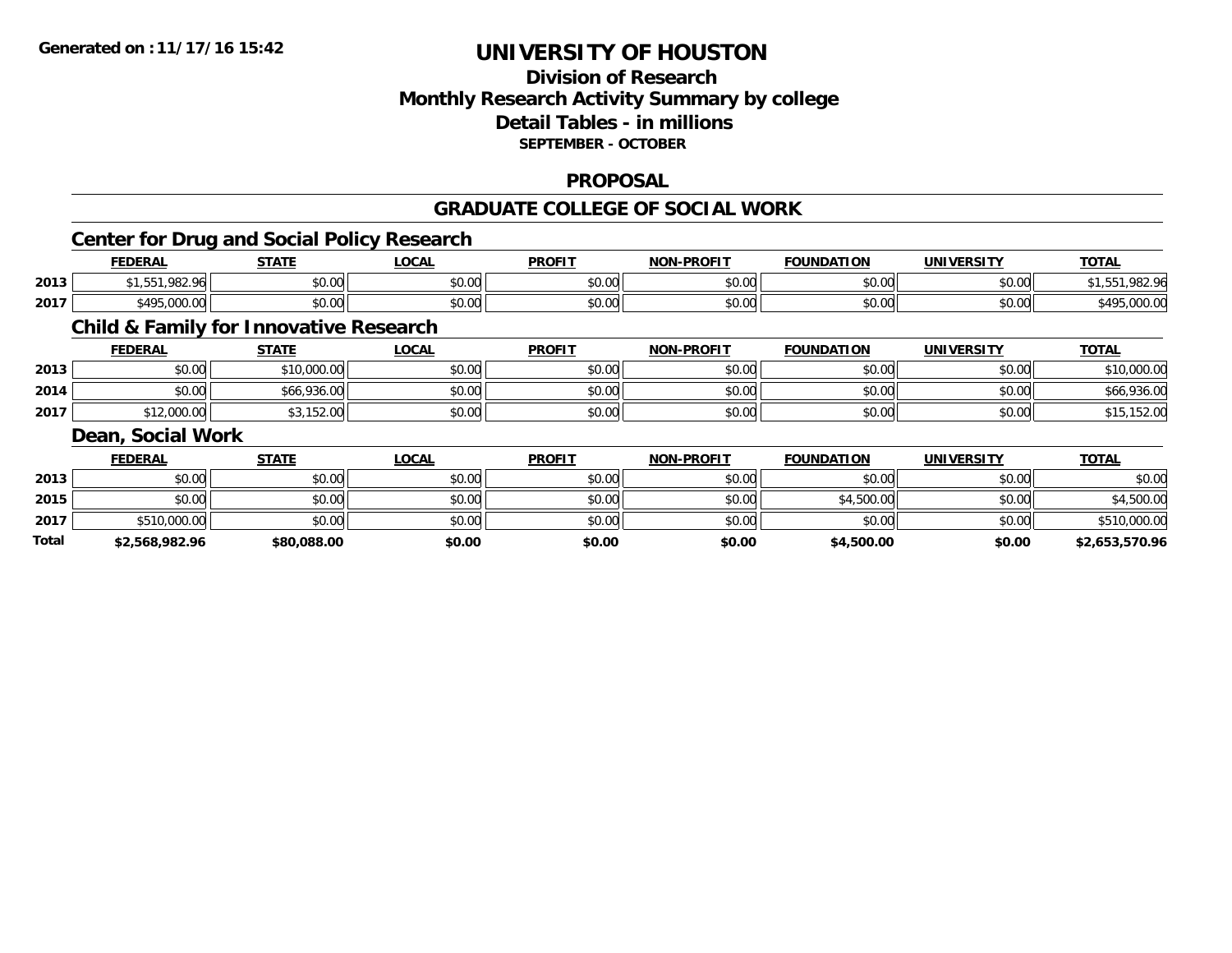## **Division of ResearchMonthly Research Activity Summary by college Detail Tables - in millions SEPTEMBER - OCTOBER**

#### **PROPOSAL**

#### **HILTON COLLEGE OF HOTEL AND RESTAURANT MANAGEMENT**

### **Hotel and Restaurant Management**

|              | <b>FEDERAL</b> | <b>STATE</b> | _OCAL  | <b>PROFIT</b> | <b>NON-PROFIT</b> | <b>FOUNDATION</b> | UNIVERSITY | <b>TOTAL</b> |
|--------------|----------------|--------------|--------|---------------|-------------------|-------------------|------------|--------------|
| 2013         | \$0.00         | \$0.00       | \$0.00 | \$0.00        | \$0.00            | \$55,874.00       | \$0.00     | \$55.874.00  |
| 2017         | .477.00        | \$0.00       | \$0.00 | \$0.00        | \$0.00            | \$0.00            | \$0.00     |              |
| <b>Total</b> | \$554,477.00   | \$0.00       | \$0.00 | \$0.00        | \$0.00            | \$55,874.00       | \$0.00     | \$610,351.00 |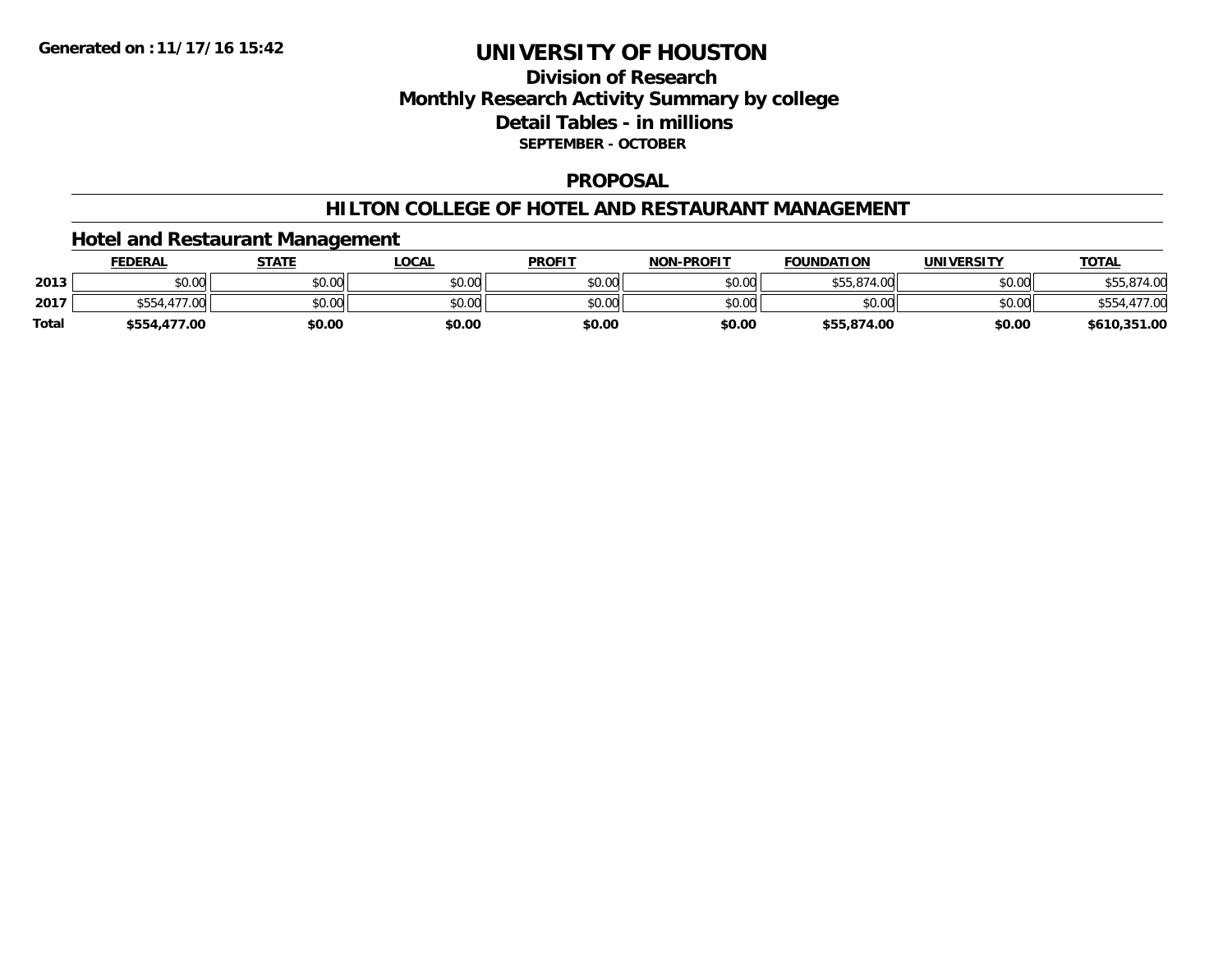## **Division of Research Monthly Research Activity Summary by college Detail Tables - in millions SEPTEMBER - OCTOBER**

#### **PROPOSAL**

#### **HONORS COLLEGE**

# **Dean, Honors College**

|       | <b>FEDERAL</b> | <u>STATE</u> | <b>LOCAL</b> | <b>PROFIT</b> | <b>NON-PROFIT</b> | <b>FOUNDATION</b> | <b>UNIVERSITY</b> | <b>TOTAL</b> |
|-------|----------------|--------------|--------------|---------------|-------------------|-------------------|-------------------|--------------|
| 2015  | \$0.00         | \$0.00       | \$0.00       | \$0.00        | \$367,989.75      | \$0.00            | \$0.00            | \$367,989.75 |
| 2016  | \$37,404.50    | \$0.00       | \$0.00       | \$0.00        | \$0.00            | \$0.00            | \$0.00            | \$37,404.50  |
| 2017  | \$268,247.00   | \$0.00       | \$0.00       | \$0.00        | \$0.00            | \$0.00            | \$0.00            | \$268,247.00 |
| Total | \$305,651.50   | \$0.00       | \$0.00       | \$0.00        | \$367,989.75      | \$0.00            | \$0.00            | \$673,641.25 |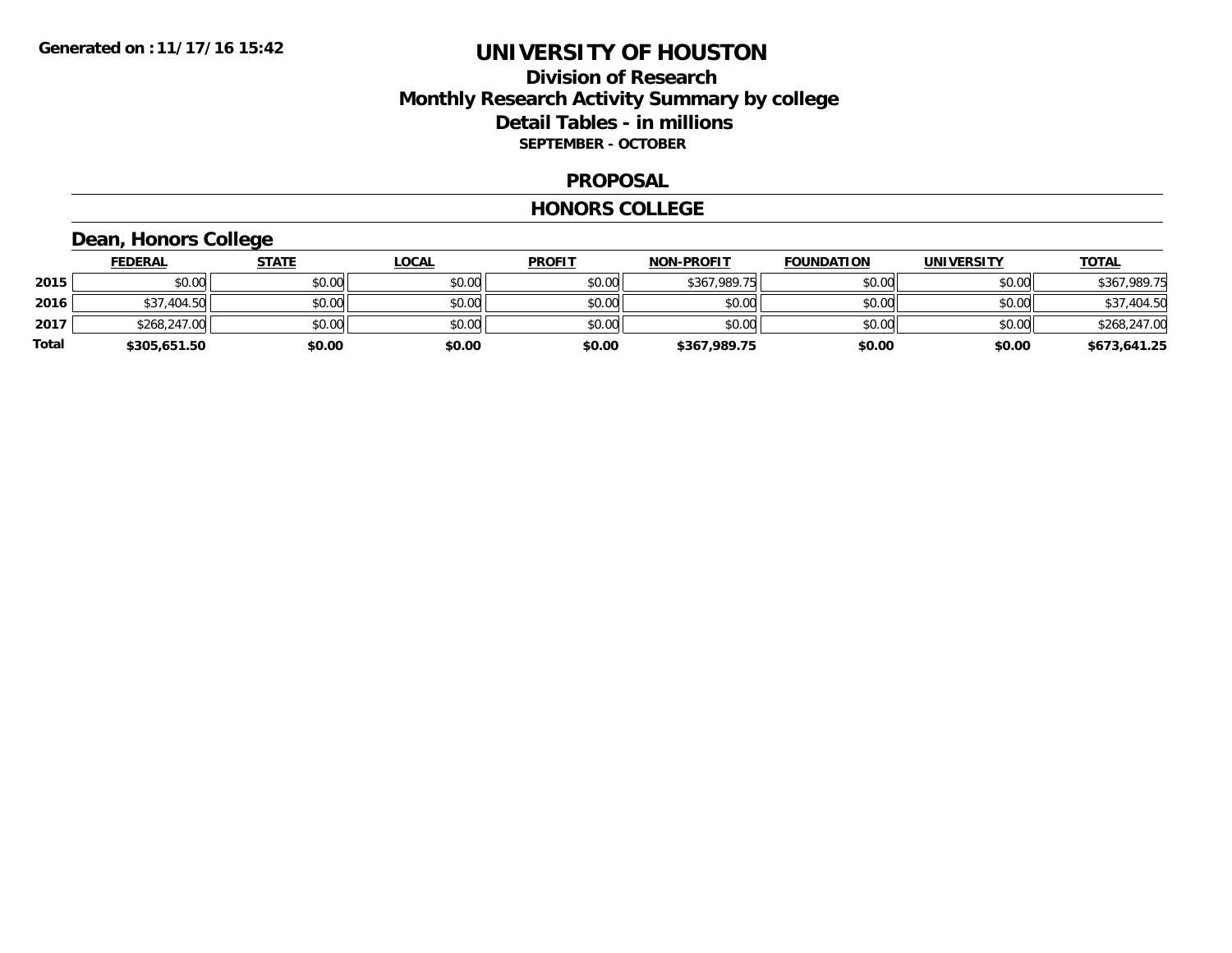## **Division of Research Monthly Research Activity Summary by college Detail Tables - in millions SEPTEMBER - OCTOBER**

#### **PROPOSAL**

## **SCHOOL OF NURSING**

### **Dean, School of Nursing**

|              | FEDERAL                          | <b>STATE</b>                 | .OCAL  | <b>PROFIT</b> | <b>-PROFIT</b><br>NON. | <b>FOUNDATION</b>       | UNIVERSITY | <b>TOTAL</b>        |
|--------------|----------------------------------|------------------------------|--------|---------------|------------------------|-------------------------|------------|---------------------|
| 2017         | $\circ$ $\circ$ $\circ$<br>DU.UU | $*70.000.00$<br>,,,,,,,,,,,, | \$0.00 | \$0.00        | \$0.00                 | റററ<br>റവ<br>TUZ.823.UU | \$0.00     | 02200<br>. 2,823.UU |
| <b>Total</b> | \$0.00                           | \$70,000.00                  | \$0.00 | \$0.00        | \$0.00                 | \$102.823.00            | \$0.00     | .823.00             |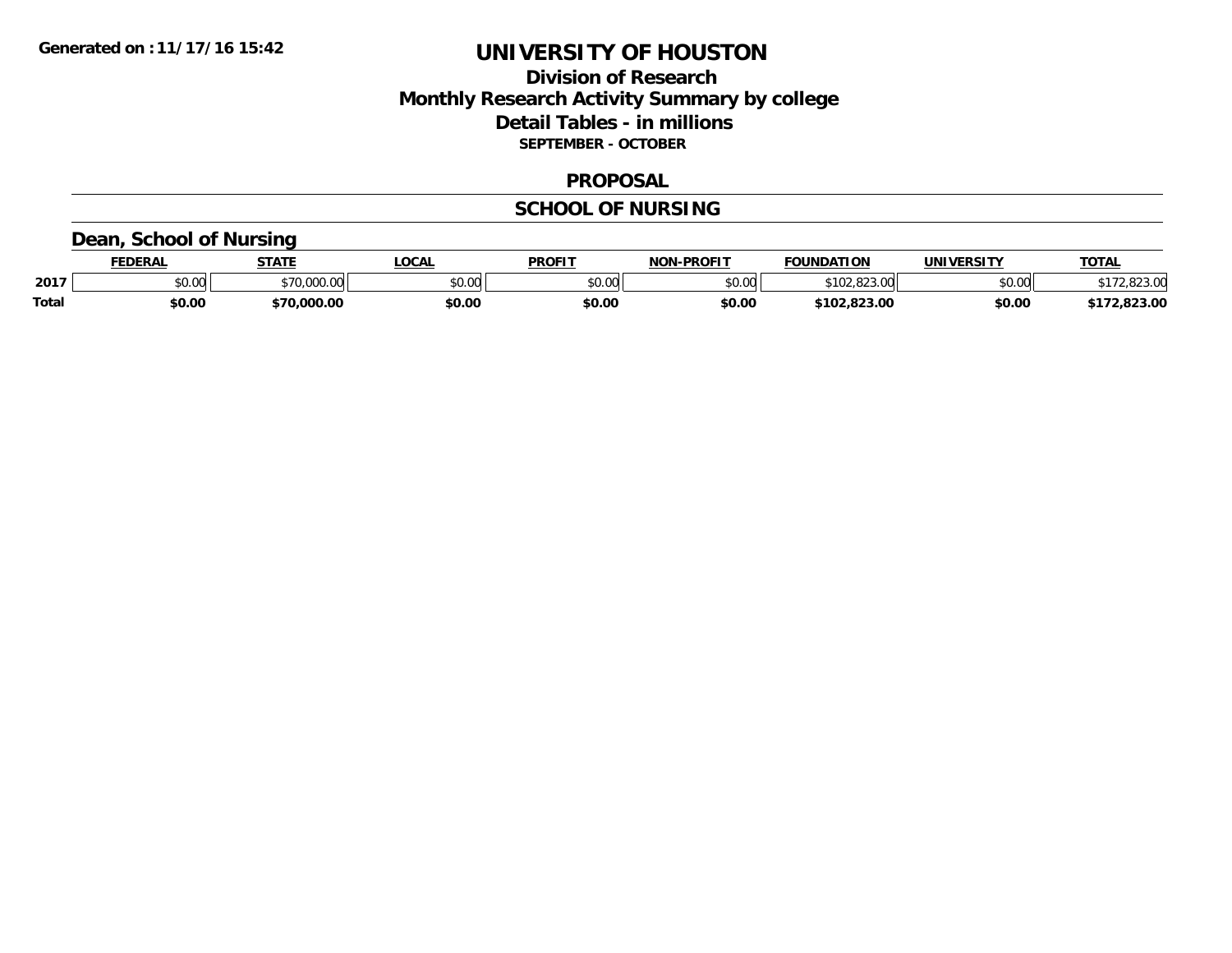## **Division of Research Monthly Research Activity Summary by college Detail Tables - in millions SEPTEMBER - OCTOBER**

#### **PROPOSAL**

#### **SENIOR V.P. FOR ACADEMIC AFFAIRS AND PROVOST**

|       | <b>Pre-Health Advising</b>                   |              |              |               |                   |                   |                   |              |  |  |
|-------|----------------------------------------------|--------------|--------------|---------------|-------------------|-------------------|-------------------|--------------|--|--|
|       | <b>FEDERAL</b>                               | <b>STATE</b> | <b>LOCAL</b> | <b>PROFIT</b> | <b>NON-PROFIT</b> | <b>FOUNDATION</b> | <b>UNIVERSITY</b> | <b>TOTAL</b> |  |  |
| 2015  | \$0.00                                       | \$0.00       | \$0.00       | \$0.00        | \$0.00            | \$0.00            | \$0.00            | \$0.00       |  |  |
|       | Senior V.P. for Academic Affairs and Provost |              |              |               |                   |                   |                   |              |  |  |
|       | <b>FEDERAL</b>                               | <b>STATE</b> | <b>LOCAL</b> | <b>PROFIT</b> | <b>NON-PROFIT</b> | <b>FOUNDATION</b> | <b>UNIVERSITY</b> | <b>TOTAL</b> |  |  |
| 2013  | \$0.00                                       | \$0.00       | \$0.00       | \$0.00        | \$0.00            | \$0.00            | \$0.00            | \$0.00       |  |  |
|       | <b>Undergraduate Scholars</b>                |              |              |               |                   |                   |                   |              |  |  |
|       | <b>FEDERAL</b>                               | <b>STATE</b> | <b>LOCAL</b> | <b>PROFIT</b> | <b>NON-PROFIT</b> | <b>FOUNDATION</b> | <b>UNIVERSITY</b> | <b>TOTAL</b> |  |  |
| 2014  | \$0.00                                       | \$20,330.00  | \$0.00       | \$0.00        | \$0.00            | \$0.00            | \$0.00            | \$20,330.00  |  |  |
|       | <b>Undergraduate Student Success</b>         |              |              |               |                   |                   |                   |              |  |  |
|       | <b>FEDERAL</b>                               | <b>STATE</b> | <b>LOCAL</b> | <b>PROFIT</b> | <b>NON-PROFIT</b> | <b>FOUNDATION</b> | <b>UNIVERSITY</b> | <b>TOTAL</b> |  |  |
| 2013  | \$0.00                                       | \$30,000.00  | \$0.00       | \$0.00        | \$0.00            | \$0.00            | \$0.00            | \$30,000.00  |  |  |
| 2014  | \$0.00                                       | \$10,000.00  | \$0.00       | \$0.00        | \$0.00            | \$0.00            | \$0.00            | \$10,000.00  |  |  |
|       | <b>Undergraduate Student Success Center</b>  |              |              |               |                   |                   |                   |              |  |  |
|       | <b>FEDERAL</b>                               | <b>STATE</b> | <b>LOCAL</b> | <b>PROFIT</b> | <b>NON-PROFIT</b> | <b>FOUNDATION</b> | <b>UNIVERSITY</b> | <b>TOTAL</b> |  |  |
| 2015  | \$0.00                                       | \$0.00       | \$0.00       | \$0.00        | \$39,250.00       | \$0.00            | \$0.00            | \$39,250.00  |  |  |
| Total | \$0.00                                       | \$60,330.00  | \$0.00       | \$0.00        | \$39,250.00       | \$0.00            | \$0.00            | \$99,580.00  |  |  |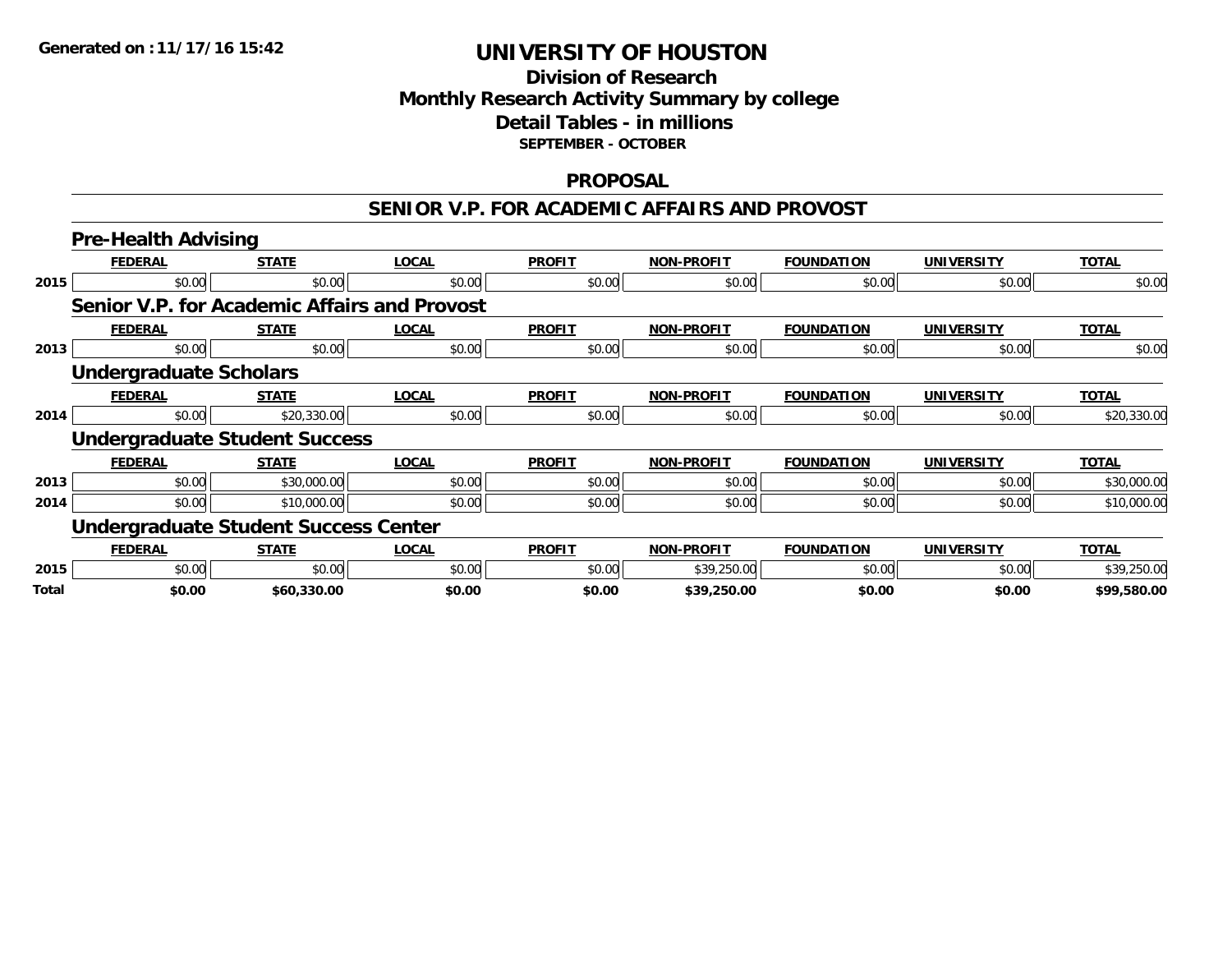## **Division of Research Monthly Research Activity Summary by college Detail Tables - in millions SEPTEMBER - OCTOBER**

#### **PROPOSAL**

#### **UH LAW CENTER**

|       | Dean, Law      |              |              |               |                   |                   |                   |              |
|-------|----------------|--------------|--------------|---------------|-------------------|-------------------|-------------------|--------------|
|       | <b>FEDERAL</b> | <b>STATE</b> | <b>LOCAL</b> | <b>PROFIT</b> | <b>NON-PROFIT</b> | <b>FOUNDATION</b> | <b>UNIVERSITY</b> | <b>TOTAL</b> |
| 2016  | \$0.00         | \$0.00       | \$0.00       | \$0.00        | \$82,500.00       | \$0.00            | \$0.00            | \$82,500.00  |
|       | <b>Law-UH</b>  |              |              |               |                   |                   |                   |              |
|       | <b>FEDERAL</b> | <b>STATE</b> | <b>LOCAL</b> | <b>PROFIT</b> | <b>NON-PROFIT</b> | <b>FOUNDATION</b> | <b>UNIVERSITY</b> | <u>TOTAL</u> |
| 2014  | \$0.00         | \$200,000.00 | \$0.00       | \$0.00        | \$0.00            | \$0.00            | \$0.00            | \$200,000.00 |
| 2015  | \$0.00         | \$114,000.00 | \$0.00       | \$0.00        | \$0.00            | \$0.00            | \$0.00            | \$114,000.00 |
| 2016  | \$0.00         | \$200,000.00 | \$0.00       | \$0.00        | \$67,500.00       | \$0.00            | \$0.00            | \$267,500.00 |
| 2017  | \$0.00         | \$0.00       | \$0.00       | \$0.00        | \$91,815.00       | \$0.00            | \$118,150.00      | \$209,965.00 |
| Total | \$0.00         | \$514,000.00 | \$0.00       | \$0.00        | \$241,815.00      | \$0.00            | \$118,150.00      | \$873,965.00 |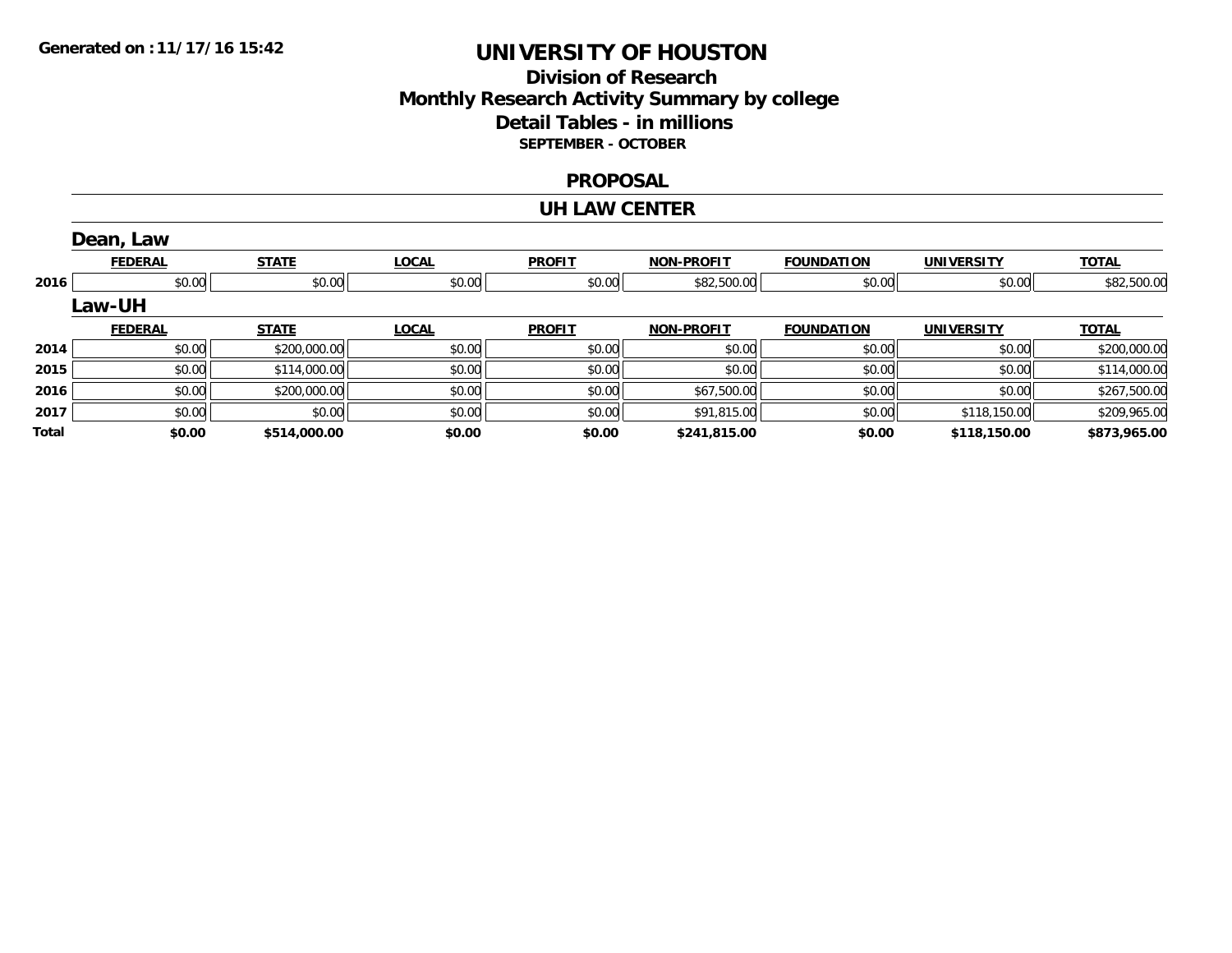## **Division of ResearchMonthly Research Activity Summary by college Detail Tables - in millions SEPTEMBER - OCTOBER**

#### **PROPOSAL**

#### **UKNOWN COLLEGE**

# **Wrong Department - Please Dont Select It**

|       |                | 27.77                   | <b>OCA</b>        | <b>PROFIT</b> | $\sim$ DDAF <sup>1-</sup><br>$\sim$ |                      |                | $T^{\sim}$   |
|-------|----------------|-------------------------|-------------------|---------------|-------------------------------------|----------------------|----------------|--------------|
| 2013  | en uu<br>JU.UL | 0 <sub>n</sub><br>JU.UU | $\sim$ 00<br>. vv | 0.00          | $\sim$ 00<br>ושט.                   | $\sim$ $\sim$ $\sim$ | ሶስ ስስ<br>טע.טע | 0 n<br>DU.UU |
| Total | \$0.00         | \$0.00                  | \$0.00            | \$0.00        | \$0.00                              | \$0.00               | \$0.00         | \$0.00       |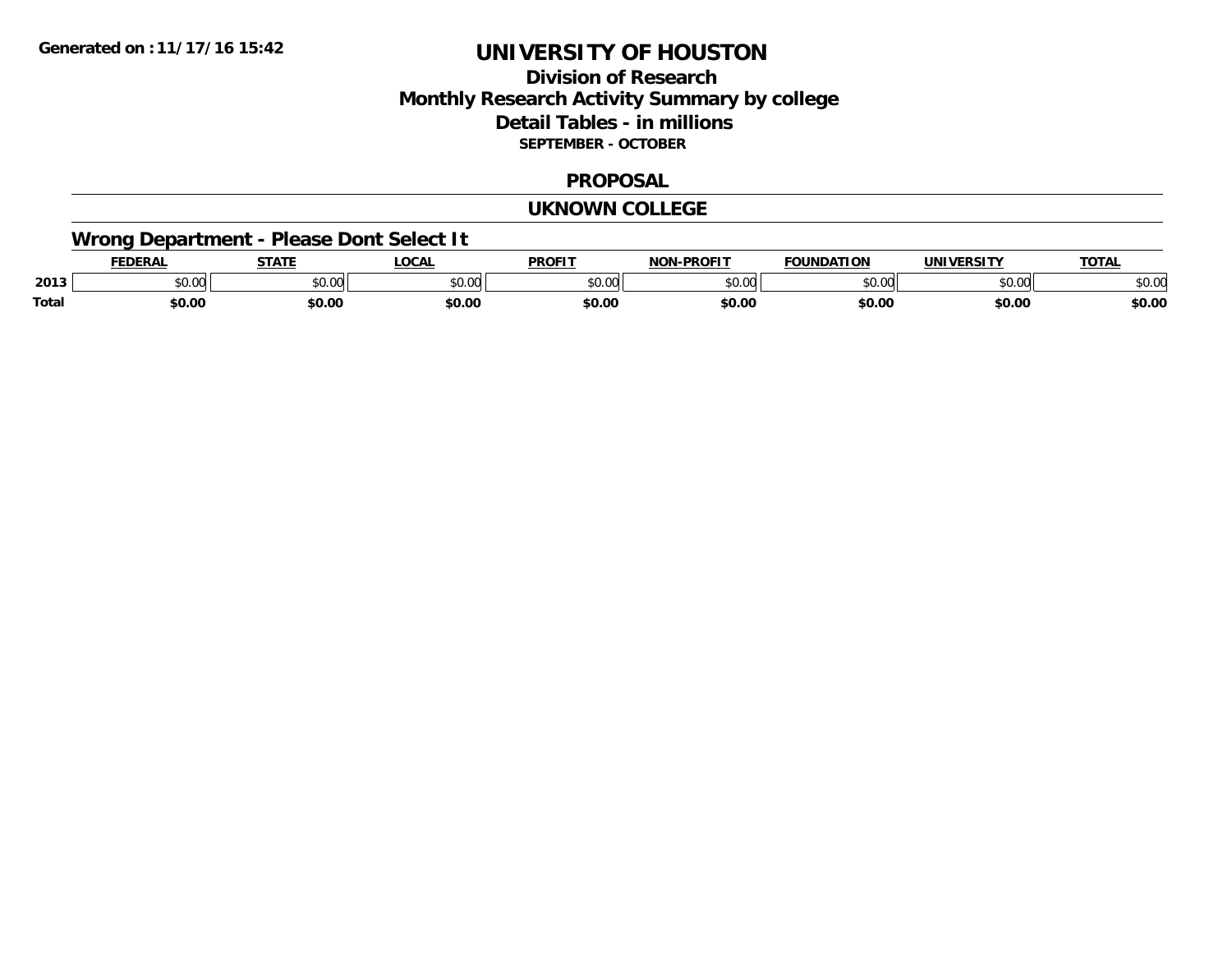## **Division of Research Monthly Research Activity Summary by college Detail Tables - in millions SEPTEMBER - OCTOBER**

#### **PROPOSAL**

# **VICE PRESIDENT FOR ADMINISTRATION**

## **UH Police Department**

|              | <b>FEDERAL</b> | <b>STATE</b>         | .OCAL  | <b>PROFIT</b> | <b>NON-PROFIT</b> | <b>FOUNDATION</b> | UNIVERSITY | <b>TOTAL</b> |
|--------------|----------------|----------------------|--------|---------------|-------------------|-------------------|------------|--------------|
| 2014         | \$0.00         | 0.00000<br>wu.uuu,uu | \$0.00 | \$0.00        | \$0.00            | \$0.00            | \$0.00     | ,000.00      |
| 2016         | \$0.00         | 0.00000<br>,uuu.uu   | \$0.00 | \$0.00        | \$0.00            | \$0.00            | \$0.00     | ,000.00      |
| <b>Total</b> | \$0.00         | \$6,000.00           | \$0.00 | \$0.00        | \$0.00            | \$0.00            | \$0.00     | \$6,000.00   |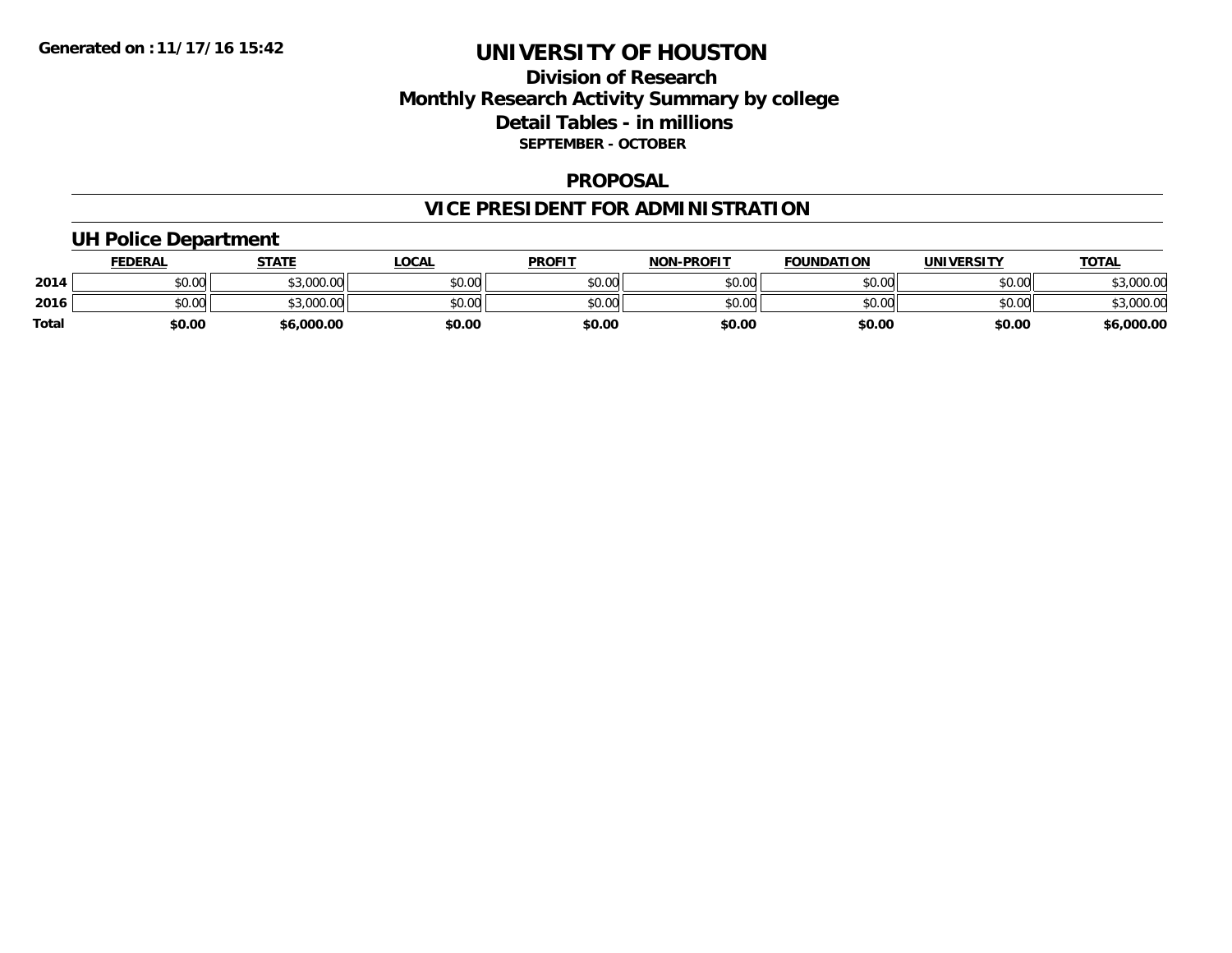## **Division of Research Monthly Research Activity Summary by college Detail Tables - in millions SEPTEMBER - OCTOBER**

## **AWARD**

## **C.T. BAUER COLLEGE OF BUSINESS**

### **Accountancy & Taxation**

|              | <b>FEDERAL</b>                      | <b>CTATE</b>             | <b>OCAL</b>   | <b>PROFIT</b> | <b>-PROFIT</b><br>NON | <b>FOUNDATION</b> | <b>UNIVERSITY</b> | TOTA.                |
|--------------|-------------------------------------|--------------------------|---------------|---------------|-----------------------|-------------------|-------------------|----------------------|
| 2014         | $\theta$ $\theta$ $\theta$<br>pu.uu | $n \cap \Omega$<br>JU.UU | 0.00<br>vv.vv | 0000<br>JU.UV | 0000<br>vu.uu         | \$0.00            | 0000<br>וט.טע     | 0000<br><b>JU.UU</b> |
| <b>Total</b> | \$0.00                              | \$0.00                   | \$0.00        | \$0.00        | \$0.00                | \$0.00            | \$0.00            | \$0.00               |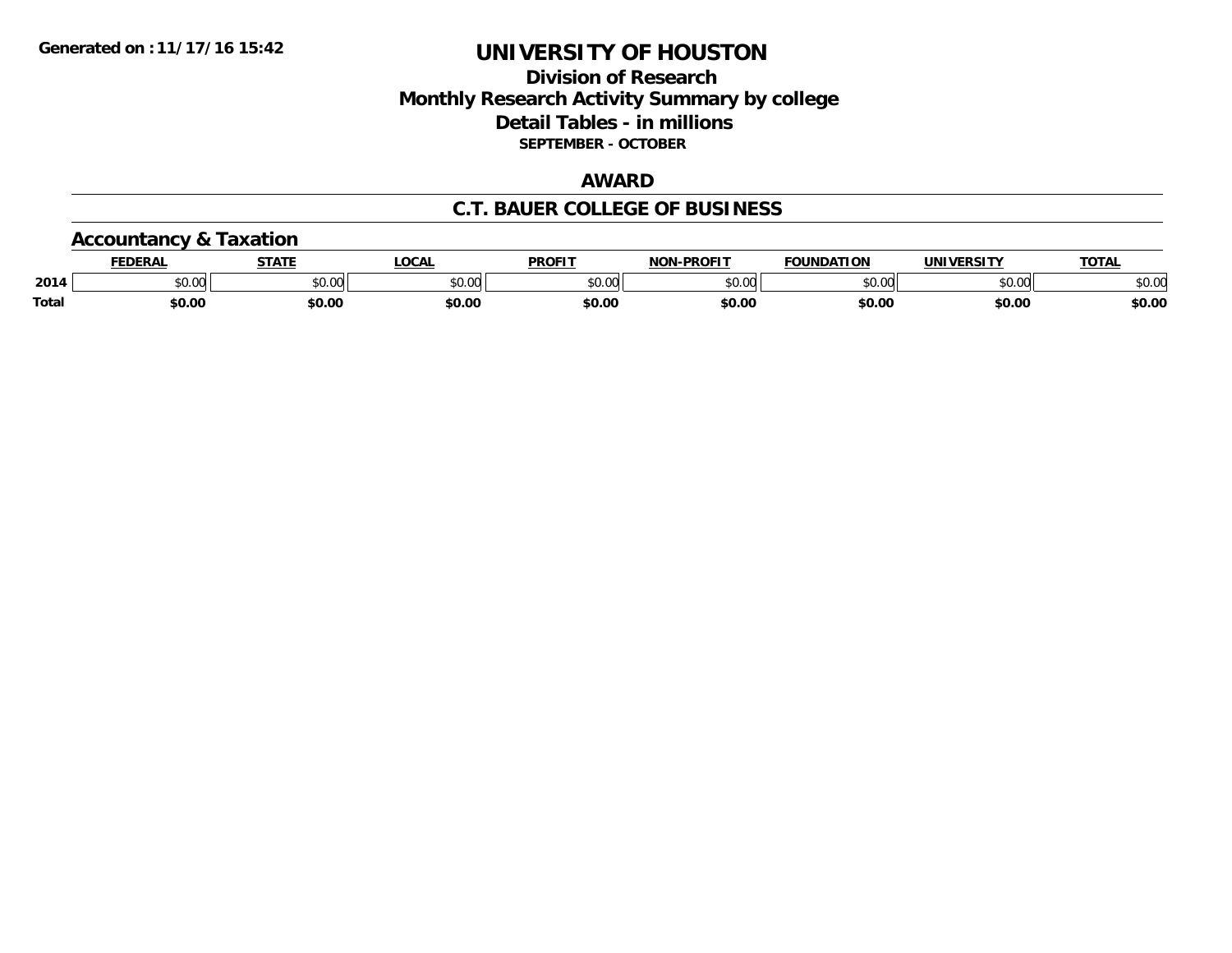## **Division of Research Monthly Research Activity Summary by college Detail Tables - in millions SEPTEMBER - OCTOBER**

#### **AWARD**

### **COLLEGE OF ARCHITECTURE**

### **Dean, Architecture**

|              | ncda   | <b>STATE</b> | <b>LOCAL</b>            | DDOE!"<br>79 N V                            | <b>DDAEIT</b><br><b>NION</b> | ΓΙΟΝ<br>DA.     | urneitv<br>JNI) | TOTA.          |
|--------------|--------|--------------|-------------------------|---------------------------------------------|------------------------------|-----------------|-----------------|----------------|
| 2017         | JU.UU  | \$0.00       | 0 <sub>n</sub><br>JU.UU | $\mathfrak{c}\cap\mathfrak{a}\cap$<br>טט.טע | $\sim$ $\sim$                | $\epsilon$ n nn | \$0.00          | 00000<br>uu.uv |
| <b>Total</b> | \$0.00 | \$0.00       | \$0.00                  | \$0.00                                      | ቀ ግጦ<br>o.oc                 | \$0.00          | \$0.00          | .000.00        |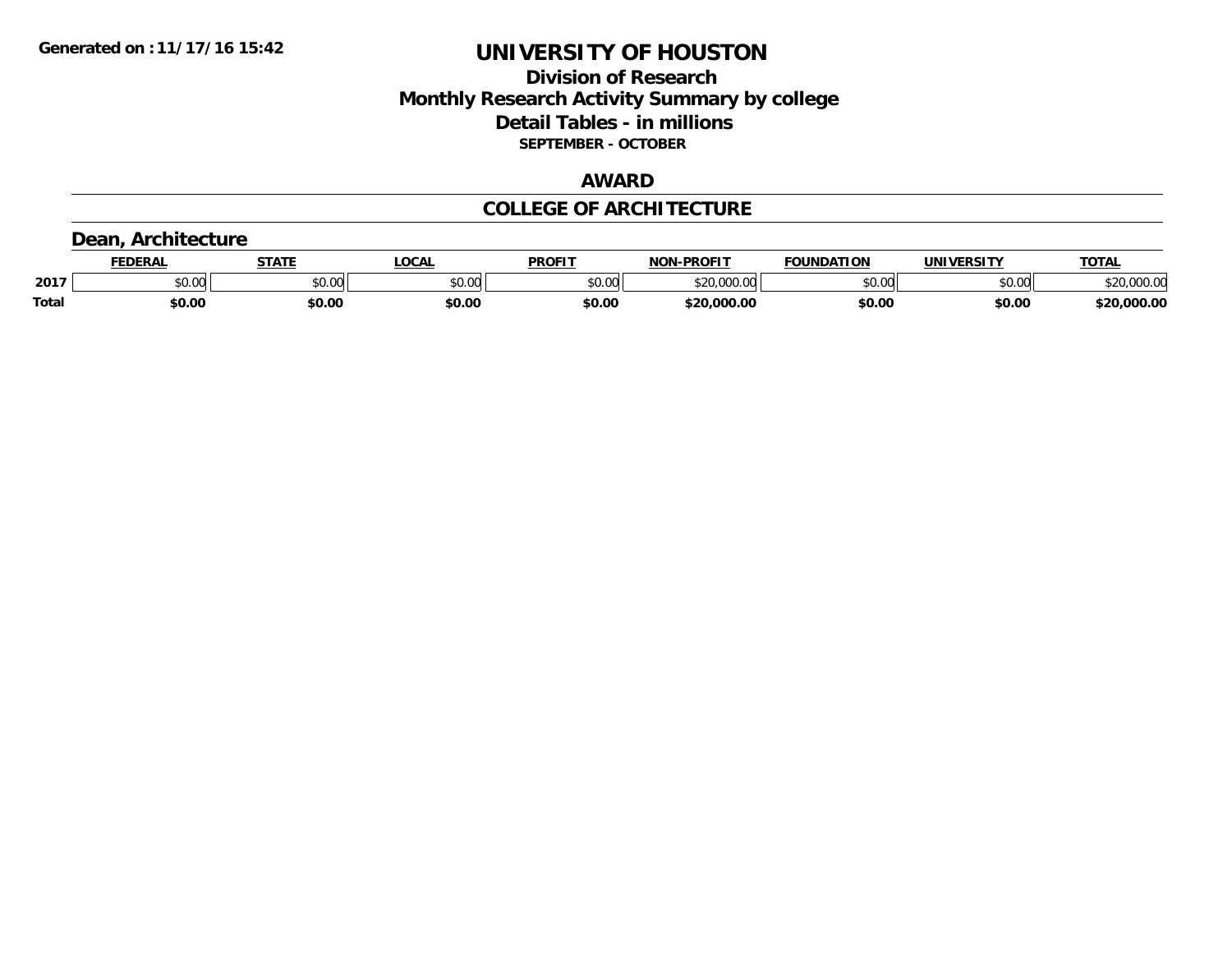### **Division of Research Monthly Research Activity Summary by college Detail Tables - in millions SEPTEMBER - OCTOBER**

#### **AWARD**

#### **COLLEGE OF EDUCATION**

|      | <b>Consistency Mgmt and Coop Disc</b>              |              |              |               |                   |                   |                   |                |
|------|----------------------------------------------------|--------------|--------------|---------------|-------------------|-------------------|-------------------|----------------|
|      | <b>FEDERAL</b>                                     | <b>STATE</b> | <b>LOCAL</b> | <b>PROFIT</b> | <b>NON-PROFIT</b> | <b>FOUNDATION</b> | <b>UNIVERSITY</b> | <b>TOTAL</b>   |
| 2013 | \$17,324.58                                        | \$0.00       | \$0.00       | \$0.00        | \$3,500.00        | \$0.00            | \$0.00            | \$20,824.58    |
| 2014 | \$0.00                                             | \$0.00       | \$0.00       | \$0.00        | \$0.00            | \$0.00            | \$0.00            | \$0.00         |
| 2017 | \$0.00                                             | \$0.00       | \$284,013.00 | \$0.00        | \$0.00            | \$0.00            | \$0.00            | \$284,013.00   |
|      | <b>Curriculum and Instruction</b>                  |              |              |               |                   |                   |                   |                |
|      | <b>FEDERAL</b>                                     | <b>STATE</b> | <b>LOCAL</b> | <b>PROFIT</b> | <b>NON-PROFIT</b> | <b>FOUNDATION</b> | <b>UNIVERSITY</b> | <b>TOTAL</b>   |
| 2013 | \$449,702.00                                       | \$1,000.00   | \$0.00       | \$0.00        | \$0.00            | \$0.00            | \$0.00            | \$450,702.00   |
| 2014 | \$0.00                                             | \$0.00       | \$0.00       | \$0.00        | \$0.00            | \$0.00            | \$0.00            | \$0.00         |
| 2017 | \$0.00                                             | \$0.00       | \$0.00       | \$0.00        | \$0.00            | \$0.00            | \$0.00            | \$0.00         |
|      | Dean, Education                                    |              |              |               |                   |                   |                   |                |
|      | <b>FEDERAL</b>                                     | <b>STATE</b> | <b>LOCAL</b> | <b>PROFIT</b> | <b>NON-PROFIT</b> | <b>FOUNDATION</b> | <b>UNIVERSITY</b> | <b>TOTAL</b>   |
| 2013 | \$0.00                                             | \$0.00       | \$0.00       | \$0.00        | \$0.00            | \$0.00            | \$0.00            | \$0.00         |
| 2014 | \$0.00                                             | \$0.00       | \$0.00       | \$0.00        | \$0.00            | \$0.00            | \$0.00            | \$0.00         |
| 2017 | \$0.00                                             | \$0.00       | \$0.00       | \$0.00        | \$0.00            | \$0.00            | \$0.00            | \$0.00         |
|      | <b>Educational Leadership &amp; Policy Studies</b> |              |              |               |                   |                   |                   |                |
|      | <b>FEDERAL</b>                                     | <b>STATE</b> | <b>LOCAL</b> | <b>PROFIT</b> | <b>NON-PROFIT</b> | <b>FOUNDATION</b> | <b>UNIVERSITY</b> | <b>TOTAL</b>   |
| 2013 | \$177,688.00                                       | \$0.00       | \$0.00       | \$0.00        | \$0.00            | \$0.00            | \$0.00            | \$177,688.00   |
| 2014 | \$160,422.00                                       | \$0.00       | \$0.00       | \$0.00        | \$0.00            | \$0.00            | \$0.00            | \$160,422.00   |
| 2015 | \$0.00                                             | \$0.00       | \$0.00       | \$0.00        | \$45,000.00       | \$0.00            | \$0.00            | \$45,000.00    |
| 2017 | \$0.00                                             | \$0.00       | \$0.00       | \$0.00        | \$45,000.00       | \$0.00            | \$0.00            | \$45,000.00    |
|      | Psychological, Health, and Learning Sciences       |              |              |               |                   |                   |                   |                |
|      | <b>FEDERAL</b>                                     | <b>STATE</b> | <b>LOCAL</b> | <b>PROFIT</b> | <b>NON-PROFIT</b> | <b>FOUNDATION</b> | <b>UNIVERSITY</b> | <b>TOTAL</b>   |
| 2013 | \$0.00                                             | \$134,767.00 | \$0.00       | \$0.00        | \$25,500.00       | \$0.00            | \$11,689.00       | \$171,956.00   |
| 2014 | \$314,496.00                                       | \$134,767.00 | \$0.00       | \$0.00        | \$44,723.53       | \$0.00            | \$0.00            | \$493,986.53   |
| 2015 | \$35,288.00                                        | \$0.00       | \$0.00       | \$0.00        | \$0.00            | \$0.00            | \$0.00            | \$35,288.00    |
| 2016 | \$0.00                                             | \$137,767.00 | \$0.00       | \$0.00        | \$0.00            | \$0.00            | \$0.00            | \$137,767.00   |
|      | <b>UH Charter School</b>                           |              |              |               |                   |                   |                   |                |
|      | <b>FEDERAL</b>                                     | <b>STATE</b> | <b>LOCAL</b> | <b>PROFIT</b> | <b>NON-PROFIT</b> | <b>FOUNDATION</b> | <b>UNIVERSITY</b> | <b>TOTAL</b>   |
| 2013 | \$0.00                                             | \$980,539.38 | \$0.00       | \$0.00        | \$0.00            | \$0.00            | \$0.00            | \$980,539.38   |
| 2014 | \$34,062.00                                        | \$969,233.00 | \$0.00       | \$0.00        | \$0.00            | \$0.00            | \$0.00            | \$1,003,295.00 |
|      |                                                    |              |              |               |                   |                   |                   |                |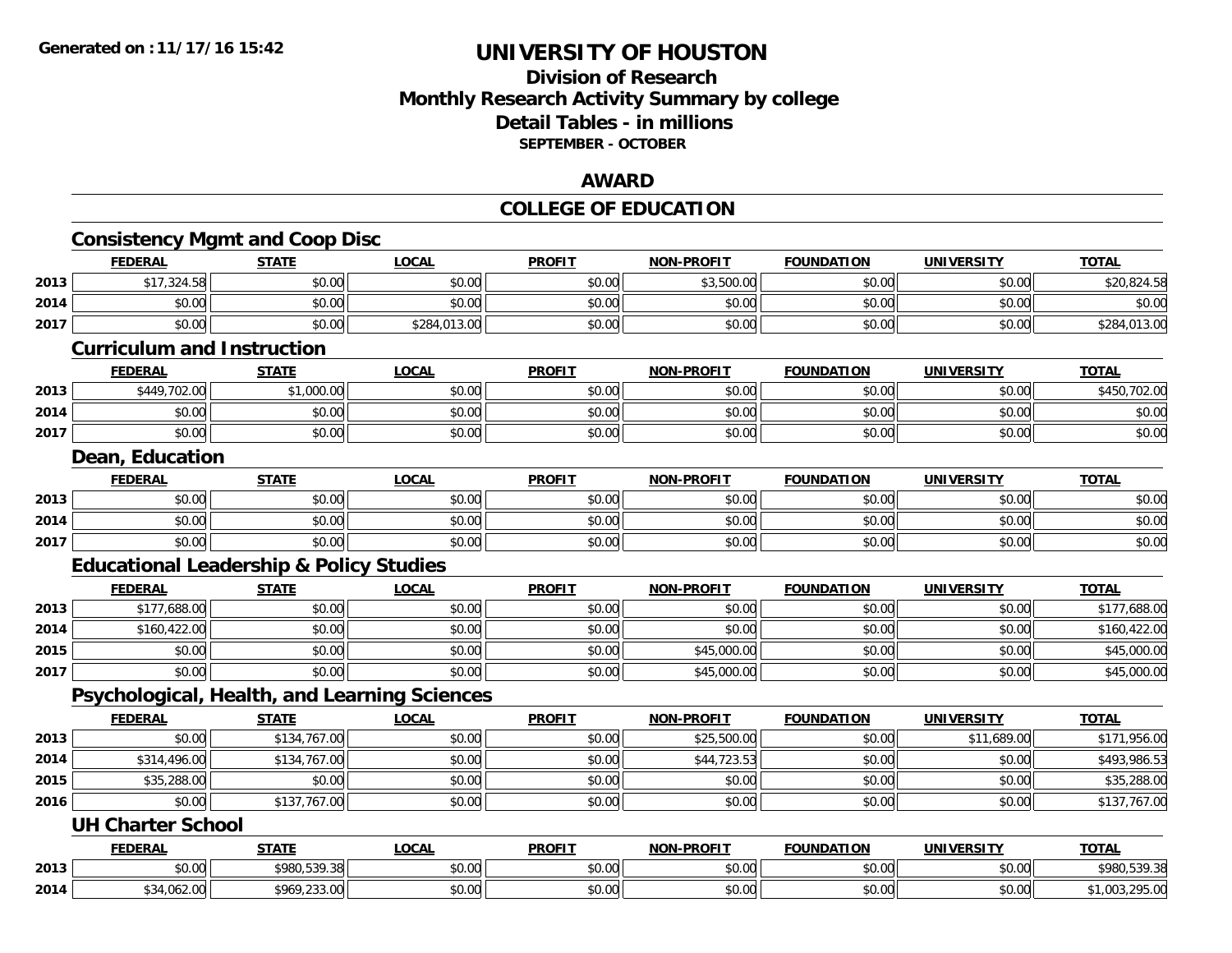## **Division of Research Monthly Research Activity Summary by college Detail Tables - in millions SEPTEMBER - OCTOBER**

## **AWARD**

# **COLLEGE OF EDUCATION**

#### **UH Charter School**

|              | <b>FEDERAL</b> | STATE                   | LOCAL        | <b>PROFIT</b> | <b>NON-PROFIT</b> | <b>FOUNDATION</b> | UNIVERSITY                | <b>TOTAL</b>   |
|--------------|----------------|-------------------------|--------------|---------------|-------------------|-------------------|---------------------------|----------------|
| 2017         | .869.00        | 13.572.00<br>$\sqrt{2}$ | \$0.00       | \$0.00        | \$0.00            | \$0.00            | \$0.00                    | $-41.00$<br>16 |
| <b>Total</b> | 1,206,851.58   | 645.38,،<br>\$3,501     | \$284,013.00 | \$0.00        | \$163,723.53      | \$0.00            | \$11,689.00<br><b>¢11</b> | \$5,167,922.49 |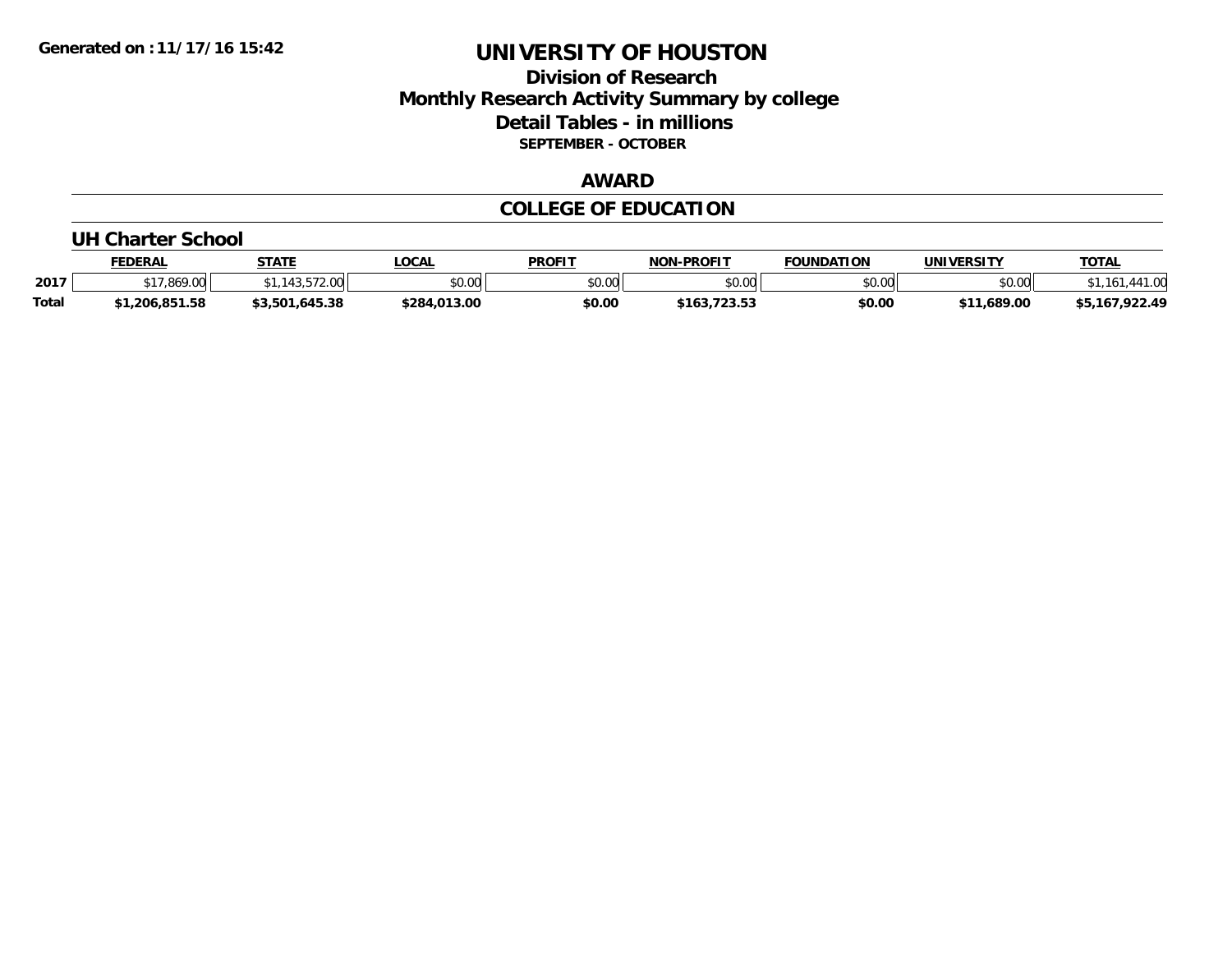## **Division of Research Monthly Research Activity Summary by college Detail Tables - in millions SEPTEMBER - OCTOBER**

#### **AWARD**

|      | <b>Arte Publico Press</b>                   |              |              |               |                   |                   |                   |                |
|------|---------------------------------------------|--------------|--------------|---------------|-------------------|-------------------|-------------------|----------------|
|      | <b>FEDERAL</b>                              | <b>STATE</b> | <b>LOCAL</b> | <b>PROFIT</b> | <b>NON-PROFIT</b> | <b>FOUNDATION</b> | <b>UNIVERSITY</b> | <b>TOTAL</b>   |
| 2014 | \$0.00                                      | \$0.00       | \$0.00       | \$0.00        | \$0.00            | \$50,000.00       | \$0.00            | \$50,000.00    |
| 2016 | \$0.00                                      | \$0.00       | \$0.00       | \$0.00        | \$67,867.00       | \$0.00            | \$0.00            | \$67,867.00    |
|      | <b>Center for Public History</b>            |              |              |               |                   |                   |                   |                |
|      | <b>FEDERAL</b>                              | <b>STATE</b> | <b>LOCAL</b> | <b>PROFIT</b> | <b>NON-PROFIT</b> | <b>FOUNDATION</b> | <b>UNIVERSITY</b> | <b>TOTAL</b>   |
| 2017 | \$0.00                                      | \$0.00       | \$0.00       | \$0.00        | \$0.00            | \$0.00            | \$0.00            | \$0.00         |
|      | <b>Communication Sciences and Disorders</b> |              |              |               |                   |                   |                   |                |
|      | <b>FEDERAL</b>                              | <b>STATE</b> | <b>LOCAL</b> | <b>PROFIT</b> | <b>NON-PROFIT</b> | <b>FOUNDATION</b> | <b>UNIVERSITY</b> | <b>TOTAL</b>   |
| 2013 | \$0.00                                      | \$0.00       | \$0.00       | \$0.00        | \$0.00            | \$10,000.00       | \$0.00            | \$10,000.00    |
| 2014 | \$0.00                                      | \$0.00       | \$0.00       | \$0.00        | \$18,752.98       | \$0.00            | \$0.00            | \$18,752.98    |
| 2017 | \$0.00                                      | \$0.00       | \$0.00       | \$0.00        | \$0.00            | \$7,496.00        | \$0.00            | \$7,496.00     |
|      | Dean, Liberal Arts and Social Sciences      |              |              |               |                   |                   |                   |                |
|      | <b>FEDERAL</b>                              | <b>STATE</b> | <b>LOCAL</b> | <b>PROFIT</b> | NON-PROFIT        | <b>FOUNDATION</b> | <b>UNIVERSITY</b> | <b>TOTAL</b>   |
| 2014 | \$0.00                                      | \$0.00       | \$0.00       | \$0.00        | \$0.00            | \$0.00            | \$0.00            | \$0.00         |
|      | <b>Economics</b>                            |              |              |               |                   |                   |                   |                |
|      | <b>FEDERAL</b>                              | <b>STATE</b> | <b>LOCAL</b> | <b>PROFIT</b> | <b>NON-PROFIT</b> | <b>FOUNDATION</b> | <b>UNIVERSITY</b> | <b>TOTAL</b>   |
| 2013 | \$0.00                                      | \$0.00       | \$0.00       | \$0.00        | \$0.00            | \$25,000.00       | \$0.00            | \$25,000.00    |
| 2014 | \$0.00                                      | \$0.00       | \$0.00       | \$0.00        | \$0.00            | \$13,354.00       | \$0.00            | \$13,354.00    |
| 2015 | \$0.00                                      | \$0.00       | \$0.00       | \$0.00        | \$0.00            | \$13,009.00       | \$0.00            | \$13,009.00    |
| 2017 | \$0.00                                      | \$0.00       | \$0.00       | \$0.00        | \$0.00            | \$44,948.00       | \$0.00            | \$44,948.00    |
|      | English                                     |              |              |               |                   |                   |                   |                |
|      | <b>FEDERAL</b>                              | <b>STATE</b> | <b>LOCAL</b> | <b>PROFIT</b> | <b>NON-PROFIT</b> | <b>FOUNDATION</b> | <b>UNIVERSITY</b> | <b>TOTAL</b>   |
| 2013 | \$0.00                                      | \$0.00       | \$0.00       | \$0.00        | \$0.00            | \$0.00            | \$0.00            | \$0.00         |
|      | <b>Health and Human Performance</b>         |              |              |               |                   |                   |                   |                |
|      | <b>FEDERAL</b>                              | <b>STATE</b> | <b>LOCAL</b> | <b>PROFIT</b> | <b>NON-PROFIT</b> | <b>FOUNDATION</b> | <b>UNIVERSITY</b> | <b>TOTAL</b>   |
| 2013 | \$1,735,266.54                              | \$0.00       | \$0.00       | \$0.00        | \$0.00            | \$0.00            | \$0.00            | \$1,735,266.54 |
| 2014 | \$867,205.13                                | \$0.00       | \$0.00       | \$0.00        | \$0.00            | \$0.00            | \$0.00            | \$867,205.13   |
| 2015 | \$1,524,948.28                              | \$0.00       | \$0.00       | \$0.00        | \$0.00            | \$24,000.00       | \$0.00            | \$1,548,948.28 |
| 2016 | \$103,070.61                                | \$0.00       | \$0.00       | \$0.00        | \$0.00            | \$10,908.00       | \$0.00            | \$113,978.61   |
| 2017 | \$171,118.00                                | \$0.00       | \$0.00       | \$9,772.00    | \$76,978.00       | \$0.00            | \$0.00            | \$257,868.00   |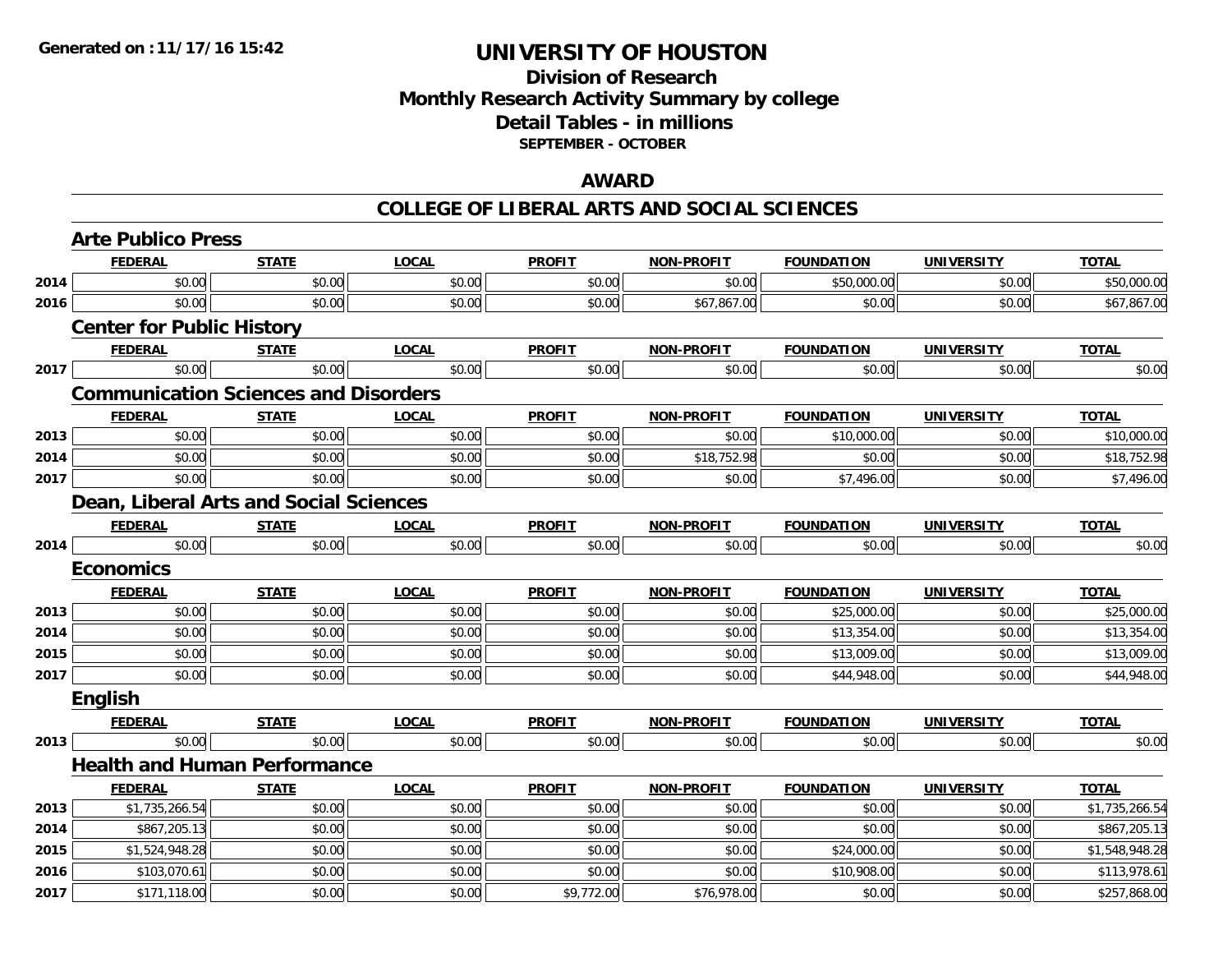### **Division of Research Monthly Research Activity Summary by college Detail Tables - in millions SEPTEMBER - OCTOBER**

#### **AWARD**

|              | <b>History</b>           |              |              |               |                   |                   |                   |                |
|--------------|--------------------------|--------------|--------------|---------------|-------------------|-------------------|-------------------|----------------|
|              | <b>FEDERAL</b>           | <b>STATE</b> | <b>LOCAL</b> | <b>PROFIT</b> | <b>NON-PROFIT</b> | <b>FOUNDATION</b> | <b>UNIVERSITY</b> | <b>TOTAL</b>   |
| 2013         | \$0.00                   | \$0.00       | \$0.00       | \$73,662.21   | \$0.00            | \$0.00            | \$0.00            | \$73,662.21    |
| 2017         | \$708.00                 | \$0.00       | \$0.00       | \$0.00        | \$42,000.00       | \$0.00            | \$0.00            | \$42,708.00    |
|              | <b>Political Science</b> |              |              |               |                   |                   |                   |                |
|              | <b>FEDERAL</b>           | <b>STATE</b> | <b>LOCAL</b> | <b>PROFIT</b> | <b>NON-PROFIT</b> | <b>FOUNDATION</b> | <b>UNIVERSITY</b> | <b>TOTAL</b>   |
| 2013         | \$0.00                   | \$0.00       | \$0.00       | \$0.00        | \$0.00            | \$0.00            | \$0.00            | \$0.00         |
| 2017         | \$0.00                   | \$0.00       | \$0.00       | \$0.00        | \$30,045.00       | \$0.00            | \$0.00            | \$30,045.00    |
|              | <b>Psychology</b>        |              |              |               |                   |                   |                   |                |
|              | <b>FEDERAL</b>           | <b>STATE</b> | <b>LOCAL</b> | <b>PROFIT</b> | <b>NON-PROFIT</b> | <b>FOUNDATION</b> | <b>UNIVERSITY</b> | <b>TOTAL</b>   |
| 2013         | \$780,780.00             | \$0.00       | \$0.00       | \$25,723.00   | \$75,532.00       | \$0.00            | \$0.00            | \$882,035.00   |
| 2014         | \$611,562.20             | \$19,559.00  | \$0.00       | \$17,923.92   | \$117,038.00      | \$0.00            | \$0.00            | \$766,083.12   |
| 2015         | \$428,850.05             | \$20,215.00  | \$0.00       | \$21,507.00   | \$59,469.00       | \$0.00            | \$0.00            | \$530,041.05   |
| 2016         | \$790,832.37             | \$0.00       | \$0.00       | \$21,812.04   | \$70,329.88       | \$0.00            | \$0.00            | \$882,974.29   |
| 2017         | \$432,936.00             | \$0.00       | \$0.00       | \$0.00        | \$68,941.88       | \$0.00            | \$0.00            | \$501,877.88   |
| <b>Total</b> | \$7,447,277.17           | \$39,774.00  | \$0.00       | \$170,400.17  | \$626,953.74      | \$198,715.00      | \$0.00            | \$8,483,120.07 |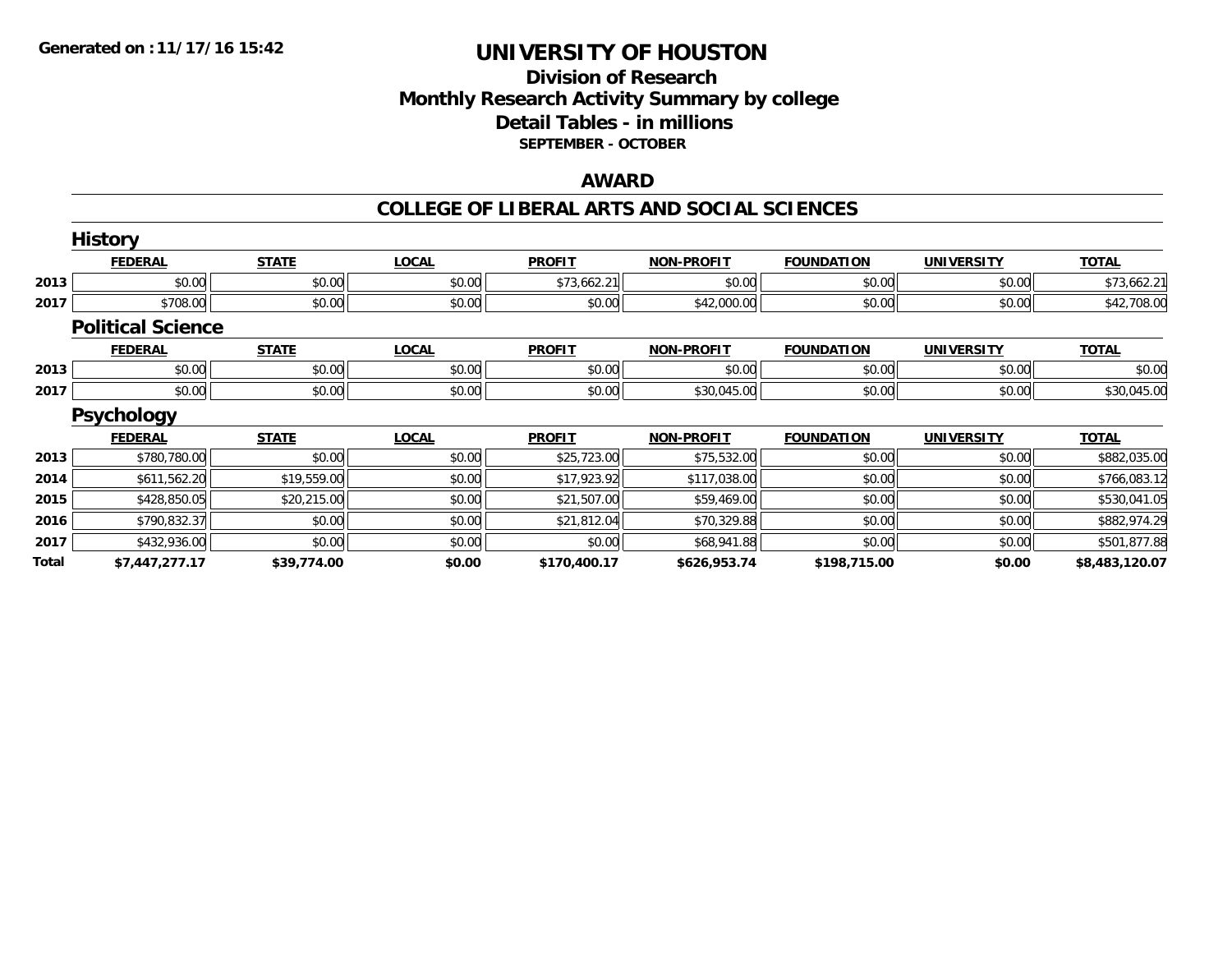## **Division of ResearchMonthly Research Activity Summary by college Detail Tables - in millions SEPTEMBER - OCTOBER**

### **AWARD**

## **COLLEGE OF NATURAL SCIENCES AND MATHEMATICS**

# **Biology/Biochemistry**

**2016**

**2017**

|      | <b>FEDERAL</b>                                  | <b>STATE</b> | <b>LOCAL</b>                                           | <b>PROFIT</b> | <b>NON-PROFIT</b> | <b>FOUNDATION</b> | <b>UNIVERSITY</b> | <b>TOTAL</b>   |
|------|-------------------------------------------------|--------------|--------------------------------------------------------|---------------|-------------------|-------------------|-------------------|----------------|
| 2013 | \$428,760.00                                    | \$0.00       | \$0.00                                                 | \$462,412.00  | \$100,000.00      | \$0.00            | \$0.00            | \$991,172.00   |
| 2014 | \$405,088.00                                    | \$223.06     | \$0.00                                                 | \$0.00        | \$20,010.00       | \$0.00            | \$0.00            | \$425,321.06   |
| 2015 | \$401,940.62                                    | \$21,473.50  | \$0.00                                                 | \$0.00        | \$46,785.01       | \$0.00            | \$0.00            | \$470,199.13   |
| 2016 | \$252,286.00                                    | \$107,735.70 | \$0.00                                                 | \$0.00        | \$0.00            | \$0.00            | \$0.00            | \$360,021.70   |
| 2017 | \$8,196.00                                      | \$50,000.00  | \$0.00                                                 | \$0.00        | \$143,001.00      | \$0.00            | \$0.00            | \$201,197.00   |
|      | <b>Center for Applied Geoscience Excellence</b> |              |                                                        |               |                   |                   |                   |                |
|      | <b>FEDERAL</b>                                  | <b>STATE</b> | <b>LOCAL</b>                                           | <b>PROFIT</b> | <b>NON-PROFIT</b> | <b>FOUNDATION</b> | <b>UNIVERSITY</b> | <b>TOTAL</b>   |
| 2014 | \$0.00                                          | \$0.00       | \$0.00                                                 | \$0.00        | \$0.00            | \$0.00            | \$0.00            | \$0.00         |
| 2015 | \$0.00                                          | \$0.00       | \$0.00                                                 | \$0.00        | \$0.00            | \$0.00            | \$0.00            | \$0.00         |
| 2016 | \$0.00                                          | \$0.00       | \$0.00                                                 | \$0.00        | \$0.00            | \$0.00            | \$0.00            | \$0.00         |
| 2017 | \$0.00                                          | \$0.00       | \$0.00                                                 | \$0.00        | \$0.00            | \$0.00            | \$0.00            | \$0.00         |
|      |                                                 |              | <b>Center for Nuclear Receptors and Cell Signaling</b> |               |                   |                   |                   |                |
|      | <b>FEDERAL</b>                                  | <b>STATE</b> | <b>LOCAL</b>                                           | <b>PROFIT</b> | <b>NON-PROFIT</b> | <b>FOUNDATION</b> | <b>UNIVERSITY</b> | <b>TOTAL</b>   |
| 2013 | \$22,845.00                                     | \$0.00       | \$0.00                                                 | \$0.00        | \$0.00            | \$0.00            | \$0.00            | \$22,845.00    |
| 2014 | \$244,596.00                                    | \$0.00       | \$0.00                                                 | \$0.00        | \$0.00            | \$0.00            | \$0.00            | \$244,596.00   |
| 2015 | \$0.00                                          | \$1,582.50   | \$0.00                                                 | \$0.00        | \$0.00            | \$0.00            | \$0.00            | \$1,582.50     |
|      | Chemistry                                       |              |                                                        |               |                   |                   |                   |                |
|      | <b>FEDERAL</b>                                  | <b>STATE</b> | <b>LOCAL</b>                                           | <b>PROFIT</b> | <b>NON-PROFIT</b> | <b>FOUNDATION</b> | <b>UNIVERSITY</b> | <b>TOTAL</b>   |
| 2013 | \$218,650.20                                    | \$0.00       | \$0.00                                                 | \$0.00        | \$0.00            | \$0.00            | \$0.00            | \$218,650.20   |
| 2014 | \$467,250.00                                    | \$0.00       | \$0.00                                                 | \$0.00        | \$0.00            | \$0.00            | \$0.00            | \$467,250.00   |
| 2015 | \$117,623.18                                    | \$0.00       | \$0.00                                                 | \$0.00        | \$45,000.00       | \$125,000.00      | \$0.00            | \$287,623.18   |
| 2016 | \$453,547.00                                    | \$0.00       | \$0.00                                                 | \$0.00        | \$55,000.00       | \$0.00            | \$0.00            | \$508,547.00   |
| 2017 | \$527,705.20                                    | \$0.00       | \$0.00                                                 | \$0.00        | \$210,000.00      | \$0.00            | \$0.00            | \$737,705.20   |
|      | <b>Computer Science</b>                         |              |                                                        |               |                   |                   |                   |                |
|      | <b>FEDERAL</b>                                  | <b>STATE</b> | <b>LOCAL</b>                                           | <b>PROFIT</b> | <b>NON-PROFIT</b> | <b>FOUNDATION</b> | <b>UNIVERSITY</b> | <b>TOTAL</b>   |
| 2013 | \$1,370,350.00                                  | \$0.00       | \$0.00                                                 | \$99,975.00   | \$0.00            | \$0.00            | \$0.00            | \$1,470,325.00 |
| 2014 | \$825,112.20                                    | \$0.00       | \$0.00                                                 | \$180,000.00  | \$0.00            | \$0.00            | \$0.00            | \$1,005,112.20 |
| 2015 | \$1,366,631.75                                  | \$36,815.00  | \$0.00                                                 | \$0.00        | \$50,000.00       | \$0.00            | \$0.00            | \$1,453,446.75 |

6 \$455,560.00 \$0.00 \$0.00 \$0.00 \$0.00 \$0.00 \$0.00 \$0.00 \$0.00 \$0.00 \$0.00 \$0.00 \$455,560.00 \$455,560.00

\$853,845.50 \$0.00 \$0.00 \$0.00 \$0.00 \$0.00 \$0.00 \$853,845.50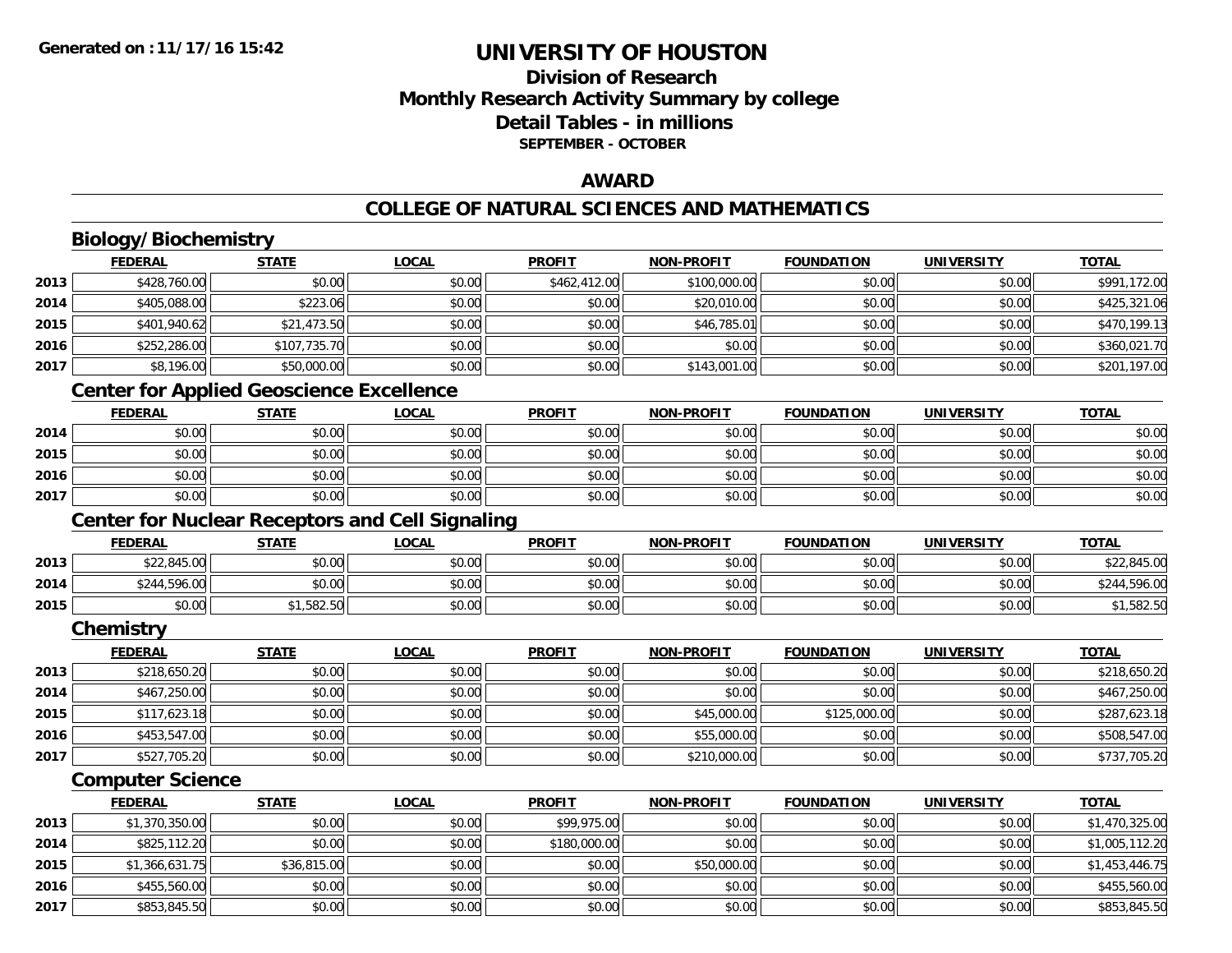## **Division of ResearchMonthly Research Activity Summary by college Detail Tables - in millions SEPTEMBER - OCTOBER**

### **AWARD**

## **COLLEGE OF NATURAL SCIENCES AND MATHEMATICS**

## **Dean, Natural Sciences and Mathematics**

|       | <b>FEDERAL</b>                          | <b>STATE</b>   | <b>LOCAL</b> | <b>PROFIT</b>  | <b>NON-PROFIT</b> | <b>FOUNDATION</b> | <b>UNIVERSITY</b> | <b>TOTAL</b>    |
|-------|-----------------------------------------|----------------|--------------|----------------|-------------------|-------------------|-------------------|-----------------|
| 2013  | \$113,412.00                            | \$0.00         | \$0.00       | \$0.00         | \$0.00            | \$0.00            | \$0.00            | \$113,412.00    |
| 2015  | \$79,439.00                             | \$0.00         | \$0.00       | \$0.00         | \$45,000.00       | \$0.00            | \$0.00            | \$124,439.00    |
| 2016  | \$159,439.00                            | \$0.00         | \$0.00       | \$0.00         | \$0.00            | \$0.00            | \$0.00            | \$159,439.00    |
| 2017  | \$0.00                                  | \$0.00         | \$0.00       | \$4,240.00     | \$45,000.00       | \$0.00            | \$0.00            | \$49,240.00     |
|       | <b>Earth &amp; Atmospheric Sciences</b> |                |              |                |                   |                   |                   |                 |
|       | <b>FEDERAL</b>                          | <b>STATE</b>   | <b>LOCAL</b> | <b>PROFIT</b>  | <b>NON-PROFIT</b> | <b>FOUNDATION</b> | <b>UNIVERSITY</b> | <b>TOTAL</b>    |
| 2013  | \$413,255.80                            | \$0.00         | \$0.00       | \$435,000.00   | \$0.00            | \$0.00            | \$0.00            | \$848,255.80    |
| 2014  | \$217,584.81                            | \$0.00         | \$0.00       | \$389,278.76   | \$0.00            | \$0.00            | \$0.00            | \$606,863.57    |
| 2015  | \$290,791.25                            | \$0.00         | \$0.00       | \$660,000.00   | \$41,119.00       | \$0.00            | \$0.00            | \$991,910.25    |
| 2016  | \$331,841.00                            | \$0.00         | \$0.00       | \$390,000.00   | \$0.00            | \$0.00            | \$0.00            | \$721,841.00    |
| 2017  | \$15,000.00                             | \$2,427,700.00 | \$0.00       | \$120,000.00   | \$60,993.00       | \$0.00            | \$0.00            | \$2,623,693.00  |
|       | <b>Institute for Nanoenergy</b>         |                |              |                |                   |                   |                   |                 |
|       | <b>FEDERAL</b>                          | <b>STATE</b>   | <b>LOCAL</b> | <b>PROFIT</b>  | <b>NON-PROFIT</b> | <b>FOUNDATION</b> | <b>UNIVERSITY</b> | <b>TOTAL</b>    |
| 2014  | \$0.00                                  | \$0.00         | \$0.00       | \$0.00         | \$0.00            | \$0.00            | \$0.00            | \$0.00          |
|       | <b>Mathematics</b>                      |                |              |                |                   |                   |                   |                 |
|       | <b>FEDERAL</b>                          | <b>STATE</b>   | <b>LOCAL</b> | <b>PROFIT</b>  | <b>NON-PROFIT</b> | <b>FOUNDATION</b> | <b>UNIVERSITY</b> | <b>TOTAL</b>    |
| 2013  | \$200,318.00                            | \$0.00         | \$0.00       | \$0.00         | \$0.00            | \$14,000.00       | \$0.00            | \$214,318.00    |
| 2014  | \$555,824.50                            | \$0.00         | \$0.00       | \$0.00         | \$0.00            | \$24.29           | \$0.00            | \$555,848.79    |
| 2015  | \$526,885.00                            | \$0.00         | \$0.00       | \$0.00         | \$45,000.00       | \$7,000.00        | \$0.00            | \$578,885.00    |
| 2016  | \$282,120.00                            | \$0.00         | \$0.00       | \$0.00         | \$0.00            | \$14,000.00       | \$0.00            | \$296,120.00    |
| 2017  | \$393,213.00                            | \$0.00         | \$0.00       | \$0.00         | \$45,000.00       | \$14,000.00       | \$0.00            | \$452,213.00    |
|       | <b>Physics</b>                          |                |              |                |                   |                   |                   |                 |
|       | <b>FEDERAL</b>                          | <b>STATE</b>   | <b>LOCAL</b> | <b>PROFIT</b>  | <b>NON-PROFIT</b> | <b>FOUNDATION</b> | <b>UNIVERSITY</b> | <b>TOTAL</b>    |
| 2013  | \$1,237,675.98                          | \$0.00         | \$0.00       | \$99,400.00    | \$56,040.00       | \$0.00            | \$0.00            | \$1,393,115.98  |
| 2014  | \$1,303,013.42                          | \$0.00         | \$0.00       | \$40,000.00    | \$0.00            | \$0.00            | \$0.00            | \$1,343,013.42  |
| 2015  | \$497,283.00                            | \$0.00         | \$0.00       | \$99,400.00    | \$0.00            | \$0.00            | \$0.00            | \$596,683.00    |
| 2016  | \$599,204.00                            | \$0.00         | \$0.00       | \$0.00         | \$0.00            | \$0.00            | \$0.00            | \$599,204.00    |
| 2017  | \$684,071.95                            | \$0.00         | \$0.00       | \$38,160.00    | \$0.00            | \$0.00            | \$0.00            | \$722,231.95    |
| Total | \$16 320 358 36                         | \$2 645 529 76 | \$0.00       | \$3 017 865 76 | \$1,007,948,01    | \$174 024 29      | \$0.00            | \$23 165 726 18 |

**\$16,320,358.36 \$2,645,529.76 \$0.00 \$3,017,865.76 \$1,007,948.01 \$174,024.29 \$0.00 \$23,165,726.18**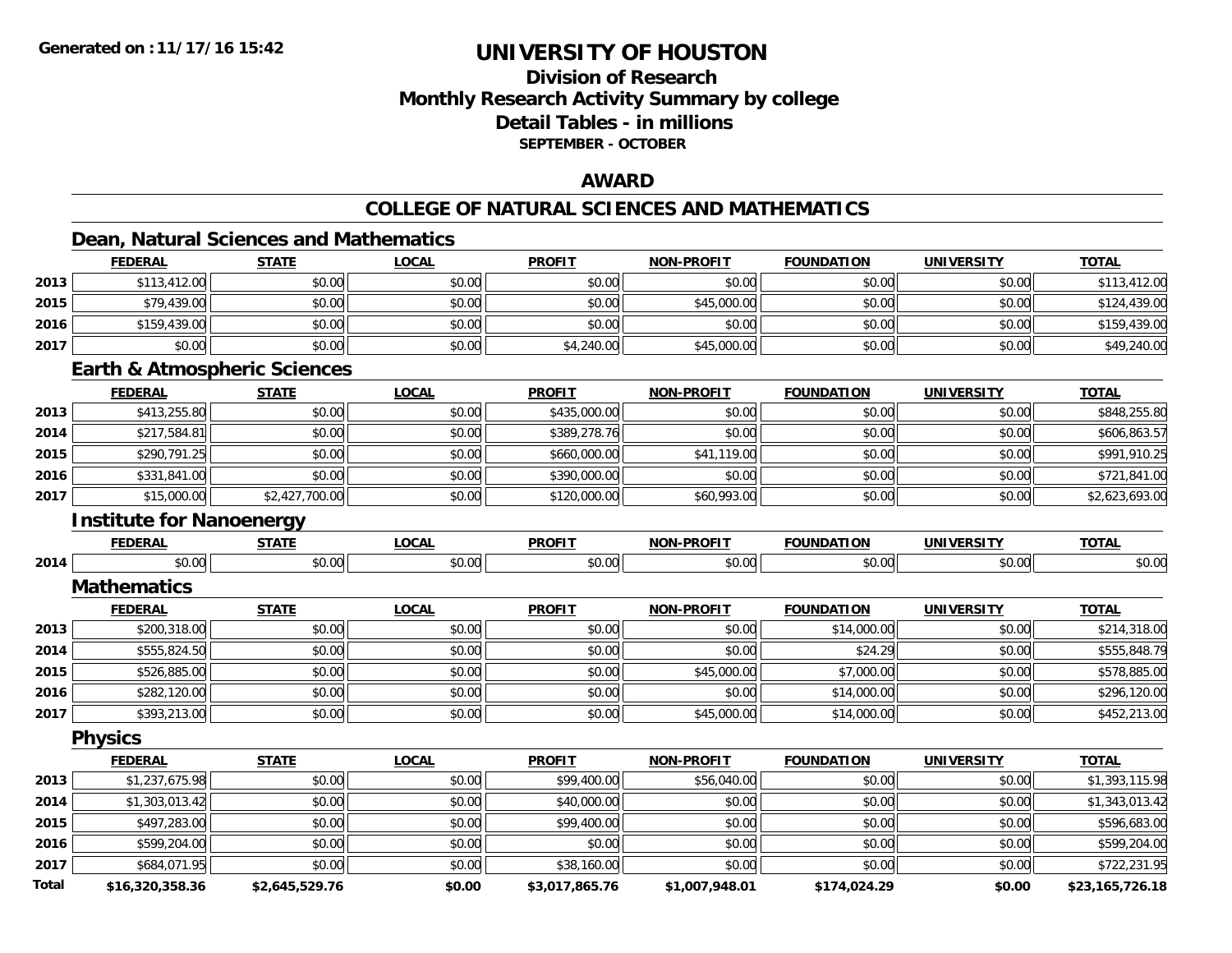## **Division of Research Monthly Research Activity Summary by college Detail Tables - in millions SEPTEMBER - OCTOBER**

#### **AWARD**

#### **COLLEGE OF OPTOMETRY**

## **Optometry Vision Sciences**

|       | <b>FEDERAL</b> | <b>STATE</b> | <b>LOCAL</b> | <b>PROFIT</b> | <b>NON-PROFIT</b> | <b>FOUNDATION</b> | <b>UNIVERSITY</b> | <b>TOTAL</b>   |
|-------|----------------|--------------|--------------|---------------|-------------------|-------------------|-------------------|----------------|
| 2013  | \$1,524,745.80 | \$0.00       | \$0.00       | \$239,098.00  | \$0.00            | \$0.00            | \$0.00            | \$1,763,843.80 |
| 2014  | \$2,271,254.00 | \$0.00       | \$0.00       | \$259,444.40  | \$0.00            | \$0.00            | \$91,630.00       | \$2,622,328.40 |
| 2015  | \$2,312,041.25 | \$0.00       | \$0.00       | \$52,000.00   | \$0.00            | \$0.00            | \$0.00            | \$2,364,041.25 |
| 2016  | \$578,866.00   | \$0.00       | \$0.00       | \$16,995.45   | \$0.00            | \$0.00            | \$0.00            | \$595,861.45   |
| 2017  | \$1.074.193.75 | \$0.00       | \$0.00       | \$0.00        | \$0.00            | \$37,422.49       | \$37,510.00       | \$1,149,126.24 |
| Total | \$7,761,100.80 | \$0.00       | \$0.00       | \$567,537.85  | \$0.00            | \$37,422.49       | \$129,140.00      | \$8,495,201.14 |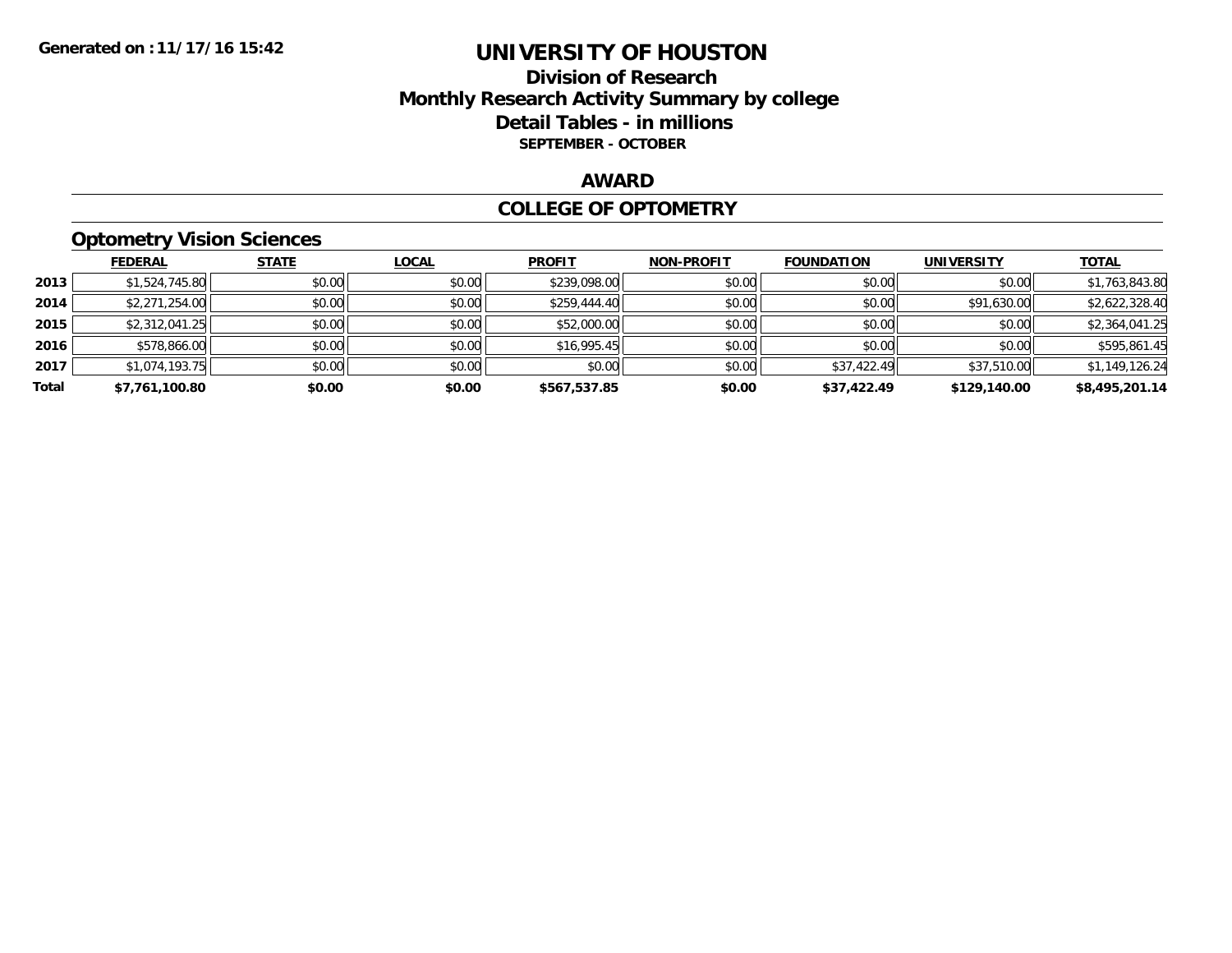## **Division of Research Monthly Research Activity Summary by college Detail Tables - in millions SEPTEMBER - OCTOBER**

### **AWARD**

|       |                                                           |              |              | <b>COLLEGE OF PHARMACY</b> |                   |                   |                   |                |
|-------|-----------------------------------------------------------|--------------|--------------|----------------------------|-------------------|-------------------|-------------------|----------------|
|       | <b>Center for Experimental Therapeutics and Pharmacoi</b> |              |              |                            |                   |                   |                   |                |
|       | <b>FEDERAL</b>                                            | <b>STATE</b> | <b>LOCAL</b> | <b>PROFIT</b>              | <b>NON-PROFIT</b> | <b>FOUNDATION</b> | <b>UNIVERSITY</b> | <b>TOTAL</b>   |
| 2013  | \$0.00                                                    | \$0.00       | \$0.00       | \$0.00                     | \$0.00            | \$0.00            | \$0.00            | \$0.00         |
| 2014  | \$0.00                                                    | \$0.00       | \$0.00       | \$0.00                     | \$0.00            | \$0.00            | \$0.00            | \$0.00         |
|       | <b>Clinical Pharmacy &amp; Administration</b>             |              |              |                            |                   |                   |                   |                |
|       | <b>FEDERAL</b>                                            | <b>STATE</b> | <b>LOCAL</b> | <b>PROFIT</b>              | <b>NON-PROFIT</b> | <b>FOUNDATION</b> | <b>UNIVERSITY</b> | <b>TOTAL</b>   |
| 2013  | \$0.00                                                    | \$0.00       | \$0.00       | \$140,532.00               | \$0.00            | \$0.00            | \$0.00            | \$140,532.00   |
| 2014  | \$0.00                                                    | \$0.00       | \$0.00       | \$90,375.00                | \$0.00            | \$0.00            | \$0.00            | \$90,375.00    |
| 2015  | \$0.00                                                    | \$0.00       | \$0.00       | \$0.00                     | \$34,710.00       | \$0.00            | \$0.00            | \$34,710.00    |
| 2016  | \$229,490.00                                              | \$225,000.00 | \$0.00       | \$0.00                     | \$0.00            | \$0.00            | \$0.00            | \$454,490.00   |
| 2017  | \$0.00                                                    | \$225,000.00 | \$0.00       | \$31,000.00                | \$0.00            | \$0.00            | \$0.00            | \$256,000.00   |
|       | Dean, Pharmacy                                            |              |              |                            |                   |                   |                   |                |
|       | <b>FEDERAL</b>                                            | <b>STATE</b> | <b>LOCAL</b> | <b>PROFIT</b>              | <b>NON-PROFIT</b> | <b>FOUNDATION</b> | <b>UNIVERSITY</b> | <b>TOTAL</b>   |
| 2013  | \$0.00                                                    | \$0.00       | \$0.00       | \$0.00                     | \$0.00            | \$0.00            | \$0.00            | \$0.00         |
| 2014  | \$0.00                                                    | \$0.00       | \$0.00       | \$0.00                     | \$0.00            | \$0.00            | \$0.00            | \$0.00         |
| 2015  | \$0.00                                                    | \$0.00       | \$0.00       | \$0.00                     | \$0.00            | \$0.00            | \$0.00            | \$0.00         |
|       | <b>Pharm Health Outcomes &amp; Policy</b>                 |              |              |                            |                   |                   |                   |                |
|       | <b>FEDERAL</b>                                            | <b>STATE</b> | <b>LOCAL</b> | <b>PROFIT</b>              | <b>NON-PROFIT</b> | <b>FOUNDATION</b> | <b>UNIVERSITY</b> | <b>TOTAL</b>   |
| 2013  | \$188,183.00                                              | \$0.00       | \$0.00       | \$0.00                     | \$0.00            | \$0.00            | \$0.00            | \$188,183.00   |
| 2017  | \$0.00                                                    | \$0.00       | \$0.00       | \$43,037.38                | \$0.00            | \$0.00            | \$0.00            | \$43,037.38    |
|       | <b>Pharmacological and Pharmaceutical Sciences</b>        |              |              |                            |                   |                   |                   |                |
|       | <b>FEDERAL</b>                                            | <b>STATE</b> | <b>LOCAL</b> | <b>PROFIT</b>              | <b>NON-PROFIT</b> | <b>FOUNDATION</b> | <b>UNIVERSITY</b> | <b>TOTAL</b>   |
| 2013  | \$319,758.00                                              | \$0.00       | \$0.00       | \$0.00                     | \$0.00            | \$0.00            | \$0.00            | \$319,758.00   |
| 2014  | \$372,923.00                                              | \$0.00       | \$0.00       | \$0.00                     | \$0.00            | \$88,961.00       | \$0.00            | \$461,884.00   |
| 2015  | \$697,416.00                                              | \$0.00       | \$0.00       | \$0.00                     | \$0.00            | \$0.00            | \$0.00            | \$697,416.00   |
| Total | \$1,807,770.00                                            | \$450,000.00 | \$0.00       | \$304,944.38               | \$34,710.00       | \$88,961.00       | \$0.00            | \$2,686,385.38 |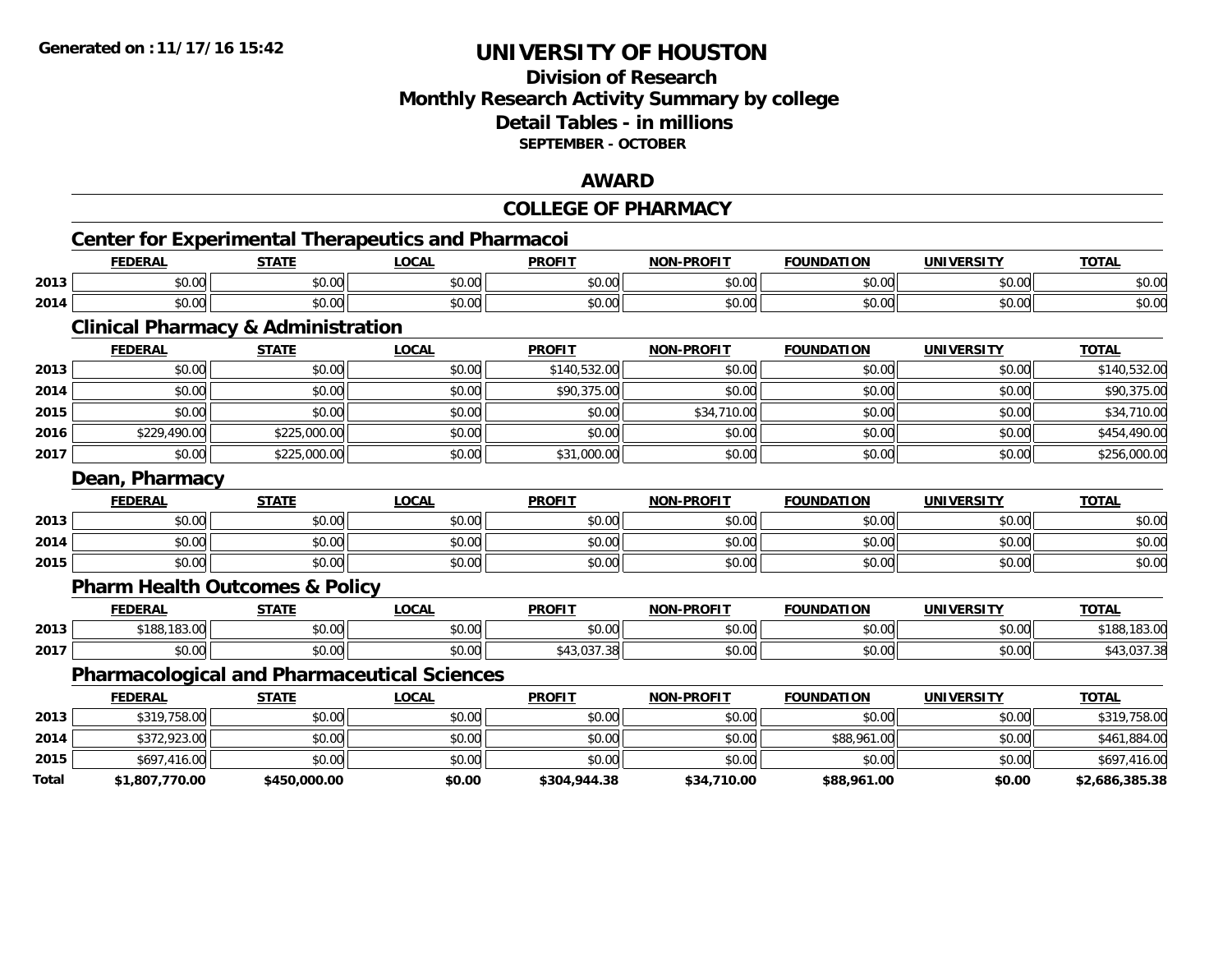## **Division of Research Monthly Research Activity Summary by college Detail Tables - in millions SEPTEMBER - OCTOBER**

#### **AWARD**

## **COLLEGE OF TECHNOLOGY**

|       |                                               |              | <b>Center for Information Security, Research and Edu</b> |               |                   |                   |                   |                |
|-------|-----------------------------------------------|--------------|----------------------------------------------------------|---------------|-------------------|-------------------|-------------------|----------------|
|       | <b>FEDERAL</b>                                | <b>STATE</b> | <b>LOCAL</b>                                             | <b>PROFIT</b> | <b>NON-PROFIT</b> | <b>FOUNDATION</b> | <b>UNIVERSITY</b> | <b>TOTAL</b>   |
| 2017  | \$0.00                                        | \$0.00       | \$0.00                                                   | \$0.00        | \$0.00            | \$0.00            | \$0.00            | \$0.00         |
|       | <b>Center for Technology Literacy</b>         |              |                                                          |               |                   |                   |                   |                |
|       | <b>FEDERAL</b>                                | <b>STATE</b> | <b>LOCAL</b>                                             | <b>PROFIT</b> | <b>NON-PROFIT</b> | <b>FOUNDATION</b> | <b>UNIVERSITY</b> | <b>TOTAL</b>   |
| 2015  | \$19,362.80                                   | \$0.00       | \$0.00                                                   | \$0.00        | \$0.00            | \$0.00            | \$0.00            | \$19,362.80    |
| 2016  | \$31,567.00                                   | \$0.00       | \$0.00                                                   | \$0.00        | \$0.00            | \$0.00            | \$0.00            | \$31,567.00    |
|       | <b>Construction Management</b>                |              |                                                          |               |                   |                   |                   |                |
|       | <b>FEDERAL</b>                                | <b>STATE</b> | <b>LOCAL</b>                                             | <b>PROFIT</b> | <b>NON-PROFIT</b> | <b>FOUNDATION</b> | <b>UNIVERSITY</b> | <b>TOTAL</b>   |
| 2013  | \$0.00                                        | \$74,568.00  | \$0.00                                                   | \$0.00        | \$0.00            | \$0.00            | \$0.00            | \$74,568.00    |
| 2017  | \$0.00                                        | \$35,823.48  | \$0.00                                                   | \$0.00        | \$0.00            | \$0.00            | \$0.00            | \$35,823.48    |
|       | Dean, Technology                              |              |                                                          |               |                   |                   |                   |                |
|       | <b>FEDERAL</b>                                | <b>STATE</b> | <b>LOCAL</b>                                             | <b>PROFIT</b> | <b>NON-PROFIT</b> | <b>FOUNDATION</b> | <b>UNIVERSITY</b> | <b>TOTAL</b>   |
| 2013  | \$0.00                                        | \$0.00       | \$0.00                                                   | \$0.00        | \$0.00            | \$0.00            | \$0.00            | \$0.00         |
|       | <b>Engineering Technology</b>                 |              |                                                          |               |                   |                   |                   |                |
|       | <b>FEDERAL</b>                                | <b>STATE</b> | <b>LOCAL</b>                                             | <b>PROFIT</b> | <b>NON-PROFIT</b> | <b>FOUNDATION</b> | <b>UNIVERSITY</b> | <b>TOTAL</b>   |
| 2013  | \$161,215.00                                  | \$0.00       | \$0.00                                                   | \$0.00        | \$0.00            | \$0.00            | \$0.00            | \$161,215.00   |
| 2014  | \$900,000.00                                  | \$0.00       | \$0.00                                                   | \$0.00        | \$0.00            | \$0.00            | \$0.00            | \$900,000.00   |
| 2016  | \$82,693.50                                   | \$0.00       | \$0.00                                                   | \$0.00        | \$0.00            | \$0.00            | \$0.00            | \$82,693.50    |
| 2017  | \$185,460.68                                  | \$0.00       | \$0.00                                                   | \$0.00        | \$0.00            | \$0.00            | \$0.00            | \$185,460.68   |
|       | <b>Human Development and Consumer Science</b> |              |                                                          |               |                   |                   |                   |                |
|       | <b>FEDERAL</b>                                | <b>STATE</b> | <b>LOCAL</b>                                             | <b>PROFIT</b> | <b>NON-PROFIT</b> | <b>FOUNDATION</b> | <b>UNIVERSITY</b> | <b>TOTAL</b>   |
| 2017  | \$19,997.00                                   | \$0.00       | \$0.00                                                   | \$20,000.00   | \$0.00            | \$0.00            | \$0.00            | \$39,997.00    |
|       | <b>Information &amp; Logistics Technology</b> |              |                                                          |               |                   |                   |                   |                |
|       | <b>FEDERAL</b>                                | <b>STATE</b> | <b>LOCAL</b>                                             | <b>PROFIT</b> | <b>NON-PROFIT</b> | <b>FOUNDATION</b> | <b>UNIVERSITY</b> | <b>TOTAL</b>   |
| 2016  | \$170,115.50                                  | \$0.00       | \$0.00                                                   | \$0.00        | \$0.00            | \$0.00            | \$0.00            | \$170,115.50   |
| 2017  | \$447,733.32                                  | \$0.00       | \$0.00                                                   | \$10,665.00   | \$0.00            | \$0.00            | \$0.00            | \$458,398.32   |
| Total | \$2,018,144.80                                | \$110,391.48 | \$0.00                                                   | \$30,665.00   | \$0.00            | \$0.00            | \$0.00            | \$2,159,201.28 |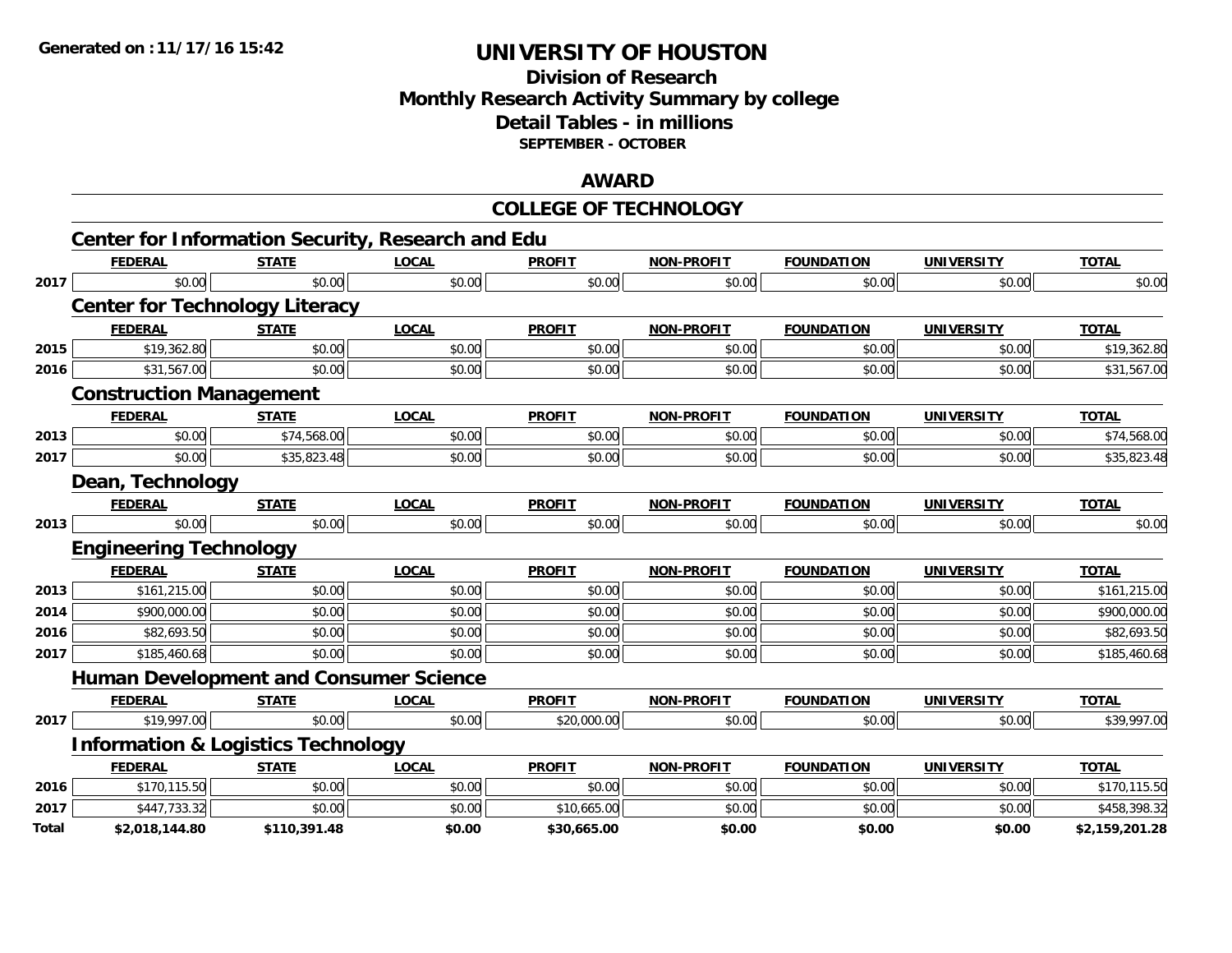## **Division of Research Monthly Research Activity Summary by college Detail Tables - in millions SEPTEMBER - OCTOBER**

#### **AWARD**

#### **COLLEGE OF THE ARTS**

|       | Art                                               |              |              |               |                   |                   |                   |              |
|-------|---------------------------------------------------|--------------|--------------|---------------|-------------------|-------------------|-------------------|--------------|
|       | <b>FEDERAL</b>                                    | <b>STATE</b> | <b>LOCAL</b> | <b>PROFIT</b> | <b>NON-PROFIT</b> | <b>FOUNDATION</b> | <b>UNIVERSITY</b> | <b>TOTAL</b> |
| 2014  | \$1,400.00                                        | \$0.00       | \$0.00       | \$0.00        | \$0.00            | \$0.00            | \$0.00            | \$1,400.00   |
|       | <b>Blaffer Gallery</b>                            |              |              |               |                   |                   |                   |              |
|       | <b>FEDERAL</b>                                    | <b>STATE</b> | <b>LOCAL</b> | <b>PROFIT</b> | <b>NON-PROFIT</b> | <b>FOUNDATION</b> | <b>UNIVERSITY</b> | <b>TOTAL</b> |
| 2016  | \$0.00                                            | \$0.00       | \$0.00       | \$0.00        | \$47,997.00       | \$0.00            | \$0.00            | \$47,997.00  |
|       | <b>Cynthia Woods Mitchell Center for the Arts</b> |              |              |               |                   |                   |                   |              |
|       | <b>FEDERAL</b>                                    | <b>STATE</b> | <b>LOCAL</b> | <b>PROFIT</b> | <b>NON-PROFIT</b> | <b>FOUNDATION</b> | <b>UNIVERSITY</b> | <b>TOTAL</b> |
| 2013  | \$0.00                                            | \$6,000.00   | \$0.00       | \$0.00        | \$0.00            | \$0.00            | \$0.00            | \$6,000.00   |
| 2014  | \$0.00                                            | \$0.00       | \$0.00       | \$5,000.00    | \$0.00            | \$700.00          | \$0.00            | \$5,700.00   |
|       | <b>School of Music</b>                            |              |              |               |                   |                   |                   |              |
|       | <b>FEDERAL</b>                                    | <b>STATE</b> | <b>LOCAL</b> | <b>PROFIT</b> | <b>NON-PROFIT</b> | <b>FOUNDATION</b> | <b>UNIVERSITY</b> | <b>TOTAL</b> |
| 2016  | \$0.00                                            | \$0.00       | \$0.00       | \$0.00        | \$10,000.00       | \$0.00            | \$0.00            | \$10,000.00  |
| Total | \$1,400.00                                        | \$6,000.00   | \$0.00       | \$5,000.00    | \$57,997.00       | \$700.00          | \$0.00            | \$71,097.00  |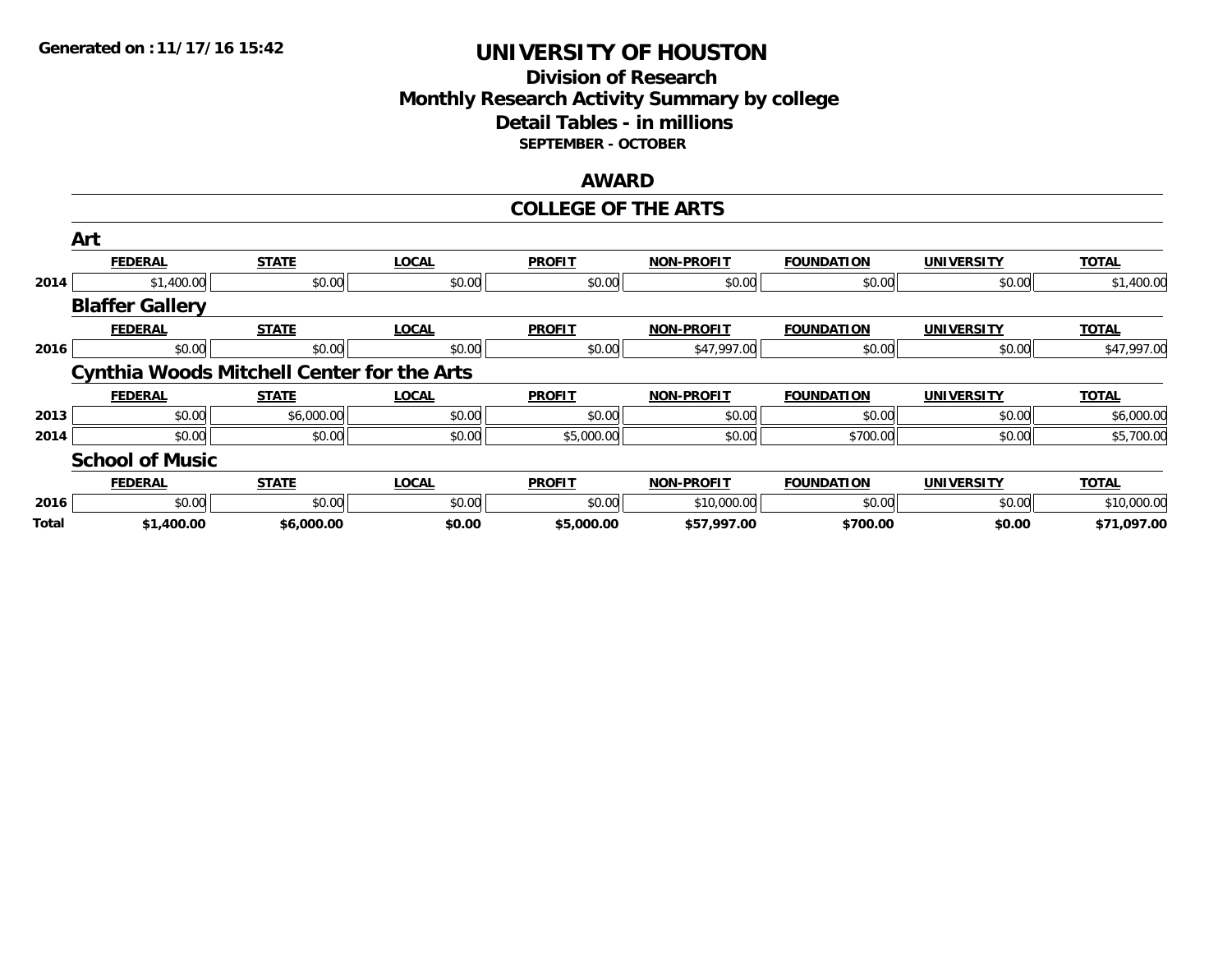# **Division of ResearchMonthly Research Activity Summary by college Detail Tables - in millions SEPTEMBER - OCTOBER**

### **AWARD**

# **CULLEN COLLEGE OF ENGINEERING**

|      | <b>Biomedical Engineering</b>                            |              |              |               |                   |                   |                   |                |
|------|----------------------------------------------------------|--------------|--------------|---------------|-------------------|-------------------|-------------------|----------------|
|      | <b>FEDERAL</b>                                           | <b>STATE</b> | <b>LOCAL</b> | <b>PROFIT</b> | NON-PROFIT        | <b>FOUNDATION</b> | <b>UNIVERSITY</b> | <b>TOTAL</b>   |
| 2013 | \$406,394.00                                             | \$0.00       | \$0.00       | \$0.00        | \$0.00            | \$0.00            | \$0.00            | \$406,394.00   |
| 2014 | \$741,802.00                                             | \$0.00       | \$0.00       | \$0.00        | \$0.00            | \$0.00            | \$0.00            | \$741,802.00   |
| 2015 | \$90,603.00                                              | \$0.00       | \$0.00       | \$0.00        | \$0.00            | \$0.00            | \$0.00            | \$90,603.00    |
| 2016 | \$2,300.00                                               | \$0.00       | \$0.00       | \$0.00        | \$0.00            | \$0.00            | \$100,400.00      | \$102,700.00   |
| 2017 | \$826,369.01                                             | \$0.00       | \$0.00       | \$0.00        | \$0.00            | \$0.00            | \$0.00            | \$826,369.01   |
|      | <b>Center for Innovative Grouting Materials and Tech</b> |              |              |               |                   |                   |                   |                |
|      | <b>FEDERAL</b>                                           | <b>STATE</b> | <b>LOCAL</b> | <b>PROFIT</b> | <b>NON-PROFIT</b> | <b>FOUNDATION</b> | <b>UNIVERSITY</b> | <b>TOTAL</b>   |
| 2014 | \$0.00                                                   | \$0.00       | \$0.00       | \$0.00        | \$0.00            | \$0.00            | \$0.00            | \$0.00         |
|      | <b>Chemical Engineering</b>                              |              |              |               |                   |                   |                   |                |
|      | <b>FEDERAL</b>                                           | <b>STATE</b> | <b>LOCAL</b> | <b>PROFIT</b> | <b>NON-PROFIT</b> | <b>FOUNDATION</b> | <b>UNIVERSITY</b> | <b>TOTAL</b>   |
| 2013 | \$1,317,298.22                                           | \$26,500.00  | \$0.00       | \$115,518.00  | \$200,000.00      | \$0.00            | \$0.00            | \$1,659,316.22 |
| 2014 | \$1,158,268.30                                           | \$0.00       | \$0.00       | \$207,500.00  | \$0.00            | \$30,000.00       | \$0.00            | \$1,395,768.30 |
| 2015 | \$896,816.60                                             | \$409,609.00 | \$0.00       | \$0.00        | \$0.00            | \$30,000.00       | \$0.00            | \$1,336,425.60 |
| 2016 | \$1,227,257.32                                           | \$0.00       | \$0.00       | \$120,000.00  | \$0.00            | \$0.00            | \$0.00            | \$1,347,257.32 |
| 2017 | \$116,557.80                                             | \$0.00       | \$0.00       | \$12,645.00   | \$55,000.00       | \$0.00            | \$0.00            | \$184,202.80   |
|      | <b>Civil Engineering</b>                                 |              |              |               |                   |                   |                   |                |
|      | <b>FEDERAL</b>                                           | <b>STATE</b> | <b>LOCAL</b> | <b>PROFIT</b> | <b>NON-PROFIT</b> | <b>FOUNDATION</b> | <b>UNIVERSITY</b> | <b>TOTAL</b>   |
| 2013 | \$2,376,146.53                                           | \$274,310.00 | \$0.00       | \$0.00        | \$39,170.70       | \$0.00            | \$0.00            | \$2,689,627.23 |
| 2014 | \$972,197.71                                             | \$256,786.00 | \$0.00       | \$408,425.50  | \$0.00            | \$0.00            | \$0.00            | \$1,637,409.21 |
| 2015 | \$431,053.98                                             | \$5,437.00   | \$0.00       | \$49,967.00   | \$0.00            | \$0.00            | \$0.00            | \$486,457.98   |
| 2016 | \$1,491,409.00                                           | \$9,900.00   | \$0.00       | \$0.00        | \$0.00            | \$92,936.42       | \$0.00            | \$1,594,245.42 |
| 2017 | \$514,890.00                                             | \$519,770.94 | \$0.00       | \$0.00        | \$25,000.00       | \$0.00            | \$0.00            | \$1,059,660.94 |
|      | Dean, Engineering                                        |              |              |               |                   |                   |                   |                |
|      | <b>FEDERAL</b>                                           | <b>STATE</b> | <b>LOCAL</b> | <b>PROFIT</b> | <b>NON-PROFIT</b> | <b>FOUNDATION</b> | <b>UNIVERSITY</b> | <b>TOTAL</b>   |
| 2013 | \$39,999.10                                              | \$0.00       | \$0.00       | \$0.00        | \$0.00            | \$0.00            | \$0.00            | \$39,999.10    |
| 2014 | \$0.00                                                   | \$0.00       | \$0.00       | \$0.00        | \$0.00            | \$0.00            | \$0.00            | \$0.00         |
| 2015 | \$0.00                                                   | \$0.00       | \$0.00       | \$0.00        | \$0.00            | \$0.00            | \$0.00            | \$0.00         |
|      | <b>Electrical &amp; Computer Engineering</b>             |              |              |               |                   |                   |                   |                |
|      | <b>FEDERAL</b>                                           | <b>STATE</b> | <b>LOCAL</b> | <b>PROFIT</b> | <b>NON-PROFIT</b> | <b>FOUNDATION</b> | <b>UNIVERSITY</b> | <b>TOTAL</b>   |
| 2013 | \$848,516.05                                             | \$10,000.00  | \$0.00       | \$180,698.00  | \$221,967.30      | \$0.00            | \$0.00            | \$1,261,181.35 |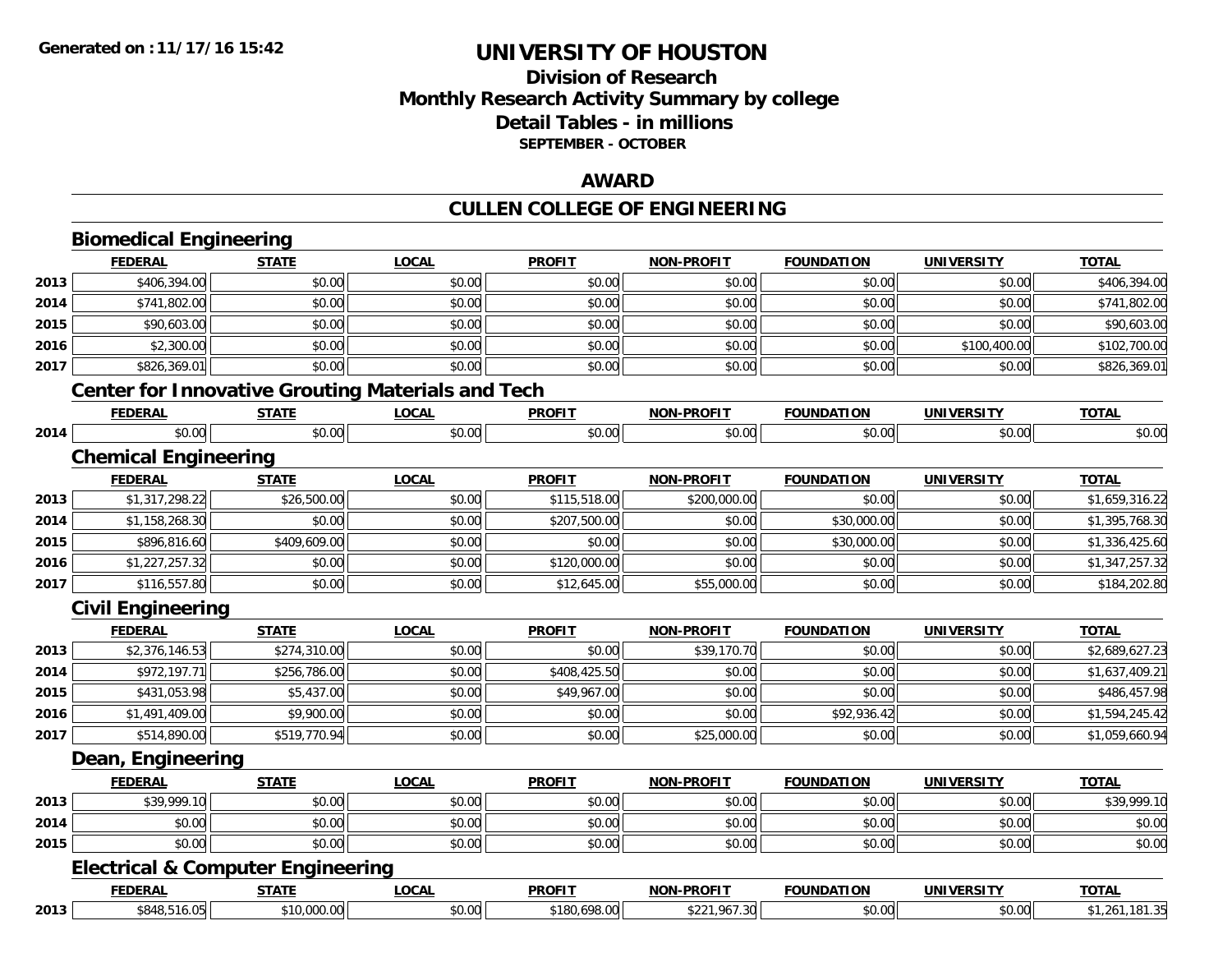**Total**

# **UNIVERSITY OF HOUSTON**

## **Division of ResearchMonthly Research Activity Summary by college Detail Tables - in millions SEPTEMBER - OCTOBER**

### **AWARD**

# **CULLEN COLLEGE OF ENGINEERING**

# **Electrical & Computer Engineering**

|      | <b>FEDERAL</b>                                    | <b>STATE</b>   | <b>LOCAL</b> | <b>PROFIT</b> | <b>NON-PROFIT</b> | <b>FOUNDATION</b> | <b>UNIVERSITY</b> | <b>TOTAL</b>             |
|------|---------------------------------------------------|----------------|--------------|---------------|-------------------|-------------------|-------------------|--------------------------|
| 2014 | \$748,195.70                                      | \$0.00         | \$0.00       | \$30,000.00   | \$0.00            | \$87,500.00       | \$0.00            | \$865,695.70             |
| 2015 | \$1,081,187.16                                    | \$34,401.00    | \$0.00       | \$0.00        | \$0.00            | \$0.00            | \$0.00            | \$1,115,588.16           |
| 2016 | \$836,517.68                                      | \$0.00         | \$0.00       | \$0.00        | \$0.00            | \$0.00            | \$0.00            | \$836,517.68             |
| 2017 | \$1,330,546.50                                    | \$0.00         | \$0.00       | \$0.00        | \$80,000.00       | \$0.00            | \$0.00            | \$1,410,546.50           |
|      | <b>Industrial Engineering</b>                     |                |              |               |                   |                   |                   |                          |
|      | <b>FEDERAL</b>                                    | <b>STATE</b>   | <b>LOCAL</b> | <b>PROFIT</b> | <b>NON-PROFIT</b> | <b>FOUNDATION</b> | <b>UNIVERSITY</b> | <b>TOTAL</b>             |
| 2013 | \$0.00                                            | \$14,472.00    | \$0.00       | \$0.00        | \$0.00            | \$0.00            | \$0.00            | \$14,472.00              |
| 2014 | \$132,655.00                                      | \$17,115.00    | \$0.00       | \$0.00        | \$0.00            | \$0.00            | \$0.00            | \$149,770.00             |
| 2015 | \$40,179.84                                       | \$27,356.00    | \$0.00       | \$0.00        | \$0.00            | \$0.00            | \$0.00            | \$67,535.84              |
| 2016 | \$220,000.00                                      | \$0.00         | \$0.00       | \$0.00        | \$0.00            | \$0.00            | \$0.00            | \$220,000.00             |
| 2017 | \$0.00                                            | \$12,985.29    | \$0.00       | \$0.00        | \$0.00            | \$0.00            | \$0.00            | \$12,985.29              |
|      | <b>Mechanical Engineering</b>                     |                |              |               |                   |                   |                   |                          |
|      | <b>FEDERAL</b>                                    | <b>STATE</b>   | <b>LOCAL</b> | <b>PROFIT</b> | <b>NON-PROFIT</b> | <b>FOUNDATION</b> | <b>UNIVERSITY</b> | <b>TOTAL</b>             |
| 2013 | \$413,997.53                                      | \$0.00         | \$0.00       | \$0.00        | \$0.00            | \$0.00            | \$0.00            | $\overline{$413,997.53}$ |
| 2014 | \$38,550.00                                       | \$0.00         | \$0.00       | \$59,029.00   | \$0.00            | \$0.00            | \$0.00            | \$97,579.00              |
| 2015 | \$746,605.00                                      | \$0.00         | \$0.00       | \$34,992.00   | \$75,000.00       | \$118,838.50      | \$0.00            | \$975,435.50             |
| 2016 | \$433,200.00                                      | \$0.00         | \$0.00       | \$0.00        | \$0.00            | \$47,919.96       | \$0.00            | \$481,119.96             |
| 2017 | \$56,000.00                                       | \$3,060,500.00 | \$0.00       | \$0.00        | \$130,000.00      | \$0.00            | \$0.00            | \$3,246,500.00           |
|      | <b>National Center for Airborne Laser Mapping</b> |                |              |               |                   |                   |                   |                          |
|      | <b>FEDERAL</b>                                    | <b>STATE</b>   | <b>LOCAL</b> | <b>PROFIT</b> | <b>NON-PROFIT</b> | <b>FOUNDATION</b> | <b>UNIVERSITY</b> | <b>TOTAL</b>             |
| 2013 | \$60,206.10                                       | \$0.00         | \$0.00       | \$0.00        | \$0.00            | \$0.00            | \$0.00            | \$60,206.10              |
| 2014 | \$450,000.00                                      | \$0.00         | \$0.00       | \$0.00        | \$0.00            | \$0.00            | \$0.00            | \$450,000.00             |
| 2016 | \$114,702.00                                      | \$0.00         | \$0.00       | \$0.00        | \$0.00            | \$0.00            | \$0.00            | \$114,702.00             |
|      | <b>Petroleum Engineering</b>                      |                |              |               |                   |                   |                   |                          |
|      | <b>FEDERAL</b>                                    | <b>STATE</b>   | <b>LOCAL</b> | <b>PROFIT</b> | <b>NON-PROFIT</b> | <b>FOUNDATION</b> | <b>UNIVERSITY</b> | <b>TOTAL</b>             |
| 2013 | \$72,180.00                                       | \$0.00         | \$0.00       | \$0.00        | \$0.00            | \$0.00            | \$0.00            | \$72,180.00              |
| 2014 | \$27,820.00                                       | \$0.00         | \$0.00       | \$0.00        | \$0.00            | \$0.00            | \$0.00            | \$27,820.00              |
| 2017 | \$0.00                                            | \$3,044,350.00 | \$0.00       | \$0.00        | \$0.00            | \$0.00            | \$0.00            | \$3,044,350.00           |

**\$20,260,421.12 \$7,723,492.23 \$0.00 \$1,218,774.50 \$826,138.00 \$407,194.88 \$100,400.00 \$30,536,420.73**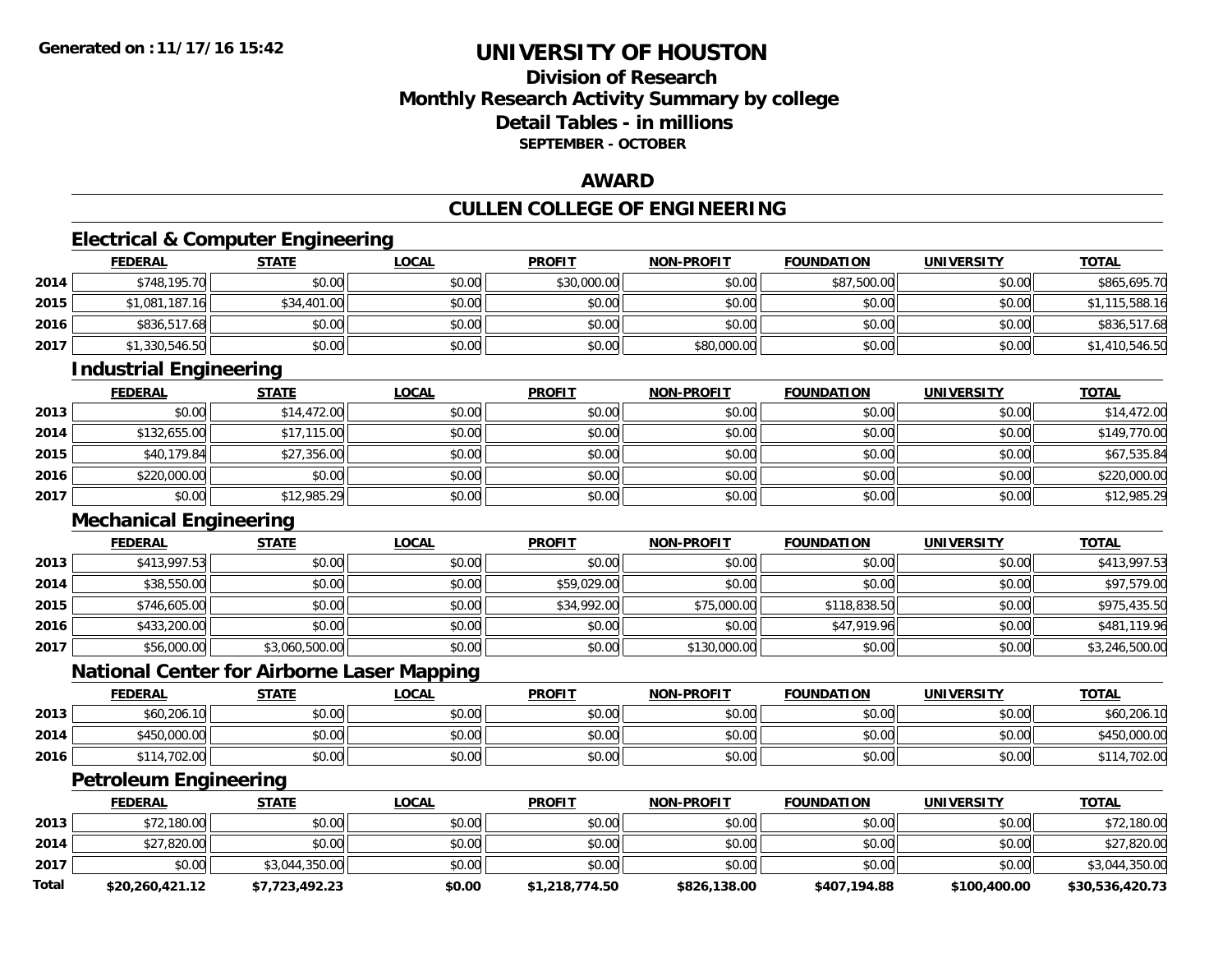# **Division of ResearchMonthly Research Activity Summary by college Detail Tables - in millions SEPTEMBER - OCTOBER**

## **AWARD**

## **DIVISION OF RESEARCH**

|      | <b>Center for Advanced Computing and Data Systems</b>     |              |              |               |                   |                   |                   |              |
|------|-----------------------------------------------------------|--------------|--------------|---------------|-------------------|-------------------|-------------------|--------------|
|      | <b>FEDERAL</b>                                            | <b>STATE</b> | <b>LOCAL</b> | <b>PROFIT</b> | <b>NON-PROFIT</b> | <b>FOUNDATION</b> | <b>UNIVERSITY</b> | <b>TOTAL</b> |
| 2013 | \$100,000.00                                              | \$0.00       | \$0.00       | \$0.00        | \$0.00            | \$0.00            | \$0.00            | \$100,000.00 |
| 2014 | \$7,475.00                                                | \$0.00       | \$0.00       | \$0.00        | \$0.00            | \$0.00            | \$0.00            | \$7,475.00   |
| 2015 | \$0.00                                                    | \$0.00       | \$0.00       | \$0.00        | \$0.00            | \$0.00            | \$0.00            | \$0.00       |
| 2016 | \$0.00                                                    | \$0.00       | \$0.00       | \$0.00        | \$0.00            | \$0.00            | \$0.00            | \$0.00       |
|      | <b>Center for Advanced Materials</b>                      |              |              |               |                   |                   |                   |              |
|      | <b>FEDERAL</b>                                            | <b>STATE</b> | <b>LOCAL</b> | <b>PROFIT</b> | <b>NON-PROFIT</b> | <b>FOUNDATION</b> | <b>UNIVERSITY</b> | <b>TOTAL</b> |
| 2013 | \$0.00                                                    | \$0.00       | \$0.00       | \$0.00        | \$0.00            | \$0.00            | \$0.00            | \$0.00       |
| 2014 | \$0.00                                                    | \$0.00       | \$0.00       | \$0.00        | \$0.00            | \$0.00            | \$0.00            | \$0.00       |
|      | <b>Center for Biomedical &amp; Environmental Genomics</b> |              |              |               |                   |                   |                   |              |
|      | <b>FEDERAL</b>                                            | <b>STATE</b> | <b>LOCAL</b> | <b>PROFIT</b> | NON-PROFIT        | <b>FOUNDATION</b> | <b>UNIVERSITY</b> | <b>TOTAL</b> |
| 2013 | \$0.00                                                    | \$0.00       | \$0.00       | \$0.00        | \$0.00            | \$0.00            | \$0.00            | \$0.00       |
|      | <b>Division of Research</b>                               |              |              |               |                   |                   |                   |              |
|      | <b>FEDERAL</b>                                            | <b>STATE</b> | <b>LOCAL</b> | <b>PROFIT</b> | <b>NON-PROFIT</b> | <b>FOUNDATION</b> | <b>UNIVERSITY</b> | <b>TOTAL</b> |
| 2013 | \$0.00                                                    | \$0.00       | \$0.00       | \$0.00        | \$0.00            | \$0.00            | \$0.00            | \$0.00       |
| 2014 | \$0.00                                                    | \$0.00       | \$0.00       | \$0.00        | \$0.00            | \$0.00            | \$0.00            | \$0.00       |
|      | <b>Office of Contracts and Grants</b>                     |              |              |               |                   |                   |                   |              |
|      | <b>FEDERAL</b>                                            | <b>STATE</b> | <b>LOCAL</b> | <b>PROFIT</b> | <b>NON-PROFIT</b> | <b>FOUNDATION</b> | <b>UNIVERSITY</b> | <b>TOTAL</b> |
| 2014 | \$0.00                                                    | \$0.00       | \$0.00       | \$0.00        | \$0.00            | \$0.00            | \$0.00            | \$0.00       |
|      | <b>TcSUH</b>                                              |              |              |               |                   |                   |                   |              |
|      | <b>FEDERAL</b>                                            | <b>STATE</b> | <b>LOCAL</b> | <b>PROFIT</b> | <b>NON-PROFIT</b> | <b>FOUNDATION</b> | <b>UNIVERSITY</b> | <b>TOTAL</b> |
| 2013 | \$0.00                                                    | \$0.00       | \$0.00       | \$0.00        | \$0.00            | \$0.00            | \$0.00            | \$0.00       |
| 2014 | \$0.00                                                    | \$0.00       | \$0.00       | \$0.00        | \$0.00            | \$0.00            | \$0.00            | \$0.00       |
| 2015 | \$0.00                                                    | \$0.00       | \$0.00       | \$0.00        | \$0.00            | \$0.00            | \$0.00            | \$0.00       |
| 2016 | \$15,000.00                                               | \$0.00       | \$0.00       | \$0.00        | \$0.00            | \$0.00            | \$0.00            | \$15,000.00  |
|      | <b>Texas Obesity Research Center</b>                      |              |              |               |                   |                   |                   |              |
|      | <b>FEDERAL</b>                                            | <b>STATE</b> | <b>LOCAL</b> | <b>PROFIT</b> | <b>NON-PROFIT</b> | <b>FOUNDATION</b> | <b>UNIVERSITY</b> | <b>TOTAL</b> |
| 2013 | \$0.00                                                    | \$0.00       | \$0.00       | \$0.00        | \$0.00            | \$0.00            | \$0.00            | \$0.00       |
| 2014 | \$0.00                                                    | \$0.00       | \$0.00       | \$0.00        | \$0.00            | \$0.00            | \$0.00            | \$0.00       |
| 2015 | \$0.00                                                    | \$0.00       | \$0.00       | \$0.00        | \$0.00            | \$0.00            | \$0.00            | \$0.00       |
| 2016 | \$0.00                                                    | \$0.00       | \$0.00       | \$0.00        | \$179,064.00      | \$0.00            | \$0.00            | \$179,064.00 |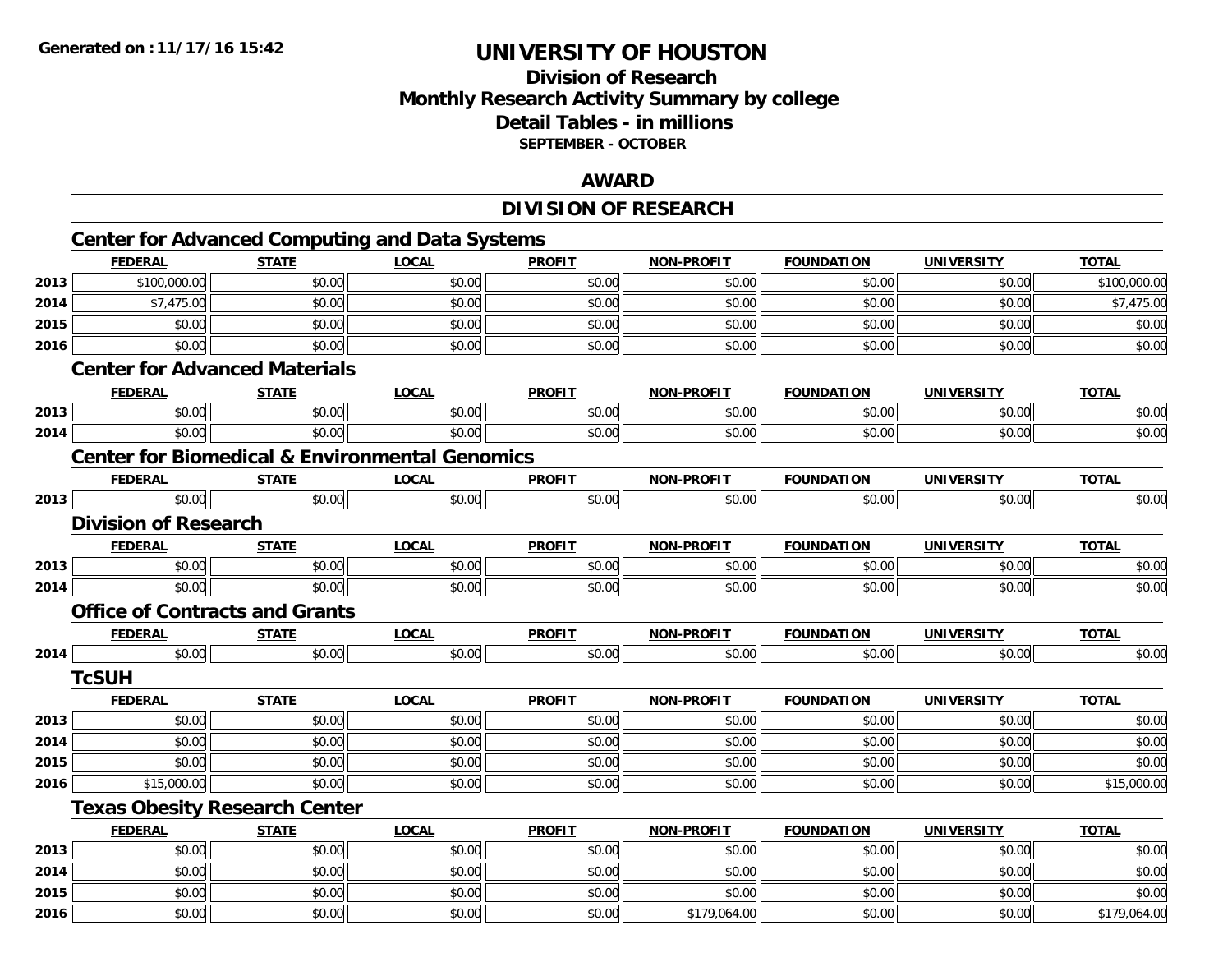## **Division of Research Monthly Research Activity Summary by college Detail Tables - in millions SEPTEMBER - OCTOBER**

## **AWARD**

# **DIVISION OF RESEARCH**

## **Texas Obesity Research Center**

|       | <b>FEDERAL</b> | <b>STATE</b> | <b>LOCAL</b> | <b>PROFIT</b> | <b>NON-PROFIT</b> | <b>FOUNDATION</b> | <b>UNIVERSITY</b> | <b>TOTAL</b>   |
|-------|----------------|--------------|--------------|---------------|-------------------|-------------------|-------------------|----------------|
| 2017  | \$0.00         | \$0.00       | \$0.00       | \$0.00        | \$0.00            | \$0.00            | \$0.00            | \$0.00         |
|       | <b>TIMES</b>   |              |              |               |                   |                   |                   |                |
|       | <b>FEDERAL</b> | <b>STATE</b> | <b>LOCAL</b> | <b>PROFIT</b> | <b>NON-PROFIT</b> | <b>FOUNDATION</b> | <b>UNIVERSITY</b> | <b>TOTAL</b>   |
| 2013  | \$699,998.70   | \$0.00       | \$0.00       | \$0.00        | \$0.00            | \$0.00            | \$0.00            | \$699,998.70   |
| 2014  | \$557,252.66   | \$0.00       | \$0.00       | \$0.00        | \$0.00            | \$0.00            | \$0.00            | \$557,252.66   |
| 2015  | \$661,281.25   | \$0.00       | \$0.00       | \$0.00        | \$0.00            | \$0.00            | \$0.00            | \$661,281.25   |
| 2017  | \$51,467.25    | \$0.00       | \$0.00       | \$0.00        | \$0.00            | \$0.00            | \$0.00            | \$51,467.25    |
| Total | \$2,092,474.86 | \$0.00       | \$0.00       | \$0.00        | \$179,064.00      | \$0.00            | \$0.00            | \$2,271,538.86 |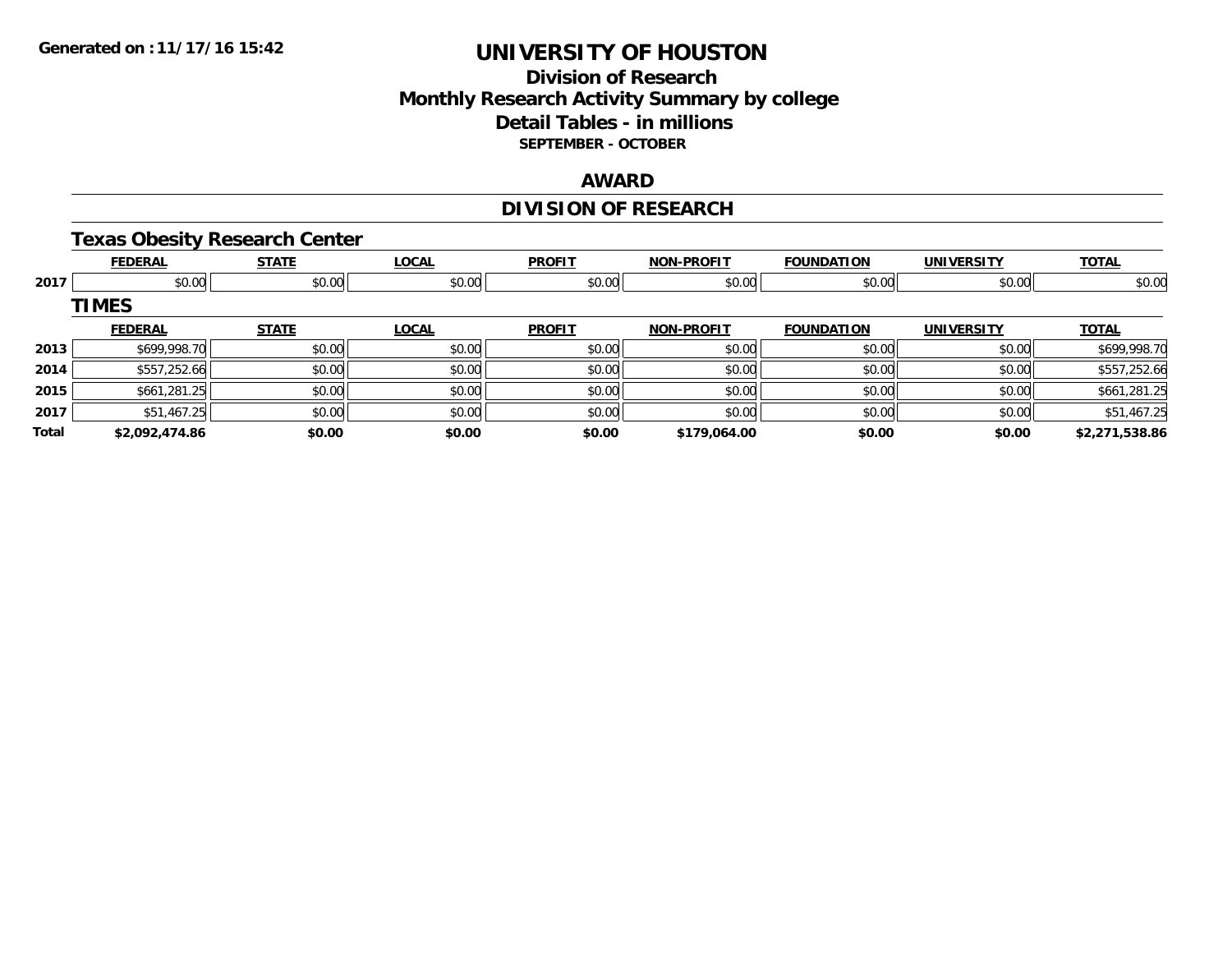## **Division of Research Monthly Research Activity Summary by college Detail Tables - in millions SEPTEMBER - OCTOBER**

#### **AWARD**

#### **GRADUATE COLLEGE OF SOCIAL WORK**

|       | <b>Center for Drug and Social Policy Research</b> |              |                                                             |               |                   |                   |                   |                |
|-------|---------------------------------------------------|--------------|-------------------------------------------------------------|---------------|-------------------|-------------------|-------------------|----------------|
|       | <b>FEDERAL</b>                                    | <b>STATE</b> | <b>LOCAL</b>                                                | <b>PROFIT</b> | <b>NON-PROFIT</b> | <b>FOUNDATION</b> | <b>UNIVERSITY</b> | <b>TOTAL</b>   |
| 2015  | \$297,291.00                                      | \$0.00       | \$0.00                                                      | \$0.00        | \$0.00            | \$0.00            | \$0.00            | \$297,291.00   |
|       |                                                   |              | <b>Center for Health Equities &amp; Evaluation Research</b> |               |                   |                   |                   |                |
|       | <b>FEDERAL</b>                                    | <b>STATE</b> | <b>LOCAL</b>                                                | <b>PROFIT</b> | <b>NON-PROFIT</b> | <b>FOUNDATION</b> | <b>UNIVERSITY</b> | <b>TOTAL</b>   |
| 2013  | \$249,359.00                                      | \$0.00       | \$0.00                                                      | \$0.00        | \$0.00            | \$0.00            | \$0.00            | \$249,359.00   |
| 2014  | \$150,070.00                                      | \$0.00       | \$0.00                                                      | \$0.00        | \$0.00            | \$0.00            | \$0.00            | \$150,070.00   |
|       | <b>Child &amp; Family for Innovative Research</b> |              |                                                             |               |                   |                   |                   |                |
|       | <b>FEDERAL</b>                                    | <b>STATE</b> | <b>LOCAL</b>                                                | <b>PROFIT</b> | <b>NON-PROFIT</b> | <b>FOUNDATION</b> | <b>UNIVERSITY</b> | <b>TOTAL</b>   |
| 2013  | \$27,166.99                                       | \$110,342.00 | \$0.00                                                      | \$0.00        | \$0.00            | \$0.00            | \$0.00            | \$137,508.99   |
| 2014  | \$9,999.99                                        | \$0.00       | \$0.00                                                      | \$0.00        | \$0.00            | \$0.00            | \$0.00            | \$9,999.99     |
| 2015  | \$12,458.65                                       | \$0.00       | \$0.00                                                      | \$0.00        | \$0.00            | \$0.00            | \$0.00            | \$12,458.65    |
| 2016  | \$421,851.00                                      | \$0.00       | \$0.00                                                      | \$0.00        | \$0.00            | \$0.00            | \$0.00            | \$421,851.00   |
| 2017  | \$642,499.00                                      | \$0.00       | \$0.00                                                      | \$0.00        | \$0.00            | \$0.00            | \$0.00            | \$642,499.00   |
|       | Dean, Social Work                                 |              |                                                             |               |                   |                   |                   |                |
|       | <b>FEDERAL</b>                                    | <b>STATE</b> | <b>LOCAL</b>                                                | <b>PROFIT</b> | <b>NON-PROFIT</b> | <b>FOUNDATION</b> | <b>UNIVERSITY</b> | <b>TOTAL</b>   |
| 2015  | \$0.00                                            | \$0.00       | \$0.00                                                      | \$0.00        | \$0.00            | \$0.00            | \$0.00            | \$0.00         |
| 2016  | \$25,000.00                                       | \$0.00       | \$0.00                                                      | \$75,000.00   | \$0.00            | \$0.00            | \$0.00            | \$100,000.00   |
| 2017  | \$162,500.00                                      | \$0.00       | \$0.00                                                      | \$0.00        | \$7,000.00        | \$0.00            | \$0.00            | \$169,500.00   |
| Total | \$1,998,195.63                                    | \$110,342.00 | \$0.00                                                      | \$75,000.00   | \$7,000.00        | \$0.00            | \$0.00            | \$2,190,537.63 |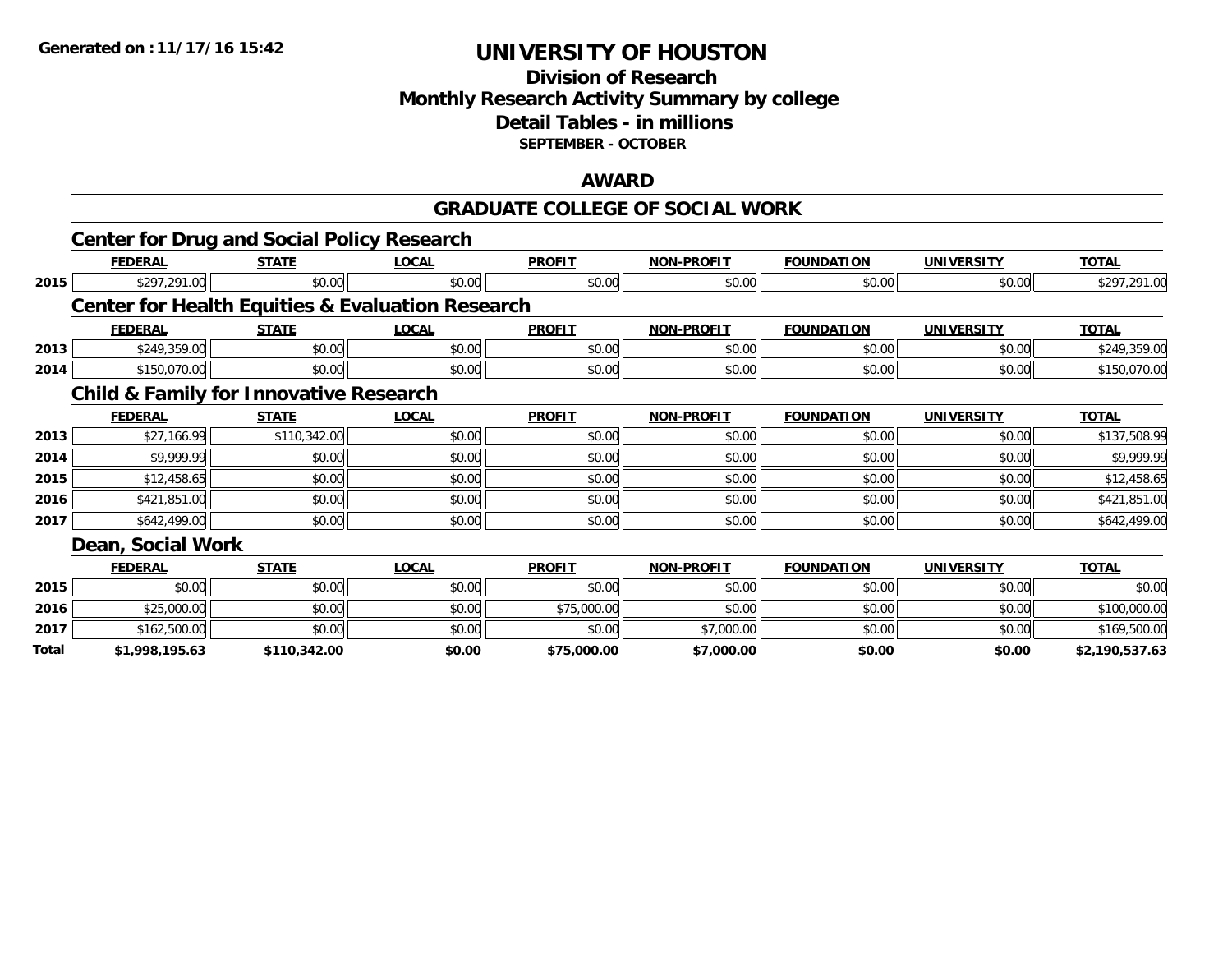# **Division of ResearchMonthly Research Activity Summary by college Detail Tables - in millions SEPTEMBER - OCTOBER**

## **AWARD**

#### **HILTON COLLEGE OF HOTEL AND RESTAURANT MANAGEMENT**

## **Hotel and Restaurant Management**

|              | <b>FEDERAL</b> | <b>STATE</b> | _OCAL  | <b>PROFIT</b> | <b>NON-PROFIT</b> | <b>FOUNDATION</b> | UNIVERSITY | <b>TOTAL</b> |
|--------------|----------------|--------------|--------|---------------|-------------------|-------------------|------------|--------------|
| 2014         | \$0.00         | \$0.00       | \$0.00 | \$0.00        | \$0.00            | \$58,902.00       | \$0.00     | \$58,902.00  |
| 2017         | \$50,000.00    | \$0.00       | \$0.00 | \$0.00        | \$0.00            | \$0.00            | \$0.00     | 00.000.00 نا |
| <b>Total</b> | \$50,000.00    | \$0.00       | \$0.00 | \$0.00        | \$0.00            | \$58,902.00       | \$0.00     | \$108,902.00 |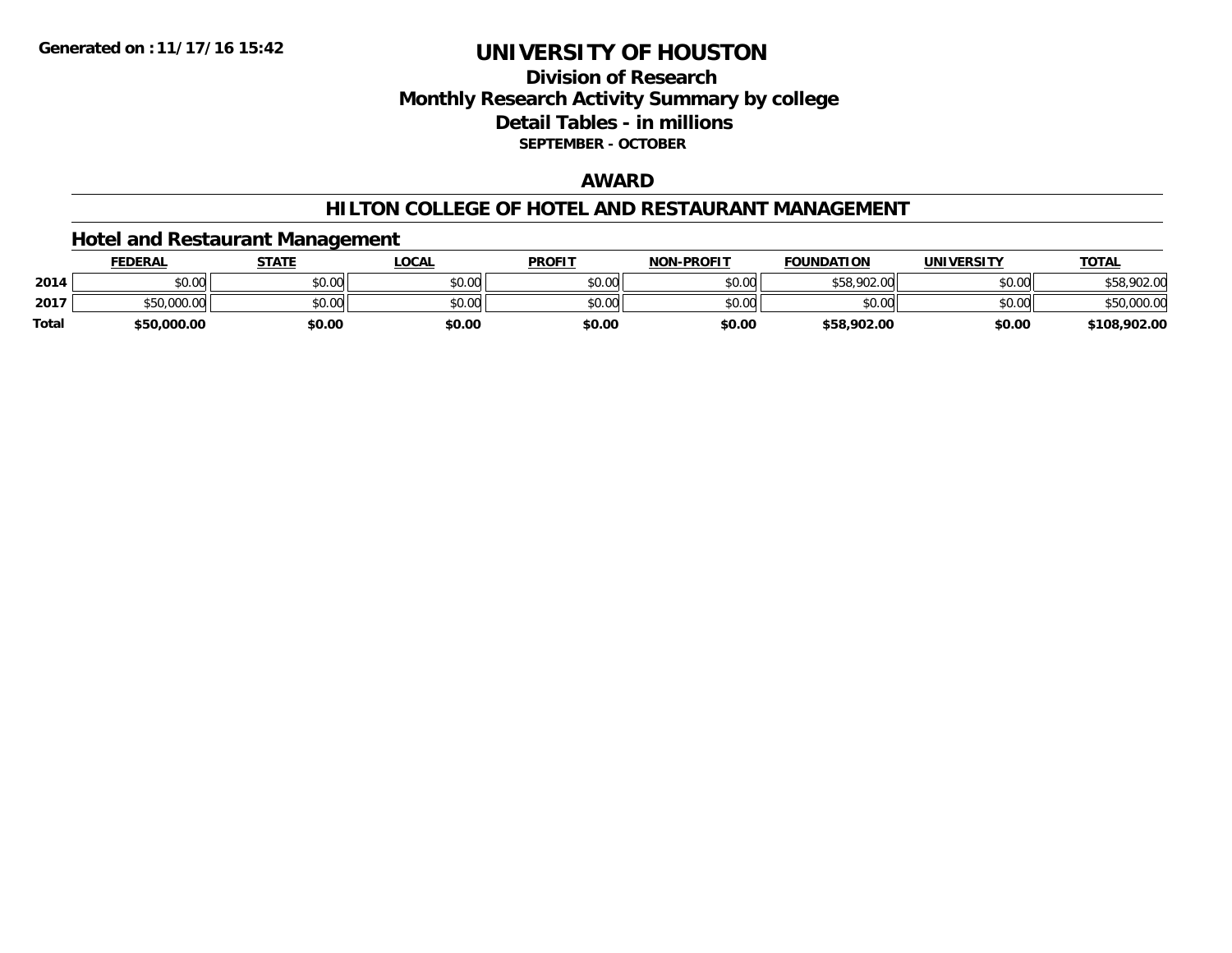## **Division of Research Monthly Research Activity Summary by college Detail Tables - in millions SEPTEMBER - OCTOBER**

#### **AWARD**

### **OTHER OUTSIDE ORGANIZATIONS USED FOR CPHS LOGINS**

|       | $\blacksquare$<br>Center |        |        |               |                   |                   |                   |              |  |  |
|-------|--------------------------|--------|--------|---------------|-------------------|-------------------|-------------------|--------------|--|--|
|       | <b>FEDERAL</b>           | STATI  | LOCAL  | <b>PROFIT</b> | <b>NON-PROFIT</b> | <b>FOUNDATION</b> | <b>UNIVERSITY</b> | <b>TOTAL</b> |  |  |
| 2014  | \$0.00                   | \$0.00 | \$0.00 | \$0.00        | \$0.00            | \$0.00            | \$0.00            | \$0.00       |  |  |
| Total | \$0.00                   | \$0.00 | \$0.00 | \$0.00        | \$0.00            | \$0.00            | \$0.00            | \$0.00       |  |  |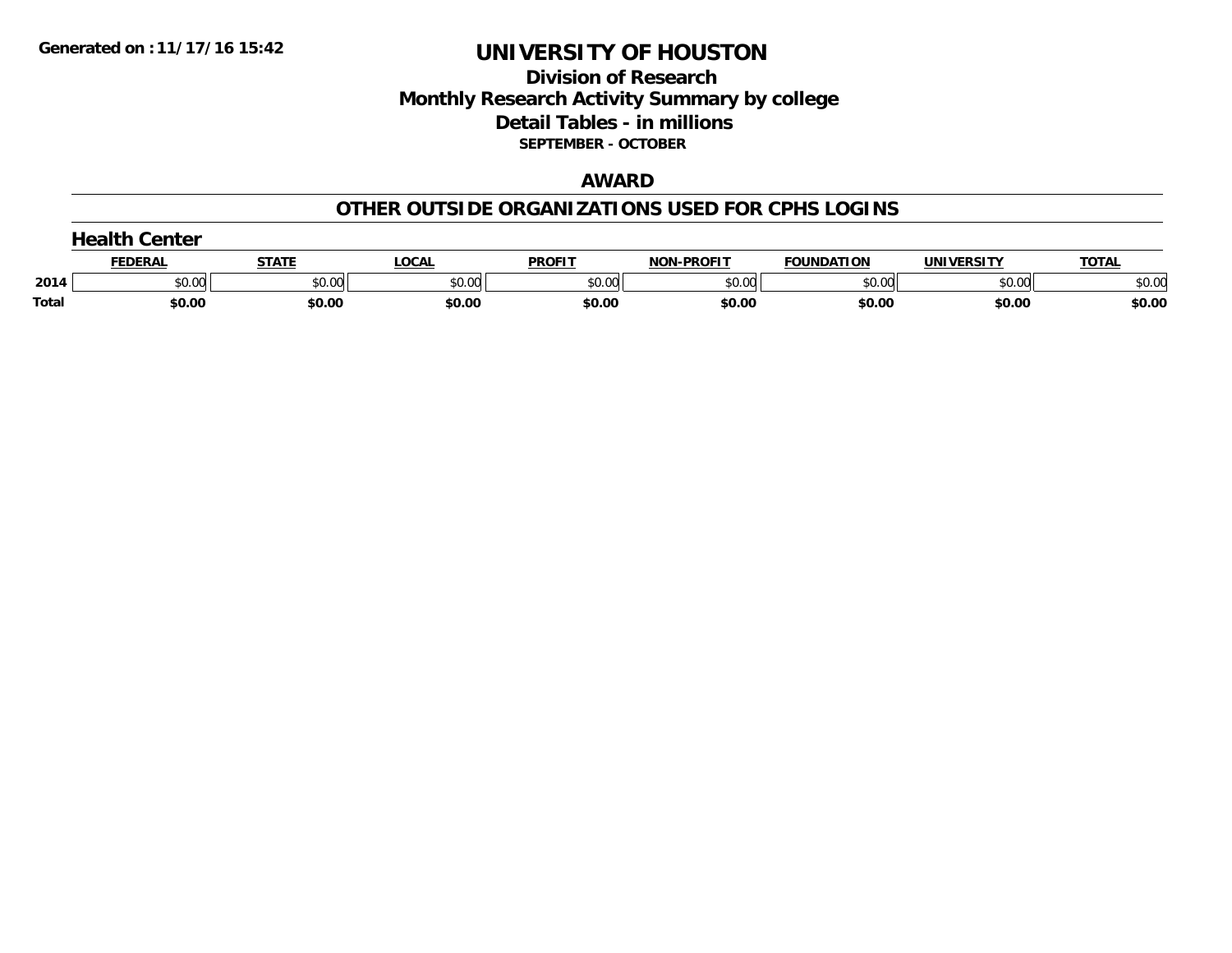## **Division of Research Monthly Research Activity Summary by college Detail Tables - in millions SEPTEMBER - OCTOBER**

## **AWARD**

#### **PRESIDENT**

#### **Office of the President**

|       | <b>FEDERAL</b> | STATE  | <b>LOCAL</b> | <b>PROFIT</b> | <b>NON-PROFIT</b> | <b>FOUNDATION</b> | <b>UNIVERSITY</b> | <u>TOTAL</u> |
|-------|----------------|--------|--------------|---------------|-------------------|-------------------|-------------------|--------------|
| 2015  | \$0.00         | \$0.00 | \$0.00       | \$0.00        | \$0.00            | \$0.00            | \$0.00            | \$0.00       |
| 2016  | \$0.00         | \$0.00 | \$0.00       | \$0.00        | \$0.00            | \$0.00            | \$0.00            | \$0.00       |
| Total | \$0.00         | \$0.00 | \$0.00       | \$0.00        | \$0.00            | \$0.00            | \$0.00            | \$0.00       |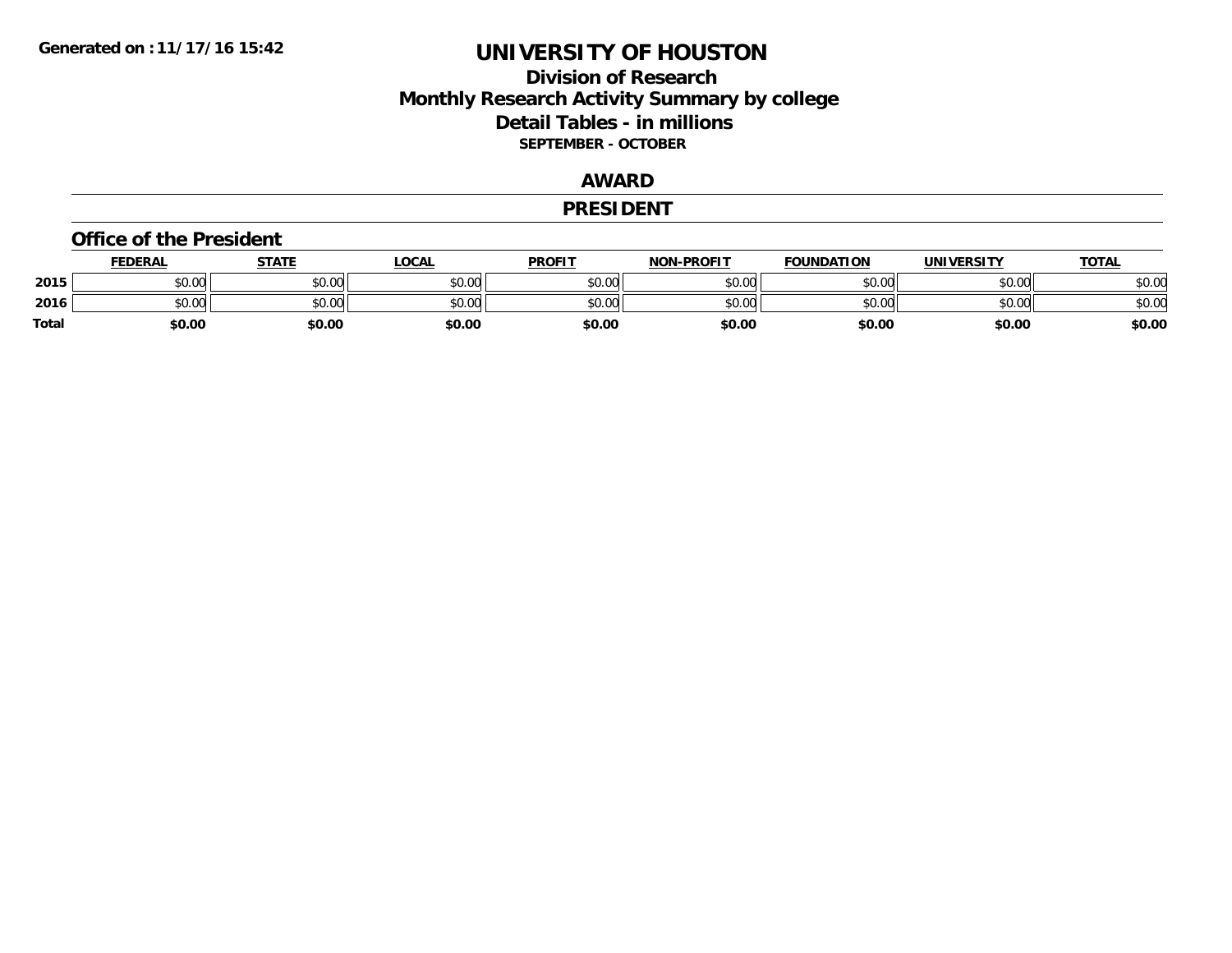## **Division of Research Monthly Research Activity Summary by college Detail Tables - in millions SEPTEMBER - OCTOBER**

#### **AWARD**

# **SCHOOL OF NURSING**

## **Dean, School of Nursing**

|              | <b>FEDERAL</b> | <b>STATE</b>  | <b>OCAL</b> | <b>PROFIT</b> | -PROFIT<br>NIAR | <b>FOUNDATION</b> | UNIVERSITY | <b>TOTAL</b>      |
|--------------|----------------|---------------|-------------|---------------|-----------------|-------------------|------------|-------------------|
| 2017         | 0.00<br>PU.UU  | 0000<br>JU.UU | \$0.00      | 0000<br>JU.UU | ATAA<br>ററ<br>w | \$0.00            | \$0.00     | 0.5000<br>จวบบ.บเ |
| <b>Total</b> | \$0.00         | \$0.00        | \$0.00      | \$0.00        | \$500.00        | \$0.00            | \$0.00     | 500.00            |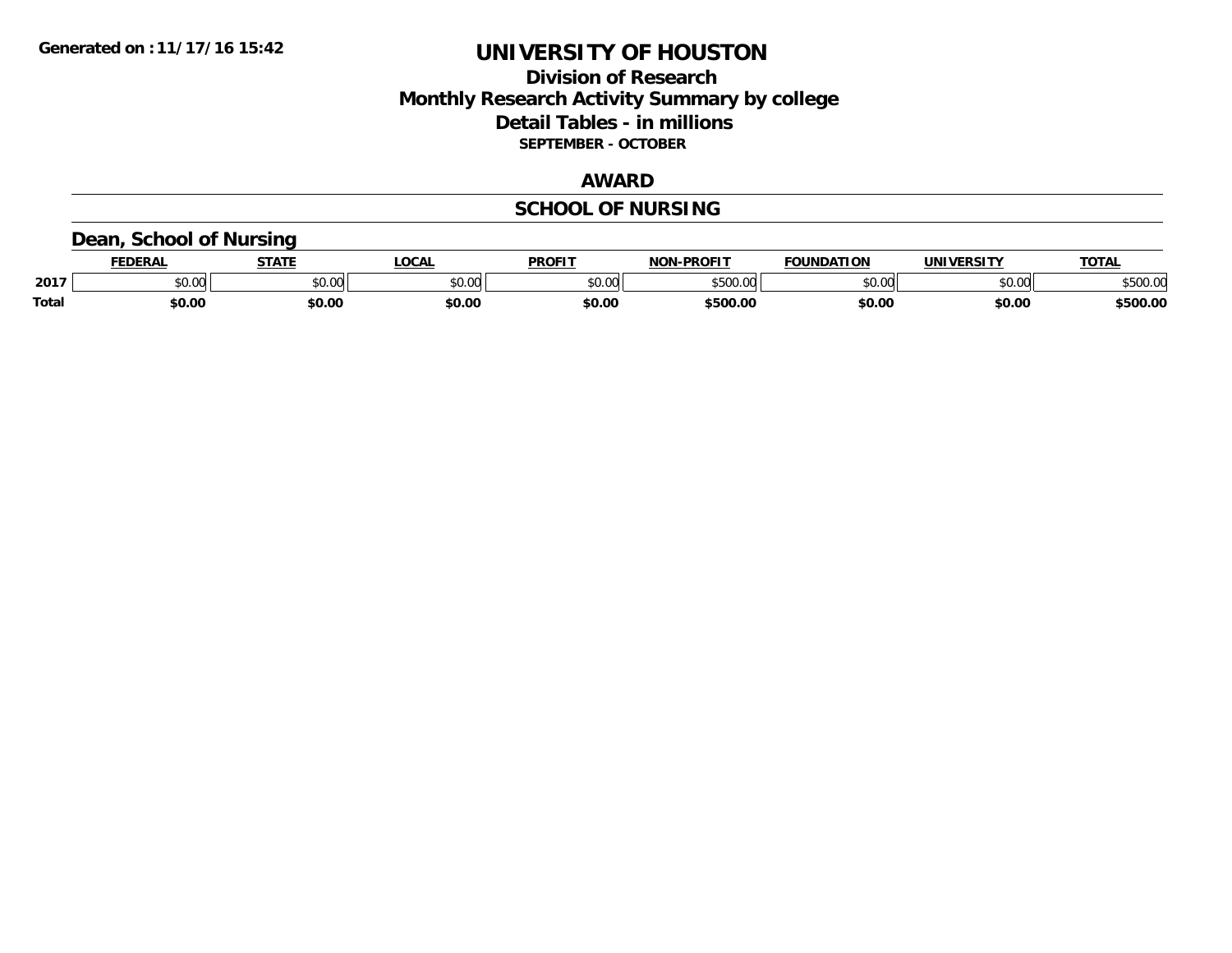## **Division of Research Monthly Research Activity Summary by college Detail Tables - in millions SEPTEMBER - OCTOBER**

### **AWARD**

#### **SENIOR V.P. FOR ACADEMIC AFFAIRS AND PROVOST**

|              | <b>Challenger Program</b>                    |              |              |               |                   |                   |                   |                |
|--------------|----------------------------------------------|--------------|--------------|---------------|-------------------|-------------------|-------------------|----------------|
|              | <b>FEDERAL</b>                               | <b>STATE</b> | <b>LOCAL</b> | <b>PROFIT</b> | <b>NON-PROFIT</b> | <b>FOUNDATION</b> | <b>UNIVERSITY</b> | <b>TOTAL</b>   |
| 2013         | \$0.00                                       | \$0.00       | \$0.00       | \$0.00        | \$0.00            | \$0.00            | \$0.00            | \$0.00         |
| 2014         | \$0.00                                       | \$0.00       | \$0.00       | \$0.00        | \$0.00            | \$0.00            | \$0.00            | \$0.00         |
| 2015         | \$0.00                                       | \$0.00       | \$0.00       | \$0.00        | \$0.00            | \$0.00            | \$0.00            | \$0.00         |
|              | <b>Pre-Health Advising</b>                   |              |              |               |                   |                   |                   |                |
|              | <b>FEDERAL</b>                               | <b>STATE</b> | <b>LOCAL</b> | <b>PROFIT</b> | <b>NON-PROFIT</b> | <b>FOUNDATION</b> | <b>UNIVERSITY</b> | <b>TOTAL</b>   |
| 2015         | \$0.00                                       | \$0.00       | \$0.00       | \$0.00        | \$0.00            | \$0.00            | \$0.00            | \$0.00         |
|              | Senior V.P. for Academic Affairs and Provost |              |              |               |                   |                   |                   |                |
|              | <b>FEDERAL</b>                               | <b>STATE</b> | <b>LOCAL</b> | <b>PROFIT</b> | <b>NON-PROFIT</b> | <b>FOUNDATION</b> | <b>UNIVERSITY</b> | <b>TOTAL</b>   |
| 2013         | \$0.00                                       | \$0.00       | \$0.00       | \$0.00        | \$0.00            | \$0.00            | \$0.00            | \$0.00         |
|              | <b>UH Energy</b>                             |              |              |               |                   |                   |                   |                |
|              | <b>FEDERAL</b>                               | <b>STATE</b> | <b>LOCAL</b> | <b>PROFIT</b> | <b>NON-PROFIT</b> | <b>FOUNDATION</b> | <b>UNIVERSITY</b> | <b>TOTAL</b>   |
| 2015         | \$0.00                                       | \$0.00       | \$0.00       | \$0.00        | \$0.00            | \$0.00            | \$0.00            | \$0.00         |
| 2016         | \$0.00                                       | \$0.00       | \$0.00       | \$0.00        | \$0.00            | \$0.00            | \$0.00            | \$0.00         |
|              | <b>Undergraduate Scholars</b>                |              |              |               |                   |                   |                   |                |
|              | <b>FEDERAL</b>                               | <b>STATE</b> | <b>LOCAL</b> | <b>PROFIT</b> | <b>NON-PROFIT</b> | <b>FOUNDATION</b> | <b>UNIVERSITY</b> | <b>TOTAL</b>   |
| 2013         | \$0.00                                       | \$19,050.00  | \$0.00       | \$0.00        | \$0.00            | \$0.00            | \$0.00            | \$19,050.00    |
|              | <b>Undergraduate Student Success</b>         |              |              |               |                   |                   |                   |                |
|              | <b>FEDERAL</b>                               | <b>STATE</b> | <b>LOCAL</b> | <b>PROFIT</b> | <b>NON-PROFIT</b> | <b>FOUNDATION</b> | <b>UNIVERSITY</b> | <b>TOTAL</b>   |
| 2013         | \$0.00                                       | \$130,000.00 | \$0.00       | \$0.00        | \$0.00            | \$0.00            | \$0.00            | \$130,000.00   |
| 2014         | \$0.00                                       | \$0.00       | \$0.00       | \$0.00        | \$0.00            | \$0.00            | \$0.00            | \$0.00         |
| 2016         | \$0.00                                       | \$9,759.30   | \$0.00       | \$0.00        | \$0.00            | \$0.00            | \$0.00            | \$9,759.30     |
|              | <b>Undergraduate Student Success Center</b>  |              |              |               |                   |                   |                   |                |
|              | <b>FEDERAL</b>                               | <b>STATE</b> | <b>LOCAL</b> | <b>PROFIT</b> | <b>NON-PROFIT</b> | <b>FOUNDATION</b> | <b>UNIVERSITY</b> | <b>TOTAL</b>   |
| 2013         | \$301,376.00                                 | \$0.00       | \$0.00       | \$0.00        | \$0.00            | \$0.00            | \$0.00            | \$301,376.00   |
| 2014         | \$324,864.00                                 | \$0.00       | \$0.00       | \$0.00        | \$0.00            | \$0.00            | \$0.00            | \$324,864.00   |
| 2015         | \$301,376.00                                 | \$0.00       | \$0.00       | \$0.00        | \$0.00            | \$0.00            | \$0.00            | \$301,376.00   |
| <b>Total</b> | \$927,616.00                                 | \$158,809.30 | \$0.00       | \$0.00        | \$0.00            | \$0.00            | \$0.00            | \$1,086,425.30 |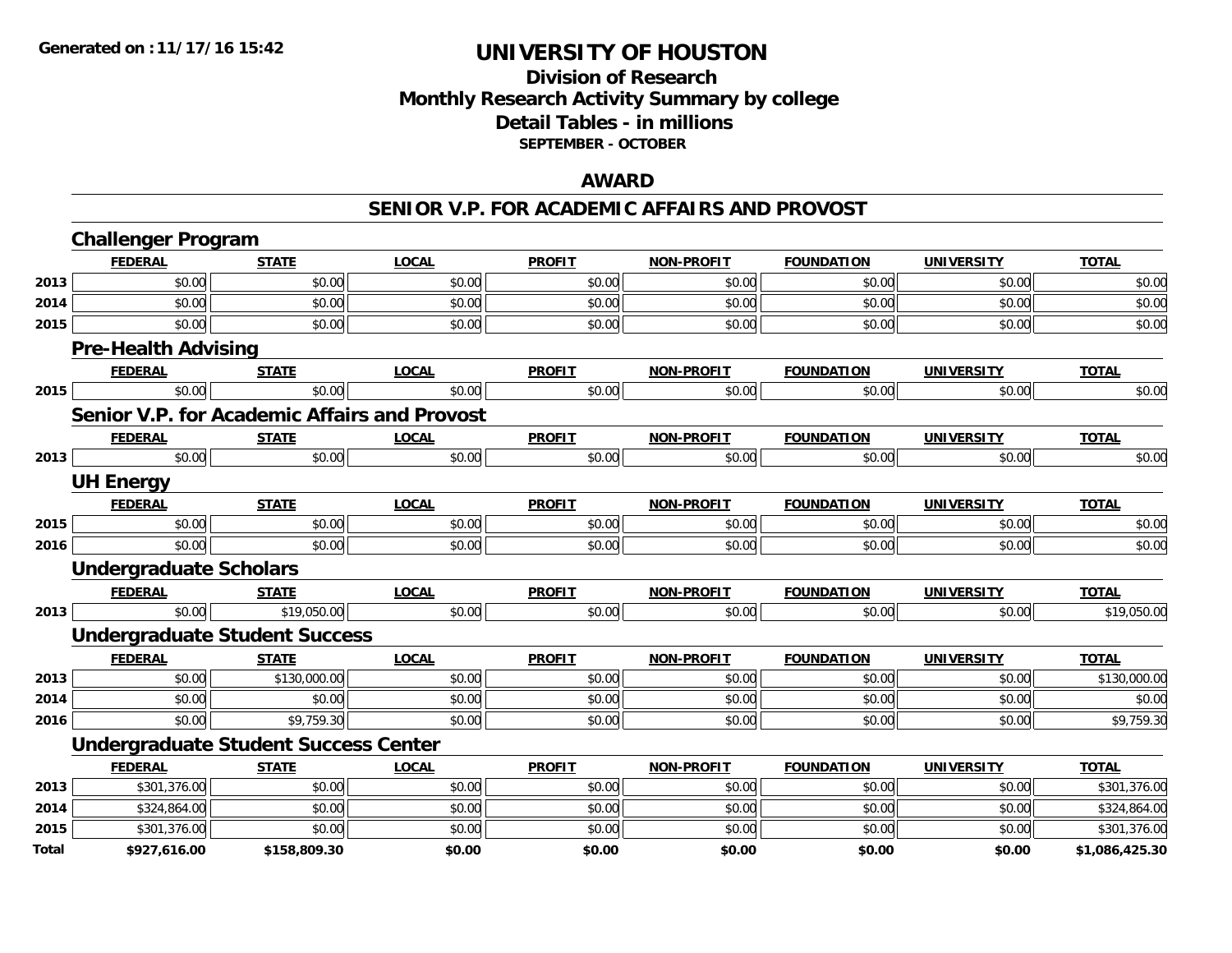# **Division of Research Monthly Research Activity Summary by college Detail Tables - in millions SEPTEMBER - OCTOBER**

## **AWARD**

#### **UH LAW CENTER**

|       | Dean, Law      |              |              |               |                   |                   |                   |              |
|-------|----------------|--------------|--------------|---------------|-------------------|-------------------|-------------------|--------------|
|       | <b>FEDERAL</b> | <b>STATE</b> | <b>LOCAL</b> | <b>PROFIT</b> | <b>NON-PROFIT</b> | <b>FOUNDATION</b> | <b>UNIVERSITY</b> | <u>TOTAL</u> |
| 2017  | \$0.00         | \$67,515.00  | \$0.00       | \$0.00        | \$0.00            | \$0.00            | \$0.00            | \$67,515.00  |
|       | <b>Law-UH</b>  |              |              |               |                   |                   |                   |              |
|       | <b>FEDERAL</b> | <b>STATE</b> | <b>LOCAL</b> | <b>PROFIT</b> | <b>NON-PROFIT</b> | <b>FOUNDATION</b> | <b>UNIVERSITY</b> | <b>TOTAL</b> |
| 2016  | \$0.00         | \$100,000.00 | \$0.00       | \$0.00        | \$0.00            | \$0.00            | \$0.00            | \$100,000.00 |
| 2017  | \$0.00         | \$0.00       | \$0.00       | \$0.00        | \$0.00            | \$30,000.00       | \$0.00            | \$30,000.00  |
| Total | \$0.00         | \$167.515.00 | \$0.00       | \$0.00        | \$0.00            | \$30,000.00       | \$0.00            | \$197,515.00 |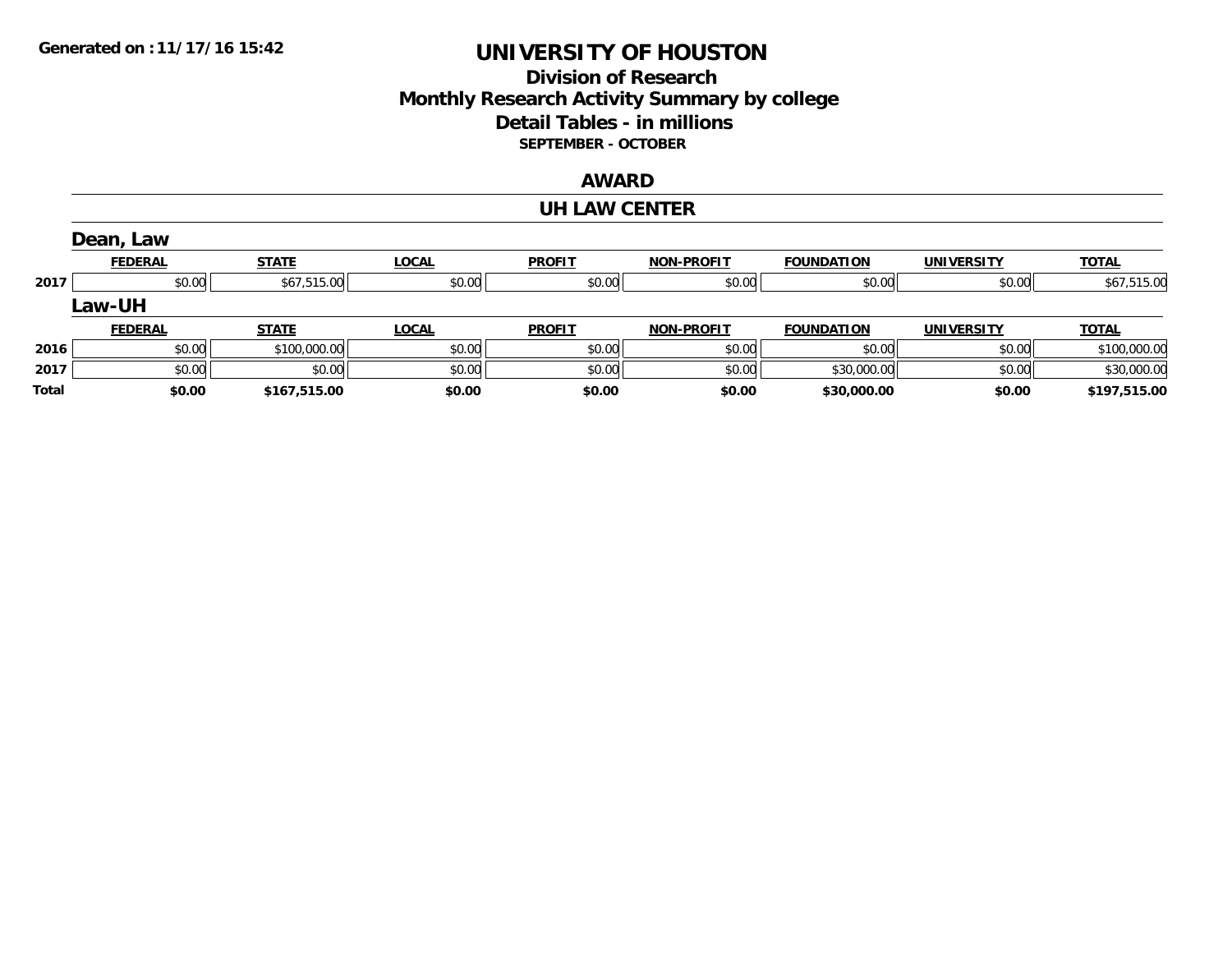## **Division of Research Monthly Research Activity Summary by college Detail Tables - in millions SEPTEMBER - OCTOBER**

#### **AWARD**

#### **UKNOWN COLLEGE**

# **Wrong Department - Please Dont Select It**

|              | <b>DERAL</b>               | <b>STATE</b>            | LOCAI         | <b>PROFIT</b>    | -PROFIT<br>NON | <b>FOUNDATION</b> | <b><i>INIVEDSITY</i></b> | <b>TOTAL</b>    |
|--------------|----------------------------|-------------------------|---------------|------------------|----------------|-------------------|--------------------------|-----------------|
| 2013         | ⊣ ບ                        | 0 <sub>n</sub><br>JU.UU | 0000<br>JU.UU | $\sim$ 00<br>,uu | \$0.00         |                   | $\sim$ 00<br>DU.UU       | 7.30.UC<br>່ເປ  |
| <b>Total</b> | 72000<br>.<br>su.uu<br>. . | \$0.00                  | \$0.00        | \$0.00           | \$0.00         | \$0.00            | \$0.00                   | ,,,,,,<br>30.UU |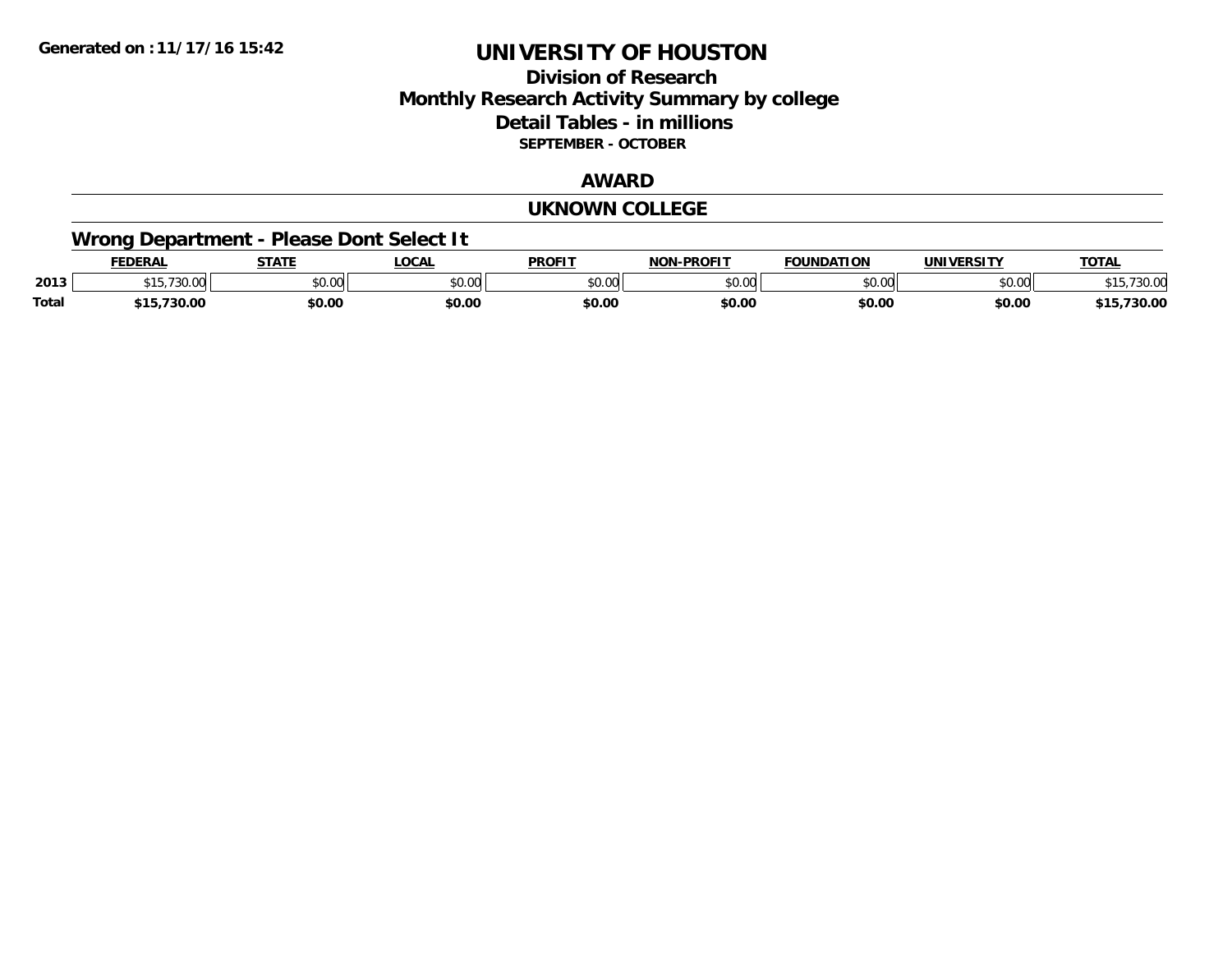## **Division of Research Monthly Research Activity Summary by college Detail Tables - in millions SEPTEMBER - OCTOBER**

### **AWARD**

# **VICE PRESIDENT FOR ADMINISTRATION**

|      | <b>Physical Plant</b>       |              |              |               |                   |                   |                   |              |  |  |  |
|------|-----------------------------|--------------|--------------|---------------|-------------------|-------------------|-------------------|--------------|--|--|--|
|      | <b>FEDERAL</b>              | <b>STATE</b> | <b>LOCAL</b> | <b>PROFIT</b> | <b>NON-PROFIT</b> | <b>FOUNDATION</b> | <b>UNIVERSITY</b> | <b>TOTAL</b> |  |  |  |
| 2013 | \$0.00                      | \$0.00       | \$0.00       | \$0.00        | \$0.00            | \$0.00            | \$0.00            | \$0.00       |  |  |  |
|      | <b>UH Police Department</b> |              |              |               |                   |                   |                   |              |  |  |  |
|      | <b>FEDERAL</b>              | <b>STATE</b> | <b>LOCAL</b> | <b>PROFIT</b> | <b>NON-PROFIT</b> | <b>FOUNDATION</b> | <b>UNIVERSITY</b> | <b>TOTAL</b> |  |  |  |
| 2014 | \$3,000.00                  | \$0.00       | \$0.00       | \$0.00        | \$0.00            | \$0.00            | \$0.00            | \$3,000.00   |  |  |  |
| 2016 | \$3,000.00                  | \$0.00       | \$0.00       | \$0.00        | \$0.00            | \$0.00            | \$0.00            | \$3,000.00   |  |  |  |
|      |                             |              |              |               |                   |                   |                   |              |  |  |  |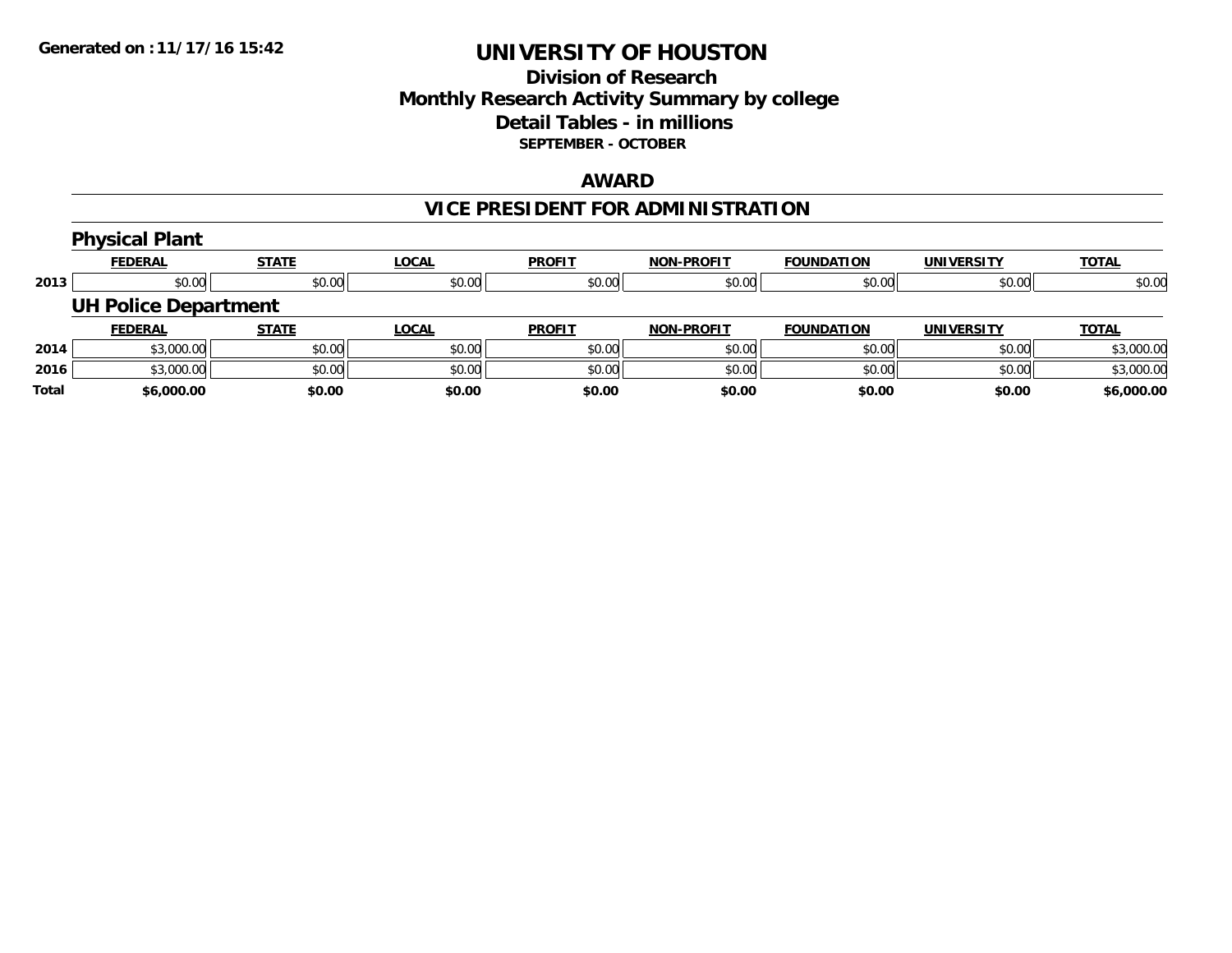# **Division of ResearchMonthly Research Activity Summary by college Detail Tables - in millions SEPTEMBER - OCTOBER**

## **AWARD**

### **VICE PRESIDENT FOR STUDENT AFFAIRS**

## **Childrens Learning Centers**

|      | <b>FEDERAL</b>                    | <b>CTATI</b> | <b>OCAL</b>                | <b>PROFIT</b>                                         | <b>DDOCIT</b><br><b>NIONI</b> | <b>FOUNDAT</b><br><b>TION</b> | <b>IINIVE</b><br>ne ITI | <b>TOTAL</b>                                    |
|------|-----------------------------------|--------------|----------------------------|-------------------------------------------------------|-------------------------------|-------------------------------|-------------------------|-------------------------------------------------|
| 2016 | *^¬r<br>,,,,,,,,,,,,,,,,          | \$0.00       | <b>↑∩</b><br>$\sim$<br>ט.ט | 0000<br>JU.UU                                         | 0000<br>JU.UU                 | ۰, ∪ ب                        | 0.00<br>vv.vv           | 00000<br>$\sim$ $\sim$ $\sim$<br>.UUU.U<br>.נ.ט |
| 2017 | $+ - - -$<br>$\sim$ $\sim$ $\sim$ | \$0.00       | ሖጣ<br>$\sim$<br>JU.UU      | $\mathsf{A} \cap \mathsf{A} \cap \mathsf{A}$<br>JU.UU | 0000<br><b>JU.UU</b>          | JU.UU                         | 0.000<br><b>DU.UU</b>   | nnn n <i>r</i><br>,UUU.U<br>D.J.                |

## **Vice President, Student Affairs**

|              | <b>FEDERAL</b> | <b>STATE</b> | .OCAL          | <b>PROFIT</b> | -DDAEIT<br>81 A B | <b>FOUNDATION</b>      | UNIVERSITY | <b>TOTAL</b>          |
|--------------|----------------|--------------|----------------|---------------|-------------------|------------------------|------------|-----------------------|
| 2014         | ቀስ ስስ<br>NU.UU | \$0.00       | ტი იი<br>JU.UU | 0000<br>JU.UU | ልስ ሀህ<br>ט.טע     | \$10,000.00            | \$0.00     | 0.0000<br>. 10.000.00 |
| <b>Total</b> | .000.00        | \$0.00       | \$0.00         | \$0.00        | \$0.00            | .000.00<br><b>৫</b> ብጠ | \$0.00     | ,000.00<br>760.       |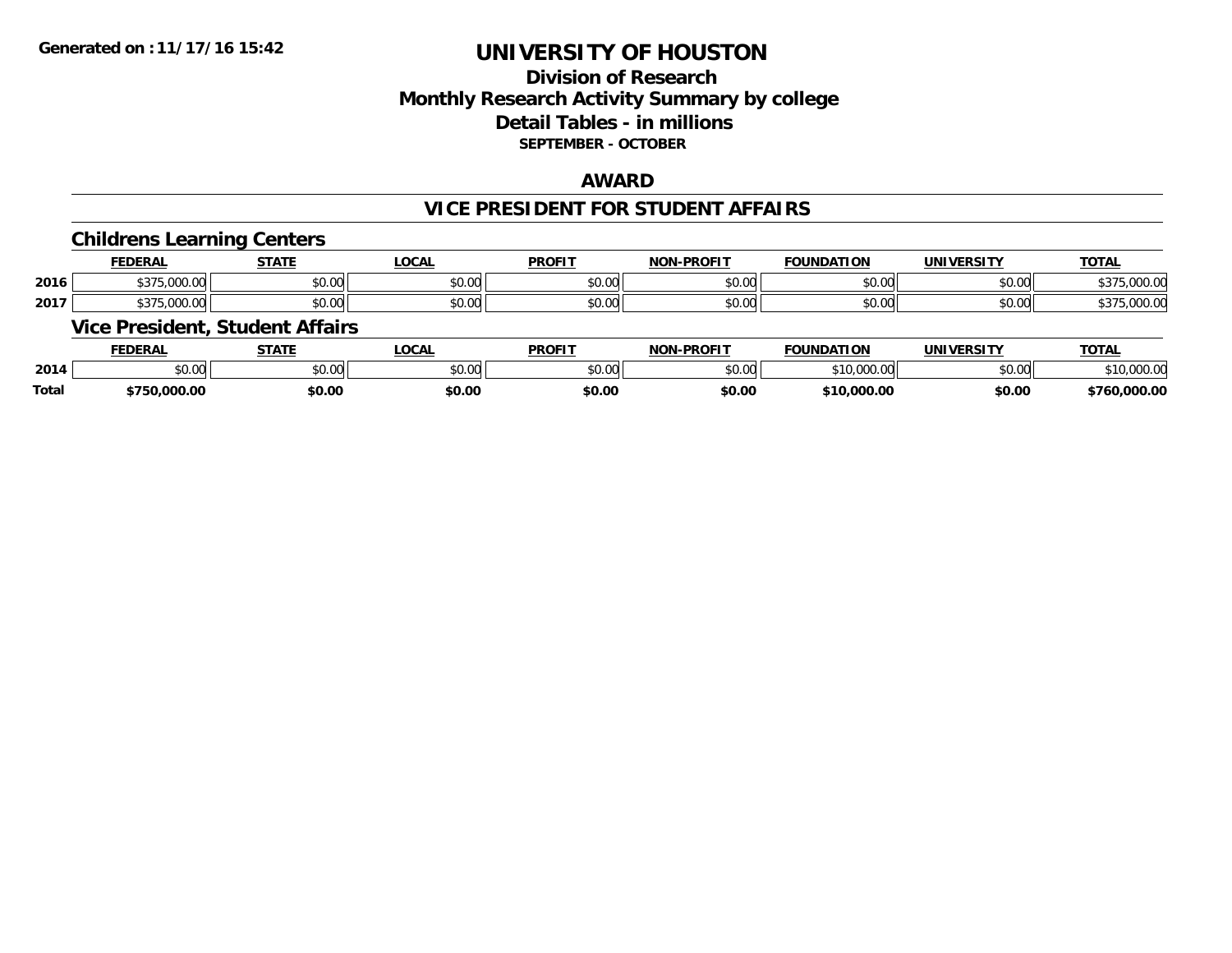# **Division of ResearchMonthly Research Activity Summary by college Detail Tables - in millions SEPTEMBER - OCTOBER**

## **TOTAL EXPENDITURE**

#### **C.T. BAUER COLLEGE OF BUSINESS**

# **Accountancy & Taxation**

|      | <b>FEDERAL</b>                | <b>STATE</b> | <b>LOCAL</b> | <b>PROFIT</b> | <b>NON-PROFIT</b> | <b>FOUNDATION</b> | <b>UNIVERSITY</b> | <b>TOTAL</b> |
|------|-------------------------------|--------------|--------------|---------------|-------------------|-------------------|-------------------|--------------|
| 2014 | \$0.00                        | \$0.00       | \$0.00       | \$0.00        | \$0.00            | \$0.00            | \$0.00            | \$0.00       |
| 2015 | \$0.00                        | \$0.00       | \$0.00       | \$0.00        | \$0.00            | (\$1,049.59)      | \$0.00            | (\$1,049.59) |
| 2016 | \$0.00                        | \$0.00       | \$0.00       | \$0.00        | \$0.00            | \$0.00            | \$0.00            | \$0.00       |
|      | Dean, Business Administration |              |              |               |                   |                   |                   |              |
|      | <b>FEDERAL</b>                | <b>STATE</b> | <b>LOCAL</b> | <b>PROFIT</b> | <b>NON-PROFIT</b> | <b>FOUNDATION</b> | <b>UNIVERSITY</b> | <b>TOTAL</b> |
| 2014 | \$0.00                        | \$0.00       | \$0.00       | \$0.00        | \$0.00            | \$0.00            | \$0.00            | \$0.00       |
| 2015 | \$0.00                        | \$19,653.16  | \$0.00       | \$0.00        | \$0.00            | \$0.00            | \$0.00            | \$19,653.16  |
| 2016 | \$0.00                        | \$0.00       | \$0.00       | \$0.00        | \$0.00            | \$0.00            | \$0.00            | \$0.00       |
| 2017 | \$0.00                        | \$27,563.00  | \$0.00       | \$0.00        | \$0.00            | \$0.00            | \$0.00            | \$27,563.00  |
|      | <b>Finance</b>                |              |              |               |                   |                   |                   |              |
|      | <b>FEDERAL</b>                | <b>STATE</b> | <b>LOCAL</b> | <b>PROFIT</b> | <b>NON-PROFIT</b> | <b>FOUNDATION</b> | <b>UNIVERSITY</b> | <b>TOTAL</b> |
| 2013 | \$0.00                        | \$0.00       | \$0.00       | \$0.00        | \$0.00            | \$0.00            | \$0.00            | \$0.00       |
| 2014 | \$0.00                        | \$0.00       | \$0.00       | \$0.00        | \$0.00            | \$0.00            | \$0.00            | \$0.00       |
| 2015 | \$0.00                        | \$0.00       | \$0.00       | \$0.00        | \$0.00            | \$0.00            | \$0.00            | \$0.00       |
| 2016 | \$0.00                        | \$0.00       | \$0.00       | \$0.00        | \$0.00            | \$0.00            | \$0.00            | \$0.00       |
|      | Management                    |              |              |               |                   |                   |                   |              |
|      | <b>FEDERAL</b>                | <b>STATE</b> | <b>LOCAL</b> | <b>PROFIT</b> | <b>NON-PROFIT</b> | <b>FOUNDATION</b> | <b>UNIVERSITY</b> | <b>TOTAL</b> |
| 2013 | \$6,200.00                    | \$0.00       | \$0.00       | \$0.00        | \$0.00            | \$0.00            | \$0.00            | \$6,200.00   |
| 2014 | \$6,510.00                    | \$0.00       | \$0.00       | \$0.00        | \$0.00            | \$0.00            | \$0.00            | \$6,510.00   |
| 2015 | \$18,600.00                   | \$0.00       | \$0.00       | \$0.00        | \$0.00            | \$0.00            | \$0.00            | \$18,600.00  |
| 2016 | \$0.00                        | \$0.00       | \$0.00       | \$0.00        | \$0.00            | \$0.00            | \$0.00            | \$0.00       |
|      | <b>Marketing</b>              |              |              |               |                   |                   |                   |              |
|      | <b>FEDERAL</b>                | <b>STATE</b> | <b>LOCAL</b> | <b>PROFIT</b> | <b>NON-PROFIT</b> | <b>FOUNDATION</b> | <b>UNIVERSITY</b> | <b>TOTAL</b> |
| 2013 | \$0.00                        | \$0.00       | \$0.00       | \$0.00        | \$0.00            | \$0.00            | \$0.00            | \$0.00       |
| 2014 | \$0.00                        | \$0.00       | \$0.00       | \$0.00        | \$0.00            | \$0.00            | \$0.00            | \$0.00       |
| 2015 | \$0.00                        | \$0.00       | \$0.00       | \$0.00        | \$0.00            | \$0.00            | \$0.00            | \$0.00       |
| 2016 | \$0.00                        | \$0.00       | \$0.00       | \$0.00        | \$0.00            | \$0.00            | \$0.00            | \$0.00       |
| 2017 | \$0.00                        | \$0.00       | \$0.00       | \$0.00        | \$0.00            | \$0.00            | \$0.00            | \$0.00       |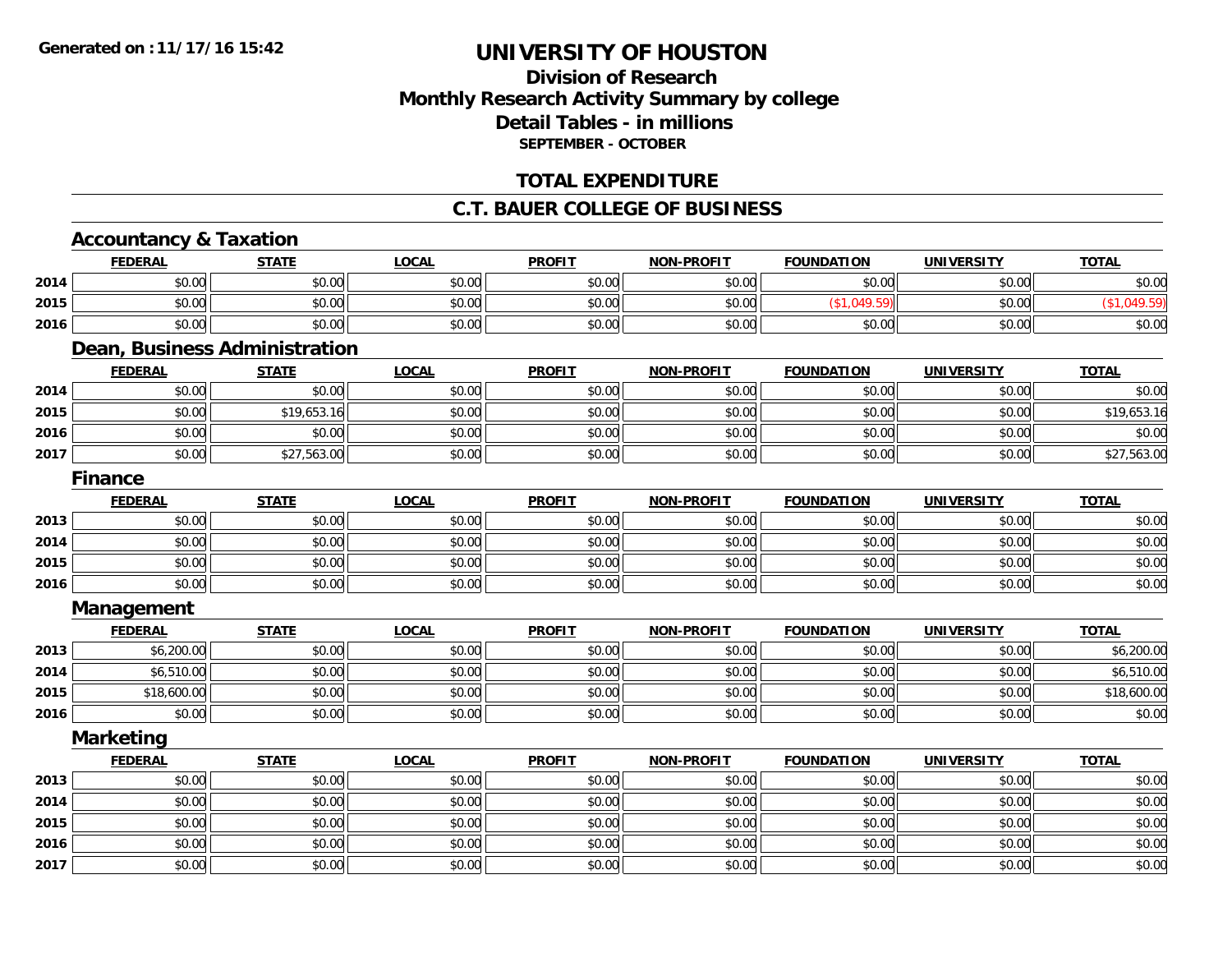## **Division of Research Monthly Research Activity Summary by college Detail Tables - in millions SEPTEMBER - OCTOBER**

## **TOTAL EXPENDITURE**

#### **C.T. BAUER COLLEGE OF BUSINESS**

## **Small Business Development Center**

|       | <b>FEDERAL</b> | <b>STATE</b> | <u>LOCAL</u> | <b>PROFIT</b> | <b>NON-PROFIT</b> | <b>FOUNDATION</b> | <b>UNIVERSITY</b> | <b>TOTAL</b>   |
|-------|----------------|--------------|--------------|---------------|-------------------|-------------------|-------------------|----------------|
| 2013  | \$1,100,978.97 | \$0.00       | \$0.00       | \$0.00        | \$0.00            | (\$6,921.67)      | \$0.00            | \$1,094,057.30 |
| 2014  | \$721,048.55   | \$0.00       | \$0.00       | \$0.00        | \$0.00            | \$17,208.83       | \$0.00            | \$738,257.38   |
| 2015  | \$639,357.40   | \$0.00       | \$0.00       | \$0.00        | \$0.00            | (\$11.24)         | \$0.00            | \$639,346.16   |
| 2016  | \$624,012.60   | \$0.00       | \$0.00       | \$0.00        | \$0.00            | \$0.00            | \$0.00            | \$624,012.60   |
| 2017  | \$528,238.72   | \$0.00       | \$0.00       | \$0.00        | \$0.00            | \$0.00            | \$0.00            | \$528,238.72   |
| Total | \$3,644,946.24 | \$47,216.16  | \$0.00       | \$0.00        | \$0.00            | \$9,226.33        | \$0.00            | \$3,701,388.73 |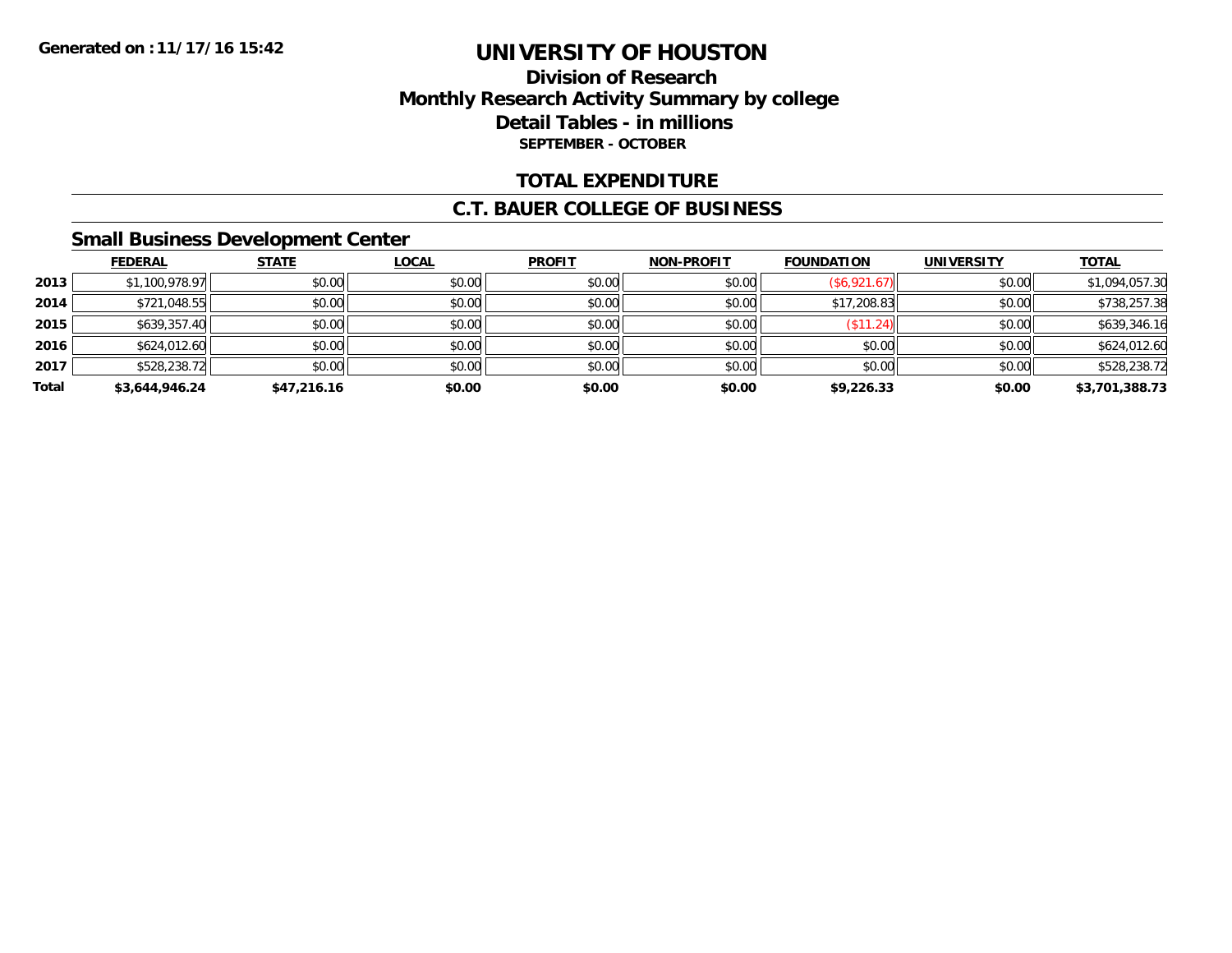# **Division of ResearchMonthly Research Activity Summary by college Detail Tables - in millions SEPTEMBER - OCTOBER**

### **TOTAL EXPENDITURE**

#### **COLLEGE OF ARCHITECTURE**

### **Architecture**

|      | <b>FEDERAL</b> | <b>STATE</b> | <u>LOCAL</u> | <b>PROFIT</b> | <b>NON-PROFIT</b> | <b>FOUNDATION</b> | <b>UNIVERSITY</b> | <b>TOTAL</b> |
|------|----------------|--------------|--------------|---------------|-------------------|-------------------|-------------------|--------------|
| 2013 | \$0.00         | \$0.00       | \$0.00       | \$0.00        | \$0.00            | \$0.00            | \$510.05          | \$510.05     |
| 2014 | \$0.00         | \$0.00       | \$0.00       | \$0.00        | \$0.00            | \$0.00            | \$0.00            | \$0.00       |
| 2015 | \$0.00         | \$0.00       | \$0.00       | \$0.00        | \$0.00            | \$0.00            | \$0.00            | \$0.00       |
| 2016 | \$0.00         | \$0.00       | \$0.00       | \$0.00        | \$0.00            | \$0.00            | \$0.00            | \$0.00       |
| 2017 | \$9,077.00     | \$0.00       | \$0.00       | \$1,393.30    | \$0.00            | \$0.00            | \$0.00            | \$10,470.30  |

# **Dean, Architecture**

|       | <b>FEDERAL</b> | <b>STATE</b> | <u>LOCAL</u> | <b>PROFIT</b> | <b>NON-PROFIT</b> | <b>FOUNDATION</b> | <b>UNIVERSITY</b> | <b>TOTAL</b> |
|-------|----------------|--------------|--------------|---------------|-------------------|-------------------|-------------------|--------------|
| 2013  | \$0.00         | \$0.00       | \$0.00       | \$0.00        | \$0.00            | \$996.38          | \$0.00            | \$996.38     |
| 2014  | \$11,137.23    | \$0.00       | \$0.00       | \$0.00        | \$0.00            | \$1,235.30        | \$0.00            | \$12,372.53  |
| 2015  | \$0.00         | \$0.00       | \$0.00       | \$0.00        | \$0.00            | \$1,535.82        | \$0.00            | \$1,535.82   |
| 2017  | \$97.78        | \$0.00       | \$0.00       | \$0.00        | \$1,042.07        | \$0.00            | \$0.00            | \$1,139.85   |
| Total | \$20,312.01    | \$0.00       | \$0.00       | \$1,393.30    | \$1,042.07        | \$3,767.50        | \$510.05          | \$27,024.93  |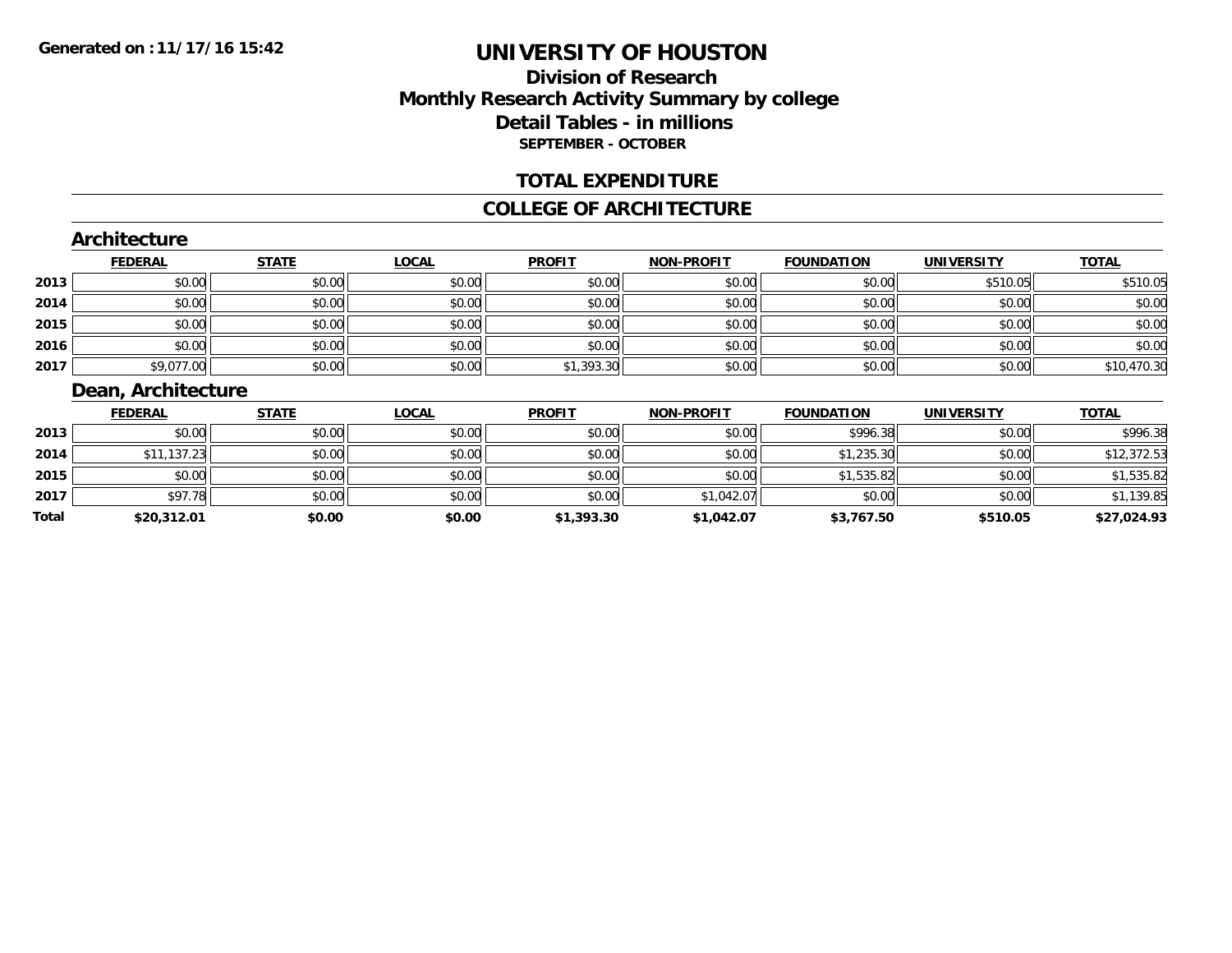## **Division of ResearchMonthly Research Activity Summary by college Detail Tables - in millionsSEPTEMBER - OCTOBER**

### **TOTAL EXPENDITURE**

## **COLLEGE OF EDUCATION**

## **Consistency Mgmt and Coop Disc**

|      | <b>FEDERAL</b> | <b>STATE</b> | <b>LOCAL</b> | <b>PROFIT</b> | <b>NON-PROFIT</b> | <b>FOUNDATION</b> | <b>UNIVERSITY</b> | <b>TOTAL</b> |
|------|----------------|--------------|--------------|---------------|-------------------|-------------------|-------------------|--------------|
| 2013 | \$0.00         | \$0.00       | \$0.00       | \$0.00        | \$6,199.10        | \$0.00            | \$0.00            | \$6,199.10   |
| 2014 | \$952.26       | \$0.00       | \$0.00       | \$0.00        | \$0.00            | \$0.00            | \$0.00            | \$952.26     |
| 2015 | \$40,479.43    | \$0.00       | \$31,061.40  | \$0.00        | \$0.00            | \$0.00            | \$0.00            | \$71,540.83  |
| 2016 | \$93,794.59    | \$0.00       | \$18,264.10  | \$0.00        | \$0.00            | \$0.00            | \$0.00            | \$112,058.69 |
| 2017 | \$87,346.17    | \$0.00       | \$107,707.60 | \$0.00        | \$0.00            | \$0.00            | \$0.00            | \$195,053.77 |

#### **Curriculum and Instruction**

|      | <b>FEDERAL</b> | <b>STATE</b> | <u>LOCAL</u> | <b>PROFIT</b> | <b>NON-PROFIT</b> | <b>FOUNDATION</b> | <b>UNIVERSITY</b> | <b>TOTAL</b> |
|------|----------------|--------------|--------------|---------------|-------------------|-------------------|-------------------|--------------|
| 2013 | \$142,589.48   | \$8,238.95   | \$0.00       | \$0.00        | \$13,651.86       | \$1,958.04        | \$0.00            | \$166,438.33 |
| 2014 | \$175.016.11   | \$0.00       | \$0.00       | \$0.00        | \$18,171.41       | \$2,262.04        | \$0.00            | \$195,449.56 |
| 2015 | \$144,054.27   | \$0.00       | \$0.00       | \$0.00        | \$13,434.13       | \$20,144.50       | \$0.00            | \$177,632.91 |
| 2016 | \$162,286.04   | \$0.00       | \$0.00       | \$0.00        | \$21,647.61       | \$13,706.77       | \$0.00            | \$197,640.42 |
| 2017 | \$93,613.20    | \$0.00       | \$0.00       | \$0.00        | \$18,488.52       | \$0.00            | \$0.00            | \$112,101.72 |

## **Dean, Education**

|      | <b>FEDERAL</b> | <b>STATE</b> | <u>LOCAL</u> | <b>PROFIT</b> | <b>NON-PROFIT</b> | <b>FOUNDATION</b> | <b>UNIVERSITY</b> | <b>TOTAL</b> |
|------|----------------|--------------|--------------|---------------|-------------------|-------------------|-------------------|--------------|
| 2013 | \$0.00         | \$0.00       | \$0.00       | \$0.00        | \$0.00            | \$0.00            | \$0.00            | \$0.00       |
| 2014 | \$0.00         | \$0.00       | \$0.00       | \$0.00        | \$0.00            | \$0.00            | \$0.00            | \$0.00       |
| 2015 | \$0.00         | \$0.00       | \$0.00       | \$0.00        | \$0.00            | \$0.00            | \$0.00            | \$0.00       |
| 2016 | \$0.00         | \$39,371.27  | \$0.00       | \$0.00        | \$1.38            | \$0.00            | \$0.00            | \$39,372.65  |
| 2017 | \$0.00         | \$24,089.55  | \$0.00       | \$0.00        | \$348.29          | \$0.00            | \$0.00            | \$24,437.84  |

#### **Educational Leadership & Policy Studies**

|      | <b>FEDERAL</b> | <b>STATE</b> | <u>LOCAL</u> | <b>PROFIT</b> | <b>NON-PROFIT</b> | <b>FOUNDATION</b> | <b>UNIVERSITY</b> | <b>TOTAL</b> |
|------|----------------|--------------|--------------|---------------|-------------------|-------------------|-------------------|--------------|
| 2013 | \$51,717.79    | \$0.00       | \$0.00       | \$0.00        | \$0.00            | \$2,999.07        | \$0.00            | \$54,716.86  |
| 2014 | \$28,901.59    | \$0.00       | \$0.00       | \$0.00        | \$0.00            | \$6,243.14        | \$0.00            | \$35,144.73  |
| 2015 | \$25,104.19    | \$1,137.50   | \$8,797.81   | \$0.00        | \$4,500.00        | \$5,483.33        | \$0.00            | \$45,022.83  |
| 2016 | \$35,673.50    | \$12.94      | \$2,500.00   | \$0.00        | \$36,496.24       | \$2,823.03        | \$0.00            | \$77,505.71  |
| 2017 | \$31,059.48    | \$0.00       | \$0.00       | \$0.00        | \$18,117.88       | \$6,500.15        | \$0.00            | \$55,677.51  |

# **Institute for Urban Education**

|      | <b>FEDERAL</b>                                                                            | <b>CTATE</b><br>- 31 A L | <b>LOCAL</b>                     | <b>PROFIT</b>  | -PROFIT<br>NON.      | <b>FOUNDATION</b> | UNIVERSITY                                            | <b>TOTAL</b>        |
|------|-------------------------------------------------------------------------------------------|--------------------------|----------------------------------|----------------|----------------------|-------------------|-------------------------------------------------------|---------------------|
| 2013 | $\begin{array}{ccc}\n\bullet & \bullet & \bullet & \bullet\n\end{array}$<br>4.Oč<br>- טיש | \$0.00                   | <b>↑∩</b><br>vv.vv               | ტი იი<br>DU.UU | 0.00<br>DU.UU        | \$0.00            | $\mathsf{A} \cap \mathsf{A} \cap \mathsf{A}$<br>PO.OO | \$8,344.08          |
| 2014 | e J L O<br>- ان 20 ، 20 ، 2                                                               | \$0.00                   | $\sim$<br>$\sim$ $\sim$<br>vu.uu | 0000<br>DU.UG  | 0.00<br><b>DU.UU</b> | \$0.00            | $\mathsf{A} \cap \mathsf{A} \cap \mathsf{A}$<br>JU.UU | e J L O<br>\$708.05 |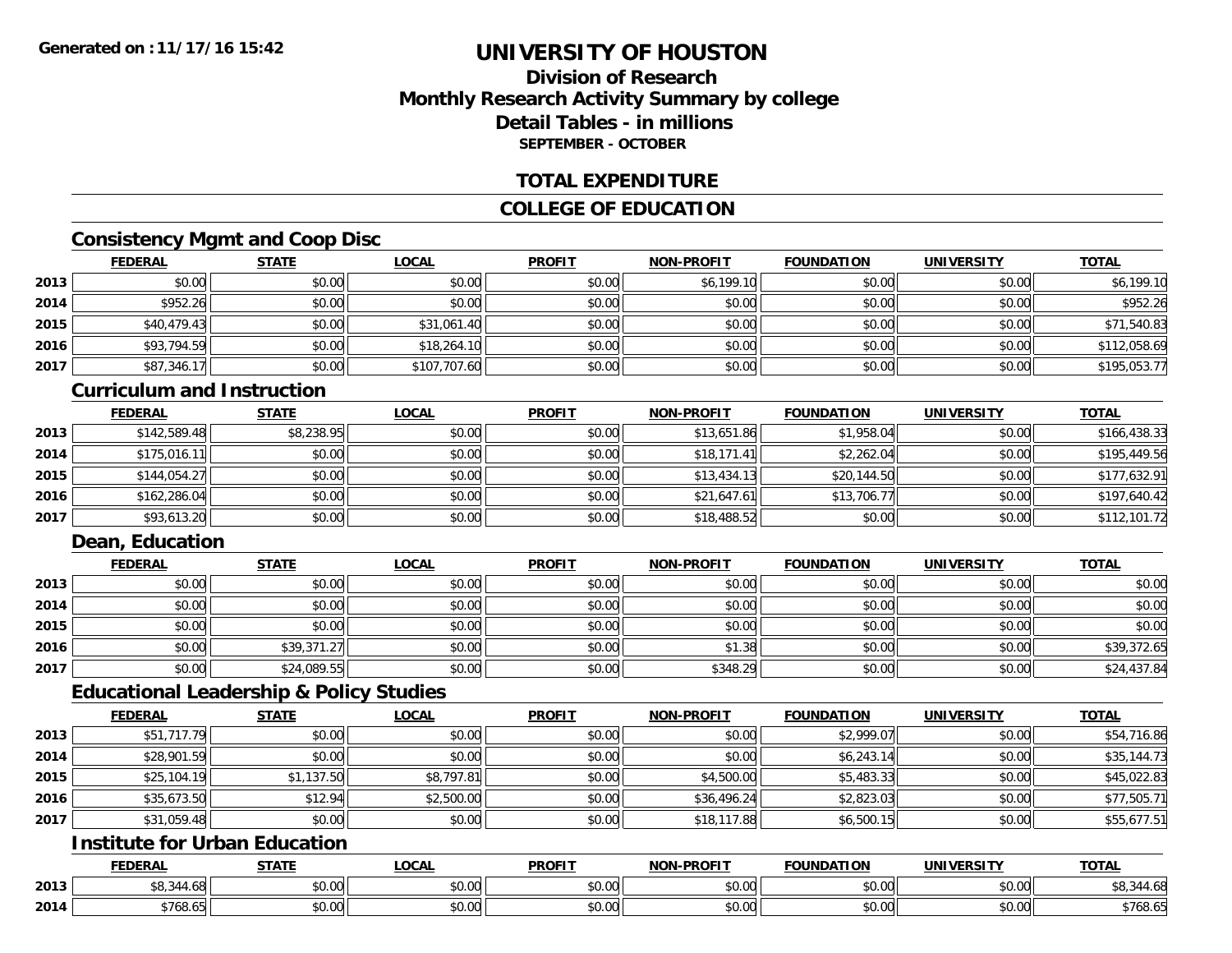# **Division of ResearchMonthly Research Activity Summary by college Detail Tables - in millions SEPTEMBER - OCTOBER**

## **TOTAL EXPENDITURE**

## **COLLEGE OF EDUCATION**

# **Institute for Urban Education**

|      |                                                   | <b>CTAT</b>                                         | $\sim$ $\sim$ $\sim$                 | <b>PROFIT</b>                 | <b>DDQF17</b><br><b>NION</b> | 'ON                                 |                | $-2 - 1$              |
|------|---------------------------------------------------|-----------------------------------------------------|--------------------------------------|-------------------------------|------------------------------|-------------------------------------|----------------|-----------------------|
| 2015 | $\mathsf{A} \cap \mathsf{A} \mathsf{A}$<br>,,,,,, | <b>↑∩</b><br>$\sim$<br>vv.u                         | $\sim$ $\sim$ $\sim$<br>וטטוע        | $\sim$ $\sim$ $\sim$<br>JU.UU | 0000<br>vu.ou                | $\sim$ $\sim$                       | 0.001<br>vu.uu | --<br>DU.U            |
| 2016 | $\uparrow$ $\uparrow$<br>יש                       | $\uparrow$ $\uparrow$ $\uparrow$ $\uparrow$<br>70.U | $\sim$ $\sim$ $\sim$ $\sim$<br>pu.uu | $\sim$ $\sim$<br>υU.          | 0000<br>vv.vv                | $\triangle$ $\triangle$ $\triangle$ | 0.001<br>vu.vu | $\sim$ $\sim$<br>⊅∪.∪ |

# **Psychological, Health, and Learning Sciences**

|      | <u>FEDERAL</u> | <u>STATE</u> | <u>LOCAL</u> | <b>PROFIT</b> | <b>NON-PROFIT</b> | <b>FOUNDATION</b> | <b>UNIVERSITY</b> | <b>TOTAL</b> |
|------|----------------|--------------|--------------|---------------|-------------------|-------------------|-------------------|--------------|
| 2013 | \$82,545.69    | \$19,455.37  | \$0.00       | \$0.00        | \$7,606.35        | \$214.            | \$0.00            | \$109,392.70 |
| 2014 | \$98,058.21    | \$18,776.12  | \$0.00       | \$0.00        | \$7,228.09        | \$0.00            | \$0.00            | \$124,062.42 |
| 2015 | \$208,640.33   | \$29,988.28  | \$0.00       | \$0.00        | \$10,545.55       | \$0.00            | \$0.00            | \$249,174.16 |
| 2016 | \$483,674.07   | \$33,898.45  | \$0.00       | \$0.00        | \$22,292.58       | \$0.00            | \$0.00            | \$539,865.11 |
| 2017 | \$122,346.79   | \$38,291.71  | \$0.00       | \$0.00        | \$16,354.32       | \$4,673.18        | \$0.00            | \$181,666.00 |

#### **UH Charter School**

|       | <b>FEDERAL</b> | <b>STATE</b>  | <b>LOCAL</b> | <b>PROFIT</b> | <b>NON-PROFIT</b> | <b>FOUNDATION</b> | <b>UNIVERSITY</b> | <b>TOTAL</b>   |
|-------|----------------|---------------|--------------|---------------|-------------------|-------------------|-------------------|----------------|
| 2013  | \$2,258.30     | \$142,902.08  | \$0.00       | \$0.00        | \$0.00            | \$0.00            | \$0.00            | \$145,160.38   |
| 2014  | \$3,553.28     | \$167,076.15  | \$0.00       | \$0.00        | \$0.00            | \$0.00            | \$0.00            | \$170,629.43   |
| 2015  | \$2,913.42     | \$165, 112.23 | \$0.00       | \$0.00        | \$0.00            | \$0.00            | \$0.00            | \$168,025.65   |
| 2016  | \$1,985.41     | \$161,885.20  | \$0.00       | \$0.00        | \$0.00            | \$0.00            | \$0.00            | \$163,870.61   |
| 2017  | \$1,661.72     | \$95,537.10   | \$0.00       | \$0.00        | \$0.00            | \$0.00            | \$0.00            | \$97,198.82    |
| Total | \$2,129,338.66 | \$945,772.90  | \$168,330.91 | \$0.00        | \$215,083.29      | \$66,578.54       | \$0.00            | \$3,525,104.31 |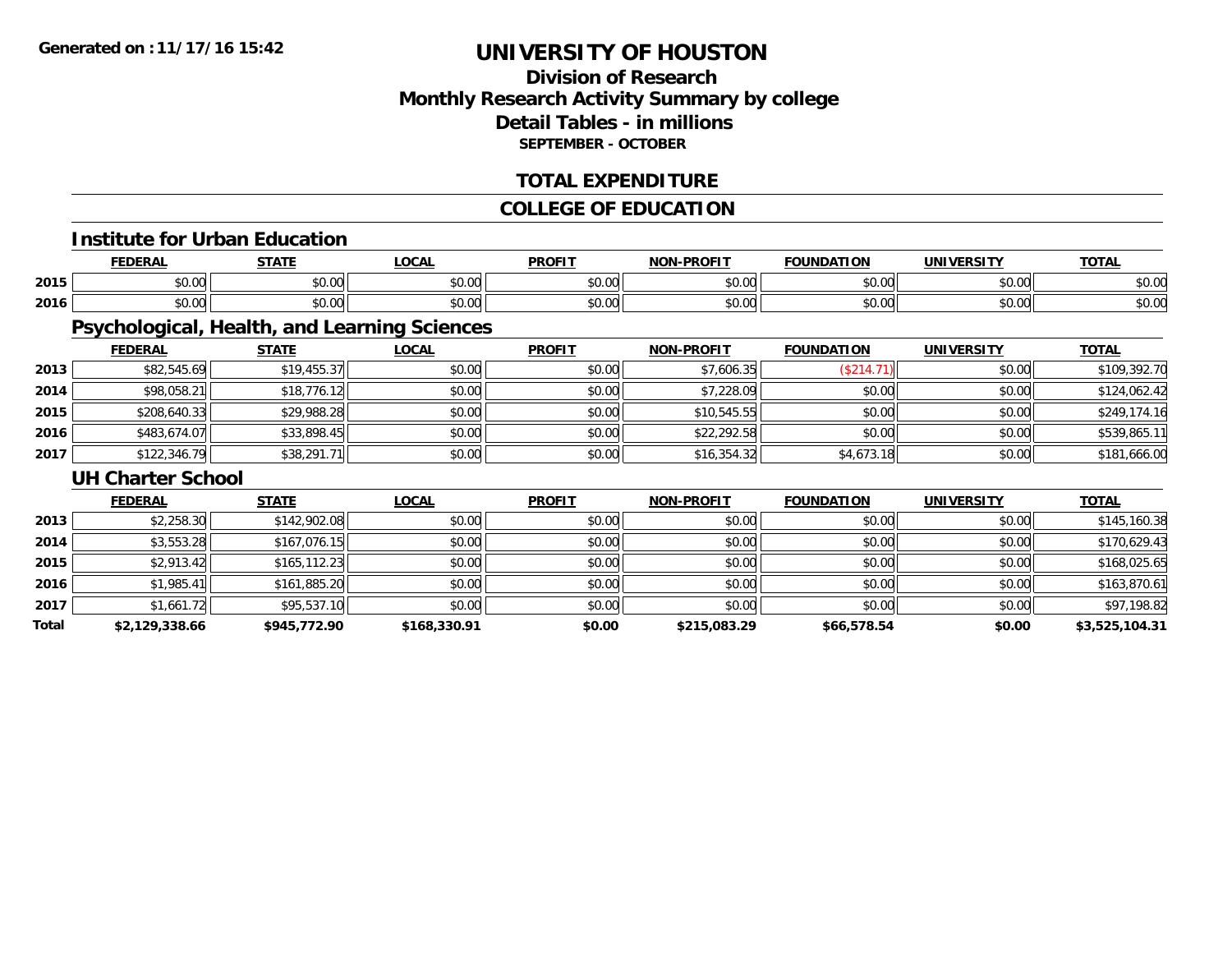# **Division of ResearchMonthly Research Activity Summary by college Detail Tables - in millions SEPTEMBER - OCTOBER**

## **TOTAL EXPENDITURE**

#### **COLLEGE OF LIBERAL ARTS AND SOCIAL SCIENCES**

#### **African-American Studies**

|      | <b>FEDERAL</b>                              | <b>STATE</b> | <b>LOCAL</b> | <b>PROFIT</b> | <b>NON-PROFIT</b> | <b>FOUNDATION</b> | <b>UNIVERSITY</b> | <b>TOTAL</b> |
|------|---------------------------------------------|--------------|--------------|---------------|-------------------|-------------------|-------------------|--------------|
| 2014 | \$0.00                                      | \$0.00       | \$0.00       | \$0.00        | \$494.01          | \$0.00            | \$0.00            | \$494.01     |
| 2016 | \$250.00                                    | \$0.00       | \$0.00       | \$0.00        | \$0.00            | \$0.00            | \$0.00            | \$250.00     |
|      | <b>Arte Publico Press</b>                   |              |              |               |                   |                   |                   |              |
|      | <b>FEDERAL</b>                              | <b>STATE</b> | <b>LOCAL</b> | <b>PROFIT</b> | NON-PROFIT        | <b>FOUNDATION</b> | <b>UNIVERSITY</b> | <b>TOTAL</b> |
| 2013 | \$19,168.74                                 | \$0.00       | \$0.00       | \$0.00        | \$0.00            | \$18,670.30       | \$0.00            | \$37,839.04  |
| 2014 | \$0.00                                      | \$0.00       | \$0.00       | \$0.00        | \$0.00            | \$41,421.31       | \$0.00            | \$41,421.31  |
| 2015 | \$19,130.08                                 | \$0.00       | \$0.00       | \$0.00        | \$3,226.77        | \$23,996.28       | \$0.00            | \$46,353.13  |
| 2016 | \$5,603.69                                  | \$0.00       | \$0.00       | \$0.00        | \$29,598.99       | \$62,074.27       | \$0.00            | \$97,276.95  |
| 2017 | \$17,130.57                                 | \$0.00       | \$0.00       | \$0.00        | \$19,550.49       | \$0.00            | \$0.00            | \$36,681.06  |
|      | <b>Center for Public History</b>            |              |              |               |                   |                   |                   |              |
|      | <b>FEDERAL</b>                              | <b>STATE</b> | <b>LOCAL</b> | <b>PROFIT</b> | <b>NON-PROFIT</b> | <b>FOUNDATION</b> | <b>UNIVERSITY</b> | <b>TOTAL</b> |
| 2013 | \$16,422.50                                 | \$0.00       | \$0.00       | \$0.00        | \$0.00            | \$0.00            | \$0.00            | \$16,422.50  |
| 2014 | \$1,801.01                                  | \$0.00       | \$0.00       | \$0.00        | \$0.00            | \$0.00            | \$0.00            | \$1,801.01   |
| 2015 | \$833.98                                    | \$0.00       | \$0.00       | \$0.00        | \$0.00            | \$0.00            | \$0.00            | \$833.98     |
|      | Communication                               |              |              |               |                   |                   |                   |              |
|      | <b>FEDERAL</b>                              | <b>STATE</b> | <b>LOCAL</b> | <b>PROFIT</b> | <b>NON-PROFIT</b> | <b>FOUNDATION</b> | <b>UNIVERSITY</b> | <b>TOTAL</b> |
| 2013 | \$0.00                                      | \$0.00       | \$0.00       | \$0.00        | \$0.00            | \$0.00            | \$0.00            | \$0.00       |
| 2015 | \$0.00                                      | \$1,977.86   | \$0.00       | \$0.00        | (\$232.09)        | \$0.00            | \$0.00            | \$1,745.77   |
| 2016 | \$0.00                                      | (\$256.77)   | \$0.00       | \$0.00        | \$0.00            | \$3,433.89        | \$0.00            | \$3,177.12   |
| 2017 | \$0.00                                      | \$0.00       | \$0.00       | \$0.00        | \$0.00            | \$0.00            | \$0.00            | \$0.00       |
|      | <b>Communication Sciences and Disorders</b> |              |              |               |                   |                   |                   |              |
|      | <b>FEDERAL</b>                              | <b>STATE</b> | <b>LOCAL</b> | <b>PROFIT</b> | NON-PROFIT        | <b>FOUNDATION</b> | <b>UNIVERSITY</b> | <b>TOTAL</b> |
| 2013 | (\$0.01)                                    | \$0.00       | \$0.00       | \$0.00        | \$45,164.28       | \$300.00          | \$0.00            | \$45,464.27  |
| 2014 | \$13,053.30                                 | \$0.00       | \$0.00       | \$0.00        | \$0.00            | \$166.70          | \$0.00            | \$13,220.00  |
| 2015 | \$13,793.72                                 | \$0.00       | \$0.00       | \$0.00        | \$72,054.72       | \$0.00            | \$0.00            | \$85,848.44  |
| 2016 | \$7,091.97                                  | \$0.00       | \$0.00       | \$0.00        | \$0.08            | \$0.00            | \$0.00            | \$7,092.05   |
| 2017 | \$11,703.78                                 | \$0.00       | \$0.00       | \$0.00        | \$2,442.30        | \$0.00            | \$0.00            | \$14,146.08  |
|      | <b>Comparative Cultural Studies</b>         |              |              |               |                   |                   |                   |              |
|      | <b>FEDERAL</b>                              | <b>STATE</b> | <b>LOCAL</b> | <b>PROFIT</b> | <b>NON-PROFIT</b> | <b>FOUNDATION</b> | <b>UNIVERSITY</b> | <b>TOTAL</b> |
| 2015 | \$0.00                                      | \$3,427.78   | \$0.00       | \$0.00        | \$0.00            | \$0.00            | \$0.00            | \$3,427.78   |

**2015**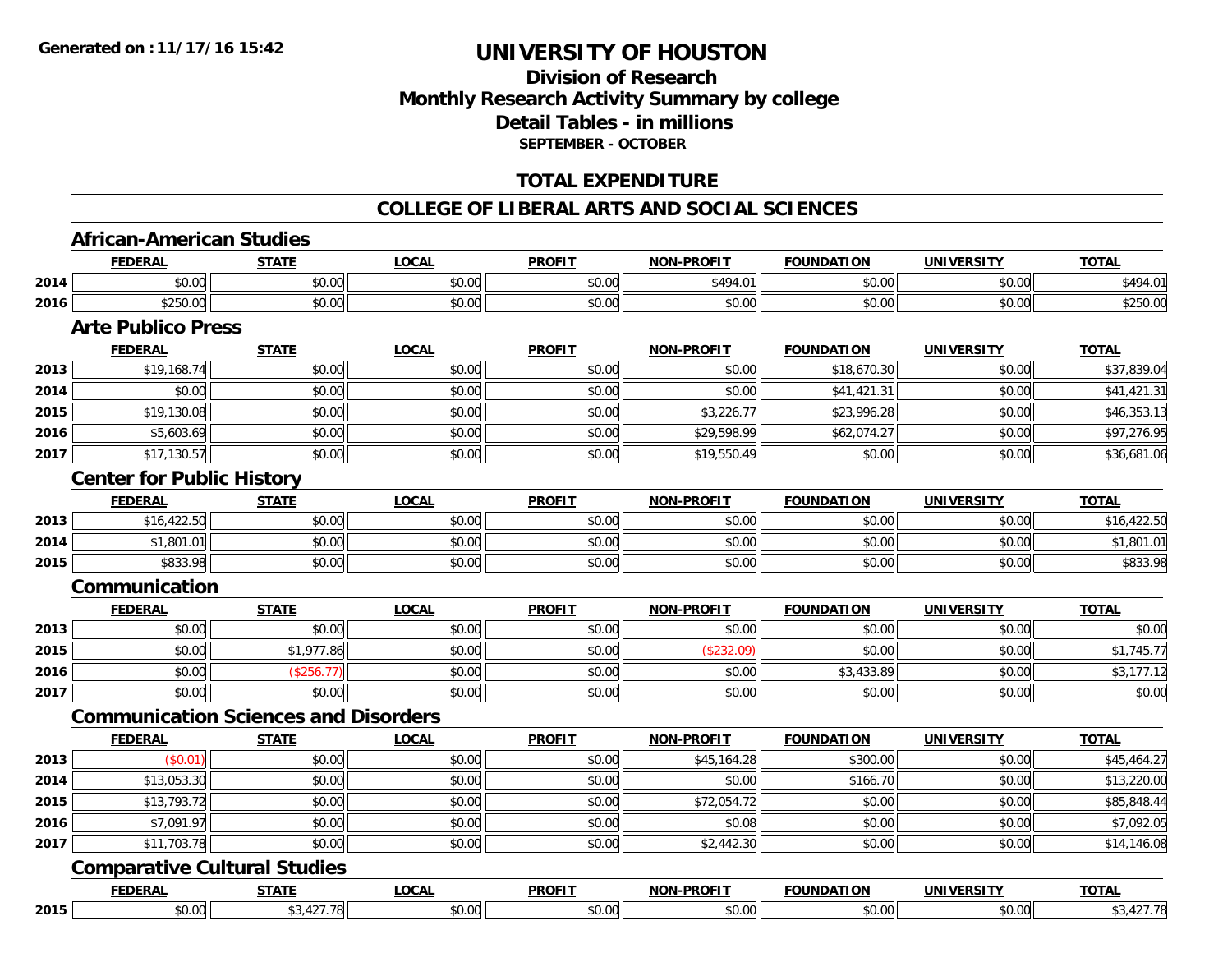# **Division of ResearchMonthly Research Activity Summary by college Detail Tables - in millions SEPTEMBER - OCTOBER**

## **TOTAL EXPENDITURE**

#### **COLLEGE OF LIBERAL ARTS AND SOCIAL SCIENCES**

## **Dean, Liberal Arts and Social Sciences**

|      | <b>FEDERAL</b>                      | <b>STATE</b> | <b>LOCAL</b> | <b>PROFIT</b> | <b>NON-PROFIT</b> | <b>FOUNDATION</b> | <b>UNIVERSITY</b> | <b>TOTAL</b> |
|------|-------------------------------------|--------------|--------------|---------------|-------------------|-------------------|-------------------|--------------|
| 2013 | \$0.00                              | \$0.00       | \$0.00       | \$0.00        | \$0.00            | \$0.00            | \$0.00            | \$0.00       |
| 2014 | \$0.00                              | \$0.00       | \$0.00       | \$0.00        | \$0.00            | \$0.00            | \$0.00            | \$0.00       |
| 2015 | \$0.00                              | \$0.00       | \$0.00       | \$0.00        | \$0.00            | \$0.00            | \$0.00            | \$0.00       |
| 2016 | \$0.00                              | \$0.00       | \$0.00       | \$0.00        | \$0.00            | \$0.00            | \$0.00            | \$0.00       |
| 2017 | \$0.00                              | \$0.00       | \$0.00       | \$0.00        | \$0.00            | \$0.00            | \$0.00            | \$0.00       |
|      | <b>Economics</b>                    |              |              |               |                   |                   |                   |              |
|      | <b>FEDERAL</b>                      | <b>STATE</b> | <b>LOCAL</b> | <b>PROFIT</b> | <b>NON-PROFIT</b> | <b>FOUNDATION</b> | <b>UNIVERSITY</b> | <b>TOTAL</b> |
| 2013 | \$0.00                              | \$0.00       | \$0.00       | \$0.00        | \$72,400.00       | \$5,255.09        | \$0.00            | \$77,655.09  |
| 2014 | \$0.00                              | \$0.00       | \$0.00       | \$0.00        | \$33,972.45       | \$2,000.00        | \$0.00            | \$35,972.45  |
| 2015 | \$6,254.68                          | \$0.00       | \$0.00       | \$0.00        | \$31,455.99       | \$3,252.25        | \$0.00            | \$40,962.92  |
| 2016 | \$0.00                              | \$0.00       | \$0.00       | \$0.00        | \$0.00            | \$0.00            | \$0.00            | \$0.00       |
|      | English                             |              |              |               |                   |                   |                   |              |
|      | <b>FEDERAL</b>                      | <b>STATE</b> | <b>LOCAL</b> | <b>PROFIT</b> | <b>NON-PROFIT</b> | <b>FOUNDATION</b> | <b>UNIVERSITY</b> | <b>TOTAL</b> |
| 2013 | \$12,520.63                         | \$0.00       | \$0.00       | \$0.00        | \$0.00            | \$0.00            | \$0.00            | \$12,520.63  |
| 2014 | \$0.00                              | \$0.00       | \$0.00       | \$0.00        | \$0.00            | \$0.00            | \$0.00            | \$0.00       |
| 2015 | \$3,158.97                          | \$4,000.00   | \$0.00       | \$0.00        | \$0.00            | \$0.00            | \$0.00            | \$7,158.97   |
| 2016 | \$7,034.10                          | \$0.00       | \$0.00       | \$0.00        | \$0.00            | \$0.00            | \$0.00            | \$7,034.10   |
| 2017 | \$5,574.51                          | \$0.00       | \$0.00       | \$0.00        | \$0.00            | \$0.00            | \$0.00            | \$5,574.51   |
|      | <b>Health and Human Performance</b> |              |              |               |                   |                   |                   |              |
|      | <b>FEDERAL</b>                      | <b>STATE</b> | <b>LOCAL</b> | <b>PROFIT</b> | <b>NON-PROFIT</b> | <b>FOUNDATION</b> | <b>UNIVERSITY</b> | <b>TOTAL</b> |
| 2013 | \$313,695.99                        | \$0.00       | \$0.00       | \$23,847.47   | \$0.00            | (\$71.57)         | \$0.00            | \$337,471.89 |
| 2014 | \$423,327.35                        | \$0.00       | \$0.00       | \$21,957.80   | \$0.00            | \$3,366.00        | \$0.00            | \$448,651.15 |
| 2015 | \$361,293.21                        | \$0.00       | \$0.00       | \$27,022.48   | \$2,943.88        | \$11,559.55       | \$0.00            | \$402,819.12 |
| 2016 | \$282,281.26                        | \$0.00       | \$0.00       | \$14,035.99   | \$6,871.42        | \$10,848.98       | \$4,958.85        | \$318,996.50 |
| 2017 | \$265,461.82                        | \$268.71     | \$0.00       | \$37,596.37   | \$12,433.26       | \$131.01          | \$0.00            | \$315,891.17 |
|      | <b>Hispanic Studies</b>             |              |              |               |                   |                   |                   |              |
|      | <b>FEDERAL</b>                      | <b>STATE</b> | <b>LOCAL</b> | <b>PROFIT</b> | <b>NON-PROFIT</b> | <b>FOUNDATION</b> | <b>UNIVERSITY</b> | <b>TOTAL</b> |
| 2013 | \$0.00                              | \$0.00       | \$0.00       | \$0.00        | \$0.00            | \$3,624.83        | \$0.00            | \$3,624.83   |
| 2014 | \$0.00                              | \$0.00       | \$0.00       | \$0.00        | \$0.00            | \$2,103.76        | \$0.00            | \$2,103.76   |
| 2015 | \$0.00                              | \$0.00       | \$0.00       | \$0.00        | \$0.00            | \$0.00            | \$0.00            | \$0.00       |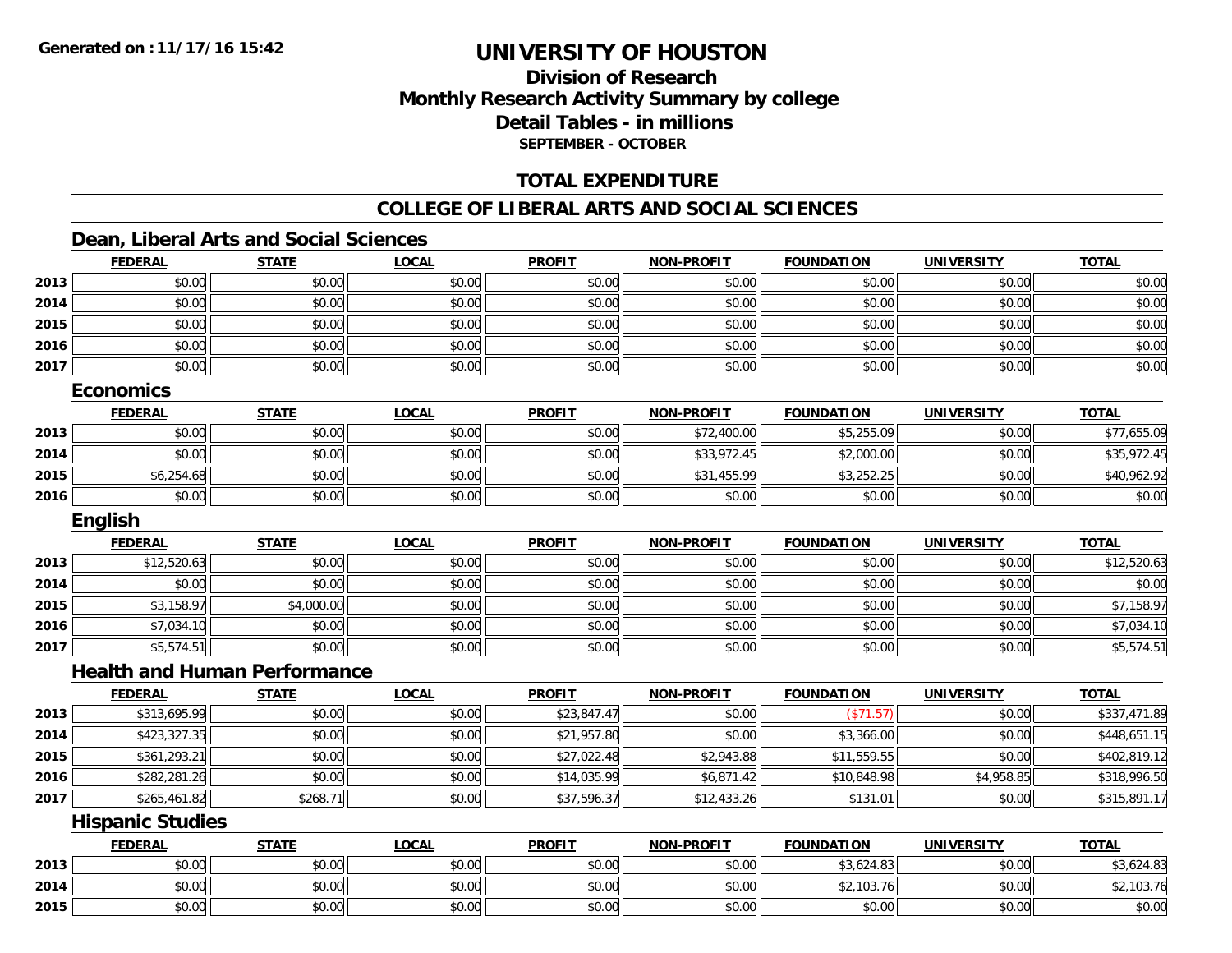# **Division of ResearchMonthly Research Activity Summary by college Detail Tables - in millions SEPTEMBER - OCTOBER**

### **TOTAL EXPENDITURE**

#### **COLLEGE OF LIBERAL ARTS AND SOCIAL SCIENCES**

|      | <b>Hispanic Studies</b>               |              |              |               |                   |                   |                   |              |
|------|---------------------------------------|--------------|--------------|---------------|-------------------|-------------------|-------------------|--------------|
|      | <b>FEDERAL</b>                        | <b>STATE</b> | <b>LOCAL</b> | <b>PROFIT</b> | <b>NON-PROFIT</b> | <b>FOUNDATION</b> | <b>UNIVERSITY</b> | <b>TOTAL</b> |
| 2016 | \$0.00                                | \$0.00       | \$0.00       | \$0.00        | \$0.00            | \$0.00            | \$0.00            | \$0.00       |
|      | <b>History</b>                        |              |              |               |                   |                   |                   |              |
|      | <b>FEDERAL</b>                        | <b>STATE</b> | <b>LOCAL</b> | <b>PROFIT</b> | <b>NON-PROFIT</b> | <b>FOUNDATION</b> | <b>UNIVERSITY</b> | <b>TOTAL</b> |
| 2013 | \$0.00                                | \$0.00       | \$0.00       | \$5,639.45    | \$0.00            | \$0.00            | \$0.00            | \$5,639.45   |
| 2014 | \$0.00                                | \$0.00       | \$0.00       | \$4,991.73    | \$0.00            | \$0.00            | \$0.00            | \$4,991.73   |
| 2015 | \$2,014.17                            | \$0.00       | \$0.00       | \$10,385.38   | \$0.00            | \$0.00            | \$0.00            | \$12,399.55  |
| 2016 | \$1,088.08                            | \$0.00       | \$0.00       | \$8,002.36    | \$0.00            | \$0.00            | \$0.00            | \$9,090.44   |
| 2017 | \$1,235.67                            | \$0.00       | \$0.00       | \$21,287.15   | \$9,495.84        | \$0.00            | \$0.00            | \$32,018.66  |
|      | <b>Hobby Center for Public Policy</b> |              |              |               |                   |                   |                   |              |
|      | <b>FEDERAL</b>                        | <b>STATE</b> | <b>LOCAL</b> | <b>PROFIT</b> | <b>NON-PROFIT</b> | <b>FOUNDATION</b> | <b>UNIVERSITY</b> | <b>TOTAL</b> |
| 2015 | \$0.00                                | \$0.00       | \$0.00       | \$0.00        | \$0.00            | \$16,500.00       | \$0.00            | \$16,500.00  |
| 2016 | \$18,360.77                           | \$0.00       | \$0.00       | \$0.00        | \$0.00            | \$0.00            | \$0.00            | \$18,360.77  |
|      | <b>Modern/Classical Languages</b>     |              |              |               |                   |                   |                   |              |
|      | <b>FEDERAL</b>                        | <b>STATE</b> | <b>LOCAL</b> | <b>PROFIT</b> | <b>NON-PROFIT</b> | <b>FOUNDATION</b> | <b>UNIVERSITY</b> | <b>TOTAL</b> |
| 2013 | \$7,517.53                            | \$0.00       | \$0.00       | \$0.00        | \$0.00            | \$0.00            | \$0.00            | \$7,517.53   |
| 2014 | \$52,861.92                           | \$0.00       | \$0.00       | \$0.00        | \$0.00            | \$0.00            | \$0.00            | \$52,861.92  |
| 2015 | \$3,540.00                            | \$0.00       | \$0.00       | \$0.00        | \$0.00            | \$0.00            | \$0.00            | \$3,540.00   |
| 2016 | \$7,384.68                            | \$0.00       | \$0.00       | \$0.00        | \$0.00            | \$0.00            | \$0.00            | \$7,384.68   |
|      | Philosophy                            |              |              |               |                   |                   |                   |              |
|      | <b>FEDERAL</b>                        | <b>STATE</b> | <b>LOCAL</b> | <b>PROFIT</b> | <b>NON-PROFIT</b> | <b>FOUNDATION</b> | <b>UNIVERSITY</b> | <b>TOTAL</b> |
| 2013 | \$3,691.14                            | \$0.00       | \$0.00       | \$0.00        | \$0.00            | \$0.00            | \$0.00            | \$3,691.14   |
| 2014 | \$2,578.56                            | \$0.00       | \$0.00       | \$0.00        | \$0.00            | \$0.00            | \$0.00            | \$2,578.56   |
| 2015 | \$754.24                              | \$330.45     | \$0.00       | \$0.00        | \$0.00            | \$0.00            | \$0.00            | \$1,084.69   |
| 2016 | \$91.75                               | \$0.00       | \$0.00       | \$0.00        | \$0.00            | \$0.00            | \$0.00            | \$91.75      |
|      | <b>Political Science</b>              |              |              |               |                   |                   |                   |              |
|      | <b>FEDERAL</b>                        | <b>STATE</b> | <b>LOCAL</b> | <b>PROFIT</b> | <b>NON-PROFIT</b> | <b>FOUNDATION</b> | <b>UNIVERSITY</b> | <b>TOTAL</b> |
| 2013 | (\$322.52)                            | \$0.00       | \$0.00       | \$0.00        | \$0.00            | \$0.00            | \$0.00            | (\$322.52)   |
| 2014 | \$0.00                                | \$0.00       | \$0.00       | \$0.00        | \$0.00            | \$0.00            | \$0.00            | \$0.00       |
| 2015 | \$11,999.77                           | \$13,266.12  | \$0.00       | \$0.00        | \$0.00            | \$0.00            | \$0.00            | \$25,265.89  |
| 2016 | \$16,584.60                           | \$4,475.51   | \$0.00       | \$0.00        | \$7,767.26        | \$0.00            | \$0.00            | \$28,827.37  |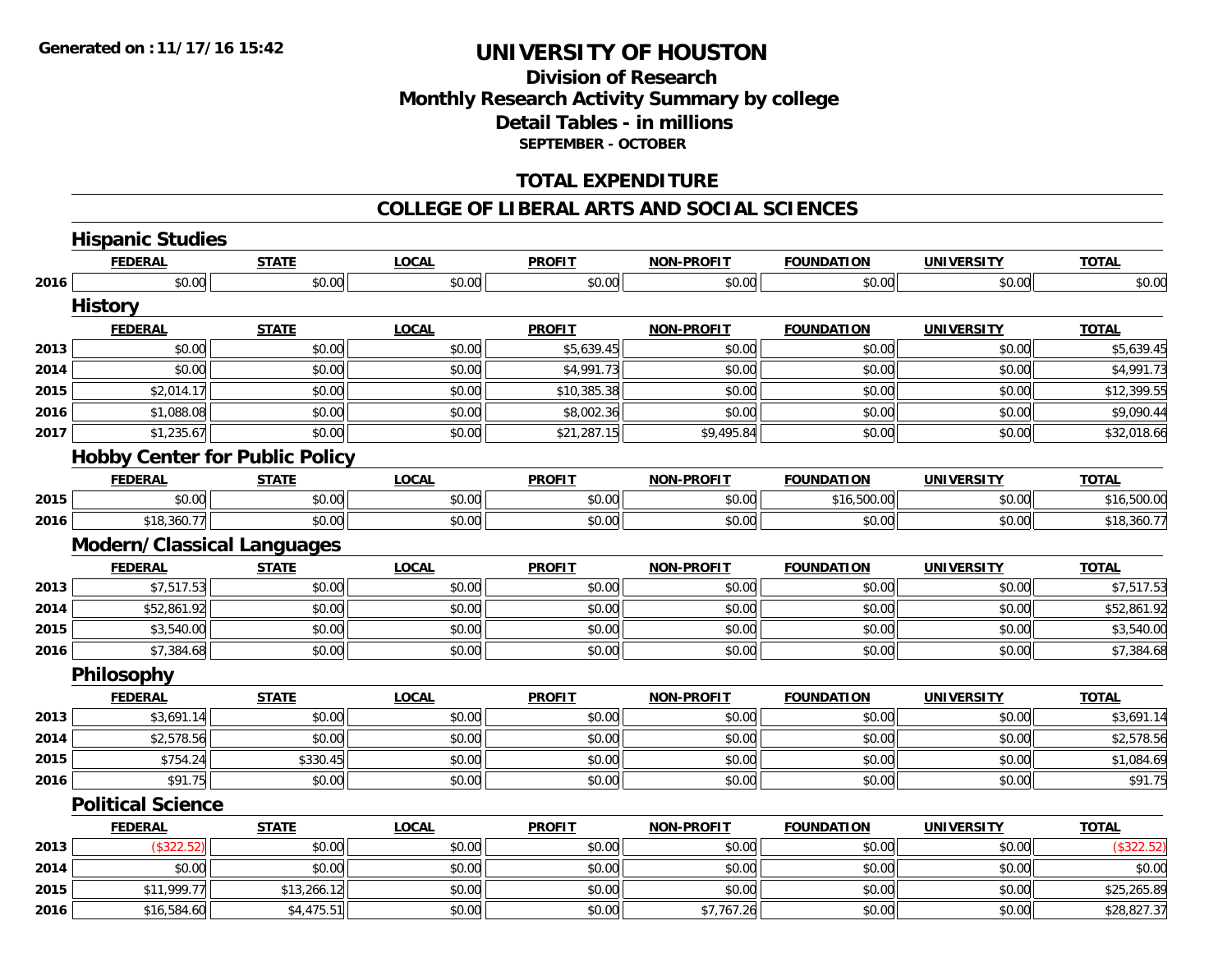## **Division of ResearchMonthly Research Activity Summary by college Detail Tables - in millions SEPTEMBER - OCTOBER**

## **TOTAL EXPENDITURE**

#### **COLLEGE OF LIBERAL ARTS AND SOCIAL SCIENCES**

**TOTAL** 

#### **Political Science FEDERAL STATE LOCAL PROFIT NON-PROFIT FOUNDATION UNIVERSITY TOTAL2017** \$13,801.18 \$445.65 \$0.00 \$0.00 \$3,888.70 \$0.00 \$0.00 \$18,135.53 **Psychology**

|      | <b>ГЭУЧНОЮЧУ</b> |              |              |               |                   |                   |                   |                |
|------|------------------|--------------|--------------|---------------|-------------------|-------------------|-------------------|----------------|
|      | <b>FEDERAL</b>   | <b>STATE</b> | <b>LOCAL</b> | <b>PROFIT</b> | <b>NON-PROFIT</b> | <b>FOUNDATION</b> | <b>UNIVERSITY</b> | <u>TOTAL</u>   |
| 2013 | \$1,062,580.24   | \$25,019.51  | \$0.00       | \$8,140.13    | \$25,671.41       | \$44,195.17       | \$0.00            | \$1,165,606.46 |
| 2014 | \$786,754.72     | \$1,880.15   | \$0.00       | \$1,191.04    | \$44,199.40       | (S94.40)          | \$0.00            | \$833,930.91   |
| 2015 | \$918,834.10     | \$3,235.76   | \$0.00       | \$3,200.54    | \$97,459.18       | \$0.00            | \$4,015.52        | \$1,026,745.10 |
| 2016 | \$996,052.80     | \$23,500.01  | \$0.00       | \$3,526.53    | \$84,807.81       | \$0.00            | \$8,959.72        | \$1,116,846.87 |
| 2017 | \$766,163.48     | \$71,026.01  | \$0.00       | \$49.00       | \$11,899.63       | \$0.00            | \$19,857.61       | \$868,995.73   |
|      |                  |              |              |               |                   |                   |                   |                |

#### **Sociology**

|       | <b>FEDERAL</b> | <u>STATE</u> | <b>LOCAL</b> | <b>PROFIT</b> | <b>NON-PROFIT</b> | <b>FOUNDATION</b> | <b>UNIVERSITY</b> | <b>TOTAL</b>   |
|-------|----------------|--------------|--------------|---------------|-------------------|-------------------|-------------------|----------------|
| 2013  | (\$313.80)     | \$0.00       | \$0.00       | \$0.00        | \$0.00            | \$0.00            | \$0.00            | (\$313.80)     |
| 2014  | \$3.147.25     | \$0.00       | \$0.00       | \$0.00        | \$0.00            | \$0.00            | \$0.00            | \$3,147.25     |
| 2015  | \$10.32        | \$350.00     | \$0.00       | \$0.00        | \$0.00            | \$0.00            | \$0.00            | \$360.32       |
| 2016  | \$0.00         | \$500.00     | \$0.00       | \$0.00        | \$0.00            | \$0.00            | \$0.00            | \$500.00       |
| Total | \$6,482,996.52 | \$153,446.75 | \$0.00       | \$190.873.42  | \$617,565.78      | \$252,733.42      | \$37,791.70       | \$7,735,407.59 |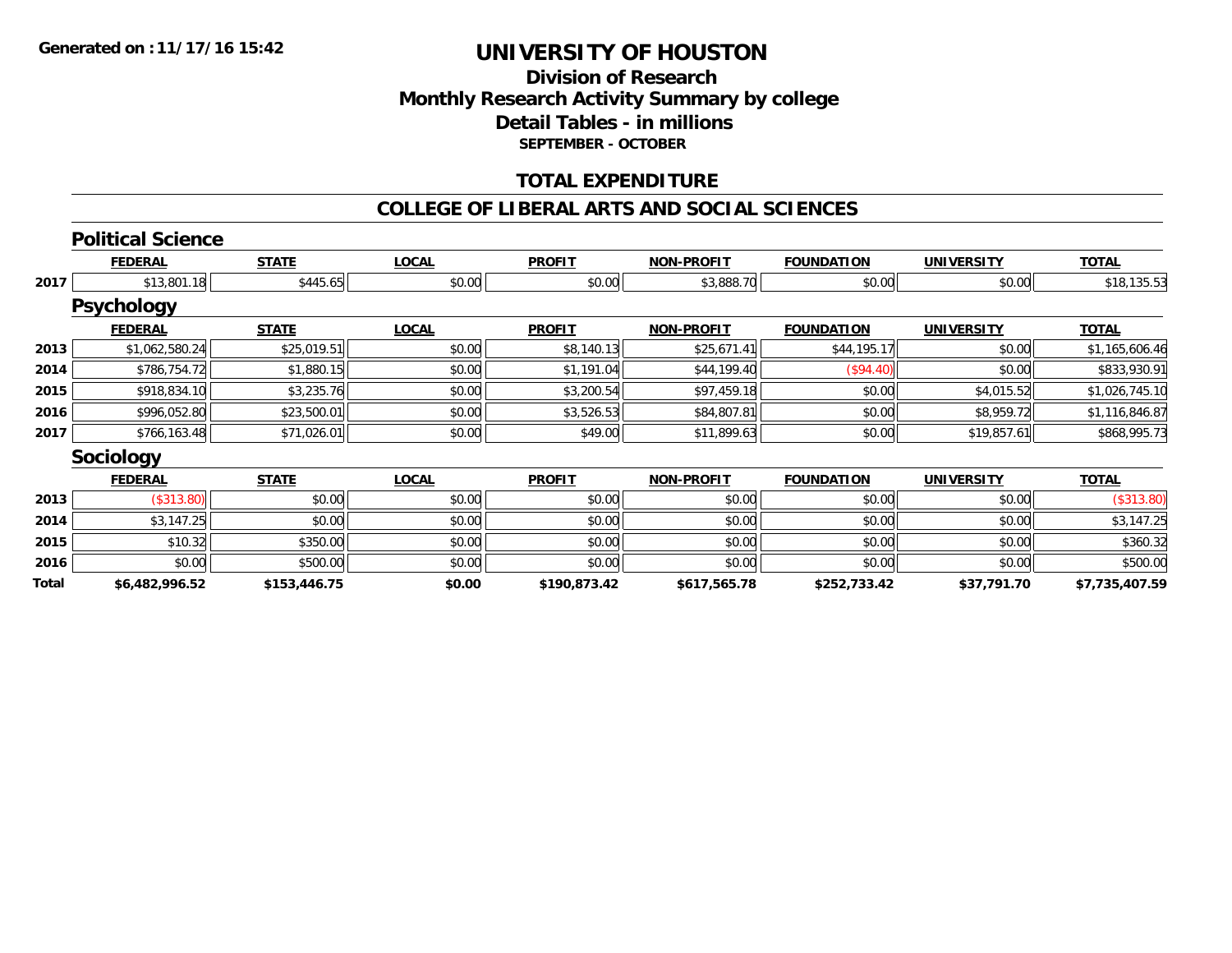# **Division of ResearchMonthly Research Activity Summary by college Detail Tables - in millionsSEPTEMBER - OCTOBER**

## **TOTAL EXPENDITURE**

## **COLLEGE OF NATURAL SCIENCES AND MATHEMATICS**

# **Biology/Biochemistry**

|      | <b>FEDERAL</b> | <u>STATE</u> | <u>LOCAL</u> | <b>PROFIT</b> | <b>NON-PROFIT</b> | <b>FOUNDATION</b> | <b>UNIVERSITY</b> | <b>TOTAL</b> |
|------|----------------|--------------|--------------|---------------|-------------------|-------------------|-------------------|--------------|
| 2013 | \$372,450.08   | \$230,954.00 | \$0.00       | \$3,460.72    | \$99,054.03       | \$28,446.31       | \$0.00            | \$734,365.14 |
| 2014 | \$332,678.25   | \$161,688.23 | \$0.00       | \$31,260.92   | \$61,885.33       | \$13,358.43       | \$0.00            | \$600,871.16 |
| 2015 | \$402,826.33   | \$140,626.78 | \$0.00       | (\$7,697.57)  | \$68,854.75       | \$72,521.78       | \$0.00            | \$677,132.07 |
| 2016 | \$491,269.39   | \$169,257.37 | \$0.00       | \$17,883.29   | \$51,814.18       | \$90,065.96       | \$0.00            | \$820,290.19 |
| 2017 | \$336,042.39   | \$244,899.82 | \$0.00       | \$697.71      | \$94,976.34       | \$33,464.85       | \$0.00            | \$710,081.11 |
|      |                |              |              |               |                   |                   |                   |              |

# **Center for Applied Geoscience Excellence**

|      | <u>FEDERAL</u> | <b>STATE</b> | <u>LOCAL</u> | <b>PROFIT</b> | <b>NON-PROFIT</b> | <b>FOUNDATION</b> | <b>UNIVERSITY</b> | <b>TOTAL</b> |
|------|----------------|--------------|--------------|---------------|-------------------|-------------------|-------------------|--------------|
| 2014 | \$0.00         | \$0.00       | \$0.00       | \$0.00        | \$0.00            | \$0.00            | \$0.00            | \$0.00       |
| 2015 | \$0.00         | \$0.00       | \$0.00       | \$0.00        | \$0.00            | \$0.00            | \$0.00            | \$0.00       |
| 2016 | \$0.00         | \$0.00       | \$0.00       | \$0.00        | \$0.00            | \$0.00            | \$0.00            | \$0.00       |
| 2017 | \$0.00         | \$0.00       | \$0.00       | \$0.00        | \$0.00            | \$0.00            | \$0.00            | \$0.00       |

# **Center for Nuclear Receptors and Cell Signaling**

|      | <b>FEDERAL</b> | <b>STATE</b> | <u>LOCAL</u> | <b>PROFIT</b> | <b>NON-PROFIT</b> | <b>FOUNDATION</b> | <b>UNIVERSITY</b> | <b>TOTAL</b> |
|------|----------------|--------------|--------------|---------------|-------------------|-------------------|-------------------|--------------|
| 2013 | \$354,260.77   | \$68,248.12  | \$0.00       | \$3,734.15    | \$150.00          | \$0.00            | \$0.00            | \$426,393.04 |
| 2014 | \$297,506.83   | \$154,467.35 | \$0.00       | \$0.00        | \$10,020.30       | \$9,745.46        | \$0.00            | \$471,739.94 |
| 2015 | \$74,576.23    | \$197.077.43 | \$0.00       | \$0.00        | \$294.69          | \$72,944.59       | \$0.00            | \$344,892.94 |
| 2016 | \$225,686.16   | \$95,759.55  | \$0.00       | \$0.00        | \$3,414.35        | \$49,490.63       | \$0.00            | \$374,350.69 |
| 2017 | \$188,159.78   | \$94,490.00  | \$0.00       | \$0.00        | \$25,377.19       | \$59,363.11       | \$0.00            | \$367,390.08 |

#### **Chemistry**

|      | <b>FEDERAL</b> | <b>STATE</b> | <b>LOCAL</b> | <b>PROFIT</b> | <b>NON-PROFIT</b> | <b>FOUNDATION</b> | <b>UNIVERSITY</b> | <b>TOTAL</b> |
|------|----------------|--------------|--------------|---------------|-------------------|-------------------|-------------------|--------------|
| 2013 | \$326,491.14   | \$134,977.39 | \$0.00       | \$12,874.96   | \$5,253.92        | \$164,957.07      | (\$894.00)        | \$643,660.48 |
| 2014 | \$391,471.33   | \$100,089.31 | \$0.00       | \$0.00        | \$12,199.14       | \$208,538.83      | \$7,975.67        | \$720,274.28 |
| 2015 | \$343,420.07   | \$37,326.75  | \$0.00       | \$0.00        | \$12,890.02       | \$387,602.24      | \$0.00            | \$781,239.07 |
| 2016 | \$389,787.05   | \$15,215.69  | \$0.00       | \$568.01      | \$52,194.38       | \$190,341.01      | \$0.00            | \$648,106.14 |
| 2017 | \$327,686.77   | \$66,144.14  | \$0.00       | \$0.00        | \$45,212.57       | \$157,665.85      | \$0.00            | \$596,709.34 |

#### **Computer Science**

|      | <u>FEDERAL</u> | <u>STATE</u> | <u>LOCAL</u> | <b>PROFIT</b> | <b>NON-PROFIT</b> | <b>FOUNDATION</b> | UNIVERSITY  | <b>TOTAL</b> |
|------|----------------|--------------|--------------|---------------|-------------------|-------------------|-------------|--------------|
| 2013 | \$367,856.30   | \$9,687.46   | \$0.00       | \$48,786.73   | \$10,906.77       | \$10,965.00       | \$19,094.77 | \$467,297.02 |
| 2014 | \$228,341.49   | \$0.00       | \$0.00       | \$162,232.59  | \$76,707.95       | \$3,019.77        | \$5,793.33  | \$476,095.12 |
| 2015 | \$381,047.28   | \$7,953.00   | \$0.00       | \$77,966.41   | \$58,157.45       | \$0.00            | \$12,133.91 | \$537,258.05 |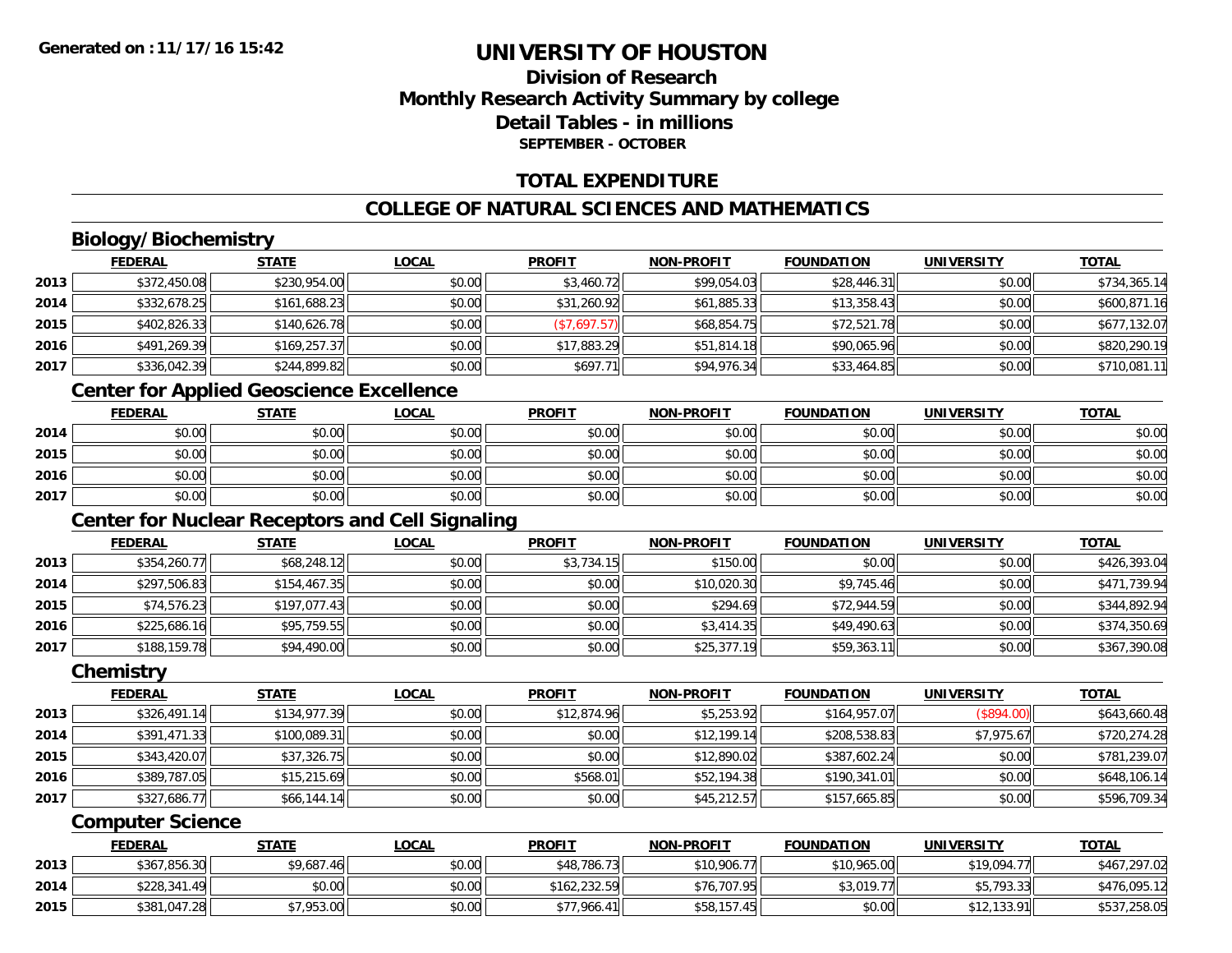# **Division of ResearchMonthly Research Activity Summary by college Detail Tables - in millionsSEPTEMBER - OCTOBER**

## **TOTAL EXPENDITURE**

## **COLLEGE OF NATURAL SCIENCES AND MATHEMATICS**

# **Computer Science**

|      | <b>FEDERAL</b> | <b>STATE</b>                                                                                                     | <b>OCAL</b> | <b>PROFIT</b> | <b>NON-PROFIT</b>    | <b>FOUNDATION</b> | UNIVERSITY              | <b>TOTAL</b> |
|------|----------------|------------------------------------------------------------------------------------------------------------------|-------------|---------------|----------------------|-------------------|-------------------------|--------------|
| 2016 | \$428,070.15   | $*4.978.4$                                                                                                       | \$0.00      | \$40,000.58   | \$28,960.98          | \$0.00            | no oon aal<br>38.802.27 | \$510,812.4  |
| 2017 | \$756,252.02   | .4.615.60                                                                                                        | \$0.00      | \$10.857      | 01702154<br>.824.301 | \$0.00            | \$0.00                  | \$789,549.64 |
|      |                | the property of the control of the control of<br>the contract of the contract of the contract of the contract of |             |               |                      |                   |                         |              |

# **Dean, Natural Sciences and Mathematics**

|      | <b>FEDERAL</b> | <b>STATE</b> | <b>LOCAL</b> | <b>PROFIT</b> | <b>NON-PROFIT</b> | <b>FOUNDATION</b> | <b>UNIVERSITY</b> | <b>TOTAL</b> |
|------|----------------|--------------|--------------|---------------|-------------------|-------------------|-------------------|--------------|
| 2013 | \$204,814.35   | \$0.00       | \$0.00       | \$0.00        | \$0.00            | \$0.00            | \$0.00            | \$204,814.35 |
| 2014 | \$71,283.03    | \$0.00       | \$0.00       | \$0.00        | \$0.00            | \$0.00            | \$0.00            | \$71,283.03  |
| 2015 | \$28,895.71    | \$8,082.18   | \$0.00       | \$0.00        | \$4,500.00        | \$0.00            | \$0.00            | \$41,477.89  |
| 2016 | \$0.00         | \$3,573.73   | \$0.00       | \$0.00        | \$15,729.52       | \$0.00            | \$0.00            | \$19,303.25  |
| 2017 | \$6,575.34     | \$23,408.38  | \$0.00       | \$2,831.62    | \$16,202.31       | \$0.00            | \$0.00            | \$49,017.65  |

#### **Earth & Atmospheric Sciences**

|      | <b>FEDERAL</b> | <b>STATE</b> | <u>LOCAL</u> | <b>PROFIT</b> | <b>NON-PROFIT</b> | <b>FOUNDATION</b> | <b>UNIVERSITY</b> | <b>TOTAL</b> |
|------|----------------|--------------|--------------|---------------|-------------------|-------------------|-------------------|--------------|
| 2013 | \$178,547.59   | \$28,774.05  | \$0.00       | \$414,186.66  | \$35,153.59       | \$0.00            | \$0.00            | \$656,661.89 |
| 2014 | \$213,810.81   | \$102,732.28 | \$0.00       | \$602,721.04  | \$42,112.42       | \$10,049.40       | \$0.00            | \$971,425.96 |
| 2015 | \$185, 147.57  | \$102,237.23 | \$0.00       | \$259,638.85  | \$47,852.30       | \$4,306.27        | \$0.00            | \$599,182.22 |
| 2016 | \$170,654.50   | \$185,547.95 | \$0.00       | \$259,502.38  | \$61,021.46       | \$10,362.30       | \$4,025.26        | \$691,113.85 |
| 2017 | \$87,140.40    | \$124,011.98 | \$8,310.00   | \$184, 297.81 | \$61,415.21       | \$8,165.71        | \$20,084.69       | \$493,425.80 |

### **Institute for Climate and Atmospheric Science**

|      | <u>FEDERAL</u> | <u>STATE</u> | <u>LOCAL</u> | <b>PROFIT</b> | <b>NON-PROFIT</b> | <b>FOUNDATION</b> | <b>UNIVERSITY</b> | <b>TOTAL</b> |
|------|----------------|--------------|--------------|---------------|-------------------|-------------------|-------------------|--------------|
| 2013 | \$0.00         | \$0.00       | \$0.00       | \$0.00        | \$0.00            | \$0.00            | \$0.00            | \$0.00       |
| 2014 | \$0.00         | \$0.00       | \$0.00       | \$0.00        | \$0.00            | \$0.00            | \$0.00            | \$0.00       |
| 2015 | \$0.00         | \$0.00       | \$0.00       | \$0.00        | \$0.00            | \$0.00            | \$0.00            | \$0.00       |
| 2016 | \$0.00         | \$0.00       | \$0.00       | \$0.00        | \$0.00            | \$0.00            | \$0.00            | \$0.00       |
| 2017 | \$0.00         | \$0.00       | \$0.00       | \$0.00        | \$0.00            | \$0.00            | \$0.00            | \$0.00       |

# **Institute for Nanoenergy**

|      | <b>FEDERAL</b> | <b>STATE</b> | <u>LOCAL</u> | <b>PROFIT</b> | <b>NON-PROFIT</b> | <b>FOUNDATION</b> | <b>UNIVERSITY</b> | <b>TOTAL</b> |
|------|----------------|--------------|--------------|---------------|-------------------|-------------------|-------------------|--------------|
| 2013 | \$0.00         | \$0.00       | \$0.00       | \$0.00        | \$0.00            | \$0.00            | \$0.00            | \$0.00       |
| 2014 | \$0.00         | \$0.00       | \$0.00       | \$0.00        | \$0.00            | \$0.00            | \$0.00            | \$0.00       |
| 2016 | \$0.00         | \$0.00       | \$0.00       | \$0.00        | \$0.00            | \$0.00            | \$0.00            | \$0.00       |
| 2017 | \$0.00         | \$0.00       | \$0.00       | \$0.00        | \$0.00            | \$0.00            | \$0.00            | \$0.00       |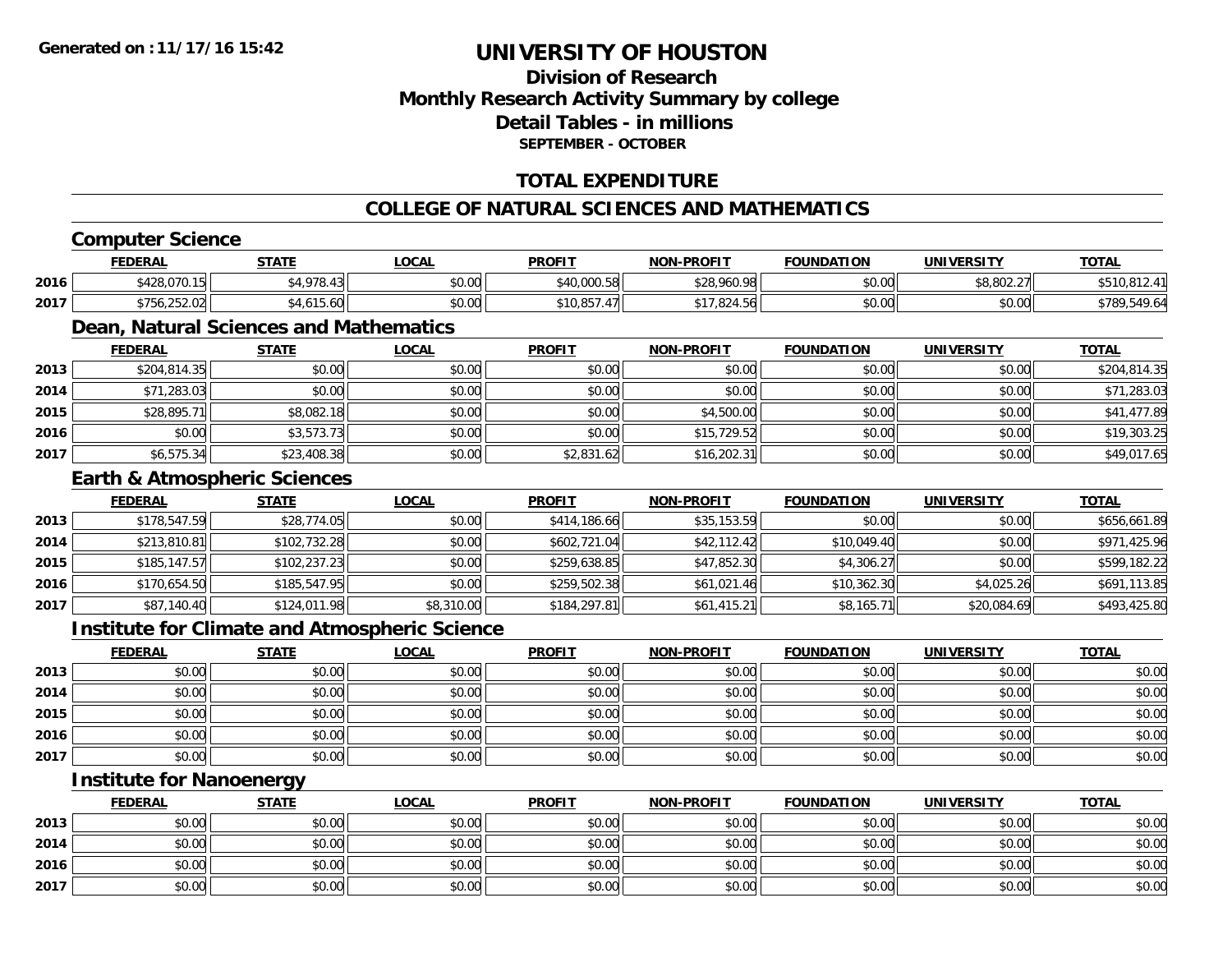## **Division of Research Monthly Research Activity Summary by college Detail Tables - in millions SEPTEMBER - OCTOBER**

### **TOTAL EXPENDITURE**

#### **COLLEGE OF NATURAL SCIENCES AND MATHEMATICS**

|       | <b>Mathematics</b> |                |              |                |                   |                   |                   |                 |
|-------|--------------------|----------------|--------------|----------------|-------------------|-------------------|-------------------|-----------------|
|       | <b>FEDERAL</b>     | <b>STATE</b>   | <b>LOCAL</b> | <b>PROFIT</b>  | NON-PROFIT        | <b>FOUNDATION</b> | <b>UNIVERSITY</b> | <b>TOTAL</b>    |
| 2013  | \$192,573.68       | \$29,769.21    | \$0.00       | \$27,154.89    | \$467.88          | \$25,213.98       | \$5,393.57        | \$280,573.20    |
| 2014  | \$245,063.85       | (\$1,525.67)   | \$0.00       | \$14,546.29    | \$0.00            | \$5,184.73        | \$0.00            | \$263,269.20    |
| 2015  | \$214,308.79       | \$0.00         | \$0.00       | \$11,217.18    | \$4,500.00        | \$25,588.77       | \$0.00            | \$255,614.74    |
| 2016  | \$168,254.63       | \$0.00         | \$0.00       | \$16,437.82    | \$16,634.04       | \$1,713.10        | \$0.00            | \$203,039.59    |
| 2017  | \$160,168.38       | \$0.00         | \$0.00       | \$1,410.09     | \$26,559.38       | \$1,149.75        | \$0.00            | \$189,287.60    |
|       | <b>Physics</b>     |                |              |                |                   |                   |                   |                 |
|       | <b>FEDERAL</b>     | <b>STATE</b>   | <b>LOCAL</b> | <b>PROFIT</b>  | <b>NON-PROFIT</b> | <b>FOUNDATION</b> | <b>UNIVERSITY</b> | <b>TOTAL</b>    |
| 2013  | \$424,184.11       | \$0.00         | \$0.00       | \$190,218.75   | \$800.00          | \$30,863.13       | \$0.00            | \$646,065.98    |
| 2014  | \$712,921.69       | \$0.00         | \$0.00       | \$252,047.33   | \$4,080.00        | \$48,676.68       | \$0.00            | \$1,017,725.70  |
| 2015  | \$610,814.76       | \$5,347.15     | \$0.00       | \$191,827.64   | \$9,953.04        | \$25,836.68       | \$0.00            | \$843,779.27    |
| 2016  | \$526,673.03       | \$6,942.82     | \$0.00       | \$197,376.70   | \$15,722.26       | \$90,738.15       | \$0.00            | \$837,452.96    |
| 2017  | \$630,651.94       | \$7,280.80     | \$0.00       | \$94,249.93    | \$1,398.50        | \$43,505.85       | \$0.00            | \$774,290.02    |
| Total | \$12,048,363.98    | \$2,564,638.47 | \$8,310.00   | \$3,122,290.94 | \$1,097,453.82    | \$1,883,845.39    | \$82,409.47       | \$20,807,312.08 |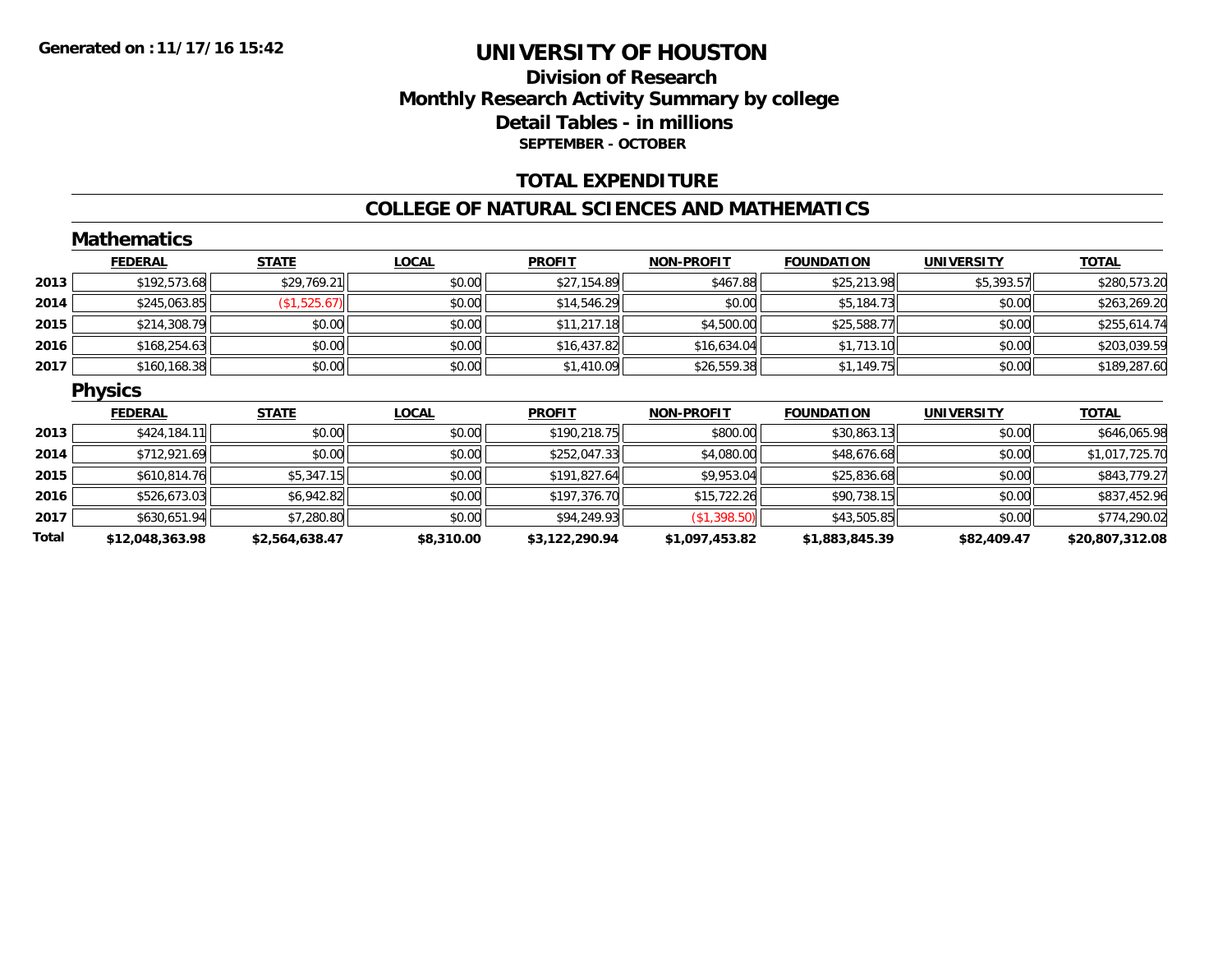## **Division of Research Monthly Research Activity Summary by college Detail Tables - in millions SEPTEMBER - OCTOBER**

### **TOTAL EXPENDITURE**

#### **COLLEGE OF OPTOMETRY**

# **Optometry Vision Sciences**

|       | <b>FEDERAL</b> | <b>STATE</b> | <b>LOCAL</b> | <b>PROFIT</b> | <b>NON-PROFIT</b> | <b>FOUNDATION</b> | <b>UNIVERSITY</b> | <b>TOTAL</b>   |
|-------|----------------|--------------|--------------|---------------|-------------------|-------------------|-------------------|----------------|
| 2013  | \$748,837.39   | \$0.00       | \$0.00       | \$127,591.85  | \$0.00            | \$6,501.03        | \$34,763.53       | \$917,693.80   |
| 2014  | \$689,256.26   | \$0.00       | \$0.00       | \$181,465.15  | \$8,121.24        | \$0.00            | \$65,559.28       | \$944,401.93   |
| 2015  | \$657,118.57   | \$0.00       | \$0.00       | \$116,232.33  | \$0.00            | \$0.00            | \$136,532.66      | \$909,883.56   |
| 2016  | \$807,146.57   | \$0.00       | \$0.00       | \$74,468.98   | \$0.00            | \$0.00            | \$81,075.21       | \$962,690.76   |
| 2017  | \$655,200.77   | \$0.00       | \$0.00       | \$17,301.12   | \$0.00            | \$1,624.98        | \$32,705.87       | \$706,832.74   |
| Total | \$3,557,559.57 | \$0.00       | \$0.00       | \$517.059.43  | \$8,121.24        | \$8,126.01        | \$350,636.55      | \$4,441,502.80 |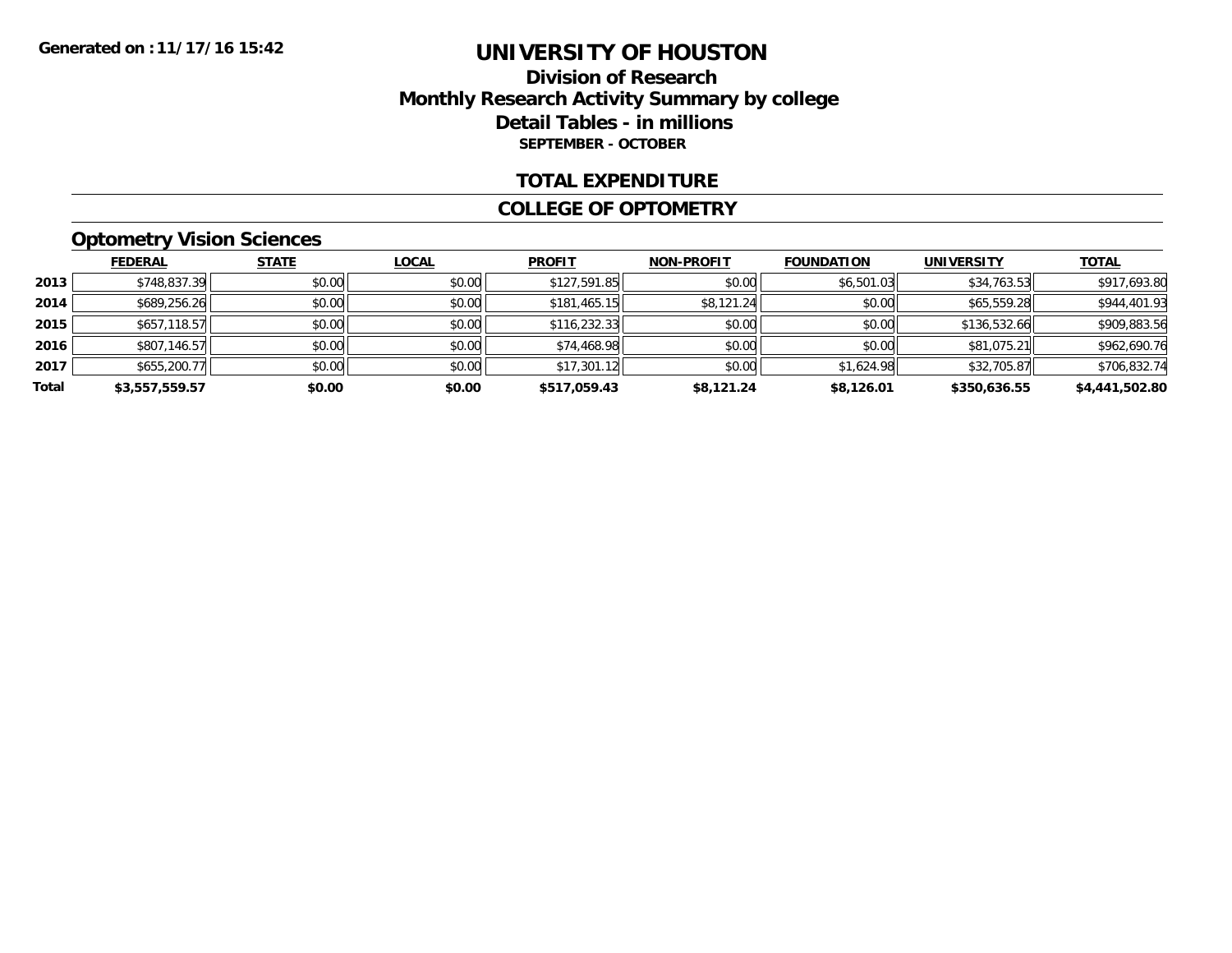# **Division of ResearchMonthly Research Activity Summary by college Detail Tables - in millionsSEPTEMBER - OCTOBER**

## **TOTAL EXPENDITURE**

### **COLLEGE OF PHARMACY**

# **Center for Experimental Therapeutics and Pharmacoi**

|      | <b>FEDERAL</b> | <b>STATE</b> | <b>LOCAL</b> | <b>PROFIT</b> | <b>NON-PROFIT</b> | <b>FOUNDATION</b> | <b>UNIVERSITY</b> | <b>TOTAL</b> |
|------|----------------|--------------|--------------|---------------|-------------------|-------------------|-------------------|--------------|
| 2013 | \$0.00         | \$0.00       | \$0.00       | \$0.00        | \$0.00            | \$0.00            | \$0.00            | \$0.00       |
| 2014 | \$0.00         | \$0.00       | \$0.00       | \$0.00        | \$0.00            | \$0.00            | \$0.00            | \$0.00       |
| 2015 | \$0.00         | \$0.00       | \$0.00       | \$0.00        | \$0.00            | \$0.00            | \$0.00            | \$0.00       |
| 2016 | \$0.00         | \$0.00       | \$0.00       | \$0.00        | \$0.00            | \$0.00            | \$0.00            | \$0.00       |
| 2017 | \$0.00         | \$0.00       | \$0.00       | \$0.00        | \$0.00            | \$0.00            | \$0.00            | \$0.00       |

## **Clinical Pharmacy & Administration**

|      | <b>FEDERAL</b> | <b>STATE</b> | <u>LOCAL</u> | <b>PROFIT</b> | <b>NON-PROFIT</b> | <b>FOUNDATION</b> | <b>UNIVERSITY</b> | <b>TOTAL</b> |
|------|----------------|--------------|--------------|---------------|-------------------|-------------------|-------------------|--------------|
| 2013 | \$46,638.66    | \$0.00       | \$0.00       | \$55,523.81   | \$0.00            | \$4,103.00        | \$0.00            | \$106,265.47 |
| 2014 | \$1,180.30     | \$0.00       | \$0.00       | \$78,666.40   | \$6,505.15        | \$0.00            | \$0.00            | \$86,351.85  |
| 2015 | \$16,314.33    | \$48,419.42  | \$0.00       | \$75,015.41   | \$5,199.42        | \$0.00            | \$0.00            | \$144,948.58 |
| 2016 | \$50,641.96    | \$56,617.68  | \$0.00       | \$75,197.45   | \$13,568.88       | \$0.00            | \$0.00            | \$196,025.97 |
| 2017 | \$14,934.54    | \$38,409.63  | \$0.00       | \$101,782.79  | \$21,961.59       | \$0.00            | \$0.00            | \$177,088.55 |

## **Dean, Pharmacy**

|      | <b>FEDERAL</b> | <b>STATE</b> | <u>LOCAL</u> | <b>PROFIT</b> | <b>NON-PROFIT</b> | <b>FOUNDATION</b> | <b>UNIVERSITY</b> | <b>TOTAL</b> |
|------|----------------|--------------|--------------|---------------|-------------------|-------------------|-------------------|--------------|
| 2013 | \$0.00         | \$0.00       | \$0.00       | \$0.00        | \$0.00            | \$0.00            | \$0.00            | \$0.00       |
| 2014 | \$0.00         | \$0.00       | \$0.00       | \$0.00        | \$0.00            | \$0.00            | \$0.00            | \$0.00       |
| 2015 | \$0.00         | \$0.00       | \$0.00       | \$0.00        | \$0.00            | \$0.00            | \$0.00            | \$0.00       |
| 2016 | \$0.00         | \$0.00       | \$0.00       | \$0.00        | \$0.00            | \$0.00            | \$0.00            | \$0.00       |
| 2017 | \$0.00         | \$0.00       | \$0.00       | \$0.00        | \$0.00            | \$0.00            | \$0.00            | \$0.00       |

#### **Pharm Health Outcomes & Policy**

|      | <b>FEDERAL</b> | <b>STATE</b> | <u>LOCAL</u> | <b>PROFIT</b> | <b>NON-PROFIT</b> | <b>FOUNDATION</b> | <b>UNIVERSITY</b> | <b>TOTAL</b> |
|------|----------------|--------------|--------------|---------------|-------------------|-------------------|-------------------|--------------|
| 2013 | \$3,289.52     | \$0.00       | \$0.00       | \$0.00        | \$0.00            | \$0.00            | \$0.00            | \$3,289.52   |
| 2014 | \$7,072.46     | \$0.00       | \$0.00       | \$0.00        | \$0.00            | \$0.00            | \$0.00            | \$7,072.46   |
| 2015 | \$17,842.44    | \$0.00       | \$0.00       | (\$138.05)    | \$0.00            | \$0.00            | \$0.00            | \$17,704.39  |
| 2016 | \$5,516.90     | (\$935.28)   | \$0.00       | (\$2,285.63)  | \$18,047.17       | \$0.00            | \$0.00            | \$20,343.16  |
| 2017 | \$5,535.71     | \$1,987.50   | \$0.00       | (\$1,514.78)  | \$6,355.84        | \$0.00            | \$0.00            | \$12,364.27  |

## **Pharmacological and Pharmaceutical Sciences**

|      | <b>FEDERAL</b>                                | <b>STATE</b>       | _OCAL              | <b>PROFIT</b>                            | <b>NON-PROFIT</b>             | <b>FOUNDATION</b>      | UNIVERSITY | <b>TOTAL</b>                                             |
|------|-----------------------------------------------|--------------------|--------------------|------------------------------------------|-------------------------------|------------------------|------------|----------------------------------------------------------|
| 2013 | <b>\$307,305,00</b><br>აას.<br>799.UU         | 0000<br>vv.vv      | $\sim$ 00<br>vv.vv | $\overline{\phantom{a}}$<br>JJ, HJ I. ZJ | $0.015$ $0.01$<br>. r<br>90.Z | \$865.73               | \$0.00     | $\uparrow$ $\uparrow$ $\uparrow$<br>000E<br>51<br>906.JU |
| 2014 | <b>¢220 102</b><br>$\sim$<br>.492.32<br>. ن ر | $\sim$ 00<br>JU.UU | $\sim$ 00<br>PO.OO | 0000<br>JU.UU                            | $+7.01$<br>.ou                | <b>270.00</b><br>70.00 | \$0.00     | 18.80                                                    |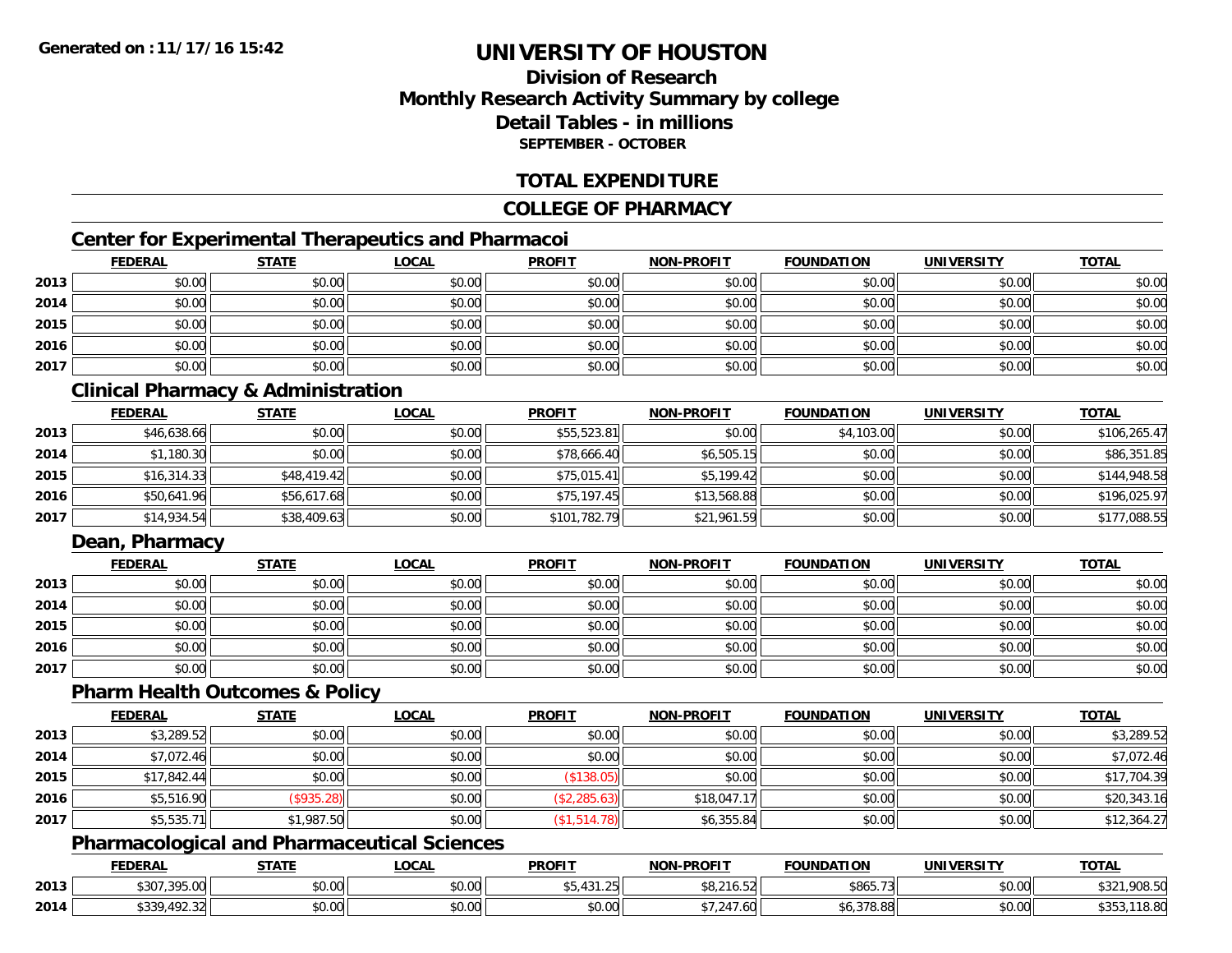# **Division of ResearchMonthly Research Activity Summary by college Detail Tables - in millions SEPTEMBER - OCTOBER**

### **TOTAL EXPENDITURE**

#### **COLLEGE OF PHARMACY**

# **Pharmacological and Pharmaceutical Sciences**

|       | <b>FEDERAL</b> | <u>STATE</u> | <u>LOCAL</u> | <b>PROFIT</b> | <b>NON-PROFIT</b> | <b>FOUNDATION</b> | <b>UNIVERSITY</b> | <u>TOTAL</u>   |
|-------|----------------|--------------|--------------|---------------|-------------------|-------------------|-------------------|----------------|
| 2015  | \$256,210.61   | \$0.00       | \$0.00       | \$9,684.17    | \$0.00            | \$18,263.56       | \$0.00            | \$284,158.34   |
| 2016  | \$477,950.73   | \$29,259.89  | \$0.00       | \$0.00        | \$9.727.67        | (\$0.02)          | \$0.00            | \$516,938.27   |
| 2017  | \$513,095.73   | \$79,727.23  | \$0.00       | \$0.00        | \$15,389.52       | \$21.537.81       | \$0.00            | \$629,750.29   |
| Total | \$2,063,111.21 | \$253,486.07 | \$0.00       | \$397,362.82  | \$112,219.36      | \$51,148.96       | \$0.00            | \$2,877,328.42 |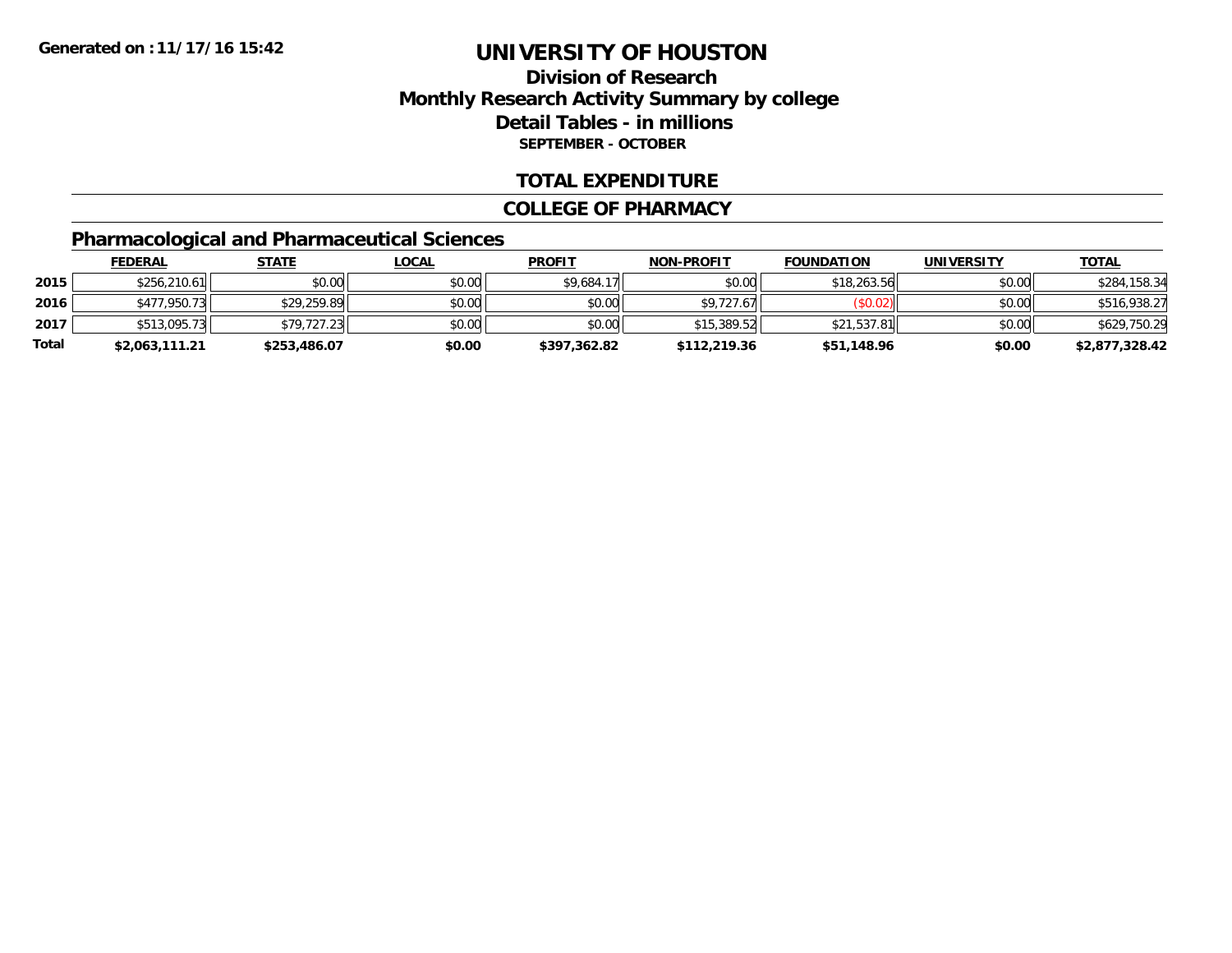# **Division of ResearchMonthly Research Activity Summary by college Detail Tables - in millionsSEPTEMBER - OCTOBER**

### **TOTAL EXPENDITURE**

## **COLLEGE OF TECHNOLOGY**

## **Center for Technology Literacy**

|      | <b>FEDERAL</b> | <b>STATE</b> | <u>LOCAL</u> | <b>PROFIT</b> | <b>NON-PROFIT</b> | <b>FOUNDATION</b> | <b>UNIVERSITY</b> | <b>TOTAL</b> |
|------|----------------|--------------|--------------|---------------|-------------------|-------------------|-------------------|--------------|
| 2013 | \$21,740.09    | \$0.00       | \$0.00       | \$0.00        | \$0.00            | \$0.00            | \$0.00            | \$21,740.09  |
| 2014 | \$16,172.69    | \$0.00       | \$0.00       | \$0.00        | \$0.00            | \$0.00            | \$0.00            | \$16,172.69  |
| 2015 | \$45,820.86    | \$0.00       | \$0.00       | \$0.00        | \$0.00            | \$0.00            | \$0.00            | \$45,820.86  |
| 2016 | \$6,560.34     | \$0.00       | \$0.00       | \$0.00        | \$0.00            | \$0.00            | \$0.00            | \$6,560.34   |
| 2017 | \$6,708.72     | \$0.00       | \$0.00       | \$0.00        | \$0.00            | \$0.00            | \$0.00            | \$6,708.72   |

## **Construction Management**

|      | <b>FEDERAL</b> | <b>STATE</b> | <u>LOCAL</u> | <b>PROFIT</b> | <b>NON-PROFIT</b> | <b>FOUNDATION</b> | <b>UNIVERSITY</b> | <b>TOTAL</b> |
|------|----------------|--------------|--------------|---------------|-------------------|-------------------|-------------------|--------------|
| 2013 | \$0.00         | \$2,392.07   | \$0.00       | \$0.00        | \$0.00            | \$3,142.23        | \$0.00            | \$5,534.30   |
| 2014 | \$0.00         | \$14,868.90  | \$0.00       | \$0.00        | \$0.00            | \$8,945.87        | \$0.00            | \$23,814.77  |
| 2015 | \$0.00         | \$849.19     | \$0.00       | \$0.00        | \$0.00            | \$0.00            | \$0.00            | \$849.19     |
| 2016 | \$0.00         | \$8,468.34   | \$0.00       | \$0.00        | \$0.00            | \$0.00            | \$0.00            | \$8,468.34   |
| 2017 | \$0.00         | \$234.24     | \$0.00       | \$0.00        | \$0.00            | \$0.00            | \$0.00            | \$234.24     |

### **Dean, Technology**

|      | <b>FEDERAL</b> | <b>STATE</b> | <u>_OCAL</u> | <b>PROFIT</b>         | <b>NON-PROFIT</b> | <b>FOUNDATION</b> | UNIVERSITY | <u>TOTAL</u> |
|------|----------------|--------------|--------------|-----------------------|-------------------|-------------------|------------|--------------|
| 2013 | \$30,198.88    | \$0.00       | \$0.00       | \$0.00                | \$0.00            | \$0.00            | \$0.00     | \$30,198.88  |
| 2014 | \$0.00         | \$0.00       | \$0.00       | \$0.00                | \$0.00            | \$0.00            | \$0.00     | \$0.00       |
| 2015 | \$0.00         | \$0.00       | \$0.00       | ≮∩ ∩∩<br><b>SU.UU</b> | \$0.00            | \$0.00            | \$0.00     | \$0.00       |

# **Engineering Technology**

|      | <b>FEDERAL</b> | <b>STATE</b> | <b>LOCAL</b> | <b>PROFIT</b> | <b>NON-PROFIT</b> | <b>FOUNDATION</b> | <b>UNIVERSITY</b> | <b>TOTAL</b> |
|------|----------------|--------------|--------------|---------------|-------------------|-------------------|-------------------|--------------|
| 2013 | \$36,190.82    | \$0.00       | \$0.00       | \$21,263.60   | \$1,665.05        | \$2,319.44        | \$0.00            | \$61,438.90  |
| 2014 | \$17,059.46    | \$0.00       | \$0.00       | \$18,520.61   | \$6,024.43        | \$0.00            | \$0.00            | \$41,604.50  |
| 2015 | \$59,448.14    | \$0.00       | \$0.00       | \$14,153.49   | \$0.00            | \$0.00            | \$0.00            | \$73,601.63  |
| 2016 | \$253,227.63   | \$0.00       | \$0.00       | \$3,010.99    | \$0.00            | \$0.00            | \$0.00            | \$256,238.62 |
| 2017 | \$173,138.26   | \$0.00       | \$0.00       | \$0.00        | \$1,566.90        | \$0.00            | \$0.00            | \$174,705.16 |

# **Human Development and Consumer Science**

|      | <b>FEDERAL</b> | <u>STATE</u> | <b>LOCAL</b> | <b>PROFIT</b> | <b>NON-PROFIT</b> | <b>FOUNDATION</b> | UNIVERSITY | <b>TOTAL</b> |
|------|----------------|--------------|--------------|---------------|-------------------|-------------------|------------|--------------|
| 2014 | \$7,718.61     | \$0.00       | \$0.00       | \$0.00        | \$0.00            | \$0.00            | \$0.00     | \$7,718.61   |
| 2015 | \$9,882.39     | \$0.00       | \$0.00       | \$0.00        | \$0.00            | \$3,295.90        | \$0.00     | \$13,178.29  |
| 2016 | \$16,747.85    | \$0.00       | \$0.00       | \$0.00        | \$0.00            | \$3,856.18        | \$0.00     | \$20,604.03  |
| 2017 | \$18,797.45    | \$0.00       | \$0.00       | \$8,311.18    | \$0.00            | \$0.00            | \$0.00     | \$27,108.63  |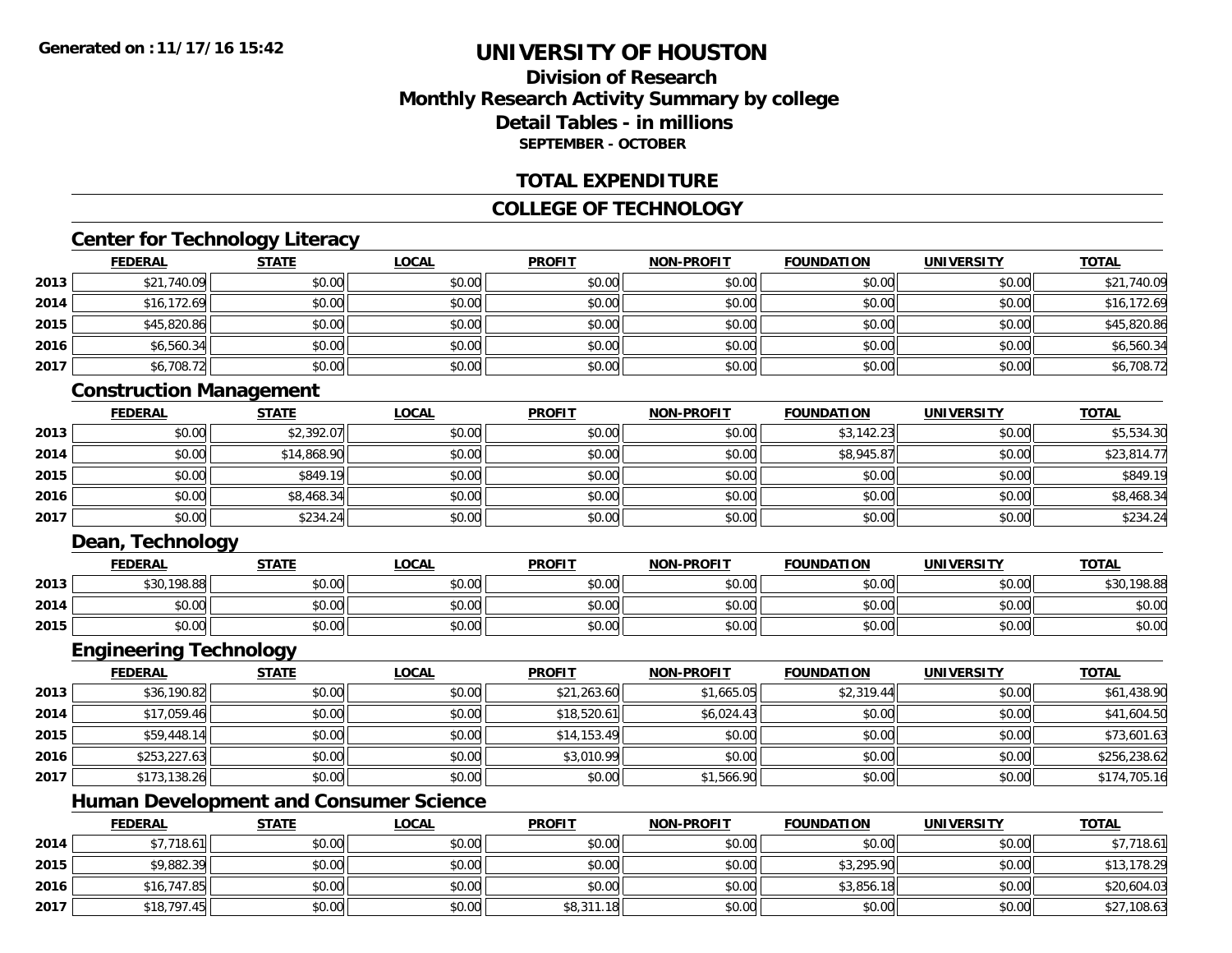# **Division of ResearchMonthly Research Activity Summary by college Detail Tables - in millions SEPTEMBER - OCTOBER**

## **TOTAL EXPENDITURE**

#### **COLLEGE OF TECHNOLOGY**

# **Information & Logistics Technology**

|      | <b>FEDERAL</b> | <b>STATE</b> | <b>LOCAL</b> | <b>PROFIT</b> | <b>NON-PROFIT</b> | <b>FOUNDATION</b> | <b>UNIVERSITY</b> | <b>TOTAL</b>  |
|------|----------------|--------------|--------------|---------------|-------------------|-------------------|-------------------|---------------|
| 2013 | (\$10,735.08)  | \$0.00       | \$0.00       | \$0.00        | \$0.00            | \$0.00            | \$0.00            | (\$10,735.08) |
| 2014 | \$0.00         | \$0.00       | \$0.00       | \$0.00        | \$0.00            | \$0.00            | \$0.00            | \$0.00        |
| 2015 | \$67.69        | \$0.00       | \$0.00       | \$0.00        | \$0.00            | \$0.00            | \$0.00            | \$67.69       |
| 2016 | \$4,293.76     | \$0.00       | \$0.00       | \$0.00        | \$0.00            | \$0.00            | \$0.00            | \$4,293.76    |
| 2017 | \$81,115.08    | \$1,175.44   | \$0.00       | \$0.00        | \$0.00            | \$0.00            | \$0.00            | \$82,290.52   |

# **Texas Manufacturing Assistance Center**

|       | <b>FEDERAL</b>     | <b>CTATE</b>  | <b>OCAL</b> | <b>PROFIT</b>         | <b>I-PROFIT</b><br>וחרות | <b>FOUNDATION</b> | IINIIVEDCITV   | <b>TOTAL</b>            |
|-------|--------------------|---------------|-------------|-----------------------|--------------------------|-------------------|----------------|-------------------------|
| 2013  | $\sim$ 00<br>טט.טע | 0.00<br>pu.uu | vv.vv       | 0000<br>JU.UU         | \$0.00                   | $\sim$ 00         | ልስ ሰሰ<br>JU.UU | $\sim$ $\sim$<br>\$U.UU |
| Total | 153.64<br>4794     | 000 10        | \$0.00      | . 250 87<br>\$65.<br> | <b>¢Q ጋ56</b><br>256.38  |                   | \$0.00         | .217.69<br>0 P Q        |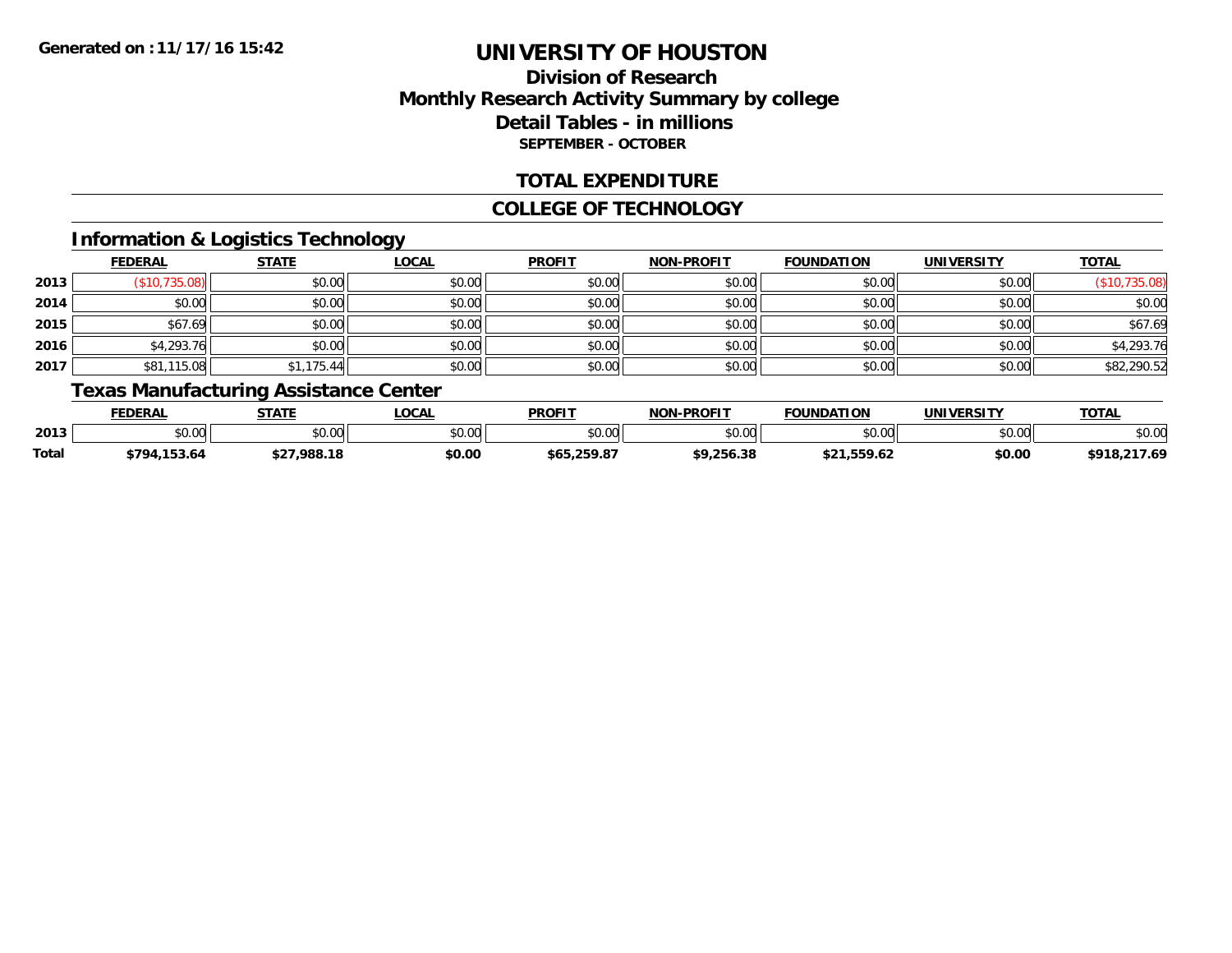# **Division of ResearchMonthly Research Activity Summary by college Detail Tables - in millions SEPTEMBER - OCTOBER**

#### **TOTAL EXPENDITURE**

#### **COLLEGE OF THE ARTS**

|              | Art                                               |              |              |               |                   |                   |                   |              |
|--------------|---------------------------------------------------|--------------|--------------|---------------|-------------------|-------------------|-------------------|--------------|
|              | <b>FEDERAL</b>                                    | <b>STATE</b> | <b>LOCAL</b> | <b>PROFIT</b> | <b>NON-PROFIT</b> | <b>FOUNDATION</b> | <b>UNIVERSITY</b> | <b>TOTAL</b> |
| 2013         | \$2,757.45                                        | \$0.00       | \$0.00       | \$0.00        | \$0.00            | \$0.00            | \$0.00            | \$2,757.45   |
| 2014         | \$1,069.67                                        | \$0.00       | \$0.00       | \$0.00        | \$0.00            | \$0.00            | \$0.00            | \$1,069.67   |
| 2015         | \$0.00                                            | \$1,297.73   | \$0.00       | \$0.00        | \$0.00            | \$0.00            | \$0.00            | \$1,297.73   |
| 2016         | \$0.00                                            | \$1,395.46   | \$0.00       | \$0.00        | \$0.00            | \$0.00            | \$0.00            | \$1,395.46   |
| 2017         | \$7,477.20                                        | \$697.73     | \$0.00       | \$0.00        | \$0.00            | \$0.00            | \$0.00            | \$8,174.93   |
|              | <b>Blaffer Gallery</b>                            |              |              |               |                   |                   |                   |              |
|              | <b>FEDERAL</b>                                    | <b>STATE</b> | <b>LOCAL</b> | <b>PROFIT</b> | <b>NON-PROFIT</b> | <b>FOUNDATION</b> | <b>UNIVERSITY</b> | <b>TOTAL</b> |
| 2013         | \$698.71                                          | \$0.00       | \$0.00       | \$0.00        | \$0.00            | \$0.00            | \$0.00            | \$698.71     |
| 2014         | \$0.00                                            | \$457.55     | \$0.00       | \$0.00        | \$7,143.75        | \$0.00            | \$0.00            | \$7,601.30   |
| 2015         | \$0.00                                            | \$0.00       | \$0.00       | \$0.00        | \$5,635.75        | \$0.00            | \$0.00            | \$5,635.75   |
| 2016         | \$9,289.01                                        | \$598.00     | \$0.00       | \$0.00        | \$18,342.18       | \$12,287.25       | \$0.00            | \$40,516.44  |
| 2017         | \$0.00                                            | \$2,125.01   | \$0.00       | \$0.00        | \$0.00            | \$0.00            | \$0.00            | \$2,125.01   |
|              | <b>Cynthia Woods Mitchell Center for the Arts</b> |              |              |               |                   |                   |                   |              |
|              | <b>FEDERAL</b>                                    | <b>STATE</b> | <b>LOCAL</b> | <b>PROFIT</b> | <b>NON-PROFIT</b> | <b>FOUNDATION</b> | <b>UNIVERSITY</b> | <b>TOTAL</b> |
| 2014         | \$0.00                                            | \$0.00       | \$0.00       | \$0.00        | \$0.00            | \$700.00          | \$0.00            | \$700.00     |
| 2015         | \$0.00                                            | \$8,000.00   | \$0.00       | \$0.00        | \$0.00            | \$0.00            | \$0.00            | \$8,000.00   |
| 2016         | \$0.00                                            | \$0.00       | \$0.00       | \$4,271.10    | \$0.00            | \$0.00            | \$0.00            | \$4,271.10   |
| 2017         | \$0.00                                            | \$2,975.00   | \$0.00       | \$364.00      | \$0.00            | \$0.00            | \$0.00            | \$3,339.00   |
|              | <b>School of Music</b>                            |              |              |               |                   |                   |                   |              |
|              | <b>FEDERAL</b>                                    | <b>STATE</b> | <b>LOCAL</b> | <b>PROFIT</b> | <b>NON-PROFIT</b> | <b>FOUNDATION</b> | <b>UNIVERSITY</b> | <b>TOTAL</b> |
| 2015         | \$0.00                                            | (\$28.12)    | \$0.00       | \$0.00        | \$0.00            | \$0.00            | \$0.00            | (\$28.12)    |
| 2017         | \$0.00                                            | \$0.00       | \$0.00       | \$0.00        | \$0.00            | \$0.00            | \$0.00            | \$0.00       |
|              | Theatre                                           |              |              |               |                   |                   |                   |              |
|              | <b>FEDERAL</b>                                    | <b>STATE</b> | <b>LOCAL</b> | <b>PROFIT</b> | <b>NON-PROFIT</b> | <b>FOUNDATION</b> | <b>UNIVERSITY</b> | <b>TOTAL</b> |
| 2013         | \$0.00                                            | \$0.00       | \$0.00       | \$0.00        | \$101.00          | \$0.00            | \$0.00            | \$101.00     |
| 2016         | \$0.00                                            | \$0.00       | \$0.00       | \$0.00        | \$2,626.53        | \$0.00            | \$0.00            | \$2,626.53   |
| <b>Total</b> | \$21.292.04                                       | \$17.518.36  | \$0.00       | \$4.635.10    | \$33.849.21       | \$12.987.25       | \$0.00            | \$90.281.96  |

**\$21,292.04 \$17,518.36 \$0.00 \$4,635.10 \$33,849.21 \$12,987.25 \$0.00 \$90,281.96**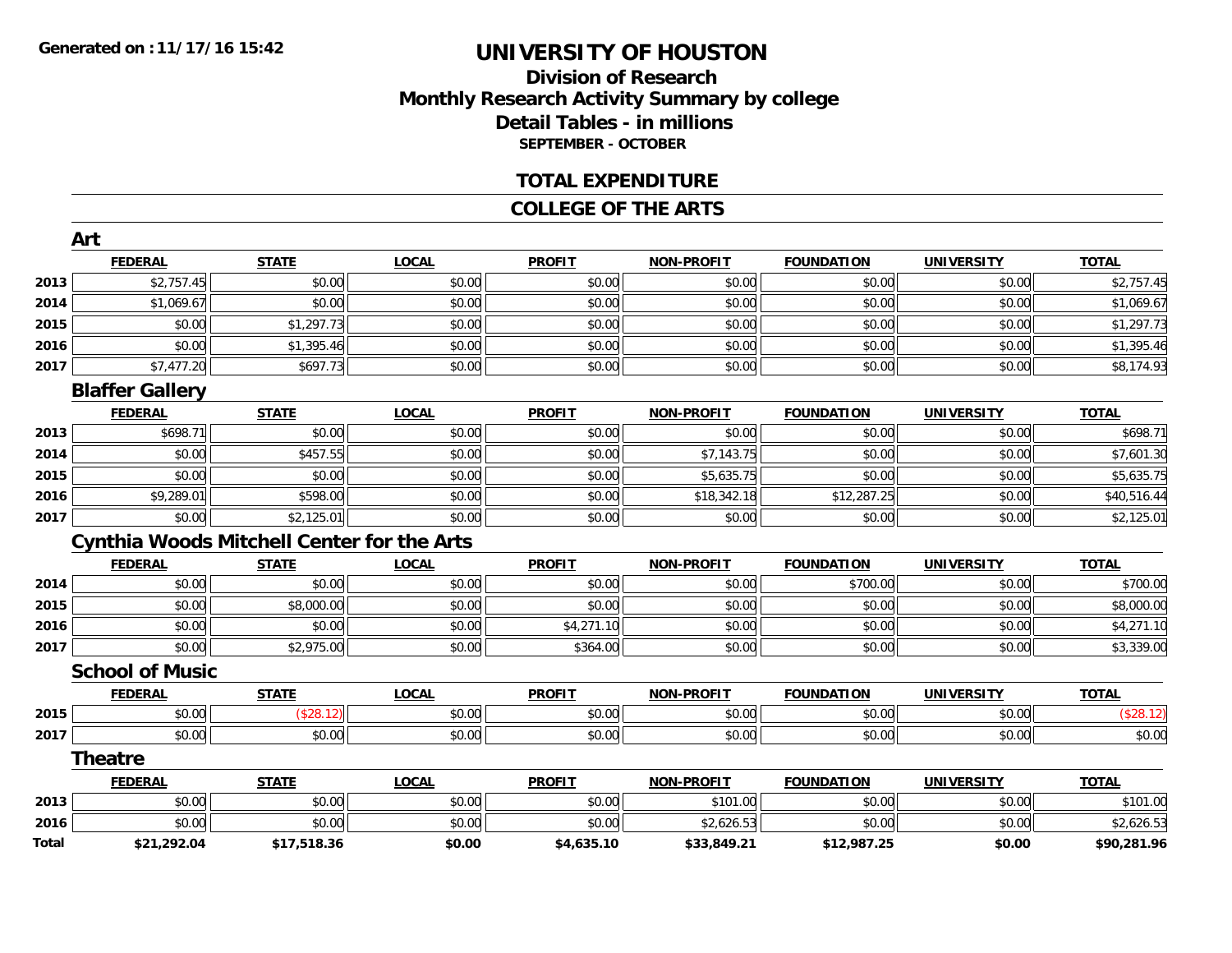# **Division of ResearchMonthly Research Activity Summary by college Detail Tables - in millionsSEPTEMBER - OCTOBER**

### **TOTAL EXPENDITURE**

## **CULLEN COLLEGE OF ENGINEERING**

## **Biomedical Engineering**

|      | <b>FEDERAL</b> | <b>STATE</b> | <u>LOCAL</u> | <b>PROFIT</b> | <b>NON-PROFIT</b> | <b>FOUNDATION</b> | <b>UNIVERSITY</b> | <u>TOTAL</u> |
|------|----------------|--------------|--------------|---------------|-------------------|-------------------|-------------------|--------------|
| 2013 | \$104,801.34   | \$0.00       | \$0.00       | \$0.00        | \$0.00            | \$0.00            | \$0.00            | \$104,801.34 |
| 2014 | \$257,545.05   | \$0.00       | \$0.00       | \$0.00        | \$0.00            | \$0.00            | \$0.00            | \$257,545.05 |
| 2015 | \$448,639.85   | \$0.00       | \$0.00       | \$0.00        | \$17,784.         | \$0.00            | \$0.00            | \$466,423.96 |
| 2016 | \$227,306.71   | \$0.00       | \$0.00       | \$0.00        | \$79,498.84       | \$0.00            | \$0.00            | \$306,805.55 |
| 2017 | \$410,053.35   | \$0.00       | \$0.00       | \$60,716.53   | \$33,196.80       | \$9,854.81        | \$0.00            | \$513,821.49 |

# **Center for Innovative Grouting Materials and Tech**

|      | <b>FEDERAL</b> | <b>STATE</b> | <b>LOCAL</b> | <b>PROFIT</b> | <b>NON-PROFIT</b> | <b>FOUNDATION</b> | UNIVERSITY | <b>TOTAL</b> |
|------|----------------|--------------|--------------|---------------|-------------------|-------------------|------------|--------------|
| 2013 | \$0.00         | \$0.00       | \$0.00       | \$0.00        | \$0.00            | \$0.00            | \$0.00     | \$0.00       |
| 2014 | \$0.00         | \$0.00       | \$0.00       | \$0.00        | \$0.00            | \$0.00            | \$0.00     | \$0.00       |
| 2015 | \$0.00         | \$0.00       | \$0.00       | \$0.00        | \$0.00            | \$0.00            | \$0.00     | \$0.00       |
| 2016 | \$0.00         | \$0.00       | \$0.00       | \$0.00        | \$0.00            | \$0.00            | \$0.00     | \$0.00       |

#### **Chemical Engineering**

|      | <b>FEDERAL</b> | <b>STATE</b> | <b>LOCAL</b> | <b>PROFIT</b> | <b>NON-PROFIT</b> | <b>FOUNDATION</b> | <b>UNIVERSITY</b> | <b>TOTAL</b>   |
|------|----------------|--------------|--------------|---------------|-------------------|-------------------|-------------------|----------------|
| 2013 | \$534,330.83   | \$17,056.28  | \$0.00       | \$151,049.91  | \$9,682.75        | \$45,127.85       | (S19, 913.49)     | \$737,334.13   |
| 2014 | \$468,875.95   | \$21,231.63  | \$0.00       | \$124,196.88  | \$33,393.45       | \$28,649.33       | \$11,206.42       | \$687,553.66   |
| 2015 | \$421,079.80   | \$44,015.65  | \$0.00       | \$176,567.44  | \$7,853.51        | \$27,584.88       | \$10,803.04       | \$687,904.31   |
| 2016 | \$536,090.98   | \$305,318.54 | \$0.00       | \$253,519.66  | \$16,801.68       | \$37,647.74       | (\$267.17)        | \$1,149,111.43 |
| 2017 | \$401,213.24   | \$131,650.60 | \$0.00       | \$216,171.79  | \$27,527.59       | \$51,467.49       | \$0.00            | \$828,030.70   |

# **Civil Engineering**

|      | <b>FEDERAL</b> | <b>STATE</b> | <b>LOCAL</b> | <b>PROFIT</b> | <b>NON-PROFIT</b> | <b>FOUNDATION</b> | <b>UNIVERSITY</b> | <b>TOTAL</b> |
|------|----------------|--------------|--------------|---------------|-------------------|-------------------|-------------------|--------------|
| 2013 | \$514,694.38   | \$83,921.85  | \$3,202.82   | \$28,087.74   | \$11,596.16       | \$1,032.45        | \$7,038.00        | \$649,573.40 |
| 2014 | \$553,574.32   | \$8,648.92   | \$0.00       | \$15,680.19   | \$20,004.90       | \$17,993.73       | \$0.00            | \$615,902.06 |
| 2015 | \$436,985.92   | \$45,635.64  | \$0.00       | \$28,042.98   | (\$1,843.61)      | \$13,627.15       | \$0.00            | \$522,448.07 |
| 2016 | \$373,373.72   | \$104,595.78 | \$0.00       | \$9,336.68    | \$4,591.84        | \$7,106.51        | \$13,361.16       | \$512,365.69 |
| 2017 | \$291,018.29   | \$119,937.50 | \$3,986.75   | \$18,914.04   | \$36,108.02       | \$30,377.95       | \$6,068.50        | \$506,411.04 |

# **Composites Engineering and Applications Center**

|      | <b>FEDERAL</b>                              | <b>STATE</b> | <b>_OCAL</b>                                                | <b>PROFIT</b> | <b>NON-PROFIT</b>       | <b>FOUNDATION</b> | UNIVERSITY | <b>TOTAL</b> |
|------|---------------------------------------------|--------------|-------------------------------------------------------------|---------------|-------------------------|-------------------|------------|--------------|
| 2013 | 0000<br>pv.uu                               | \$0.00       | ልስ ለሰ<br>JU.UU                                              | \$0.00        | \$0.00                  | \$0.00            | \$0.00     | \$0.00       |
| 2014 | ሶስ ሰስ<br>DU.UU                              | \$0.00       | $\mathfrak{g} \cap \mathfrak{g} \cap \mathfrak{g}$<br>JU.UU | \$0.00        | \$0.00                  | \$0.00            | \$0.00     | \$0.00       |
| 2015 | $\mathfrak{c}\cap\mathfrak{c}\cap$<br>DU.UU | \$0.00       | ልስ ለሰ<br>JU.UU                                              | \$0.00        | $\sim$ $\sim$<br>\$0.00 | \$0.00            | \$0.00     | \$0.00       |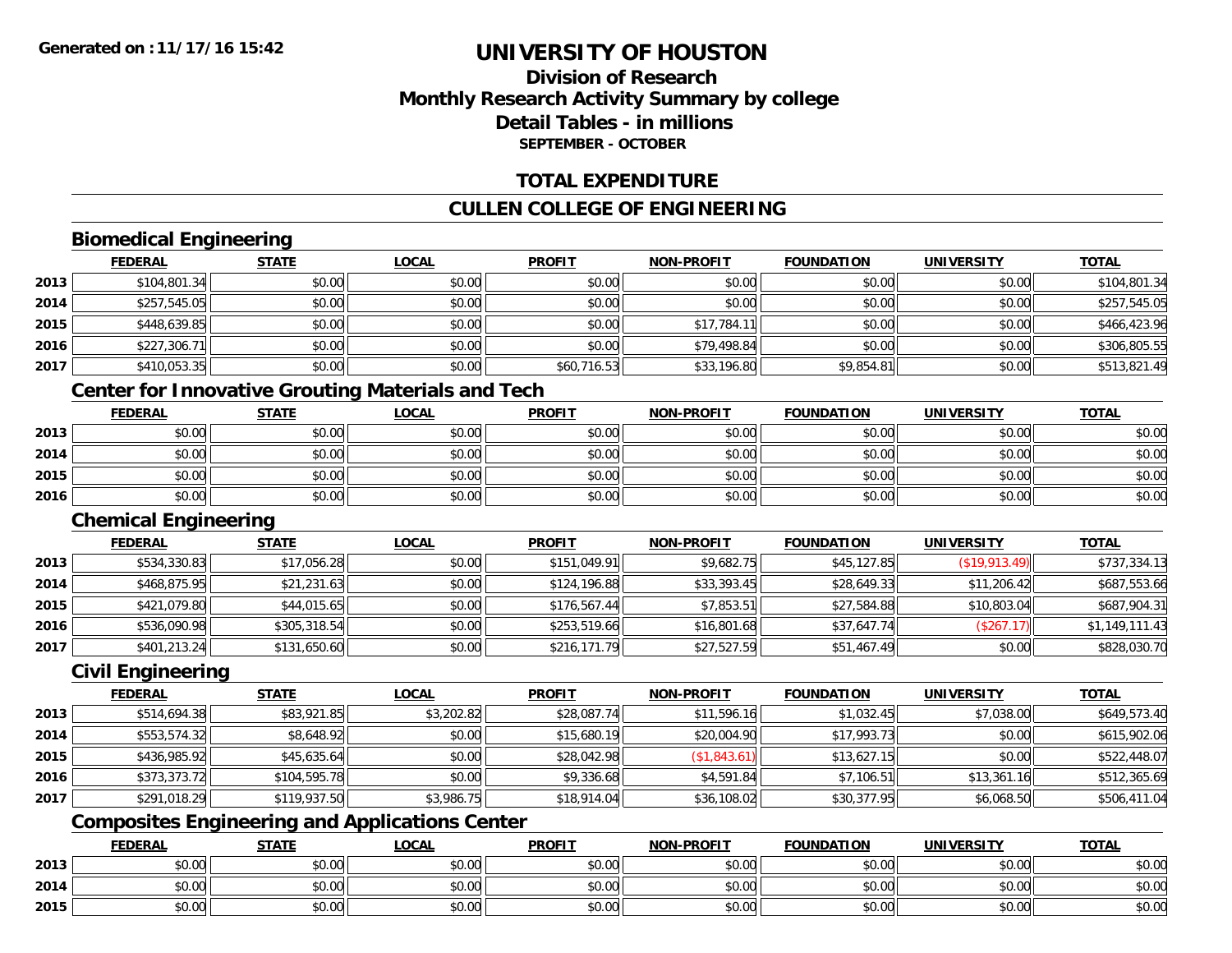# **Division of ResearchMonthly Research Activity Summary by college Detail Tables - in millions SEPTEMBER - OCTOBER**

## **TOTAL EXPENDITURE**

## **CULLEN COLLEGE OF ENGINEERING**

# **Composites Engineering and Applications Center**

|      | <b>FEDERAL</b>                               | <b>STATE</b>  | <b>LOCAL</b> | <b>PROFIT</b> | <b>NON-PROFIT</b> | <b>FOUNDATION</b> | <b>UNIVERSITY</b> | <b>TOTAL</b>   |
|------|----------------------------------------------|---------------|--------------|---------------|-------------------|-------------------|-------------------|----------------|
| 2016 | \$0.00                                       | \$0.00        | \$0.00       | \$0.00        | \$0.00            | \$0.00            | \$0.00            | \$0.00         |
|      | Dean, Engineering                            |               |              |               |                   |                   |                   |                |
|      | <b>FEDERAL</b>                               | <b>STATE</b>  | <b>LOCAL</b> | <b>PROFIT</b> | <b>NON-PROFIT</b> | <b>FOUNDATION</b> | <b>UNIVERSITY</b> | <b>TOTAL</b>   |
| 2013 | \$7,224.13                                   | \$0.00        | \$0.00       | \$0.00        | \$0.00            | \$0.00            | \$0.00            | \$7,224.13     |
| 2014 | \$3,442.97                                   | \$0.00        | \$0.00       | \$0.00        | \$0.00            | \$0.00            | \$0.00            | \$3,442.97     |
| 2015 | \$3,123.83                                   | \$0.00        | \$0.00       | \$0.00        | \$0.00            | \$0.00            | \$0.00            | \$3,123.83     |
| 2016 | \$10,213.30                                  | \$0.00        | \$0.00       | \$0.00        | \$0.00            | \$0.00            | \$0.00            | \$10,213.30    |
| 2017 | \$30,657.10                                  | \$0.00        | \$0.00       | \$0.00        | \$0.00            | \$0.00            | \$0.00            | \$30,657.10    |
|      | <b>Electrical &amp; Computer Engineering</b> |               |              |               |                   |                   |                   |                |
|      | <b>FEDERAL</b>                               | <b>STATE</b>  | <b>LOCAL</b> | <b>PROFIT</b> | <b>NON-PROFIT</b> | <b>FOUNDATION</b> | <b>UNIVERSITY</b> | <b>TOTAL</b>   |
| 2013 | \$501,494.63                                 | \$12,392.94   | \$0.00       | \$88,732.30   | \$2,856.00        | \$12,410.75       | \$0.00            | \$617,886.62   |
| 2014 | \$617,158.92                                 | \$6,924.95    | \$0.00       | \$203,866.69  | \$15,850.33       | \$20,255.43       | \$3,443.35        | \$867,499.67   |
| 2015 | \$707,446.65                                 | \$2,897.33    | \$0.00       | \$98,251.42   | (\$9,002.14)      | \$13,625.44       | \$0.00            | \$813,218.69   |
| 2016 | \$560,813.73                                 | \$327,629.11  | \$0.00       | \$105,454.23  | \$23,686.56       | \$48,495.01       | \$0.00            | \$1,066,078.64 |
| 2017 | \$470,657.20                                 | \$154,784.48  | \$0.00       | \$105,627.22  | \$21,759.47       | \$26,383.84       | \$0.00            | \$779,212.21   |
|      | <b>Industrial Engineering</b>                |               |              |               |                   |                   |                   |                |
|      | <b>FEDERAL</b>                               | <b>STATE</b>  | <b>LOCAL</b> | <b>PROFIT</b> | <b>NON-PROFIT</b> | <b>FOUNDATION</b> | <b>UNIVERSITY</b> | <b>TOTAL</b>   |
| 2013 | \$28,023.74                                  | \$4,900.00    | \$2,188.55   | \$0.00        | \$0.00            | \$0.00            | \$0.00            | \$35,112.29    |
| 2014 | \$58,290.15                                  | \$35,428.22   | \$10,327.52  | \$0.00        | \$0.00            | \$9,108.06        | \$0.00            | \$113,153.95   |
| 2015 | \$33,336.39                                  | \$22,743.01   | \$8,034.72   | \$0.00        | \$0.00            | \$14,527.87       | \$0.00            | \$78,641.99    |
| 2016 | \$20,622.37                                  | \$15,130.91   | \$95.99      | \$2,760.92    | \$0.00            | \$13,675.04       | \$0.00            | \$52,285.23    |
| 2017 | \$7,719.00                                   | \$8,517.02    | \$0.00       | \$0.00        | \$3,626.78        | \$0.00            | \$0.00            | \$19,862.80    |
|      | <b>Mechanical Engineering</b>                |               |              |               |                   |                   |                   |                |
|      | <b>FEDERAL</b>                               | <b>STATE</b>  | <b>LOCAL</b> | <b>PROFIT</b> | <b>NON-PROFIT</b> | <b>FOUNDATION</b> | <b>UNIVERSITY</b> | <b>TOTAL</b>   |
| 2013 | \$493,290.77                                 | \$102,507.37  | \$0.00       | \$50,801.22   | (\$1,677.41)      | \$20,533.49       | \$0.00            | \$665,455.43   |
| 2014 | \$675,394.59                                 | \$23,053.98   | \$0.00       | \$74,978.43   | \$0.00            | \$68,182.77       | \$0.00            | \$841,609.77   |
| 2015 | \$630,635.73                                 | \$31,964.01   | \$0.00       | \$106,612.48  | \$7,500.00        | \$13,897.59       | \$0.00            | \$790,609.81   |
| 2016 | \$301,575.78                                 | (\$61,860.16) | \$0.00       | \$132,870.65  | \$26,215.87       | \$76,977.88       | \$0.00            | \$475,780.01   |
| 2017 | \$311,187.70                                 | \$0.00        | \$0.00       | \$64,432.39   | \$34,672.50       | \$29,463.87       | \$0.00            | \$439,756.45   |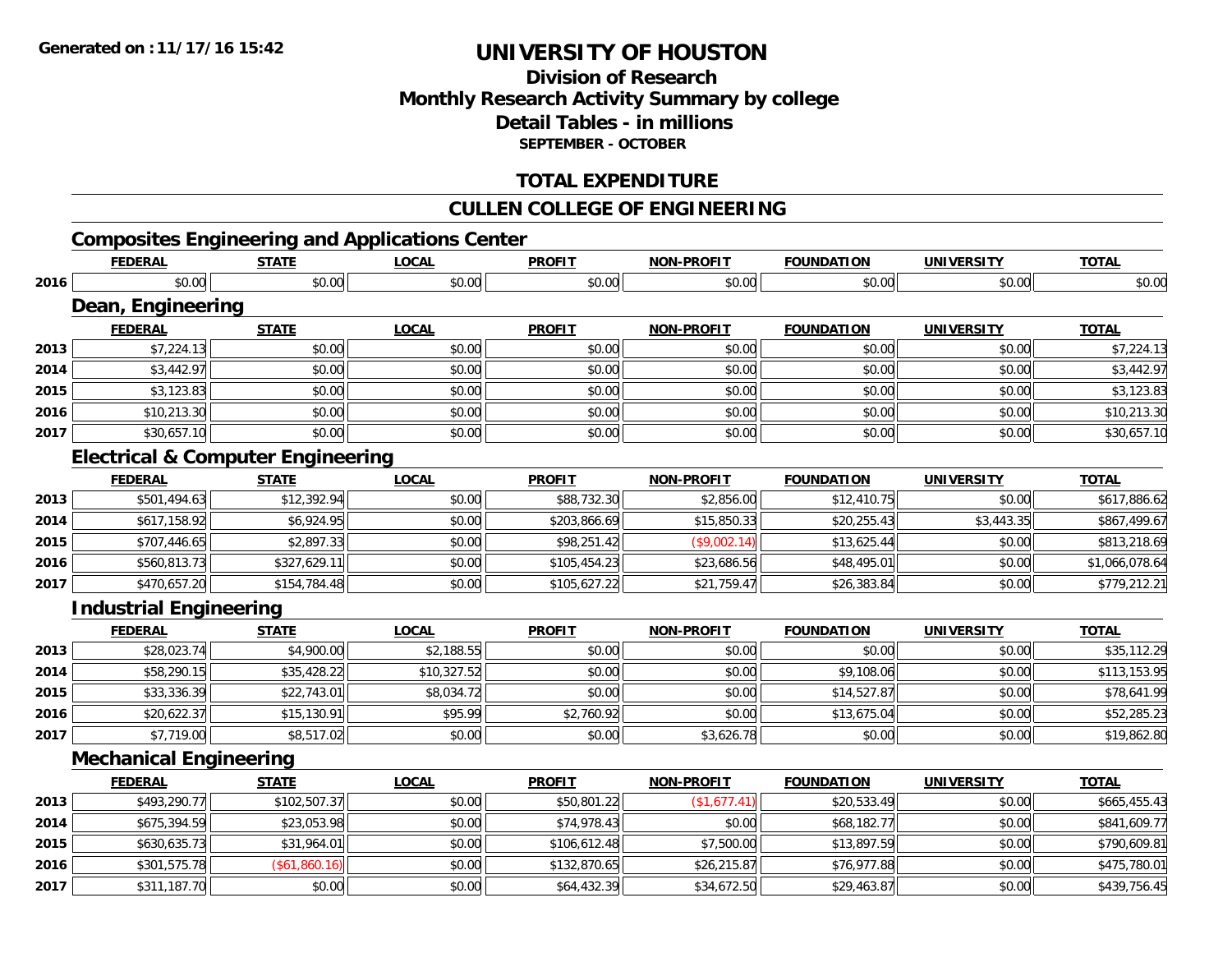# **Division of ResearchMonthly Research Activity Summary by college Detail Tables - in millions SEPTEMBER - OCTOBER**

## **TOTAL EXPENDITURE**

## **CULLEN COLLEGE OF ENGINEERING**

## **National Center for Airborne Laser Mapping**

|      | <b>FEDERAL</b> | <b>STATE</b> | <b>LOCAL</b> | <b>PROFIT</b> | <b>NON-PROFIT</b> | <b>FOUNDATION</b> | <b>UNIVERSITY</b> | <b>TOTAL</b> |
|------|----------------|--------------|--------------|---------------|-------------------|-------------------|-------------------|--------------|
| 2013 | \$3,238.70     | \$0.00       | \$0.00       | \$0.00        | \$0.00            | \$0.00            | \$0.00            | \$3,238.70   |
| 2014 | \$91,684.69    | \$0.00       | \$0.00       | \$0.00        | \$0.00            | \$15,780.08       | \$0.00            | \$107,464.76 |
| 2015 | \$29,058.60    | \$0.00       | \$0.00       | \$0.00        | \$0.00            | \$0.00            | \$0.00            | \$29,058.60  |
| 2016 | \$180,547.57   | \$0.00       | \$0.00       | \$0.00        | \$7,421.53        | \$0.00            | \$0.00            | \$187,969.10 |
| 2017 | \$78,942.82    | \$0.00       | \$0.00       | \$0.00        | \$25,846.28       | \$0.00            | \$0.00            | \$104,789.10 |

# **Petroleum Engineering**

|      | <b>FEDERAL</b> | <b>STATE</b> | <u>LOCAL</u> | <b>PROFIT</b> | <b>NON-PROFIT</b> | <b>FOUNDATION</b> | <b>UNIVERSITY</b> | <b>TOTAL</b> |
|------|----------------|--------------|--------------|---------------|-------------------|-------------------|-------------------|--------------|
| 2013 | \$0.00         | \$0.00       | \$0.00       | \$0.00        | \$0.00            | \$0.00            | \$0.00            | \$0.00       |
| 2014 | \$8,712.10     | \$0.00       | \$0.00       | \$3,186.99    | \$0.00            | \$0.00            | \$2,985.84        | \$14,884.93  |
| 2015 | \$0.00         | \$0.00       | \$0.00       | \$82,772.51   | \$0.00            | \$0.00            | \$0.00            | \$82,772.51  |
| 2016 | (\$43,383.39)  | \$0.00       | \$0.00       | \$44,162.40   | \$0.00            | \$0.00            | \$0.00            | \$779.01     |
| 2017 | \$0.00         | \$0.00       | \$0.00       | \$49,156.16   | \$0.00            | \$0.00            | \$0.00            | \$49,156.16  |

# **Wind Energy Center**

|       | <b>FEDERAL</b>  | <b>STATE</b>   | <b>LOCAL</b> | <b>PROFIT</b>  | <b>NON-PROFIT</b> | <b>FOUNDATION</b> | <b>UNIVERSITY</b> | <b>TOTAL</b>    |
|-------|-----------------|----------------|--------------|----------------|-------------------|-------------------|-------------------|-----------------|
| 2013  | \$0.00          | \$0.00         | \$0.00       | \$0.00         | \$0.00            | \$0.00            | \$0.00            | \$0.00          |
| 2014  | \$0.00          | \$0.00         | \$0.00       | \$0.00         | \$0.00            | \$0.00            | \$0.00            | \$0.00          |
| 2015  | \$0.00          | \$0.00         | \$0.00       | \$0.00         | \$0.00            | \$0.00            | \$0.00            | \$0.00          |
| 2016  | \$0.00          | \$0.00         | \$0.00       | \$0.00         | \$0.00            | \$0.00            | \$0.00            | \$0.00          |
| 2017  | \$0.00          | \$0.00         | \$0.00       | \$0.00         | \$0.00            | \$0.00            | \$0.00            | \$0.00          |
| Total | \$11,800,693.47 | \$1,569,025.53 | \$27,836.35  | \$2,295,949.84 | \$454,951.81      | \$653,787.01      | \$34,725.65       | \$16,836,969.66 |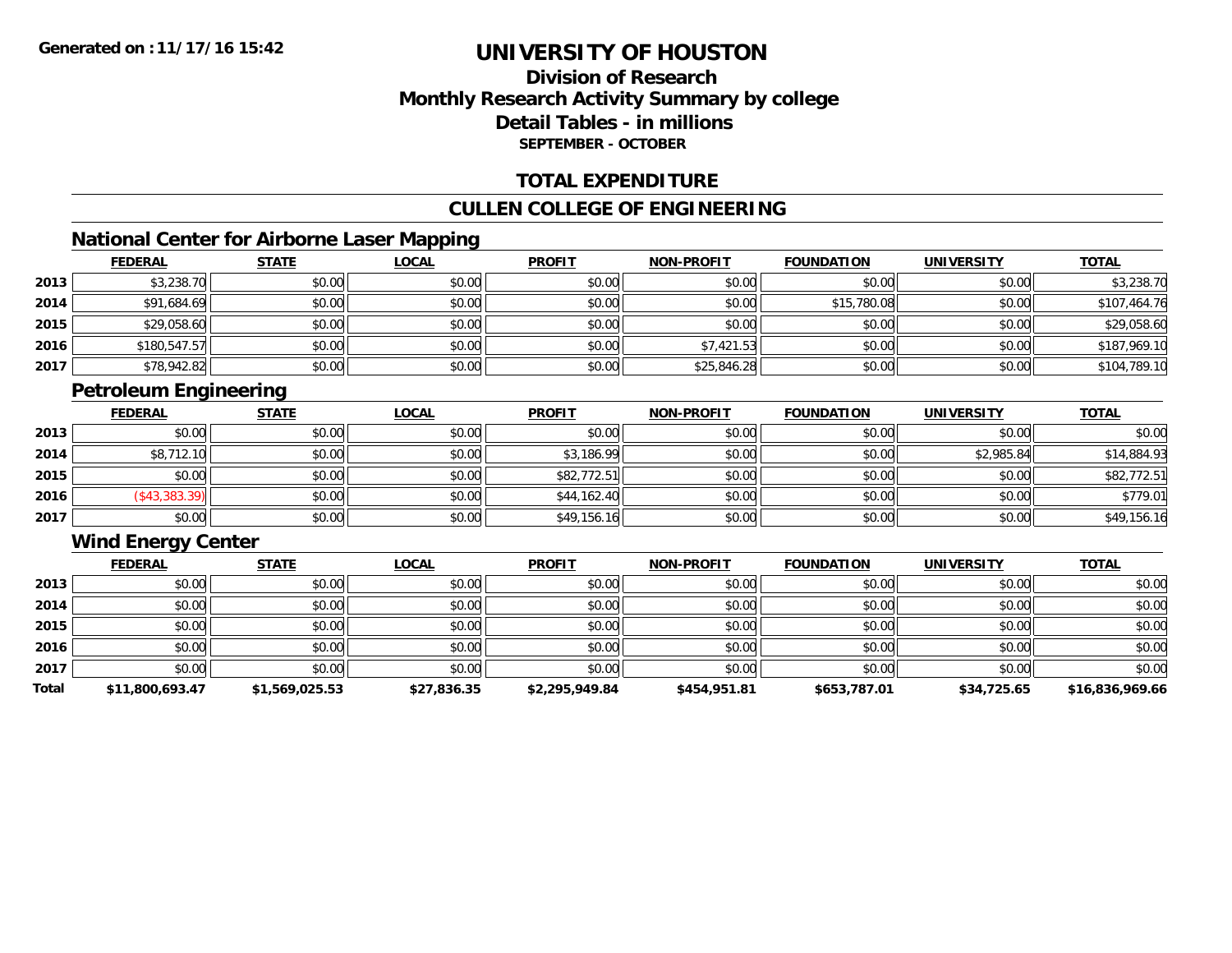## **Division of Research Monthly Research Activity Summary by college Detail Tables - in millions SEPTEMBER - OCTOBER**

## **TOTAL EXPENDITURE**

## **DIVISION OF RESEARCH**

|      |                                      | <b>Allied Geophysical Laboratories</b> |                                                           |               |                   |                   |                   |               |  |  |  |
|------|--------------------------------------|----------------------------------------|-----------------------------------------------------------|---------------|-------------------|-------------------|-------------------|---------------|--|--|--|
|      | <b>FEDERAL</b>                       | <b>STATE</b>                           | <b>LOCAL</b>                                              | <b>PROFIT</b> | NON-PROFIT        | <b>FOUNDATION</b> | <b>UNIVERSITY</b> | <b>TOTAL</b>  |  |  |  |
| 2013 | \$0.00                               | \$0.00                                 | \$0.00                                                    | \$4,883.76    | \$0.00            | \$0.00            | \$0.00            | \$4,883.76    |  |  |  |
|      |                                      |                                        | <b>Center for Advanced Computing and Data Systems</b>     |               |                   |                   |                   |               |  |  |  |
|      | <b>FEDERAL</b>                       | <b>STATE</b>                           | <b>LOCAL</b>                                              | <b>PROFIT</b> | NON-PROFIT        | <b>FOUNDATION</b> | <b>UNIVERSITY</b> | <b>TOTAL</b>  |  |  |  |
| 2013 | \$5,190.18                           | \$0.00                                 | \$0.00                                                    | \$13,842.88   | \$3.57            | \$0.00            | \$0.00            | \$19,036.63   |  |  |  |
| 2014 | (\$11,765.04)                        | \$0.00                                 | \$0.00                                                    | \$0.00        | \$0.00            | \$0.00            | \$0.00            | (\$11,765.04) |  |  |  |
| 2015 | \$0.00                               | \$0.00                                 | \$0.00                                                    | \$0.00        | \$0.00            | \$0.00            | \$0.00            | \$0.00        |  |  |  |
| 2016 | \$1,766.60                           | \$0.00                                 | \$0.00                                                    | \$0.00        | \$0.00            | \$0.00            | \$0.00            | \$1,766.60    |  |  |  |
| 2017 | \$0.00                               | \$0.00                                 | \$0.00                                                    | \$0.00        | \$0.00            | \$0.00            | \$0.00            | \$0.00        |  |  |  |
|      | <b>Center for Advanced Materials</b> |                                        |                                                           |               |                   |                   |                   |               |  |  |  |
|      | <b>FEDERAL</b>                       | <b>STATE</b>                           | <b>LOCAL</b>                                              | <b>PROFIT</b> | <b>NON-PROFIT</b> | <b>FOUNDATION</b> | <b>UNIVERSITY</b> | <b>TOTAL</b>  |  |  |  |
| 2013 | \$0.00                               | \$0.00                                 | \$0.00                                                    | \$0.00        | \$0.00            | \$0.00            | \$0.00            | \$0.00        |  |  |  |
| 2014 | \$0.00                               | \$0.00                                 | \$0.00                                                    | \$0.00        | \$0.00            | \$0.00            | \$0.00            | \$0.00        |  |  |  |
| 2015 | \$0.00                               | \$0.00                                 | \$0.00                                                    | \$0.00        | \$0.00            | \$0.00            | \$0.00            | \$0.00        |  |  |  |
| 2016 | \$0.00                               | \$0.00                                 | \$0.00                                                    | \$0.00        | \$0.00            | \$0.00            | \$0.00            | \$0.00        |  |  |  |
| 2017 | \$0.00                               | \$0.00                                 | \$0.00                                                    | \$0.00        | \$0.00            | \$0.00            | \$0.00            | \$0.00        |  |  |  |
|      |                                      |                                        | <b>Center for Biomedical &amp; Environmental Genomics</b> |               |                   |                   |                   |               |  |  |  |
|      | <b>FEDERAL</b>                       | <b>STATE</b>                           | <b>LOCAL</b>                                              | <b>PROFIT</b> | NON-PROFIT        | <b>FOUNDATION</b> | <b>UNIVERSITY</b> | <b>TOTAL</b>  |  |  |  |
| 2013 | \$0.00                               | \$0.00                                 | \$0.00                                                    | \$0.00        | \$0.00            | \$0.00            | \$0.00            | \$0.00        |  |  |  |
| 2014 | \$0.00                               | \$0.00                                 | \$0.00                                                    | \$0.00        | \$0.00            | \$0.00            | \$0.00            | \$0.00        |  |  |  |
| 2015 | \$0.00                               | \$0.00                                 | \$0.00                                                    | \$0.00        | \$0.00            | \$0.00            | \$0.00            | \$0.00        |  |  |  |
| 2016 | \$0.00                               | \$0.00                                 | \$0.00                                                    | \$0.00        | \$0.00            | \$0.00            | \$0.00            | \$0.00        |  |  |  |
|      | <b>Division of Research</b>          |                                        |                                                           |               |                   |                   |                   |               |  |  |  |
|      | <b>FEDERAL</b>                       | <b>STATE</b>                           | <b>LOCAL</b>                                              | <b>PROFIT</b> | <b>NON-PROFIT</b> | <b>FOUNDATION</b> | <b>UNIVERSITY</b> | <b>TOTAL</b>  |  |  |  |
| 2013 | \$0.00                               | \$0.00                                 | \$0.00                                                    | \$0.00        | \$0.00            | \$0.00            | \$0.00            | \$0.00        |  |  |  |
| 2014 | \$0.00                               | \$0.00                                 | \$0.00                                                    | \$0.00        | \$0.00            | \$0.00            | \$0.00            | \$0.00        |  |  |  |
| 2015 | \$0.00                               | \$69.12                                | \$0.00                                                    | \$0.00        | \$0.00            | \$0.00            | \$0.00            | \$69.12       |  |  |  |
| 2016 | \$0.00                               | \$0.00                                 | \$0.00                                                    | \$0.00        | \$0.00            | \$0.00            | \$0.00            | \$0.00        |  |  |  |
| 2017 | \$0.00                               | \$0.00                                 | \$0.00                                                    | \$0.00        | \$0.00            | \$0.00            | \$0.00            | \$0.00        |  |  |  |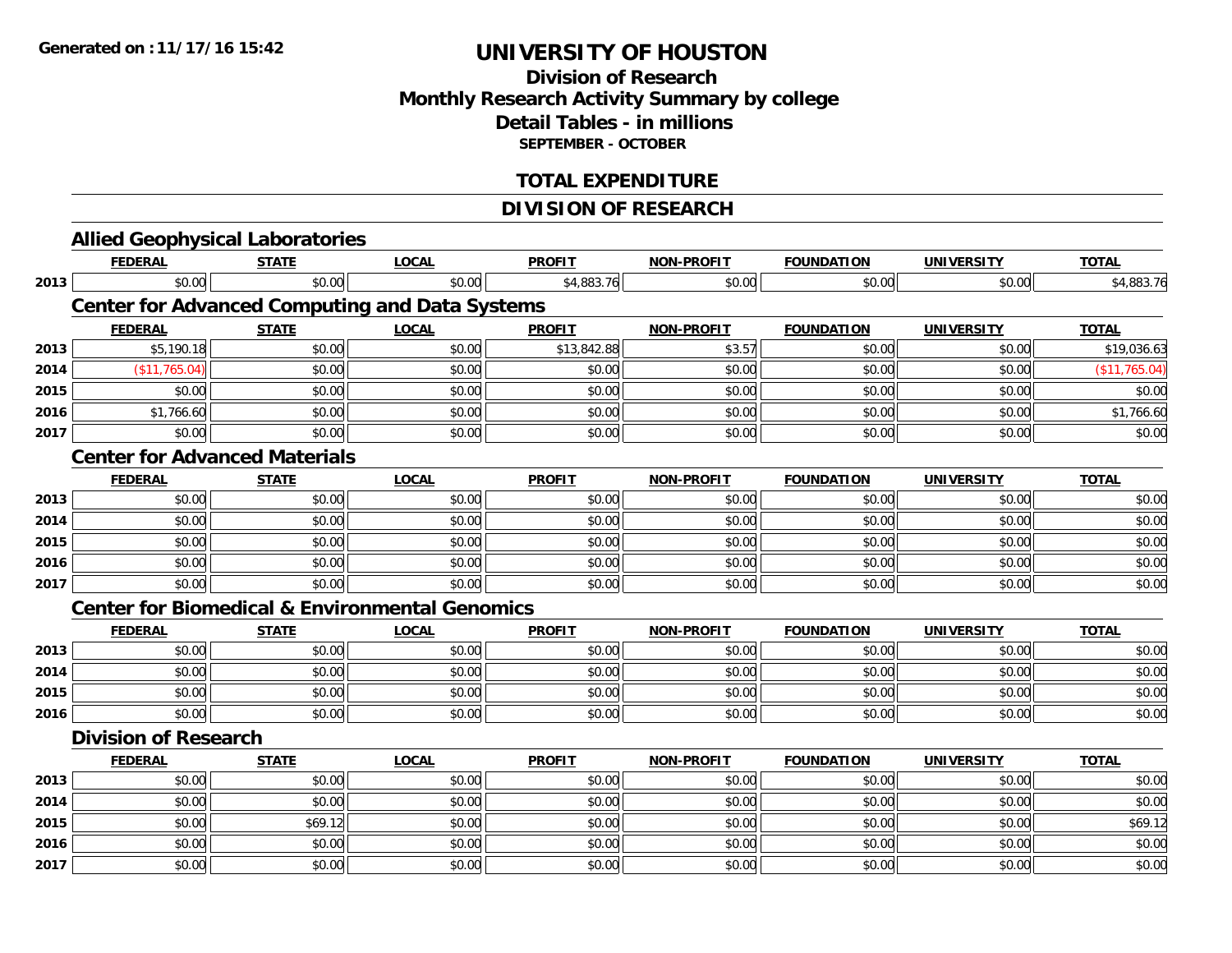## **Division of ResearchMonthly Research Activity Summary by college Detail Tables - in millions SEPTEMBER - OCTOBER**

#### **TOTAL EXPENDITURE**

### **DIVISION OF RESEARCH**

#### **Office of Contracts and Grants**

|              | <b>FEDERAL</b> | <b>STATE</b>                         | <b>LOCAL</b> | <b>PROFIT</b> | <b>NON-PROFIT</b> | <b>FOUNDATION</b> | <u>UNIVERSITY</u> | <b>TOTAL</b>   |
|--------------|----------------|--------------------------------------|--------------|---------------|-------------------|-------------------|-------------------|----------------|
| 2013         | \$0.00         | \$0.00                               | \$0.00       | \$0.00        | \$0.00            | \$0.00            | \$0.00            | \$0.00         |
| 2014         | \$0.00         | \$0.00                               | \$0.00       | \$0.00        | \$0.00            | \$0.00            | \$0.00            | \$0.00         |
| 2015         | \$0.00         | \$0.00                               | \$0.00       | \$0.00        | \$0.00            | \$0.00            | \$0.00            | \$0.00         |
| 2016         | \$0.00         | \$0.00                               | \$0.00       | \$0.00        | \$0.00            | \$0.00            | \$0.00            | \$0.00         |
|              | <b>TcSUH</b>   |                                      |              |               |                   |                   |                   |                |
|              | <b>FEDERAL</b> | <b>STATE</b>                         | <b>LOCAL</b> | <b>PROFIT</b> | <b>NON-PROFIT</b> | <b>FOUNDATION</b> | <b>UNIVERSITY</b> | <b>TOTAL</b>   |
| 2013         | \$8,094.17     | \$3,364.78                           | \$0.00       | \$8,181.17    | \$0.00            | \$0.00            | \$0.00            | \$19,640.12    |
| 2014         | \$21,138.91    | \$10,387.43                          | \$0.00       | \$11,570.34   | \$0.00            | \$0.00            | \$0.00            | \$43,096.68    |
| 2015         | \$20,120.06    | \$0.00                               | \$0.00       | \$5,702.94    | \$0.00            | \$0.00            | \$0.00            | \$25,823.00    |
| 2016         | \$56,058.41    | \$0.00                               | \$0.00       | \$12,220.73   | \$0.00            | \$0.00            | \$0.00            | \$68,279.13    |
| 2017         | \$9,684.13     | \$0.00                               | \$0.00       | \$8,341.45    | \$0.00            | \$0.00            | \$0.00            | \$18,025.58    |
|              |                | <b>Texas Obesity Research Center</b> |              |               |                   |                   |                   |                |
|              | <b>FEDERAL</b> | <b>STATE</b>                         | <b>LOCAL</b> | <b>PROFIT</b> | <b>NON-PROFIT</b> | <b>FOUNDATION</b> | <b>UNIVERSITY</b> | <b>TOTAL</b>   |
| 2013         | \$0.00         | \$0.00                               | \$0.00       | \$0.00        | \$0.00            | \$0.00            | \$0.00            | \$0.00         |
| 2014         | \$0.00         | \$0.00                               | \$0.00       | \$0.00        | \$0.00            | \$0.00            | \$0.00            | \$0.00         |
| 2015         | \$0.00         | \$0.00                               | \$0.00       | \$0.00        | \$0.00            | \$0.00            | \$0.00            | \$0.00         |
| 2016         | \$0.00         | \$0.00                               | \$0.00       | \$0.00        | \$0.00            | \$0.00            | \$0.00            | \$0.00         |
| 2017         | \$0.00         | \$0.00                               | \$0.00       | \$0.00        | \$42,533.12       | \$0.00            | \$0.00            | \$42,533.12    |
|              | <b>TIMES</b>   |                                      |              |               |                   |                   |                   |                |
|              | <b>FEDERAL</b> | <b>STATE</b>                         | <b>LOCAL</b> | <b>PROFIT</b> | <b>NON-PROFIT</b> | <b>FOUNDATION</b> | <b>UNIVERSITY</b> | <b>TOTAL</b>   |
| 2013         | \$368,237.71   | (\$759.74)                           | \$0.00       | \$0.00        | \$0.00            | \$0.00            | \$0.00            | \$367,477.97   |
| 2014         | \$287,720.47   | (\$1,579.04)                         | \$0.00       | \$0.00        | \$0.00            | \$0.00            | \$0.00            | \$286,141.43   |
| 2015         | \$266,702.27   | \$0.00                               | \$0.00       | \$0.00        | \$0.00            | \$0.00            | \$0.00            | \$266,702.27   |
| 2016         | \$274,035.92   | (\$604.07)                           | \$0.00       | \$0.00        | \$0.00            | \$0.00            | \$0.00            | \$273,431.85   |
| 2017         | \$173,680.39   | \$12,110.67                          | \$0.00       | \$0.00        | (\$803.54)        | \$0.00            | \$0.00            | \$184,987.51   |
| <b>Total</b> | \$1,480,664.18 | \$22,989.14                          | \$0.00       | \$64,743.27   | \$41,733.15       | \$0.00            | \$0.00            | \$1,610,129.74 |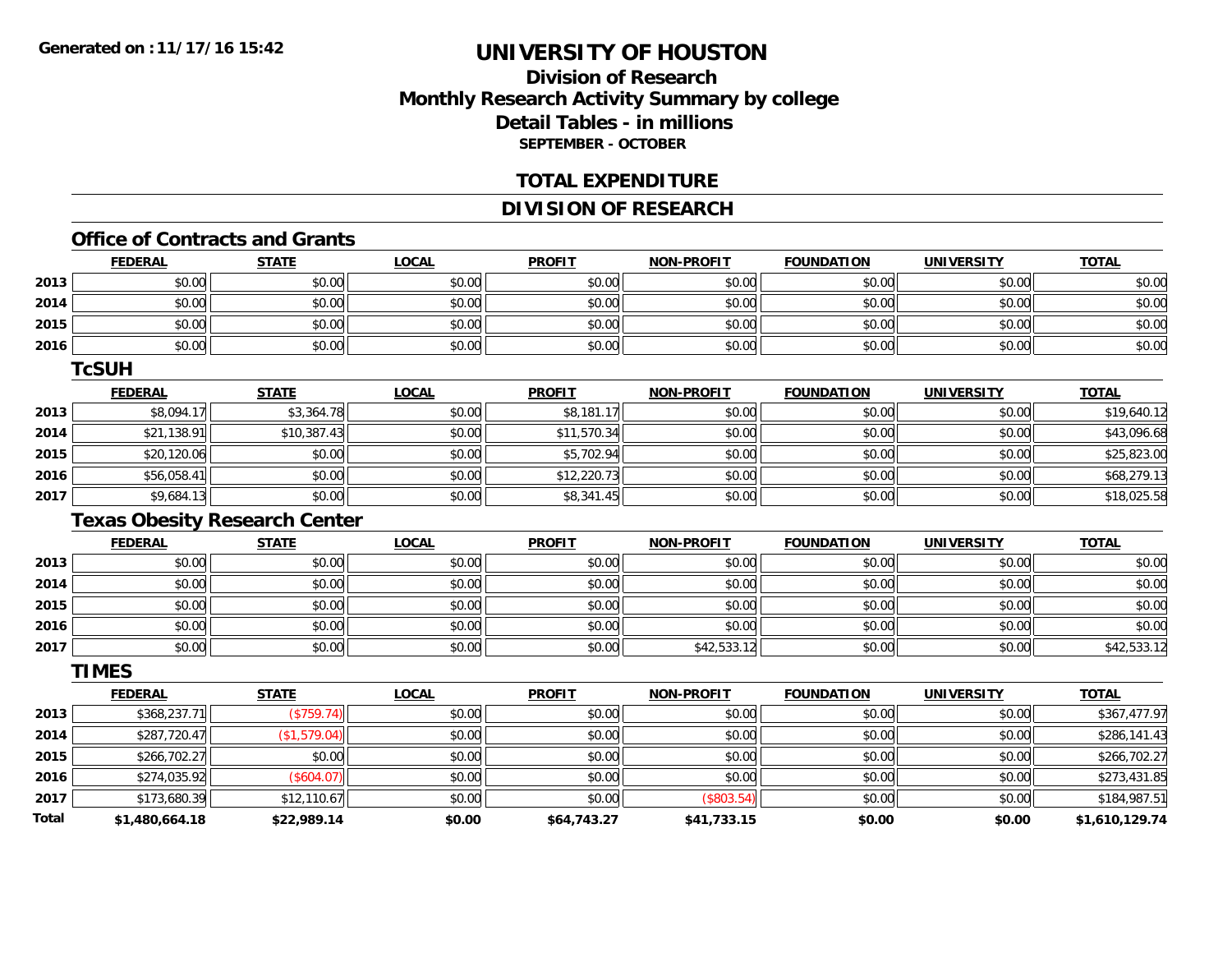## **Division of ResearchMonthly Research Activity Summary by college Detail Tables - in millionsSEPTEMBER - OCTOBER**

### **TOTAL EXPENDITURE**

### **GRADUATE COLLEGE OF SOCIAL WORK**

## **Center for Drug and Social Policy Research**

|      | <b>FEDERAL</b> | <b>STATE</b> | <b>LOCAL</b> | <b>PROFIT</b> | <b>NON-PROFIT</b> | <b>FOUNDATION</b> | <b>UNIVERSITY</b> | <b>TOTAL</b> |
|------|----------------|--------------|--------------|---------------|-------------------|-------------------|-------------------|--------------|
| 2013 | \$99.14        | \$0.00       | \$0.00       | \$0.00        | \$0.00            | \$0.00            | \$0.00            | \$99.14      |
| 2014 | \$0.00         | \$0.00       | \$0.00       | \$0.00        | \$0.00            | \$0.00            | \$0.00            | \$0.00       |
| 2015 | \$33,584.54    | \$0.00       | \$0.00       | \$0.00        | \$0.00            | \$0.00            | \$0.00            | \$33,584.54  |
| 2016 | \$68,288.58    | \$0.00       | \$0.00       | \$0.00        | \$0.00            | \$0.00            | \$0.00            | \$68,288.58  |
| 2017 | \$67,081.43    | \$0.00       | \$0.00       | \$0.00        | \$0.00            | \$0.00            | \$0.00            | \$67,081.43  |

## **Center for Health Equities & Evaluation Research**

|      | <u>FEDERAL</u> | <b>STATE</b> | <b>LOCAL</b> | <b>PROFIT</b> | <b>NON-PROFIT</b> | <b>FOUNDATION</b> | <b>UNIVERSITY</b> | <b>TOTAL</b> |
|------|----------------|--------------|--------------|---------------|-------------------|-------------------|-------------------|--------------|
| 2013 | \$129,454.88   | \$0.00       | \$0.00       | \$0.00        | \$0.00            | \$0.00            | \$42,000.00       | \$171,454.88 |
| 2014 | \$14,162.20    | \$0.00       | \$0.00       | \$0.00        | \$0.00            | \$0.00            | \$0.00            | \$14,162.20  |
| 2015 | \$22,351.13    | \$0.00       | \$0.00       | \$0.00        | \$0.00            | \$0.00            | \$0.00            | \$22,351.13  |
| 2016 | \$22,410.84    | \$0.00       | \$0.00       | \$0.00        | \$0.00            | \$0.00            | \$0.00            | \$22,410.84  |
| 2017 | \$31,970.49    | \$0.00       | \$0.00       | \$0.00        | \$0.00            | \$0.00            | \$0.00            | \$31,970.49  |

## **Child & Family for Innovative Research**

|      | <b>FEDERAL</b> | <u>STATE</u> | <b>LOCAL</b> | <b>PROFIT</b> | <b>NON-PROFIT</b> | <b>FOUNDATION</b> | <b>UNIVERSITY</b> | <b>TOTAL</b> |
|------|----------------|--------------|--------------|---------------|-------------------|-------------------|-------------------|--------------|
| 2013 | \$144,282.37   | \$4,722.11   | \$7,284.77   | \$0.00        | \$0.00            | \$1,830.00        | \$0.00            | \$158,119.25 |
| 2014 | \$127,085.32   | \$1,477.44   | \$4,800.95   | \$10,995.67   | \$14,109.94       | \$27,947.52       | \$0.00            | \$186,416.84 |
| 2015 | \$282,478.56   | \$22,280.46  | \$0.00       | \$864.10      | (S5,073.66)       | \$20,236.50       | \$0.00            | \$320,785.96 |
| 2016 | \$115,577.15   | \$0.00       | \$0.00       | \$0.00        | \$0.00            | \$31,514.97       | \$0.00            | \$147,092.12 |
| 2017 | \$464,551.94   | \$38,213.87  | \$14,082.82  | \$777.32      | \$0.00            | \$19,533.04       | \$1,405.47        | \$538,564.46 |

#### **Community Projects - Social Work**

|      | <u>FEDERAL</u>             | <b>STATE</b> | <u>LOCAL</u> | <b>PROFIT</b> | <b>NON-PROFIT</b> | <b>FOUNDATION</b> | <b>UNIVERSITY</b> | <b>TOTAL</b> |
|------|----------------------------|--------------|--------------|---------------|-------------------|-------------------|-------------------|--------------|
| 2013 |                            | \$0.00       | \$0.00       | \$0.00        | \$0.00            | \$0.00            | \$0.00            | (\$0.01)     |
|      | <b>Social Work</b><br>Dean |              |              |               |                   |                   |                   |              |
|      | <b>FEDERAL</b>             | <u>STATE</u> | <u>LOCAL</u> | <b>PROFIT</b> | <b>NON-PROFIT</b> | <b>FOUNDATION</b> | <b>UNIVERSITY</b> | <b>TOTAL</b> |

| 2013 | (\$32.59)    | \$0.00 | \$0.00 | \$0.00     | \$0.00   | \$0.00     | \$0.00 | (\$32.59)    |
|------|--------------|--------|--------|------------|----------|------------|--------|--------------|
| 2014 | \$0.00       | \$0.00 | \$0.00 | \$0.00     | \$0.00   | \$0.00     | \$0.00 | \$0.00       |
| 2015 | \$902.98     | \$0.00 | \$0.00 | \$0.00     | \$0.00   | \$0.00     | \$0.00 | \$902.98     |
| 2016 | \$27,857.56  | \$0.00 | \$0.00 | \$505.76   | \$0.00   | \$0.00     | \$0.00 | \$28,363.32  |
| 2017 | \$178,451.58 | \$0.00 | \$0.00 | \$1,738.59 | \$357.88 | \$4,255.00 | \$0.00 | \$184,803.05 |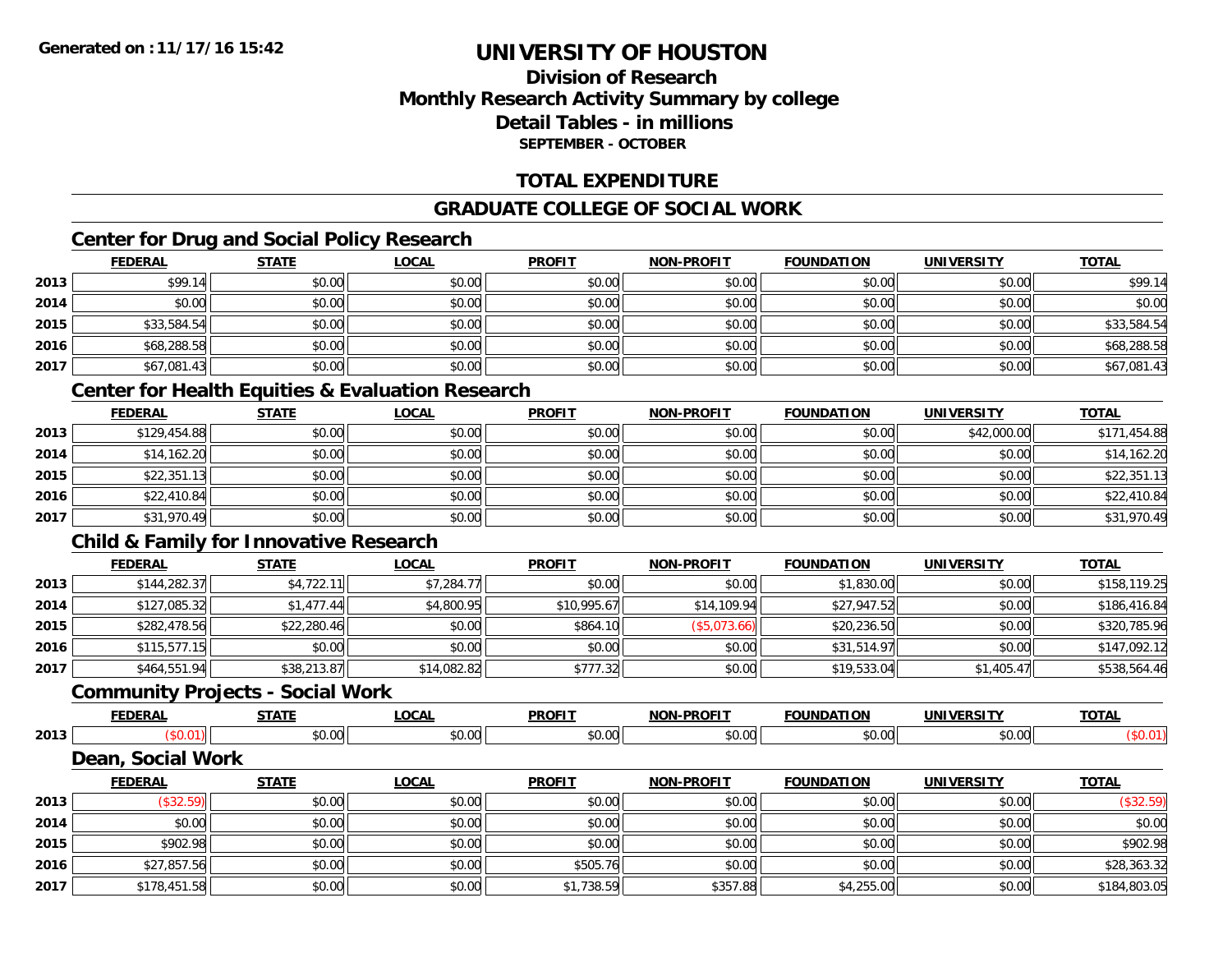### **Division of Research Monthly Research Activity Summary by college Detail Tables - in millions SEPTEMBER - OCTOBER**

#### **TOTAL EXPENDITURE**

#### **GRADUATE COLLEGE OF SOCIAL WORK**

# **Office for Drug SPR**

|              | <b>FEDERAL</b> | <u>STATE</u> | <u>LOCAL</u> | <b>PROFIT</b> | <b>NON-PROFIT</b> | <b>FOUNDATION</b> | <b>UNIVERSITY</b> | <b>TOTAL</b>   |
|--------------|----------------|--------------|--------------|---------------|-------------------|-------------------|-------------------|----------------|
| 2013         | \$0.00         | \$0.00       | \$0.00       | \$0.00        | \$0.00            | \$0.00            | \$0.00            | \$0.00         |
| 2014         | \$0.00         | \$0.00       | \$0.00       | \$0.00        | \$0.00            | \$0.00            | \$0.00            | \$0.00         |
| 2015         | \$0.00         | \$0.00       | \$0.00       | \$0.00        | \$0.00            | \$0.00            | \$0.00            | \$0.00         |
| <b>Total</b> | \$1,730,558.10 | \$66,693.88  | \$26,168.54  | \$14,881.44   | \$9,394.16        | \$105,317.03      | \$43,405.47       | \$1,996,418.62 |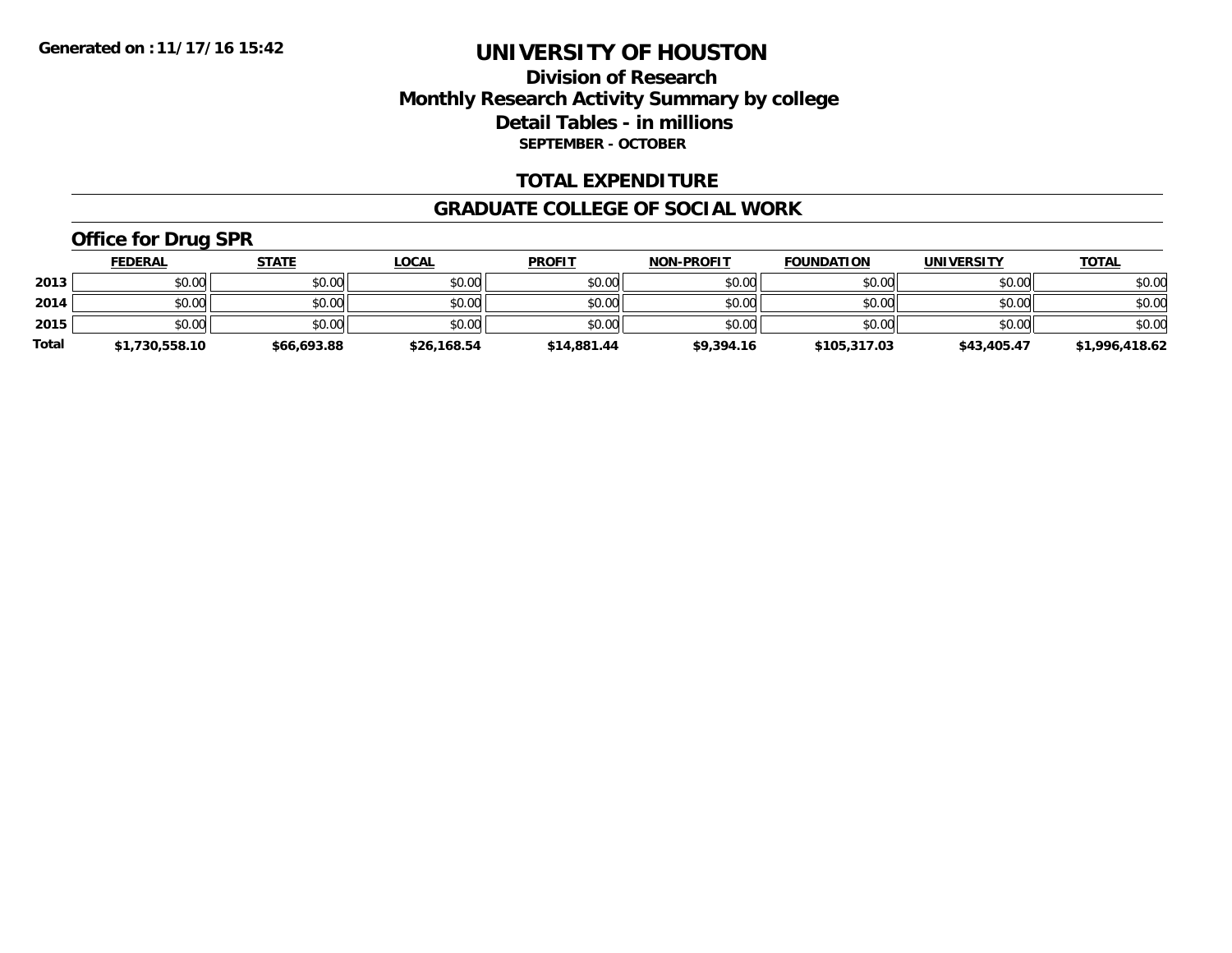### **Division of Research Monthly Research Activity Summary by college Detail Tables - in millions SEPTEMBER - OCTOBER**

#### **TOTAL EXPENDITURE**

#### **HILTON COLLEGE OF HOTEL AND RESTAURANT MANAGEMENT**

#### **Hotel and Restaurant Management**

|       | <b>FEDERAL</b> | <b>STATE</b> | <b>LOCAL</b> | <b>PROFIT</b> | <b>NON-PROFIT</b> | <b>FOUNDATION</b> | <b>UNIVERSITY</b> | <b>TOTAL</b> |
|-------|----------------|--------------|--------------|---------------|-------------------|-------------------|-------------------|--------------|
| 2013  | \$7,818.88     | \$7,507.86   | \$0.00       | \$0.00        | \$0.00            | \$0.00            | \$0.00            | \$15,326.74  |
| 2014  | \$25,620.67    | (S191.53)    | \$0.00       | \$0.00        | \$0.00            | \$0.00            | \$0.00            | \$25,429.14  |
| 2015  | \$25,274.54    | \$0.00       | \$0.00       | \$0.00        | \$0.00            | \$1,684.66        | \$0.00            | \$26,959.20  |
| 2016  | \$38,777.94    | \$0.00       | \$0.00       | \$0.00        | \$0.00            | \$0.00            | \$0.00            | \$38,777.94  |
| 2017  | \$33,568.47    | \$0.00       | \$0.00       | \$0.00        | (\$15,714.74)     | \$0.00            | \$0.00            | \$17,853.73  |
| Total | \$131,060.50   | \$7,316.33   | \$0.00       | \$0.00        | (\$15,714.74)     | \$1,684.66        | \$0.00            | \$124,346.75 |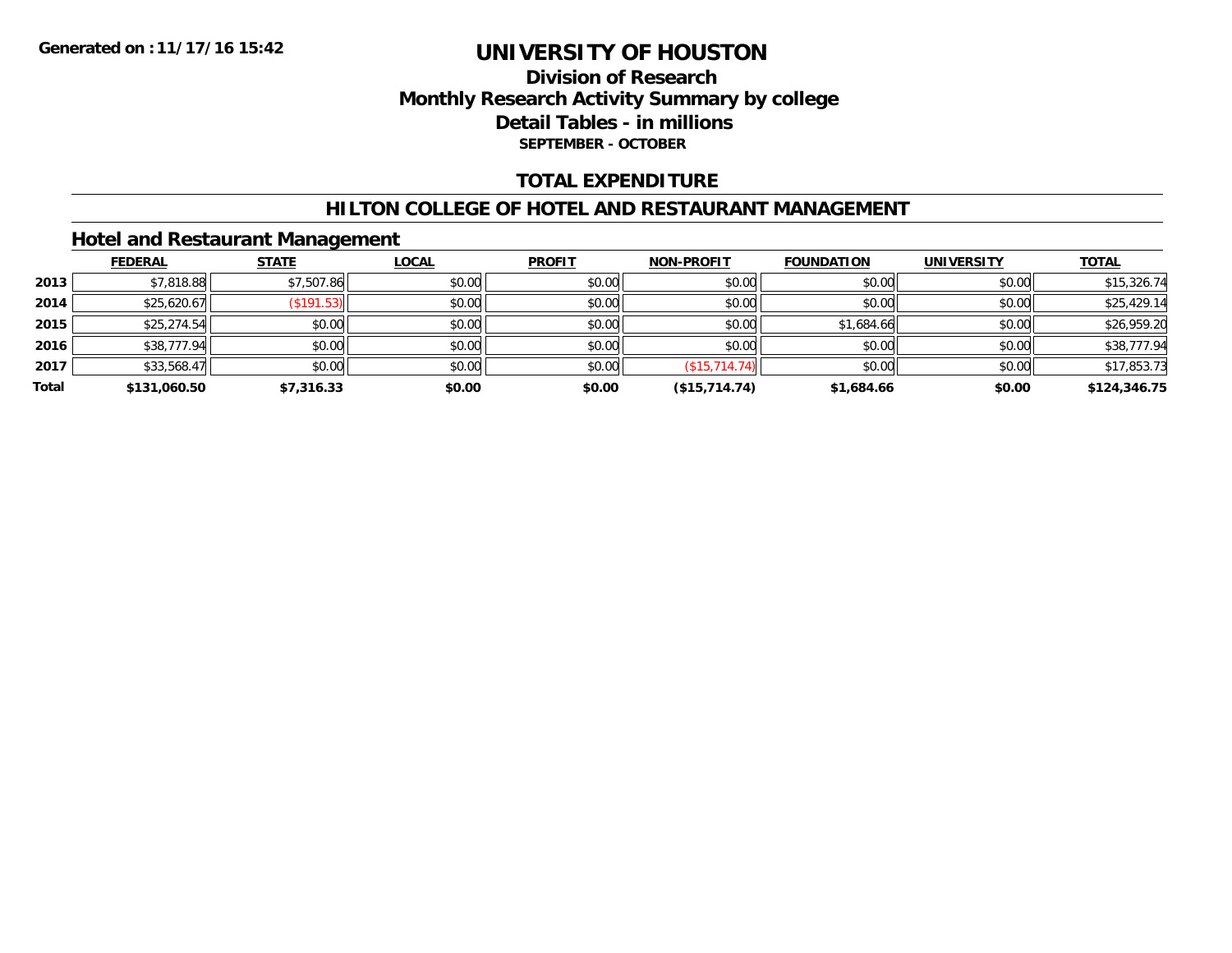### **Division of Research Monthly Research Activity Summary by college Detail Tables - in millions SEPTEMBER - OCTOBER**

#### **TOTAL EXPENDITURE**

#### **HONORS COLLEGE**

# **Dean, Honors College**

|       | <b>FEDERAL</b> | <b>STATE</b> | <b>LOCAL</b> | <b>PROFIT</b> | <b>NON-PROFIT</b> | <b>FOUNDATION</b> | <b>UNIVERSITY</b> | <b>TOTAL</b> |
|-------|----------------|--------------|--------------|---------------|-------------------|-------------------|-------------------|--------------|
| 2013  | \$6,258.59     | \$0.00       | \$0.00       | \$0.00        | \$6,524.77        | \$0.00            | \$0.00            | \$12,783.37  |
| 2014  | \$2,495.91     | \$0.00       | \$0.00       | \$0.00        | \$3,988.92        | \$418.73          | \$0.00            | \$6,903.55   |
| 2015  | \$0.00         | \$0.00       | \$0.00       | \$0.00        | (\$17.71)         | \$179.43          | \$0.00            | \$161.72     |
| 2016  | \$0.00         | \$0.00       | \$0.00       | \$0.00        | \$0.00            | \$405.26          | \$0.00            | \$405.26     |
| 2017  | \$0.00         | \$0.00       | \$0.00       | \$0.00        | \$0.00            | \$0.00            | \$0.00            | \$0.00       |
| Total | \$8,754.50     | \$0.00       | \$0.00       | \$0.00        | \$10,495.99       | \$1,003.42        | \$0.00            | \$20,253.90  |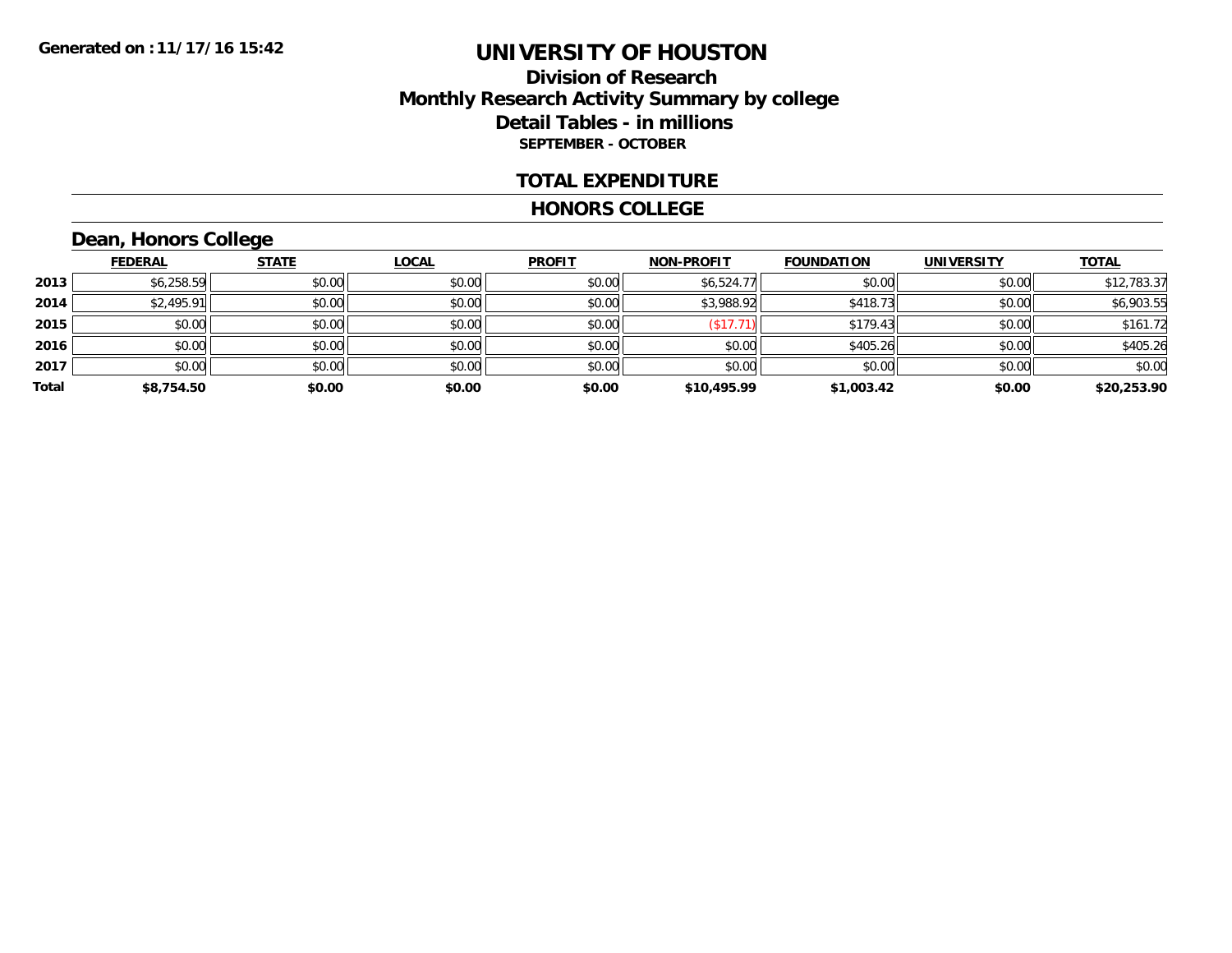### **Division of Research Monthly Research Activity Summary by college Detail Tables - in millions SEPTEMBER - OCTOBER**

#### **TOTAL EXPENDITURE**

#### **LIBRARY**

### **Administration, Library**

|       | <b>FEDERAL</b>     | <b>STATE</b> | LOCAL  | <b>PROFIT</b> | <b>NON-PROFIT</b> | <b>FOUNDATION</b> | <b>UNIVERSITY</b> | <u>TOTAL</u> |
|-------|--------------------|--------------|--------|---------------|-------------------|-------------------|-------------------|--------------|
| 2013  | \$0.00             | \$0.00       | \$0.00 | \$0.00        | \$0.00            | \$0.00            | \$0.00            | \$0.00       |
| 2014  | $\sim$ 00<br>DU.UU | \$0.00       | \$0.00 | \$0.00        | \$0.00            | \$0.00            | \$0.00            | \$0.00       |
| Total | \$0.00             | \$0.00       | \$0.00 | \$0.00        | \$0.00            | \$0.00            | \$0.00            | \$0.00       |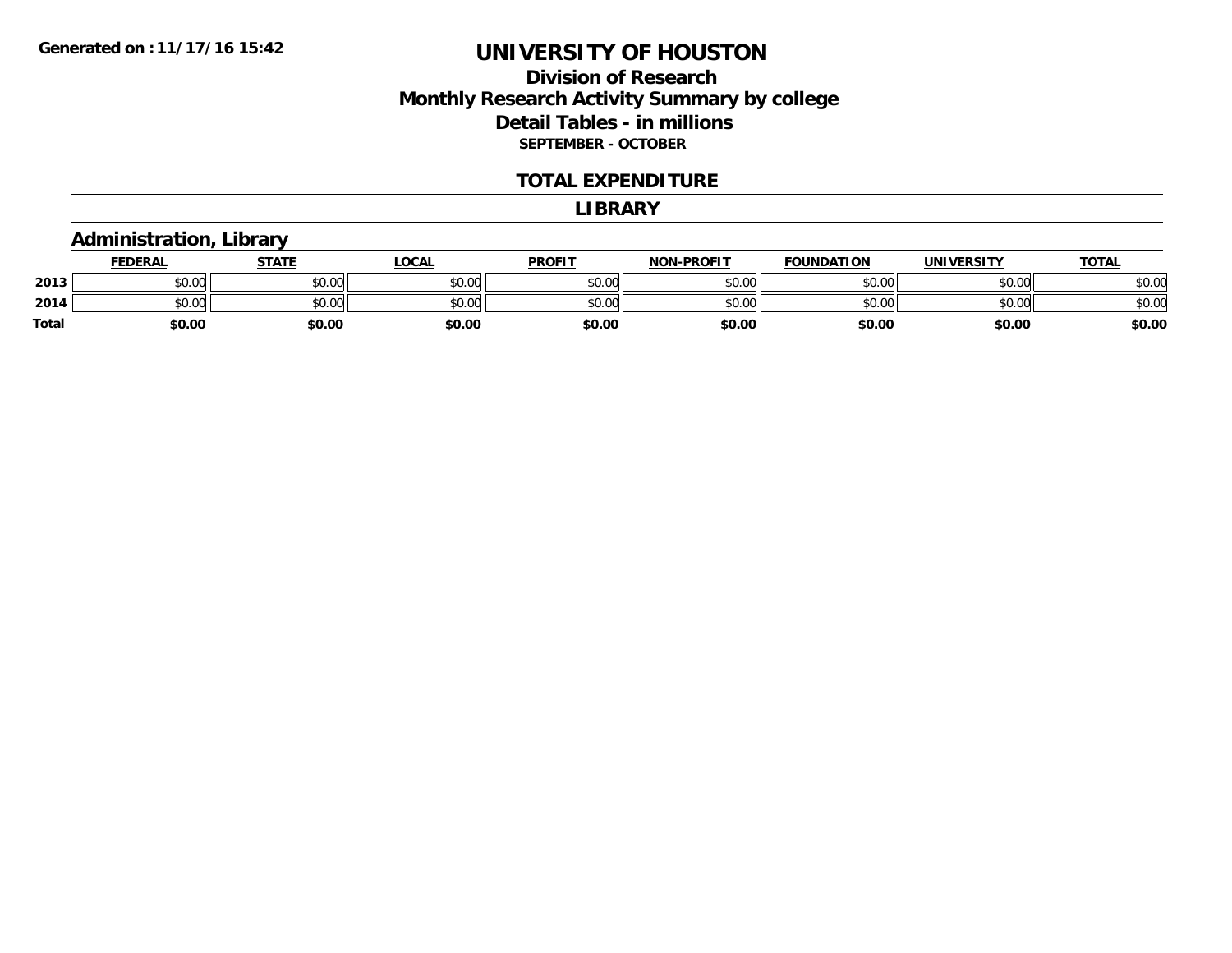### **Division of Research Monthly Research Activity Summary by college Detail Tables - in millions SEPTEMBER - OCTOBER**

#### **TOTAL EXPENDITURE**

#### **PRESIDENT**

### **Office of the President**

|       | <b>FEDERAL</b> | <b>STATE</b> | <b>LOCAL</b> | <b>PROFIT</b> | <b>NON-PROFIT</b> | <b>FOUNDATION</b> | <b>UNIVERSITY</b> | <b>TOTAL</b> |
|-------|----------------|--------------|--------------|---------------|-------------------|-------------------|-------------------|--------------|
| 2013  | \$0.00         | \$0.00       | \$0.00       | \$0.00        | \$0.00            | \$0.00            | \$0.00            | \$0.00       |
| 2014  | \$0.00         | \$0.00       | \$0.00       | \$0.00        | \$0.00            | \$0.00            | \$0.00            | \$0.00       |
| 2015  | \$0.00         | \$0.00       | \$0.00       | \$0.00        | \$0.00            | \$0.00            | \$0.00            | \$0.00       |
| 2016  | \$0.00         | \$0.00       | \$0.00       | \$0.00        | \$0.00            | \$0.00            | \$0.00            | \$0.00       |
| 2017  | \$0.00         | \$0.00       | \$0.00       | \$0.00        | \$0.00            | \$0.00            | \$0.00            | \$0.00       |
| Total | \$0.00         | \$0.00       | \$0.00       | \$0.00        | \$0.00            | \$0.00            | \$0.00            | \$0.00       |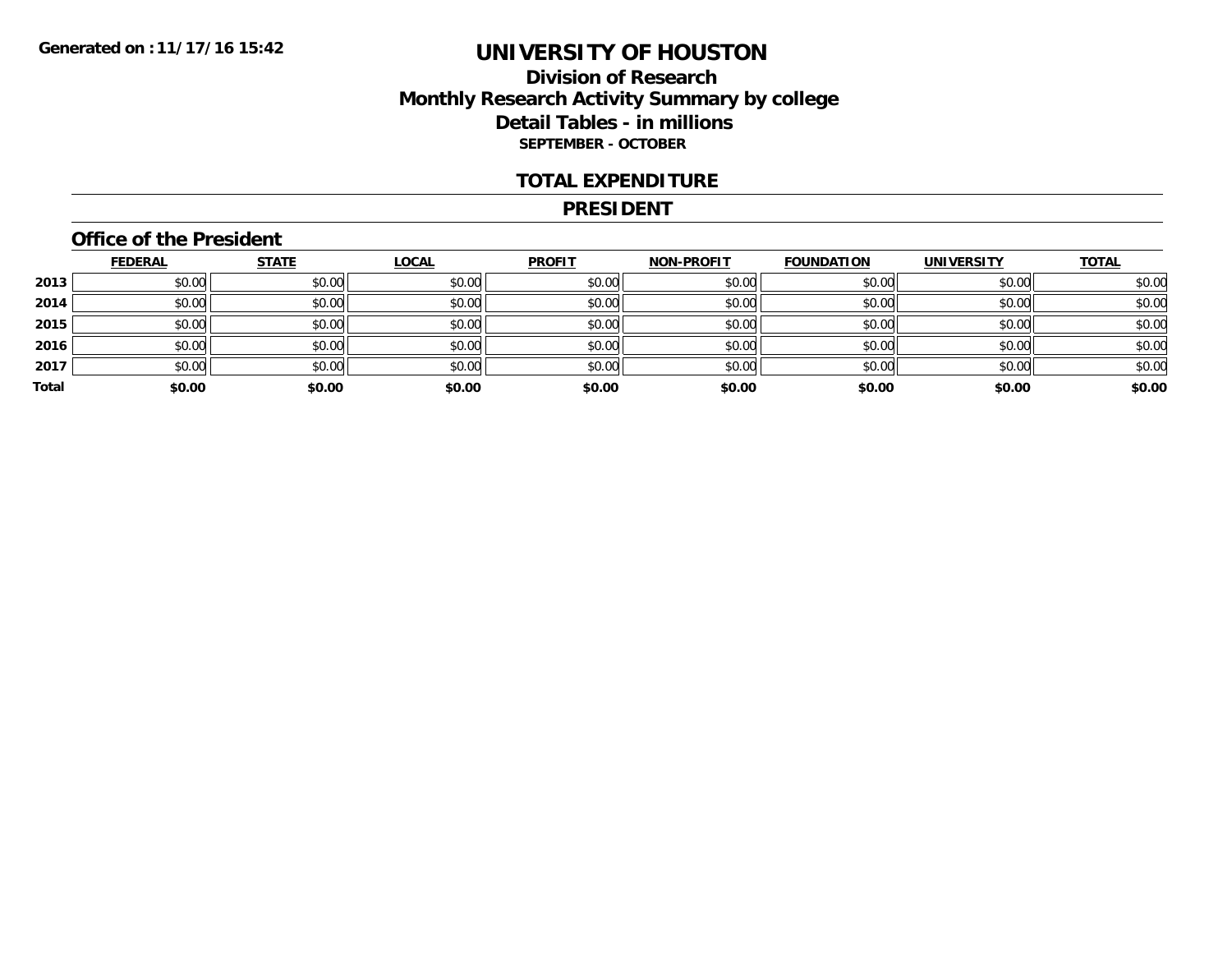### **Division of Research Monthly Research Activity Summary by college Detail Tables - in millions SEPTEMBER - OCTOBER**

#### **TOTAL EXPENDITURE**

## **SCHOOL OF NURSING**

### **Dean, School of Nursing**

|       | <b>EDERAL</b>  | <b>STATE</b> | <b>LOCAL</b>   | <b>PROFIT</b>                  | -PROFIT<br><b>NON</b> | <b>FOUNDATION</b> | <b>UNIVERSITY</b> | <b>TOTAL</b> |
|-------|----------------|--------------|----------------|--------------------------------|-----------------------|-------------------|-------------------|--------------|
| 2017  | 40.00<br>DU.UU | \$0.00       | 60.00<br>JU.UU | $\circ$ $\circ$ $\circ$<br>,uu | \$0.00                |                   | 0000<br>DU.UU     | .UJ          |
| Total | \$0.00         | \$0.00       | \$0.00         | \$0.00                         | \$0.00                | .051.55           | \$0.00            | .,051.55     |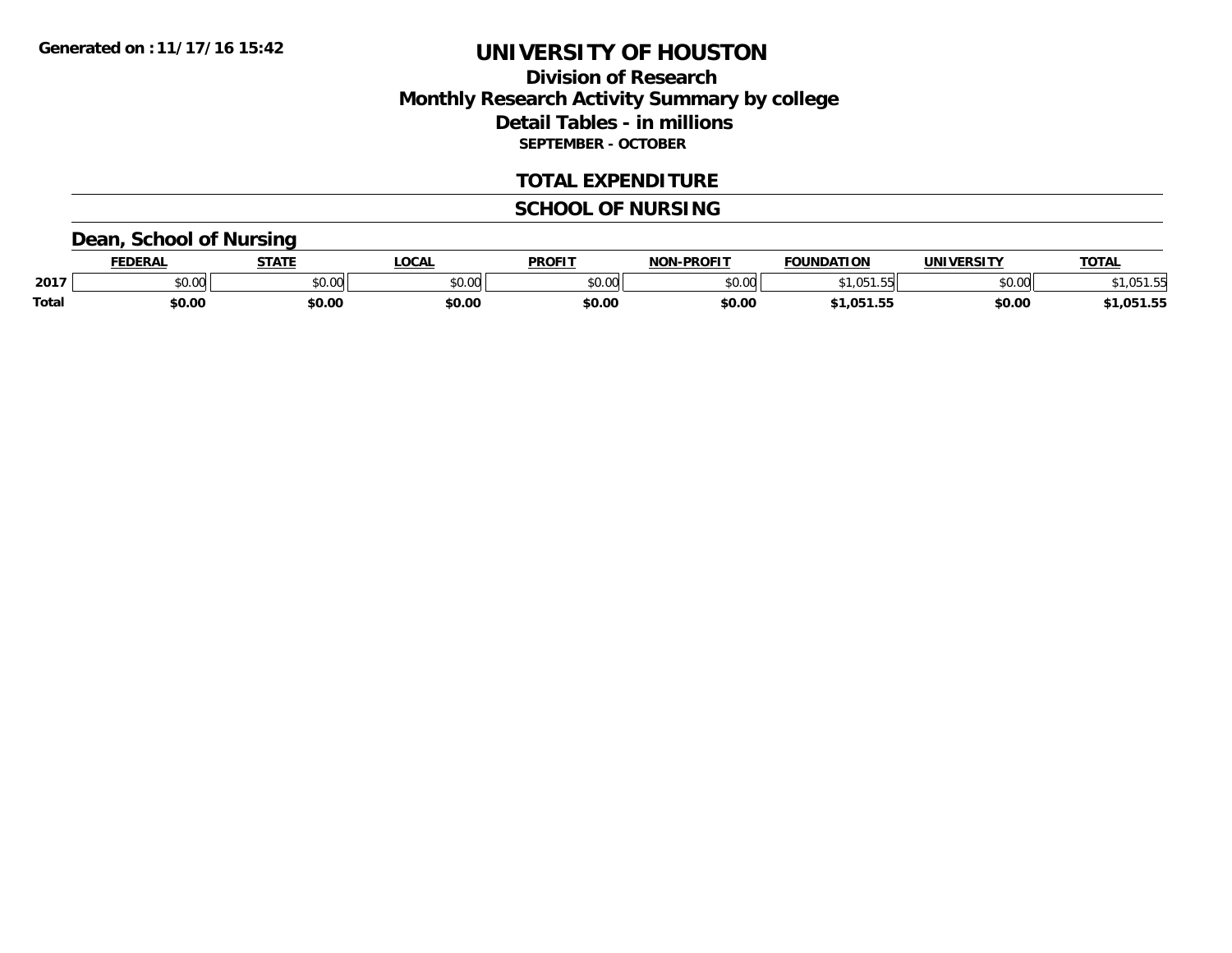## **Division of ResearchMonthly Research Activity Summary by college Detail Tables - in millions SEPTEMBER - OCTOBER**

### **TOTAL EXPENDITURE**

#### **SENIOR V.P. FOR ACADEMIC AFFAIRS AND PROVOST**

|      | <b>Challenger Program</b>                           |              |              |               |                   |                   |                   |              |
|------|-----------------------------------------------------|--------------|--------------|---------------|-------------------|-------------------|-------------------|--------------|
|      | <b>FEDERAL</b>                                      | <b>STATE</b> | <b>LOCAL</b> | <b>PROFIT</b> | <b>NON-PROFIT</b> | <b>FOUNDATION</b> | <b>UNIVERSITY</b> | <b>TOTAL</b> |
| 2013 | \$0.00                                              | \$0.00       | \$0.00       | \$0.00        | \$0.00            | \$0.00            | \$0.00            | \$0.00       |
| 2014 | \$0.00                                              | \$0.00       | \$0.00       | \$0.00        | \$0.00            | \$0.00            | \$0.00            | \$0.00       |
| 2015 | \$0.00                                              | \$0.00       | \$0.00       | \$0.00        | \$0.00            | \$0.00            | \$0.00            | \$0.00       |
| 2016 | \$0.00                                              | \$0.00       | \$0.00       | \$0.00        | \$0.00            | \$0.00            | \$0.00            | \$0.00       |
|      | <b>Learning Support Services</b>                    |              |              |               |                   |                   |                   |              |
|      | <b>FEDERAL</b>                                      | <b>STATE</b> | <b>LOCAL</b> | <b>PROFIT</b> | NON-PROFIT        | <b>FOUNDATION</b> | <b>UNIVERSITY</b> | <b>TOTAL</b> |
| 2013 | \$0.00                                              | \$0.00       | \$0.00       | \$0.00        | \$0.00            | \$0.00            | \$0.00            | \$0.00       |
|      | <b>Office of Admissions</b>                         |              |              |               |                   |                   |                   |              |
|      | <b>FEDERAL</b>                                      | <b>STATE</b> | <b>LOCAL</b> | <b>PROFIT</b> | <b>NON-PROFIT</b> | <b>FOUNDATION</b> | <b>UNIVERSITY</b> | <b>TOTAL</b> |
| 2013 | \$0.00                                              | \$0.00       | \$0.00       | \$0.00        | \$0.00            | \$0.00            | \$0.00            | \$0.00       |
| 2014 | \$0.00                                              | \$0.00       | \$0.00       | \$0.00        | \$0.00            | \$0.00            | \$0.00            | \$0.00       |
|      | <b>Pre-Health Advising</b>                          |              |              |               |                   |                   |                   |              |
|      | <b>FEDERAL</b>                                      | <b>STATE</b> | <b>LOCAL</b> | <b>PROFIT</b> | <b>NON-PROFIT</b> | <b>FOUNDATION</b> | <b>UNIVERSITY</b> | <b>TOTAL</b> |
| 2015 | \$0.00                                              | \$0.00       | \$0.00       | \$0.00        | \$0.00            | \$0.00            | \$0.00            | \$0.00       |
| 2016 | \$0.00                                              | \$0.00       | \$0.00       | \$0.00        | \$0.00            | \$0.00            | \$0.00            | \$0.00       |
|      | <b>Senior V.P. for Academic Affairs and Provost</b> |              |              |               |                   |                   |                   |              |
|      | <b>FEDERAL</b>                                      | <b>STATE</b> | <b>LOCAL</b> | <b>PROFIT</b> | <b>NON-PROFIT</b> | <b>FOUNDATION</b> | <b>UNIVERSITY</b> | <b>TOTAL</b> |
| 2013 | \$0.00                                              | \$0.00       | \$0.00       | \$0.00        | \$0.00            | \$0.00            | \$0.00            | \$0.00       |
| 2014 | \$0.00                                              | \$0.00       | \$0.00       | \$38,767.38   | \$0.00            | \$0.00            | \$0.00            | \$38,767.38  |
| 2015 | \$0.00                                              | \$0.00       | \$0.00       | \$0.00        | \$0.00            | \$0.00            | \$0.00            | \$0.00       |
| 2016 | \$0.00                                              | \$0.00       | \$0.00       | \$0.00        | \$0.00            | \$0.00            | \$0.00            | \$0.00       |
| 2017 | \$0.00                                              | \$0.00       | \$0.00       | \$0.00        | \$0.00            | \$0.00            | \$0.00            | \$0.00       |
|      | <b>Student Support Services</b>                     |              |              |               |                   |                   |                   |              |
|      | <b>FEDERAL</b>                                      | <b>STATE</b> | <b>LOCAL</b> | <b>PROFIT</b> | <b>NON-PROFIT</b> | <b>FOUNDATION</b> | <b>UNIVERSITY</b> | <b>TOTAL</b> |
| 2015 | \$0.00                                              | \$0.00       | \$0.00       | \$0.00        | \$0.00            | \$0.00            | \$0.00            | \$0.00       |
|      | <b>UH Energy</b>                                    |              |              |               |                   |                   |                   |              |
|      | <b>FEDERAL</b>                                      | <b>STATE</b> | <b>LOCAL</b> | <b>PROFIT</b> | <b>NON-PROFIT</b> | <b>FOUNDATION</b> | <b>UNIVERSITY</b> | <b>TOTAL</b> |
| 2015 | \$0.00                                              | \$0.00       | \$0.00       | \$0.00        | \$0.00            | \$0.00            | \$0.00            | \$0.00       |
| 2016 | \$0.00                                              | \$0.00       | \$0.00       | \$0.00        | \$0.00            | \$0.00            | \$0.00            | \$0.00       |
| 2017 | \$0.00                                              | \$0.00       | \$0.00       | \$0.00        | \$0.00            | \$0.00            | \$0.00            | \$0.00       |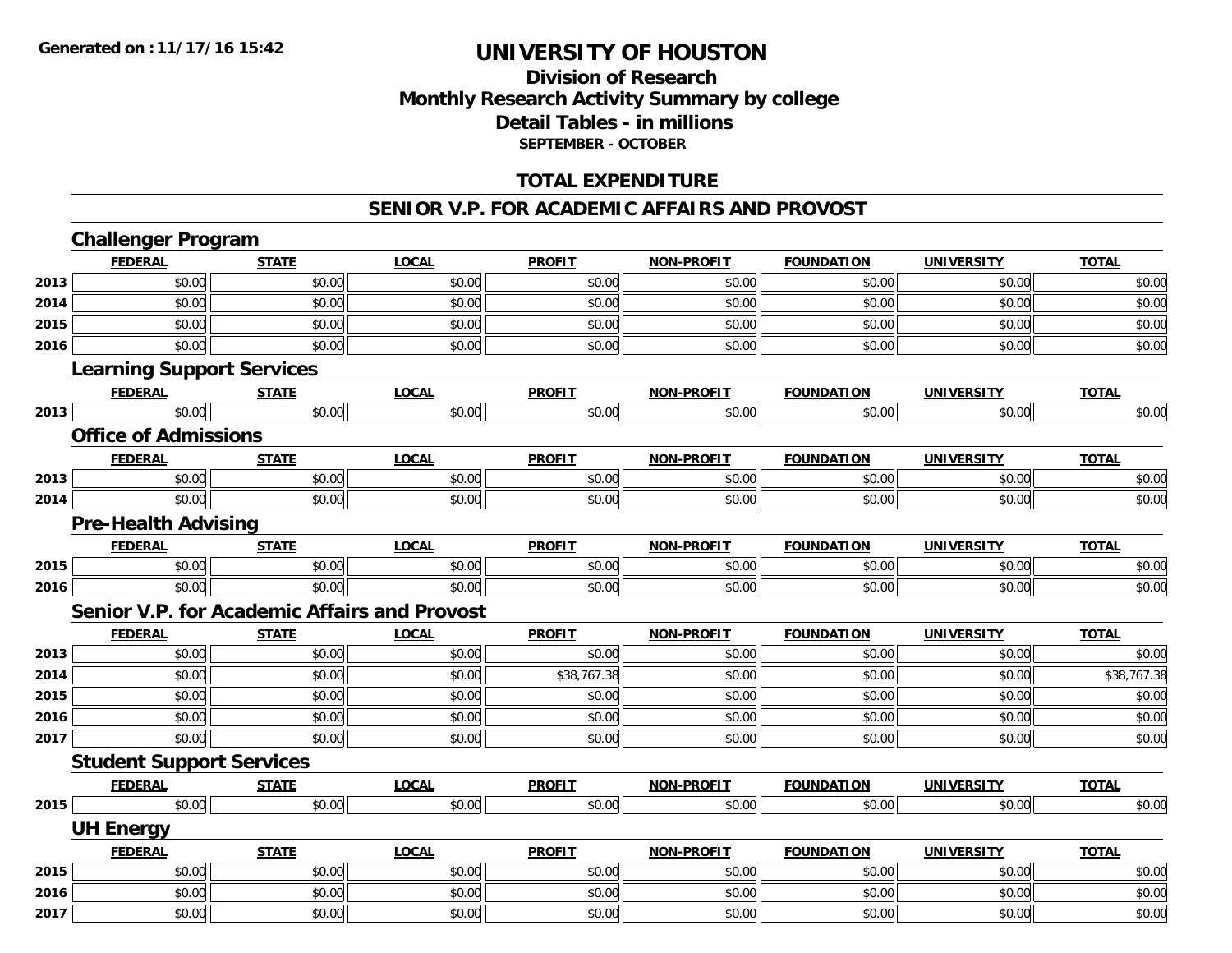### **Division of Research Monthly Research Activity Summary by college Detail Tables - in millions SEPTEMBER - OCTOBER**

### **TOTAL EXPENDITURE**

#### **SENIOR V.P. FOR ACADEMIC AFFAIRS AND PROVOST**

### **Undergraduate Scholars**

|      | <b>FEDERAL</b>                              | <b>STATE</b>                         | <b>LOCAL</b> | <b>PROFIT</b> | <b>NON-PROFIT</b> | <b>FOUNDATION</b> | <b>UNIVERSITY</b> | <b>TOTAL</b>    |  |  |  |
|------|---------------------------------------------|--------------------------------------|--------------|---------------|-------------------|-------------------|-------------------|-----------------|--|--|--|
| 2013 | \$0.00                                      | (\$3,691.51)                         | \$0.00       | \$0.00        | \$0.00            | \$0.00            | \$0.00            | (\$3,691.51)    |  |  |  |
|      |                                             | <b>Undergraduate Student Success</b> |              |               |                   |                   |                   |                 |  |  |  |
|      | <b>FEDERAL</b>                              | <b>STATE</b>                         | <b>LOCAL</b> | <b>PROFIT</b> | <b>NON-PROFIT</b> | <b>FOUNDATION</b> | <b>UNIVERSITY</b> | <b>TOTAL</b>    |  |  |  |
| 2013 | \$0.00                                      | \$0.00                               | \$0.00       | \$0.00        | \$0.00            | \$0.00            | \$0.00            | \$0.00          |  |  |  |
| 2014 | \$0.00                                      | \$4,951.90                           | \$0.00       | \$0.00        | \$0.00            | \$0.00            | \$0.00            | \$4,951.90      |  |  |  |
| 2015 | \$23,841.31                                 | \$2,800.00                           | \$0.00       | \$0.00        | \$0.00            | \$0.00            | \$0.00            | \$26,641.31     |  |  |  |
| 2016 | \$3,166.54                                  | \$41,168.71                          | \$0.00       | \$0.00        | \$0.00            | \$0.00            | \$0.00            | \$44,335.25     |  |  |  |
| 2017 | \$0.00                                      | (\$5,035.31)                         | \$0.00       | \$0.00        | \$0.00            | \$0.00            | \$0.00            | $($ \$5,035.31) |  |  |  |
|      | <b>Undergraduate Student Success Center</b> |                                      |              |               |                   |                   |                   |                 |  |  |  |
|      | <b>FEDERAL</b>                              | <b>STATE</b>                         | <b>LOCAL</b> | <b>PROFIT</b> | <b>NON-PROFIT</b> | <b>FOUNDATION</b> | <b>UNIVERSITY</b> | <b>TOTAL</b>    |  |  |  |
|      |                                             |                                      |              |               |                   |                   |                   |                 |  |  |  |

| Total | \$152,224.48 | \$40,262.36          | \$0.00 | \$38,767.38 | \$6,319.37 | \$0.00 | \$0.00 | \$237,573.59 |
|-------|--------------|----------------------|--------|-------------|------------|--------|--------|--------------|
| 2016  | \$0.00       | \$0.00               | \$0.00 | \$0.00      | \$323.69   | \$0.00 | \$0.00 | \$323.69     |
| 2015  | \$14,596.90  | \$0.00               | \$0.00 | \$0.00      | \$6,115.71 | \$0.00 | \$0.00 | \$20,712.60  |
| 2014  | \$48,820.97  | $($ \$88.68) $\vert$ | \$0.00 | \$0.00      | \$3.14     | \$0.00 | \$0.00 | \$48,735.43  |
| 2013  | \$61,798.77  | \$157.25             | \$0.00 | \$0.00      |            | \$0.00 | \$0.00 | \$61,832.86  |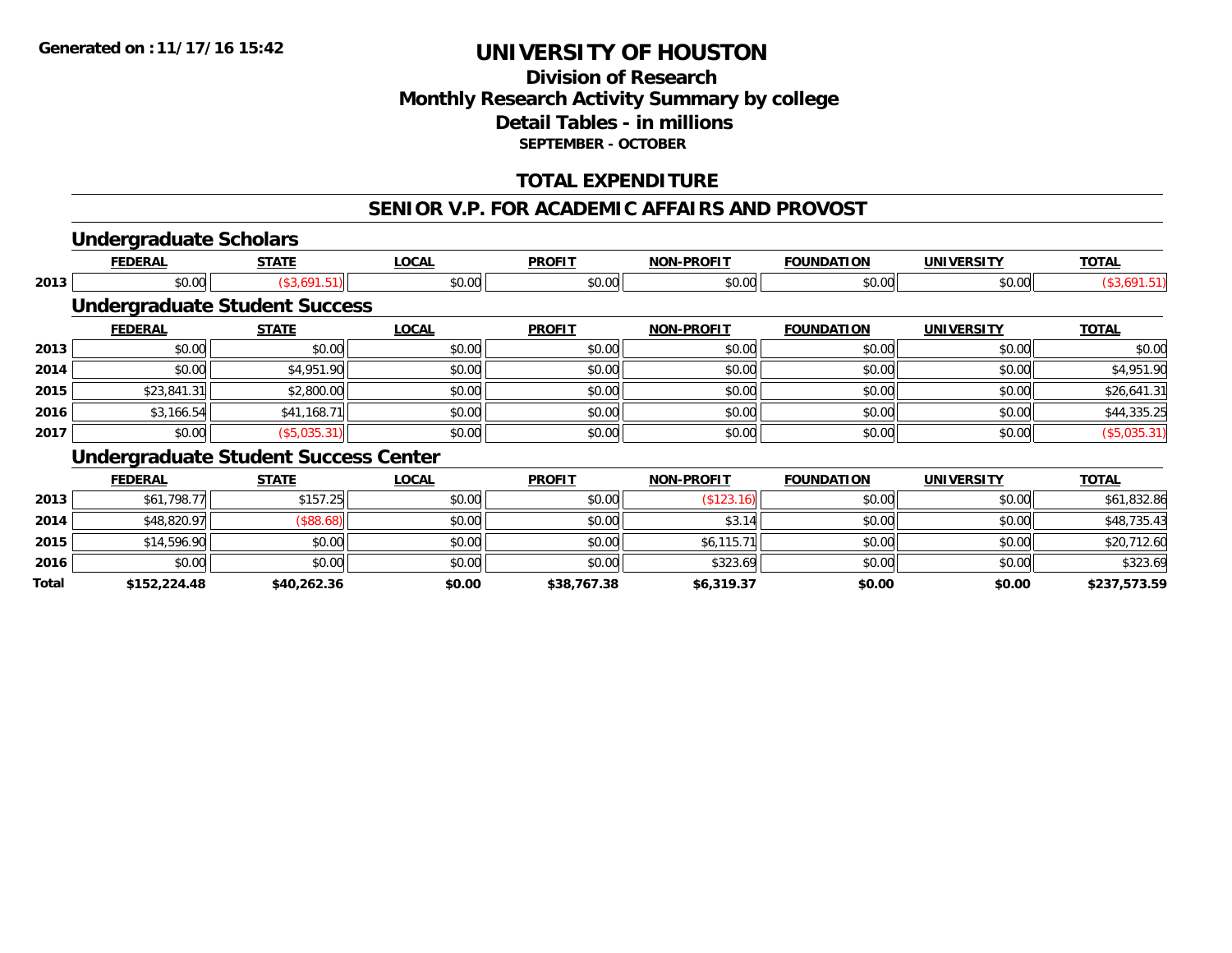## **Division of ResearchMonthly Research Activity Summary by college Detail Tables - in millions SEPTEMBER - OCTOBER**

#### **TOTAL EXPENDITURE**

#### **UH LAW CENTER**

|       | Dean, Law      |              |              |               |                   |                   |                   |              |
|-------|----------------|--------------|--------------|---------------|-------------------|-------------------|-------------------|--------------|
|       | <b>FEDERAL</b> | <b>STATE</b> | <b>LOCAL</b> | <b>PROFIT</b> | <b>NON-PROFIT</b> | <b>FOUNDATION</b> | <b>UNIVERSITY</b> | <b>TOTAL</b> |
| 2013  | \$0.00         | \$0.00       | \$0.00       | \$0.00        | \$0.00            | \$0.00            | \$0.00            | \$0.00       |
| 2017  | \$0.00         | \$8,216.00   | \$0.00       | \$0.00        | \$0.00            | \$0.00            | \$0.00            | \$8,216.00   |
|       | Law-UH         |              |              |               |                   |                   |                   |              |
|       | <b>FEDERAL</b> | <b>STATE</b> | <b>LOCAL</b> | <b>PROFIT</b> | <b>NON-PROFIT</b> | <b>FOUNDATION</b> | <b>UNIVERSITY</b> | <b>TOTAL</b> |
| 2013  | \$62,518.16    | \$10,516.49  | \$0.00       | \$0.00        | \$0.00            | \$5,195.94        | \$0.00            | \$78,230.59  |
| 2014  | \$4,425.08     | \$10,305.59  | \$0.00       | \$0.00        | \$0.00            | \$440.40          | \$0.00            | \$15,171.07  |
| 2015  | \$0.00         | \$23,384.76  | \$0.00       | \$0.00        | \$0.00            | \$0.00            | \$0.00            | \$23,384.76  |
| 2016  | \$5,309.48     | \$9,030.00   | \$0.00       | \$0.00        | \$0.00            | \$42,333.63       | \$0.00            | \$56,673.11  |
| 2017  | \$5,315.94     | \$13,171.40  | \$0.00       | \$0.00        | \$497.08          | (\$1,834.64)      | \$0.00            | \$17,149.78  |
| Total | \$77,568.66    | \$74,624.24  | \$0.00       | \$0.00        | \$497.08          | \$46,135.33       | \$0.00            | \$198,825.31 |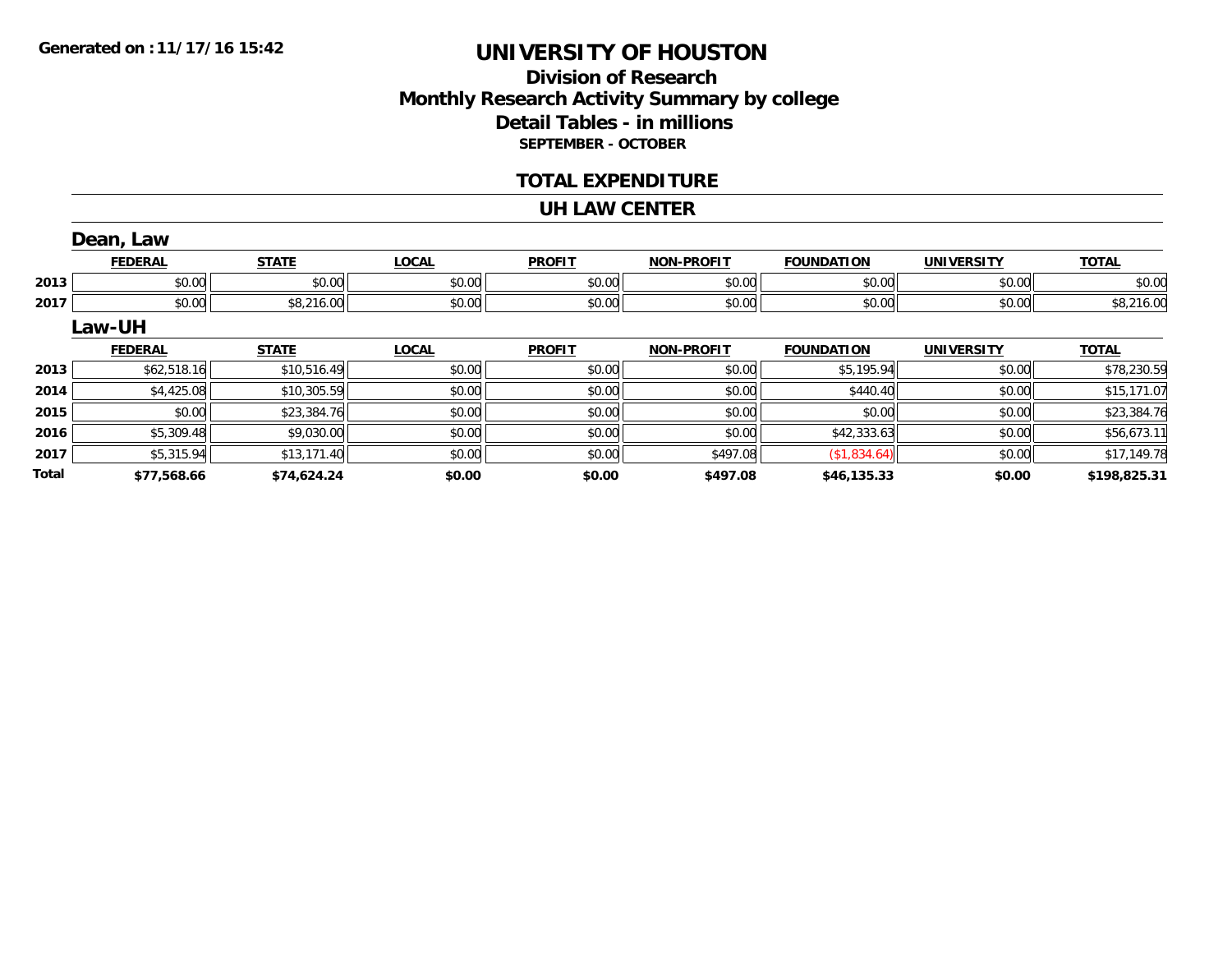## **Division of ResearchMonthly Research Activity Summary by college Detail Tables - in millions SEPTEMBER - OCTOBER**

#### **TOTAL EXPENDITURE**

#### **UKNOWN COLLEGE**

### **Unknown Department**

|      | FEDERAL | <b>STATE</b>          | LOCAI  | <b>PROFIT</b> | <b>NON-PROFIT</b> | <b>FOUNDATION</b> | UNIVERSITY | <b>TOTAL</b> |
|------|---------|-----------------------|--------|---------------|-------------------|-------------------|------------|--------------|
| 2015 | \$0.00  | \$0.00                | \$0.00 | \$0.00        | \$0.00            | \$0.00            | \$0.00     | \$0.00       |
| 2016 | \$0.00  | <b>AO OO</b><br>JU.UU | \$0.00 | \$0.00        | \$0.00            | \$0.00            | \$0.00     | \$0.00       |
| 2017 | \$0.00  | \$0.00                | \$0.00 | \$0.00        | \$0.00            | \$0.00            | \$0.00     | \$0.00       |

## **Wrong Department - Please Dont Select It**

|              | <u>FEDERAL</u> | <b>STATE</b> | <u>LOCAL</u> | <b>PROFIT</b> | <b>NON-PROFIT</b> | <b>FOUNDATION</b> | <b>UNIVERSITY</b> | <b>TOTAL</b> |
|--------------|----------------|--------------|--------------|---------------|-------------------|-------------------|-------------------|--------------|
| 2013         | \$0.00         | \$0.00       | \$0.00       | \$0.00        | \$0.00            | \$0.00            | \$0.00            | \$0.00       |
| 2014         | \$0.00         | \$0.00       | \$0.00       | \$0.00        | \$0.00            | \$0.00            | \$0.00            | \$0.00       |
| 2015         | \$0.00         | \$0.00       | \$0.00       | \$0.00        | \$0.00            | \$0.00            | \$0.00            | \$0.00       |
| 2016         | \$0.00         | \$0.00       | \$0.00       | \$0.00        | \$0.00            | \$0.00            | \$0.00            | \$0.00       |
| <b>Total</b> | \$0.00         | \$0.00       | \$0.00       | \$0.00        | \$0.00            | \$0.00            | \$0.00            | \$0.00       |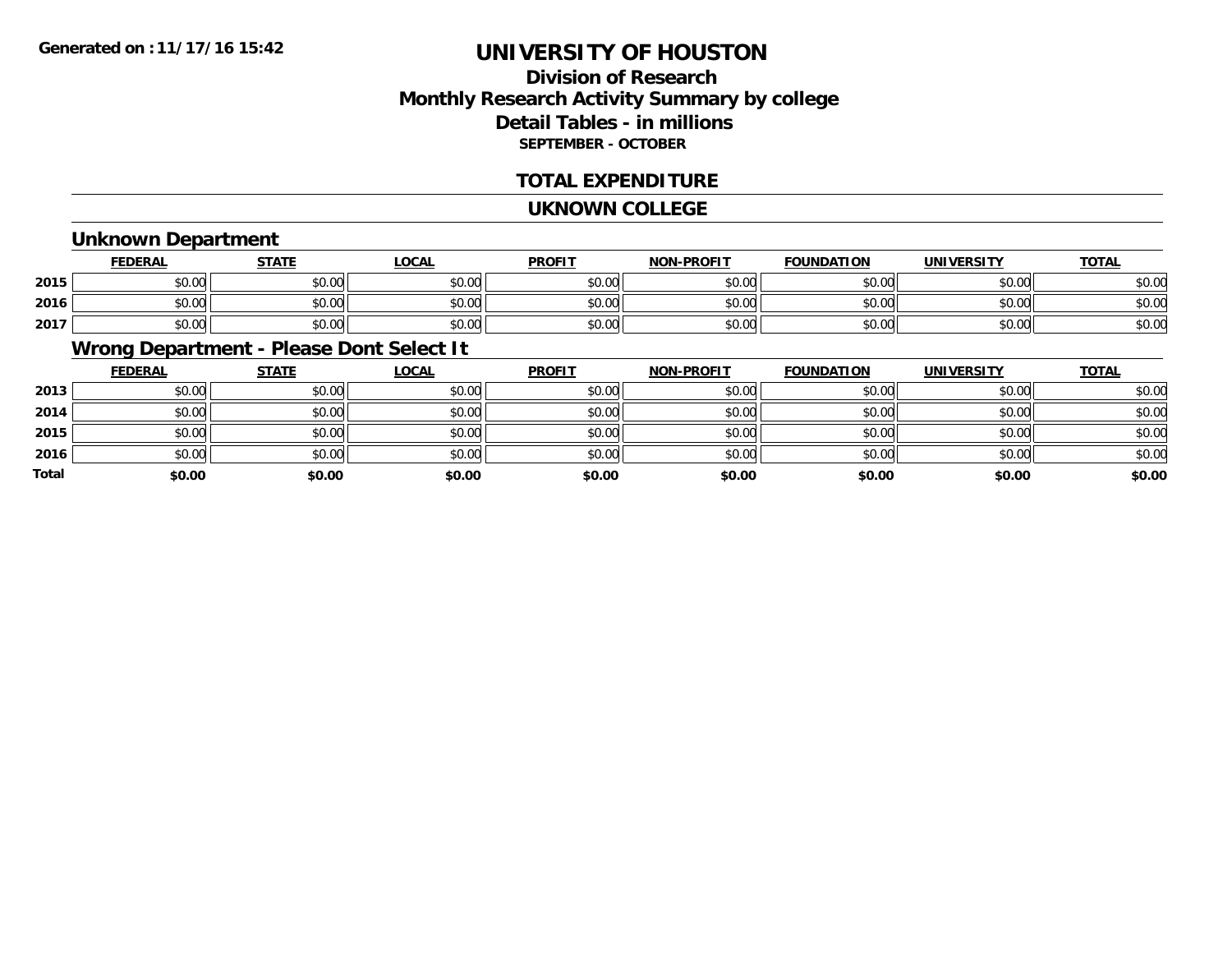### **Division of Research Monthly Research Activity Summary by college Detail Tables - in millions SEPTEMBER - OCTOBER**

### **TOTAL EXPENDITURE**

### **VICE PRESIDENT FOR ADMINISTRATION**

|              | <b>KUHF - Radio</b>         |              |              |               |                   |                   |                   |              |
|--------------|-----------------------------|--------------|--------------|---------------|-------------------|-------------------|-------------------|--------------|
|              | <b>FEDERAL</b>              | <b>STATE</b> | <b>LOCAL</b> | <b>PROFIT</b> | <b>NON-PROFIT</b> | <b>FOUNDATION</b> | <b>UNIVERSITY</b> | <b>TOTAL</b> |
| 2015         | \$69,959.20                 | \$0.00       | \$0.00       | \$0.00        | \$0.00            | \$0.00            | \$0.00            | \$69,959.20  |
|              | <b>Physical Plant</b>       |              |              |               |                   |                   |                   |              |
|              | <b>FEDERAL</b>              | <b>STATE</b> | <b>LOCAL</b> | <b>PROFIT</b> | <b>NON-PROFIT</b> | <b>FOUNDATION</b> | <b>UNIVERSITY</b> | <b>TOTAL</b> |
| 2014         | \$0.00                      | \$0.00       | \$0.00       | \$0.00        | \$0.00            | \$0.00            | \$0.00            | \$0.00       |
| 2015         | \$0.00                      | \$0.00       | \$0.00       | \$0.00        | \$0.00            | \$0.00            | \$0.00            | \$0.00       |
| 2016         | \$0.00                      | \$0.00       | \$0.00       | \$0.00        | \$0.00            | \$0.00            | \$0.00            | \$0.00       |
|              | <b>UH Police Department</b> |              |              |               |                   |                   |                   |              |
|              | <b>FEDERAL</b>              | <b>STATE</b> | <b>LOCAL</b> | <b>PROFIT</b> | <b>NON-PROFIT</b> | <b>FOUNDATION</b> | <b>UNIVERSITY</b> | <b>TOTAL</b> |
| 2014         | \$3,000.00                  | \$0.00       | \$0.00       | \$0.00        | \$0.00            | \$0.00            | \$0.00            | \$3,000.00   |
| 2016         | \$2,994.00                  | \$0.00       | \$0.00       | \$0.00        | \$0.00            | \$0.00            | \$0.00            | \$2,994.00   |
| <b>Total</b> | \$75,953.20                 | \$0.00       | \$0.00       | \$0.00        | \$0.00            | \$0.00            | \$0.00            | \$75,953.20  |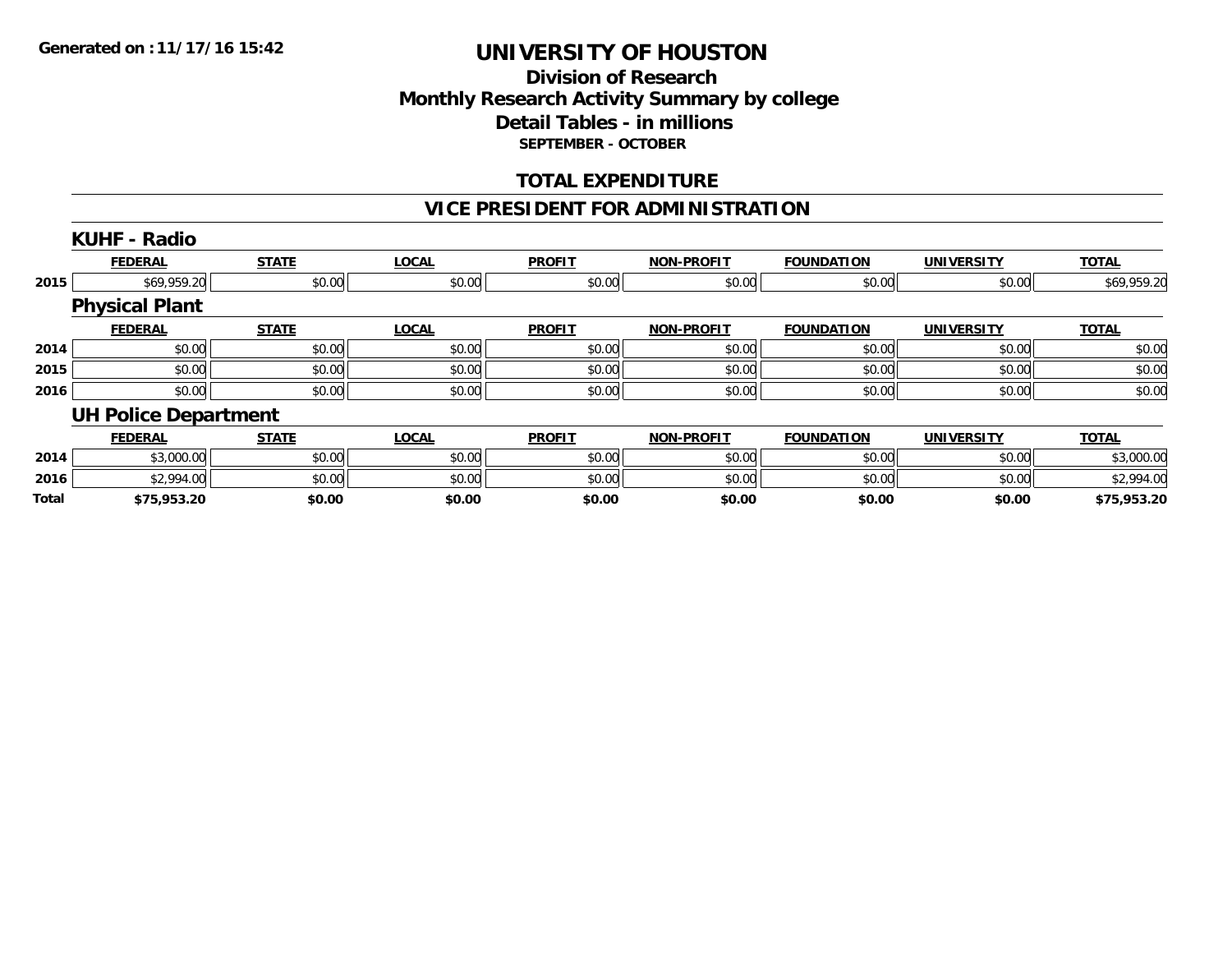### **Division of Research Monthly Research Activity Summary by college Detail Tables - in millions SEPTEMBER - OCTOBER**

### **TOTAL EXPENDITURE**

#### **VICE PRESIDENT FOR STUDENT AFFAIRS**

### **Childrens Learning Centers**

|       | <b>FEDERAL</b>        | <b>STATE</b>                           | <b>LOCAL</b> | <b>PROFIT</b> | <b>NON-PROFIT</b> | <b>FOUNDATION</b> | <b>UNIVERSITY</b> | <b>TOTAL</b> |
|-------|-----------------------|----------------------------------------|--------------|---------------|-------------------|-------------------|-------------------|--------------|
| 2015  | \$40,356.93           | \$0.00                                 | \$0.00       | \$0.00        | \$0.00            | \$0.00            | \$0.00            | \$40,356.93  |
| 2016  | \$34,432.92           | \$0.00                                 | \$0.00       | \$0.00        | \$0.00            | \$0.00            | \$0.00            | \$34,432.92  |
| 2017  | \$14,836.84           | \$0.00                                 | \$0.00       | \$0.00        | \$0.00            | \$0.00            | \$0.00            | \$14,836.84  |
|       | Dean, Student Affairs |                                        |              |               |                   |                   |                   |              |
|       | <b>FEDERAL</b>        | <b>STATE</b>                           | <b>LOCAL</b> | <b>PROFIT</b> | <b>NON-PROFIT</b> | <b>FOUNDATION</b> | <b>UNIVERSITY</b> | <b>TOTAL</b> |
| 2013  | \$2,274.65            | \$0.00                                 | \$0.00       | \$0.00        | \$0.00            | \$0.00            | \$0.00            | \$2,274.65   |
|       |                       | <b>Vice President, Student Affairs</b> |              |               |                   |                   |                   |              |
|       | <b>FEDERAL</b>        | <b>STATE</b>                           | <b>LOCAL</b> | <b>PROFIT</b> | <b>NON-PROFIT</b> | <b>FOUNDATION</b> | <b>UNIVERSITY</b> | <b>TOTAL</b> |
| 2013  | \$14,572.82           | \$0.00                                 | \$0.00       | \$0.00        | \$0.00            | \$0.00            | \$0.00            | \$14,572.82  |
| 2014  | \$6,226.67            | \$0.00                                 | \$0.00       | \$0.00        | \$0.00            | \$0.00            | \$0.00            | \$6,226.67   |
| Total | \$112,700.83          | \$0.00                                 | \$0.00       | \$0.00        | \$0.00            | \$0.00            | \$0.00            | \$112,700.83 |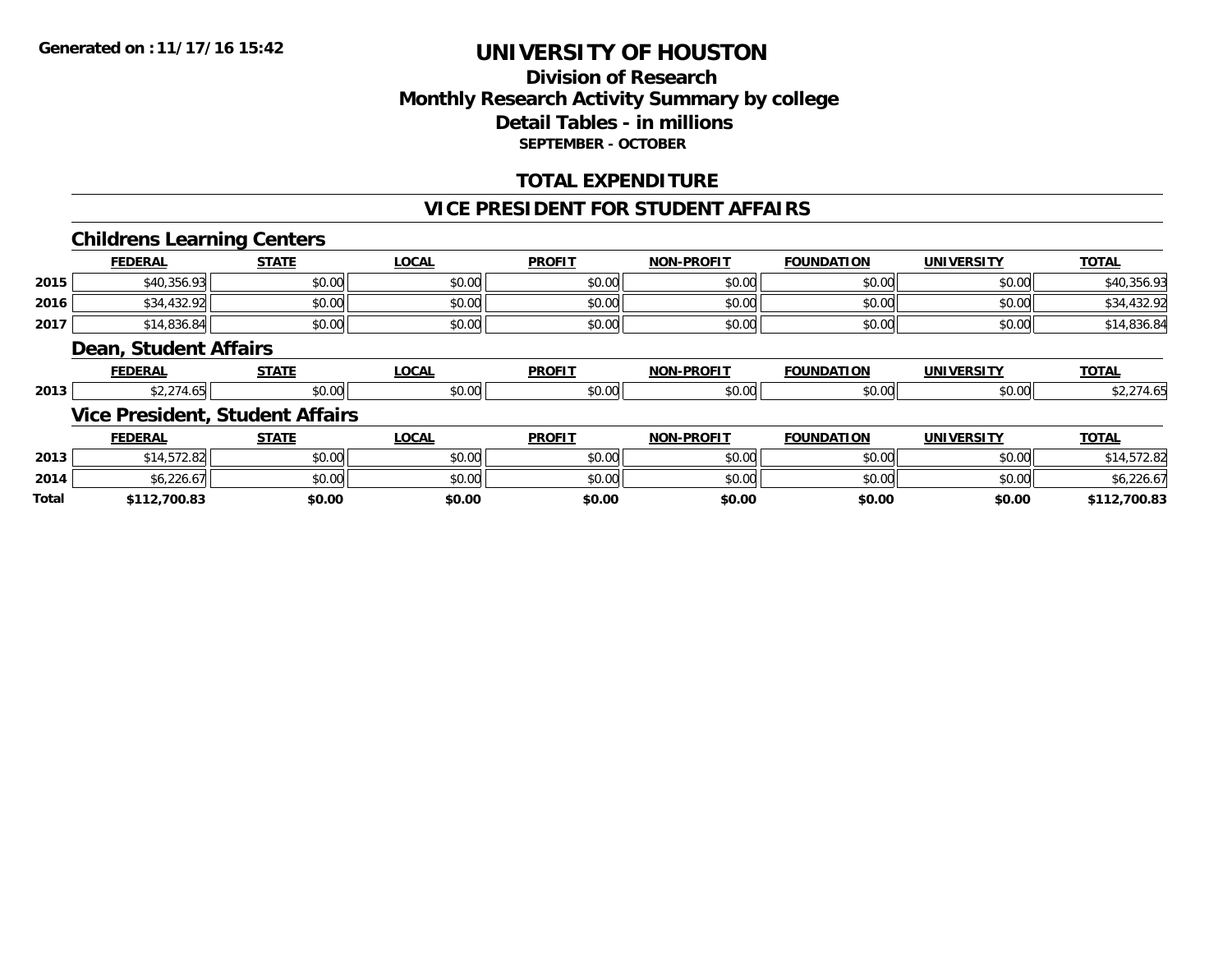### **Division of Research Monthly Research Activity Summary by college Detail Tables - in millions SEPTEMBER - OCTOBER**

#### **IDC RECOVERY**

#### **C.T. BAUER COLLEGE OF BUSINESS**

|       | <b>Accountancy &amp; Taxation</b>        |              |              |               |                   |                   |                   |              |
|-------|------------------------------------------|--------------|--------------|---------------|-------------------|-------------------|-------------------|--------------|
|       | <b>FEDERAL</b>                           | <b>STATE</b> | <b>LOCAL</b> | <b>PROFIT</b> | <b>NON-PROFIT</b> | <b>FOUNDATION</b> | <b>UNIVERSITY</b> | <b>TOTAL</b> |
| 2014  | \$0.00                                   | \$0.00       | \$0.00       | \$0.00        | \$0.00            | \$0.00            | \$0.00            | \$0.00       |
| 2015  | \$0.00                                   | \$0.00       | \$0.00       | \$0.00        | \$0.00            | \$0.00            | \$0.00            | \$0.00       |
|       | <b>Finance</b>                           |              |              |               |                   |                   |                   |              |
|       | <b>FEDERAL</b>                           | <b>STATE</b> | <b>LOCAL</b> | <b>PROFIT</b> | <b>NON-PROFIT</b> | <b>FOUNDATION</b> | <b>UNIVERSITY</b> | <b>TOTAL</b> |
| 2013  | \$0.00                                   | \$0.00       | \$0.00       | \$0.00        | \$0.00            | \$0.00            | \$0.00            | \$0.00       |
| 2014  | \$0.00                                   | \$0.00       | \$0.00       | \$0.00        | \$0.00            | \$0.00            | \$0.00            | \$0.00       |
| 2015  | \$0.00                                   | \$0.00       | \$0.00       | \$0.00        | \$0.00            | \$0.00            | \$0.00            | \$0.00       |
|       | <b>Management</b>                        |              |              |               |                   |                   |                   |              |
|       | <b>FEDERAL</b>                           | <b>STATE</b> | <b>LOCAL</b> | <b>PROFIT</b> | <b>NON-PROFIT</b> | <b>FOUNDATION</b> | <b>UNIVERSITY</b> | <b>TOTAL</b> |
| 2013  | \$1,200.00                               | \$0.00       | \$0.00       | \$0.00        | \$0.00            | \$0.00            | \$0.00            | \$1,200.00   |
| 2014  | \$1,260.00                               | \$0.00       | \$0.00       | \$0.00        | \$0.00            | \$0.00            | \$0.00            | \$1,260.00   |
| 2015  | \$3,600.00                               | \$0.00       | \$0.00       | \$0.00        | \$0.00            | \$0.00            | \$0.00            | \$3,600.00   |
|       | <b>Marketing</b>                         |              |              |               |                   |                   |                   |              |
|       | <b>FEDERAL</b>                           | <b>STATE</b> | <b>LOCAL</b> | <b>PROFIT</b> | <b>NON-PROFIT</b> | <b>FOUNDATION</b> | <b>UNIVERSITY</b> | <b>TOTAL</b> |
| 2013  | \$0.00                                   | \$0.00       | \$0.00       | \$0.00        | \$0.00            | \$0.00            | \$0.00            | \$0.00       |
| 2014  | \$0.00                                   | \$0.00       | \$0.00       | \$0.00        | \$0.00            | \$0.00            | \$0.00            | \$0.00       |
| 2015  | \$0.00                                   | \$0.00       | \$0.00       | \$0.00        | \$0.00            | \$0.00            | \$0.00            | \$0.00       |
| 2016  | \$0.00                                   | \$0.00       | \$0.00       | \$0.00        | \$0.00            | \$0.00            | \$0.00            | \$0.00       |
| 2017  | \$0.00                                   | \$0.00       | \$0.00       | \$0.00        | \$0.00            | \$0.00            | \$0.00            | \$0.00       |
|       | <b>Small Business Development Center</b> |              |              |               |                   |                   |                   |              |
|       | <b>FEDERAL</b>                           | <b>STATE</b> | <b>LOCAL</b> | <b>PROFIT</b> | <b>NON-PROFIT</b> | <b>FOUNDATION</b> | <b>UNIVERSITY</b> | <b>TOTAL</b> |
| 2013  | \$122,920.75                             | \$0.00       | \$0.00       | \$0.00        | \$0.00            | (\$1,428.28)      | \$0.00            | \$121,492.47 |
| 2014  | \$63,335.65                              | \$0.00       | \$0.00       | \$0.00        | \$0.00            | \$3,414.12        | \$0.00            | \$66,749.77  |
| 2015  | \$34,502.92                              | \$0.00       | \$0.00       | \$0.00        | \$0.00            | \$139.05          | \$0.00            | \$34,641.97  |
| 2016  | \$39,486.41                              | \$0.00       | \$0.00       | \$0.00        | \$0.00            | \$0.00            | \$0.00            | \$39,486.41  |
| 2017  | \$17,288.48                              | \$0.00       | \$0.00       | \$0.00        | \$0.00            | \$0.00            | \$0.00            | \$17,288.48  |
| Total | \$283,594.21                             | \$0.00       | \$0.00       | \$0.00        | \$0.00            | \$2,124.89        | \$0.00            | \$285,719.10 |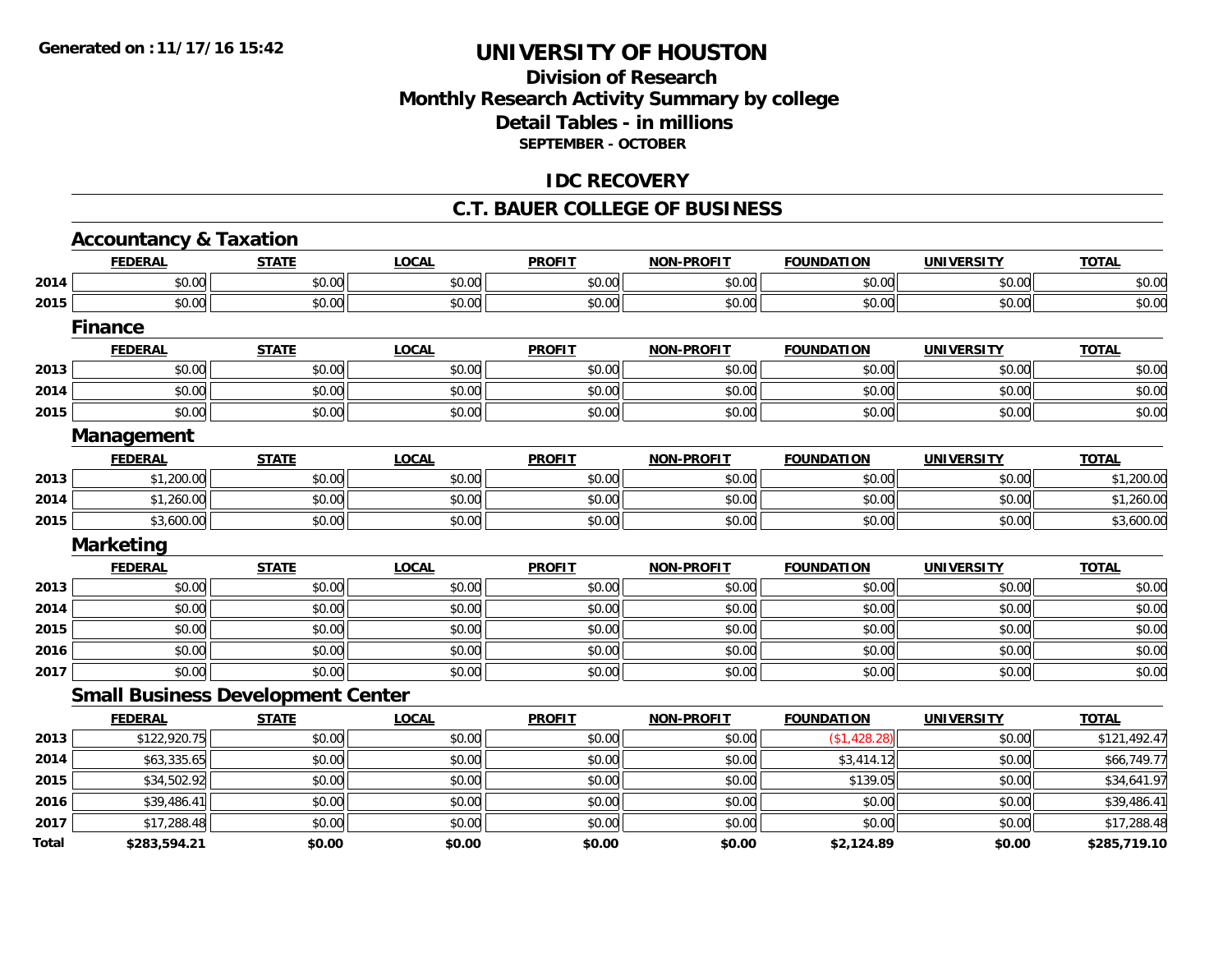### **Division of Research Monthly Research Activity Summary by college Detail Tables - in millions SEPTEMBER - OCTOBER**

#### **IDC RECOVERY**

#### **COLLEGE OF ARCHITECTURE**

|      | <b>FEDERAL</b> | <b>STATE</b> | <b>LOCAL</b> | <b>PROFIT</b> | <b>NON-PROFIT</b> | <b>FOUNDATION</b> | <b>UNIVERSITY</b> | <b>TOTAL</b> |
|------|----------------|--------------|--------------|---------------|-------------------|-------------------|-------------------|--------------|
| 2013 | \$0.00         | \$0.00       | \$0.00       | \$0.00        | \$0.00            | \$0.00            | \$0.00            | \$0.00       |
| 2014 | \$0.00         | \$0.00       | \$0.00       | \$0.00        | \$0.00            | \$0.00            | \$0.00            | \$0.00       |
| 2015 | \$0.00         | \$0.00       | \$0.00       | \$0.00        | \$0.00            | \$0.00            | \$0.00            | \$0.00       |
| 2016 | \$0.00         | \$0.00       | \$0.00       | \$0.00        | \$0.00            | \$0.00            | \$0.00            | \$0.00       |
| 2017 | \$907.62       | \$0.00       | \$0.00       | \$467.52      | \$0.00            | \$0.00            | \$0.00            | \$1,375.14   |

|       | <b>FEDERAL</b> | <b>STATE</b>         | $\sim$<br>UUAI | <b>PROFIT</b>            | <b>J-PROFIT</b><br><b>ארות</b> | <b>FOUNDATION</b>      | <b>IINIVEDSITV</b> | <b>TOTA</b><br>101 <sub>h</sub> |
|-------|----------------|----------------------|----------------|--------------------------|--------------------------------|------------------------|--------------------|---------------------------------|
| 2015  | ሶስ ሰሰ<br>JU.UU | 0000<br><b>JU.UU</b> | JU.UU          | 0000<br>JU.UU            | 0000<br>JU.UUL                 | $+ - -$<br>$-1$ $-1$ . | 0000<br>JU.UU      |                                 |
| Total | \$907.62       | \$0.00               | \$0.00         | . <i>.</i><br>— \$467.5⊾ | \$0.00                         | ሖ ግጣ<br>313.IJ         | \$0.00             | $,448.2^{-}$                    |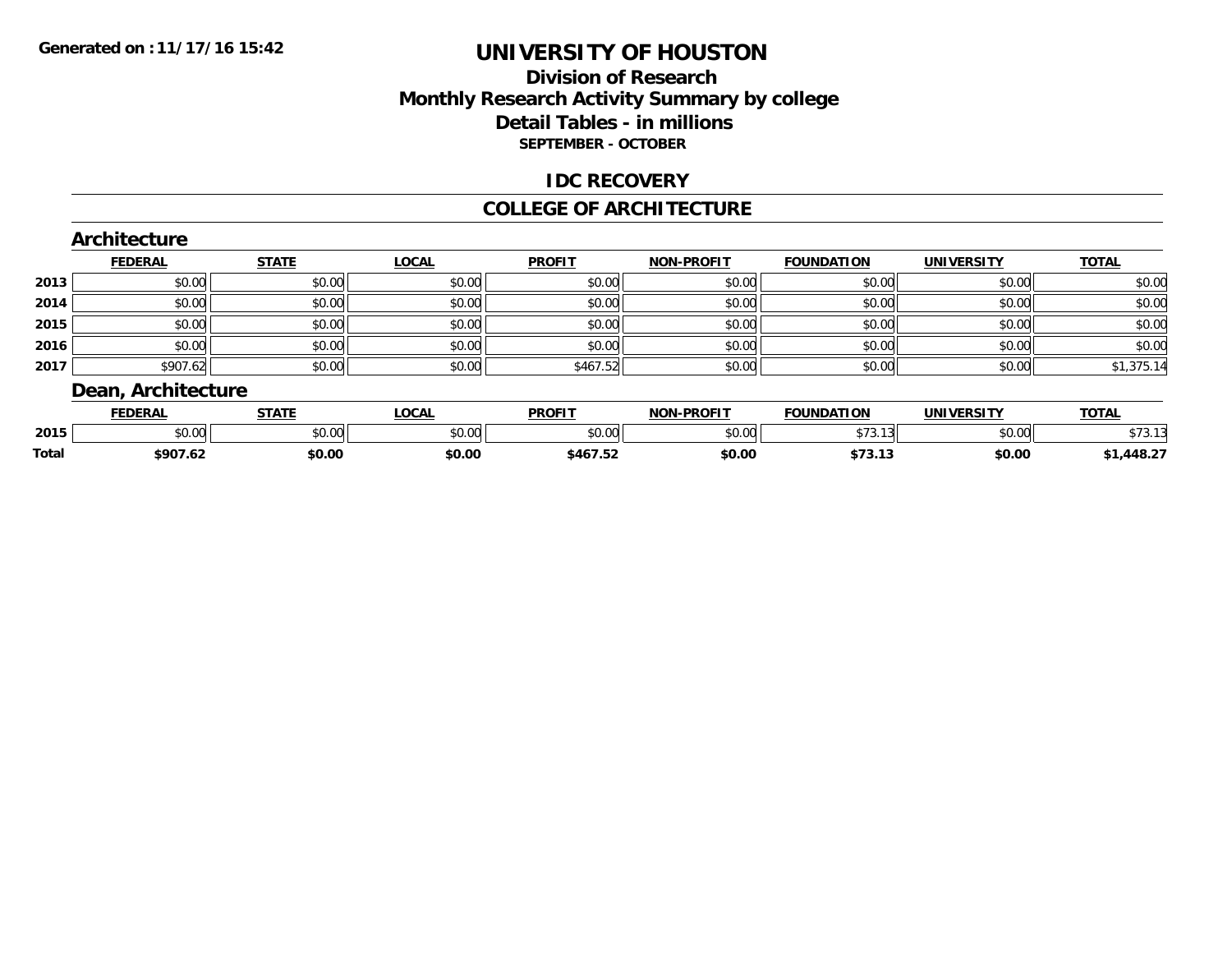## **Division of ResearchMonthly Research Activity Summary by college Detail Tables - in millionsSEPTEMBER - OCTOBER**

#### **IDC RECOVERY**

### **COLLEGE OF EDUCATION**

## **Consistency Mgmt and Coop Disc**

|      | <b>FEDERAL</b> | <b>STATE</b> | <u>LOCAL</u> | <b>PROFIT</b> | <b>NON-PROFIT</b> | <b>FOUNDATION</b> | <b>UNIVERSITY</b> | <b>TOTAL</b> |
|------|----------------|--------------|--------------|---------------|-------------------|-------------------|-------------------|--------------|
| 2013 | \$0.00         | \$0.00       | \$0.00       | \$0.00        | \$459.20          | \$0.00            | \$0.00            | \$459.20     |
| 2014 | \$0.00         | \$0.00       | \$0.00       | \$0.00        | \$0.00            | \$0.00            | \$0.00            | \$0.00       |
| 2015 | \$8,155.05     | \$0.00       | \$2,300.84   | \$0.00        | \$0.00            | \$0.00            | \$0.00            | \$10,455.89  |
| 2016 | \$19,036.50    | \$0.00       | \$1,352.90   | \$0.00        | \$0.00            | \$0.00            | \$0.00            | \$20,389.40  |
| 2017 | \$17,671.85    | \$0.00       | \$7,978.34   | \$0.00        | \$0.00            | \$0.00            | \$0.00            | \$25,650.19  |

#### **Curriculum and Instruction**

|      | <b>FEDERAL</b> | <b>STATE</b> | <u>LOCAL</u> | <b>PROFIT</b> | <b>NON-PROFIT</b> | <b>FOUNDATION</b> | <b>UNIVERSITY</b> | <b>TOTAL</b> |
|------|----------------|--------------|--------------|---------------|-------------------|-------------------|-------------------|--------------|
| 2013 | \$9,303.51     | \$1,074.64   | \$0.00       | \$0.00        | \$0.00            | \$35.70           | \$0.00            | \$10,413.86  |
| 2014 | \$17,044.18    | \$0.00       | \$0.00       | \$0.00        | \$0.00            | \$74.32           | \$0.00            | \$17,118.51  |
| 2015 | \$13,871.72    | \$0.00       | \$0.00       | \$0.00        | \$0.00            | \$959.26          | \$0.00            | \$14,830.98  |
| 2016 | \$22,614.04    | \$0.00       | \$0.00       | \$0.00        | \$0.00            | \$440.95          | \$0.00            | \$23,054.99  |
| 2017 | \$6,934.31     | \$0.00       | \$0.00       | \$0.00        | \$0.00            | \$0.00            | \$0.00            | \$6,934.31   |

### **Dean, Education**

|      | <b>FEDERAL</b> | <b>STATE</b> | <b>LOCAL</b> | <b>PROFIT</b> | <b>NON-PROFIT</b> | <b>FOUNDATION</b> | <b>UNIVERSITY</b> | <b>TOTAL</b> |
|------|----------------|--------------|--------------|---------------|-------------------|-------------------|-------------------|--------------|
| 2013 | \$0.00         | \$0.00       | \$0.00       | \$0.00        | \$0.00            | \$0.00            | \$0.00            | \$0.00       |
| 2014 | \$0.00         | \$0.00       | \$0.00       | \$0.00        | \$0.00            | \$0.00            | \$0.00            | \$0.00       |
| 2015 | \$0.00         | \$0.00       | \$0.00       | \$0.00        | \$0.00            | \$0.00            | \$0.00            | \$0.00       |
| 2016 | \$0.00         | \$0.00       | \$0.00       | \$0.00        | \$0.00            | \$0.00            | \$0.00            | \$0.00       |
| 2017 | \$0.00         | \$0.00       | \$0.00       | \$0.00        | \$0.00            | \$0.00            | \$0.00            | \$0.00       |

## **Educational Leadership & Policy Studies**

|      | <b>FEDERAL</b> | <b>STATE</b> | <u>LOCAL</u> | <b>PROFIT</b> | <b>NON-PROFIT</b> | <b>FOUNDATION</b> | <b>UNIVERSITY</b> | <b>TOTAL</b> |
|------|----------------|--------------|--------------|---------------|-------------------|-------------------|-------------------|--------------|
| 2013 | (\$0.01)       | \$0.00       | \$0.00       | \$0.00        | \$0.00            | \$142.82          | \$0.00            | \$142.81     |
| 2014 | \$99.83        | \$0.00       | \$0.00       | \$0.00        | \$0.00            | \$297.29          | \$0.00            | \$397.1      |
| 2015 | \$3,146.80     | \$0.00       | \$0.00       | \$0.00        | \$0.00            | \$239.82          | \$0.00            | \$3,386.62   |
| 2016 | \$3,034.65     | \$0.00       | \$0.00       | \$0.00        | \$0.00            | \$110.24          | \$0.00            | \$3,144.89   |
| 2017 | \$5,160.13     | \$0.00       | \$0.00       | \$0.00        | \$0.00            | \$556.46          | \$0.00            | \$5,716.59   |

## **Institute for Urban Education**

|      | <b>FEDERAL</b>                                 | <b>CTATI</b>        | <b>_OCAL</b>       | <b>PROFIT</b> | <b>-PROFIT</b><br><b>NIONI</b> | <b>FOUNDATION</b> | <b>UNIVERSITY</b> | <b>TOTAL</b>       |
|------|------------------------------------------------|---------------------|--------------------|---------------|--------------------------------|-------------------|-------------------|--------------------|
| 2013 | $A$ , $A$ ,                                    | ሖ ヘ<br>טט.          | $\sim$ 00<br>DU.UU | 0000<br>JU.UU | 0000<br><b>JU.UU</b>           | JU.UU             | 0.001<br>JUJ.UU,  | A/A<br>\$618.I     |
| 2014 | $\overline{a}$ $\overline{a}$<br>01<br>JJ U. Z | $\triangle$<br>JU.U | $\sim$ 00<br>JU.UU | 0000<br>JU.UU | 0.00<br><b>JU.UU</b>           | JU.UU             | 0.00<br>PO.OO     | O A<br><b>DOC4</b> |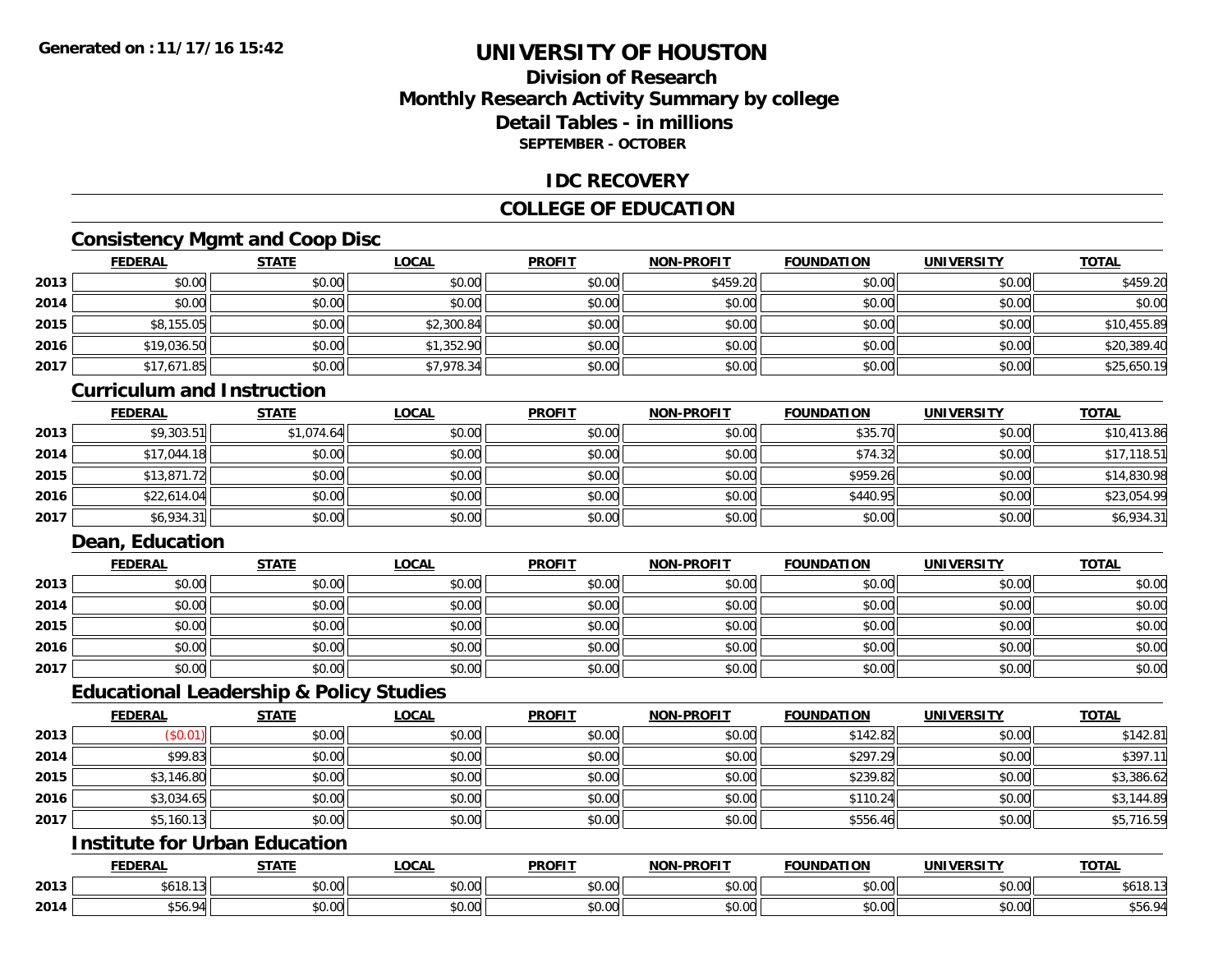## **Division of ResearchMonthly Research Activity Summary by college Detail Tables - in millions SEPTEMBER - OCTOBER**

### **IDC RECOVERY**

### **COLLEGE OF EDUCATION**

# **Psychological, Health, and Learning Sciences**

|      | <b>FEDERAL</b> | <b>STATE</b> | <b>LOCAL</b> | <b>PROFIT</b> | <b>NON-PROFIT</b> | <b>FOUNDATION</b> | <b>UNIVERSITY</b> | <b>TOTAL</b> |
|------|----------------|--------------|--------------|---------------|-------------------|-------------------|-------------------|--------------|
| 2013 | \$5,013.32     | \$1,432.26   | \$0.00       | \$0.00        | \$0.00            | (\$23.00)         | \$0.00            | \$6,422.58   |
| 2014 | \$25,365.85    | \$1,390.83   | \$0.00       | \$0.00        | \$164.89          | \$0.00            | \$0.00            | \$26,921.57  |
| 2015 | \$63,346.39    | \$1,429.41   | \$0.00       | \$0.00        | \$39.00           | \$0.00            | \$0.00            | \$64,814.80  |
| 2016 | \$83,887.93    | \$1,959.57   | \$0.00       | \$0.00        | \$1,070.76        | \$0.00            | \$0.00            | \$86,918.26  |
| 2017 | \$35,162.11    | \$2,113.91   | \$0.00       | \$0.00        | \$967.08          | \$609.54          | \$0.00            | \$38,852.64  |

#### **UH Charter School**

|       | <b>FEDERAL</b>      | <b>STATE</b> | <b>OCAL</b> | <b>PROFIT</b> | <b>NON-PROFIT</b> | <b>FOUNDATION</b> | UNIVERSITY | <b>TOTAL</b>    |
|-------|---------------------|--------------|-------------|---------------|-------------------|-------------------|------------|-----------------|
| 2015  | ሶስ ስስ<br>ט.טע       | \$0.00       | \$0.00      | \$0.00        | 0000<br>JU.UU     | \$0.00            | \$0.00     | \$0.00          |
| Total | <b>JUUT, JZJ.Z.</b> | 400.62<br>ሖ  | 632.08      | \$0.00        | .700.93           | \$3.443.<br>43.40 | \$0.00     | 700.24<br>\$366 |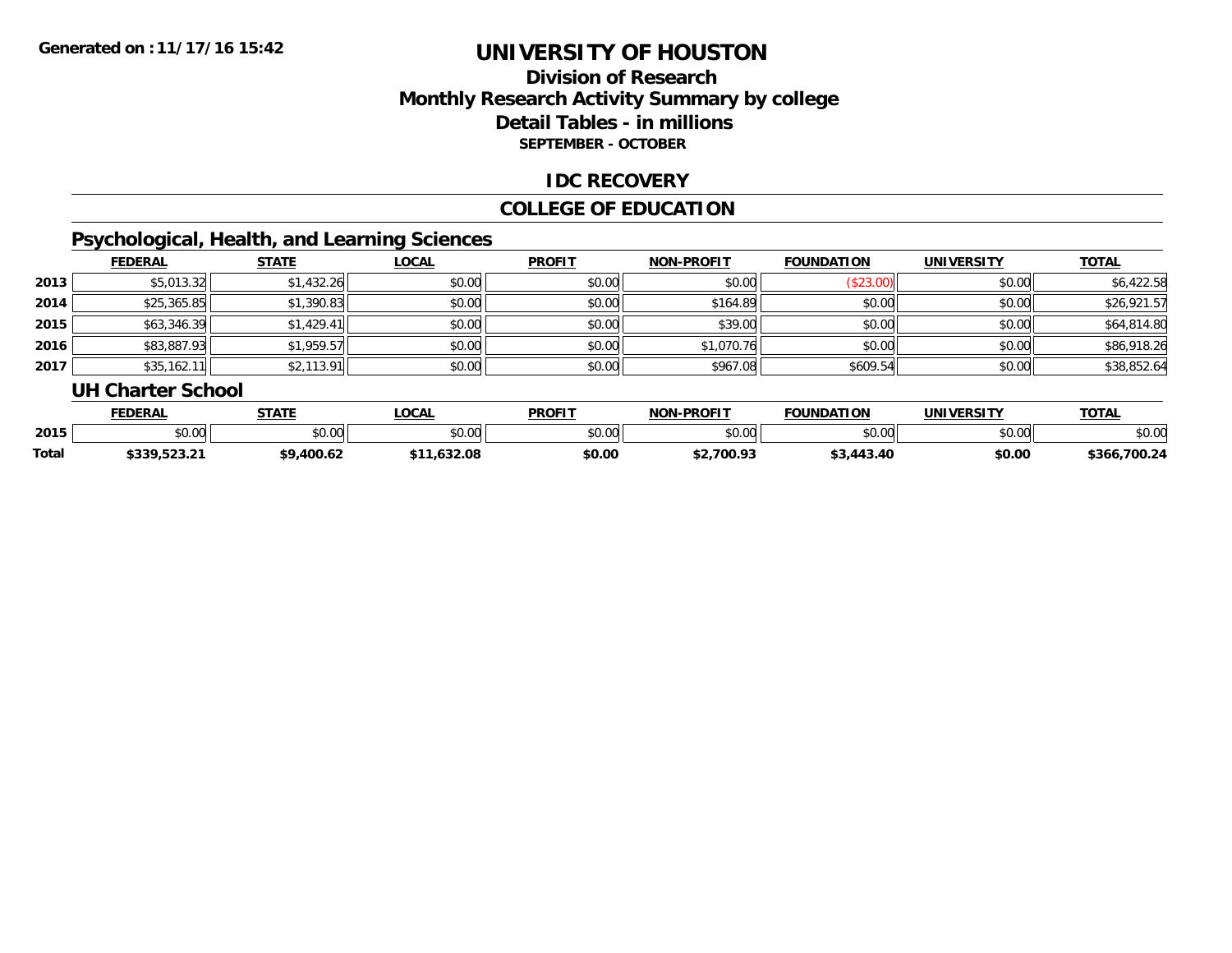## **Division of ResearchMonthly Research Activity Summary by college Detail Tables - in millions SEPTEMBER - OCTOBER**

### **IDC RECOVERY**

#### **COLLEGE OF LIBERAL ARTS AND SOCIAL SCIENCES**

# **Arte Publico Press**

**2015**

**2016**

**2017**

|      | <b>FEDERAL</b>                   | <b>STATE</b>                                | <b>LOCAL</b> | <b>PROFIT</b> | <b>NON-PROFIT</b> | <b>FOUNDATION</b> | <b>UNIVERSITY</b> | <b>TOTAL</b> |  |  |
|------|----------------------------------|---------------------------------------------|--------------|---------------|-------------------|-------------------|-------------------|--------------|--|--|
| 2013 | \$0.00                           | \$0.00                                      | \$0.00       | \$0.00        | \$0.00            | \$2,435.26        | \$0.00            | \$2,435.26   |  |  |
| 2014 | \$0.00                           | \$0.00                                      | \$0.00       | \$0.00        | \$0.00            | \$4,533.21        | \$0.00            | \$4,533.21   |  |  |
| 2015 | \$3,947.48                       | \$0.00                                      | \$0.00       | \$0.00        | \$0.00            | \$1,119.63        | \$0.00            | \$5,067.11   |  |  |
| 2016 | \$0.00                           | \$0.00                                      | \$0.00       | \$0.00        | \$0.00            | \$3,759.78        | \$0.00            | \$3,759.78   |  |  |
|      | <b>Center for Public History</b> |                                             |              |               |                   |                   |                   |              |  |  |
|      | <b>FEDERAL</b>                   | <b>STATE</b>                                | <b>LOCAL</b> | <b>PROFIT</b> | <b>NON-PROFIT</b> | <b>FOUNDATION</b> | <b>UNIVERSITY</b> | <b>TOTAL</b> |  |  |
| 2013 | \$3,184.50                       | \$0.00                                      | \$0.00       | \$0.00        | \$0.00            | \$0.00            | \$0.00            | \$3,184.50   |  |  |
| 2014 | \$360.20                         | \$0.00                                      | \$0.00       | \$0.00        | \$0.00            | \$0.00            | \$0.00            | \$360.20     |  |  |
| 2015 | \$166.80                         | \$0.00                                      | \$0.00       | \$0.00        | \$0.00            | \$0.00            | \$0.00            | \$166.80     |  |  |
|      | Communication                    |                                             |              |               |                   |                   |                   |              |  |  |
|      | <b>FEDERAL</b>                   | <b>STATE</b>                                | <b>LOCAL</b> | <b>PROFIT</b> | <b>NON-PROFIT</b> | <b>FOUNDATION</b> | <b>UNIVERSITY</b> | <b>TOTAL</b> |  |  |
| 2013 | \$0.00                           | \$0.00                                      | \$0.00       | \$0.00        | \$0.00            | \$0.00            | \$0.00            | \$0.00       |  |  |
| 2015 | \$0.00                           | \$1,515.00                                  | \$0.00       | \$0.00        | \$0.00            | \$0.00            | \$0.00            | \$1,515.00   |  |  |
| 2016 | \$0.00                           | \$0.00                                      | \$0.00       | \$0.00        | \$0.00            | \$0.00            | \$0.00            | \$0.00       |  |  |
| 2017 | \$0.00                           | \$0.00                                      | \$0.00       | \$0.00        | \$0.00            | \$0.00            | \$0.00            | \$0.00       |  |  |
|      |                                  | <b>Communication Sciences and Disorders</b> |              |               |                   |                   |                   |              |  |  |
|      | <b>FEDERAL</b>                   | <b>STATE</b>                                | <b>LOCAL</b> | <b>PROFIT</b> | <b>NON-PROFIT</b> | <b>FOUNDATION</b> | <b>UNIVERSITY</b> | <b>TOTAL</b> |  |  |
| 2013 | (S0.01)                          | \$0.00                                      | \$0.00       | \$0.00        | \$0.00            | \$0.00            | \$0.00            | (\$0.01)     |  |  |
| 2014 | \$4,351.10                       | \$0.00                                      | \$0.00       | \$0.00        | \$0.00            | \$0.00            | \$0.00            | \$4,351.10   |  |  |
| 2015 | \$4,597.91                       | \$0.00                                      | \$0.00       | \$0.00        | \$0.00            | \$0.00            | \$0.00            | \$4,597.91   |  |  |
| 2016 | \$2,363.99                       | \$0.00                                      | \$0.00       | \$0.00        | \$0.00            | \$0.00            | \$0.00            | \$2,363.99   |  |  |
| 2017 | \$3,907.16                       | \$0.00                                      | \$0.00       | \$0.00        | \$0.00            | \$0.00            | \$0.00            | \$3,907.16   |  |  |
|      |                                  | Dean, Liberal Arts and Social Sciences      |              |               |                   |                   |                   |              |  |  |
|      | <b>FEDERAL</b>                   | <b>STATE</b>                                | <b>LOCAL</b> | <b>PROFIT</b> | <b>NON-PROFIT</b> | <b>FOUNDATION</b> | <b>UNIVERSITY</b> | <b>TOTAL</b> |  |  |
| 2013 | \$0.00                           | \$0.00                                      | \$0.00       | \$0.00        | \$0.00            | \$0.00            | \$0.00            | \$0.00       |  |  |
| 2014 | \$0.00                           | \$0.00                                      | \$0.00       | \$0.00        | \$0.00            | \$0.00            | \$0.00            | \$0.00       |  |  |

\$0.00 \$0.00 \$0.00 \$0.00 \$0.00 \$0.00 \$0.00 \$0.00

\$0.00 \$0.00 \$0.00 \$0.00 \$0.00 \$0.00 \$0.00 \$0.00

7 | \$0.00 \$0.00 \$0.00 \$0.00 \$0.00 \$0.00 \$0.00 \$0.00 \$0.00 \$0.00 \$0.00 \$0.00 \$0.00 \$0.00 \$0.00 \$0.00 \$0.00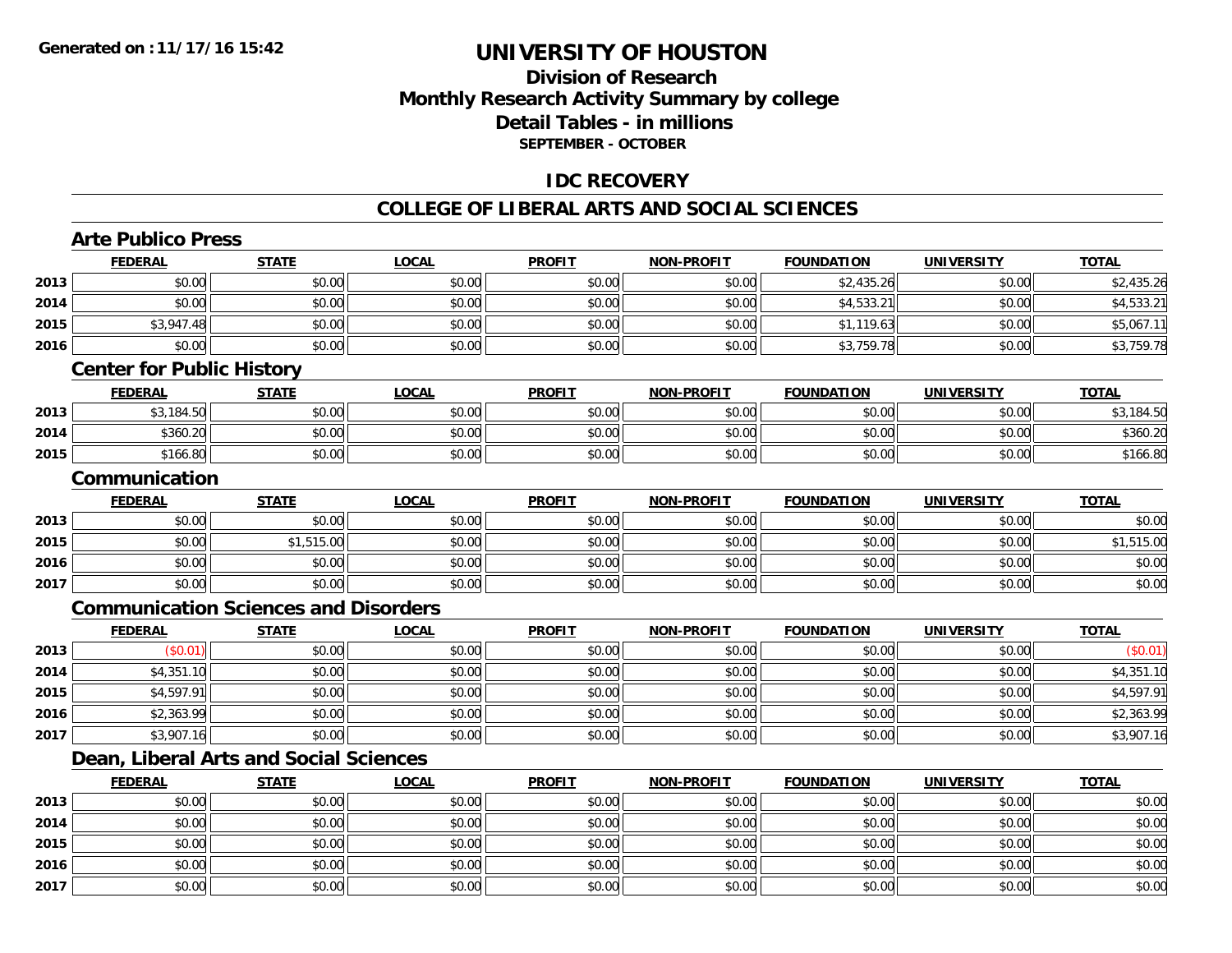## **Division of ResearchMonthly Research Activity Summary by college Detail Tables - in millions SEPTEMBER - OCTOBER**

### **IDC RECOVERY**

#### **COLLEGE OF LIBERAL ARTS AND SOCIAL SCIENCES**

|      | <b>Economics</b>                    |              |              |               |                   |                   |                   |              |
|------|-------------------------------------|--------------|--------------|---------------|-------------------|-------------------|-------------------|--------------|
|      | <b>FEDERAL</b>                      | <b>STATE</b> | <b>LOCAL</b> | <b>PROFIT</b> | <b>NON-PROFIT</b> | <b>FOUNDATION</b> | <b>UNIVERSITY</b> | <b>TOTAL</b> |
| 2013 | \$0.00                              | \$0.00       | \$0.00       | \$0.00        | \$900.00          | \$0.00            | \$0.00            | \$900.00     |
| 2014 | \$0.00                              | \$0.00       | \$0.00       | \$0.00        | \$0.00            | \$0.00            | \$0.00            | \$0.00       |
| 2015 | \$568.61                            | \$0.00       | \$0.00       | \$0.00        | \$1,366.53        | \$0.00            | \$0.00            | \$1,935.14   |
| 2016 | \$0.00                              | \$0.00       | \$0.00       | \$0.00        | \$0.00            | \$0.00            | \$0.00            | \$0.00       |
|      | <b>English</b>                      |              |              |               |                   |                   |                   |              |
|      | <b>FEDERAL</b>                      | <b>STATE</b> | <b>LOCAL</b> | <b>PROFIT</b> | <b>NON-PROFIT</b> | <b>FOUNDATION</b> | <b>UNIVERSITY</b> | <b>TOTAL</b> |
| 2013 | \$4,145.63                          | \$0.00       | \$0.00       | \$0.00        | \$0.00            | \$0.00            | \$0.00            | \$4,145.63   |
| 2014 | \$0.00                              | \$0.00       | \$0.00       | \$0.00        | \$0.00            | \$0.00            | \$0.00            | \$0.00       |
| 2015 | \$1,059.99                          | \$0.00       | \$0.00       | \$0.00        | \$0.00            | \$0.00            | \$0.00            | \$1,059.99   |
| 2016 | \$2,360.28                          | \$0.00       | \$0.00       | \$0.00        | \$0.00            | \$0.00            | \$0.00            | \$2,360.28   |
| 2017 | \$1,870.52                          | \$0.00       | \$0.00       | \$0.00        | \$0.00            | \$0.00            | \$0.00            | \$1,870.52   |
|      | <b>Health and Human Performance</b> |              |              |               |                   |                   |                   |              |
|      | <b>FEDERAL</b>                      | <b>STATE</b> | <b>LOCAL</b> | <b>PROFIT</b> | <b>NON-PROFIT</b> | <b>FOUNDATION</b> | <b>UNIVERSITY</b> | <b>TOTAL</b> |
| 2013 | \$78,485.45                         | \$0.00       | \$0.00       | \$7,199.81    | \$0.00            | (\$7.67)          | \$0.00            | \$85,677.59  |
| 2014 | \$110,498.32                        | \$0.00       | \$0.00       | \$7,270.31    | \$0.00            | \$0.00            | \$0.00            | \$117,768.63 |
| 2015 | \$84,981.21                         | \$0.00       | \$0.00       | \$8,947.24    | \$267.63          | \$1,155.85        | \$0.00            | \$95,351.93  |
| 2016 | \$72,649.40                         | \$0.00       | \$0.00       | \$4,709.75    | \$0.00            | \$680.54          | \$0.00            | \$78,039.69  |
| 2017 | \$42,692.48                         | \$0.00       | \$0.00       | \$12,615.40   | \$348.20          | \$11.91           | \$0.00            | \$55,667.99  |
|      | <b>Hispanic Studies</b>             |              |              |               |                   |                   |                   |              |
|      | <b>FEDERAL</b>                      | <b>STATE</b> | <b>LOCAL</b> | <b>PROFIT</b> | <b>NON-PROFIT</b> | <b>FOUNDATION</b> | <b>UNIVERSITY</b> | <b>TOTAL</b> |
| 2013 | \$0.00                              | \$0.00       | \$0.00       | \$0.00        | \$0.00            | \$0.00            | \$0.00            | \$0.00       |
| 2014 | \$0.00                              | \$0.00       | \$0.00       | \$0.00        | \$0.00            | \$0.00            | \$0.00            | \$0.00       |
| 2015 | \$0.00                              | \$0.00       | \$0.00       | \$0.00        | \$0.00            | \$0.00            | \$0.00            | \$0.00       |
| 2016 | \$0.00                              | \$0.00       | \$0.00       | \$0.00        | \$0.00            | \$0.00            | \$0.00            | \$0.00       |
|      | <b>History</b>                      |              |              |               |                   |                   |                   |              |
|      | <b>FEDERAL</b>                      | <b>STATE</b> | <b>LOCAL</b> | <b>PROFIT</b> | <b>NON-PROFIT</b> | <b>FOUNDATION</b> | <b>UNIVERSITY</b> | <b>TOTAL</b> |
| 2015 | \$675.85                            | \$0.00       | \$0.00       | \$0.00        | \$0.00            | \$0.00            | \$0.00            | \$675.85     |
| 2016 | \$365.10                            | \$0.00       | \$0.00       | \$0.00        | \$0.00            | \$0.00            | \$0.00            | \$365.10     |
| 2017 | \$414.63                            | \$0.00       | \$0.00       | \$0.00        | \$0.00            | \$0.00            | \$0.00            | \$414.63     |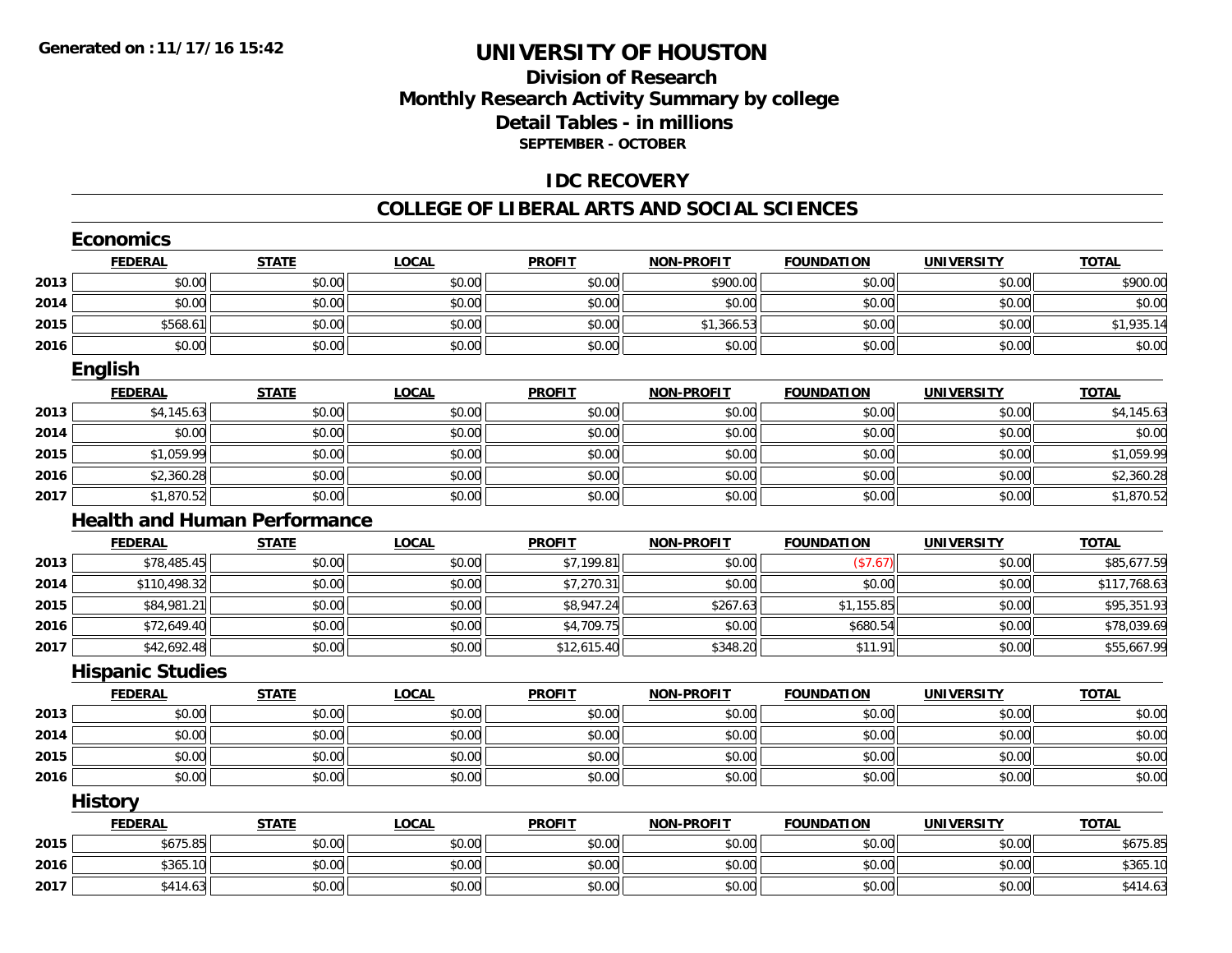## **Division of ResearchMonthly Research Activity Summary by college Detail Tables - in millions SEPTEMBER - OCTOBER**

## **IDC RECOVERY**

#### **COLLEGE OF LIBERAL ARTS AND SOCIAL SCIENCES**

# **Hobby Center for Public Policy**

|      | <b>FEDERAL</b>                    | <b>STATE</b> | <b>LOCAL</b> | <b>PROFIT</b> | <b>NON-PROFIT</b> | <b>FOUNDATION</b> | <b>UNIVERSITY</b> | <b>TOTAL</b> |
|------|-----------------------------------|--------------|--------------|---------------|-------------------|-------------------|-------------------|--------------|
| 2015 | \$0.00                            | \$0.00       | \$0.00       | \$0.00        | \$0.00            | \$1,500.00        | \$0.00            | \$1,500.00   |
| 2016 | \$6,160.92                        | \$0.00       | \$0.00       | \$0.00        | \$0.00            | \$0.00            | \$0.00            | \$6,160.92   |
|      | <b>Modern/Classical Languages</b> |              |              |               |                   |                   |                   |              |
|      | <b>FEDERAL</b>                    | <b>STATE</b> | <b>LOCAL</b> | <b>PROFIT</b> | <b>NON-PROFIT</b> | <b>FOUNDATION</b> | <b>UNIVERSITY</b> | <b>TOTAL</b> |
| 2013 | \$2,489.08                        | \$0.00       | \$0.00       | \$0.00        | \$0.00            | \$0.00            | \$0.00            | \$2,489.08   |
| 2014 | \$16,945.57                       | \$0.00       | \$0.00       | \$0.00        | \$0.00            | \$0.00            | \$0.00            | \$16,945.57  |
| 2015 | \$1,180.00                        | \$0.00       | \$0.00       | \$0.00        | \$0.00            | \$0.00            | \$0.00            | \$1,180.00   |
| 2016 | \$1,767.31                        | \$0.00       | \$0.00       | \$0.00        | \$0.00            | \$0.00            | \$0.00            | \$1,767.31   |
|      | Philosophy                        |              |              |               |                   |                   |                   |              |
|      | <b>FEDERAL</b>                    | <b>STATE</b> | <b>LOCAL</b> | <b>PROFIT</b> | <b>NON-PROFIT</b> | <b>FOUNDATION</b> | <b>UNIVERSITY</b> | <b>TOTAL</b> |
| 2013 | \$1,222.15                        | \$0.00       | \$0.00       | \$0.00        | \$0.00            | \$0.00            | \$0.00            | \$1,222.15   |
| 2014 | \$853.77                          | \$0.00       | \$0.00       | \$0.00        | \$0.00            | \$0.00            | \$0.00            | \$853.77     |
| 2015 | \$249.73                          | \$0.00       | \$0.00       | \$0.00        | \$0.00            | \$0.00            | \$0.00            | \$249.73     |
| 2016 | \$30.38                           | \$0.00       | \$0.00       | \$0.00        | \$0.00            | \$0.00            | \$0.00            | \$30.38      |
|      | <b>Political Science</b>          |              |              |               |                   |                   |                   |              |
|      | <b>FEDERAL</b>                    | <b>STATE</b> | <b>LOCAL</b> | <b>PROFIT</b> | <b>NON-PROFIT</b> | <b>FOUNDATION</b> | <b>UNIVERSITY</b> | <b>TOTAL</b> |
| 2013 | \$468.81                          | \$0.00       | \$0.00       | \$0.00        | \$0.00            | \$0.00            | \$0.00            | \$468.81     |
| 2014 | \$0.00                            | \$0.00       | \$0.00       | \$0.00        | \$0.00            | \$0.00            | \$0.00            | \$0.00       |
| 2015 | \$4,026.50                        | \$0.00       | \$0.00       | \$0.00        | \$0.00            | \$0.00            | \$0.00            | \$4,026.50   |
| 2016 | \$5,564.93                        | \$0.00       | \$0.00       | \$0.00        | \$0.00            | \$0.00            | \$0.00            | \$5,564.93   |
| 2017 | \$4,630.96                        | \$0.00       | \$0.00       | \$0.00        | \$353.52          | \$0.00            | \$0.00            | \$4,984.48   |
|      | <b>Psychology</b>                 |              |              |               |                   |                   |                   |              |
|      | <b>FEDERAL</b>                    | <b>STATE</b> | <b>LOCAL</b> | <b>PROFIT</b> | <b>NON-PROFIT</b> | <b>FOUNDATION</b> | <b>UNIVERSITY</b> | <b>TOTAL</b> |
| 2013 | \$187,465.46                      | \$17,545.32  | \$0.00       | \$0.00        | \$748.15          | \$6,578.67        | \$0.00            | \$212,337.60 |
| 2014 | \$149,787.00                      | \$9.71       | \$0.00       | \$0.00        | \$3,006.46        | (\$4.57)          | \$0.00            | \$152,798.60 |
| 2015 | \$196,262.31                      | \$0.00       | \$0.00       | \$0.00        | \$7,337.32        | \$0.00            | \$0.00            | \$203,599.63 |
| 2016 | \$180,899.01                      | \$164.93     | \$0.00       | \$0.00        | \$5,676.98        | \$0.00            | \$0.00            | \$186,740.92 |
| 2017 | \$197,408.22                      | \$1,595.90   | \$0.00       | \$0.00        | (\$352.94)        | \$0.00            | \$208.05          | \$198,859.23 |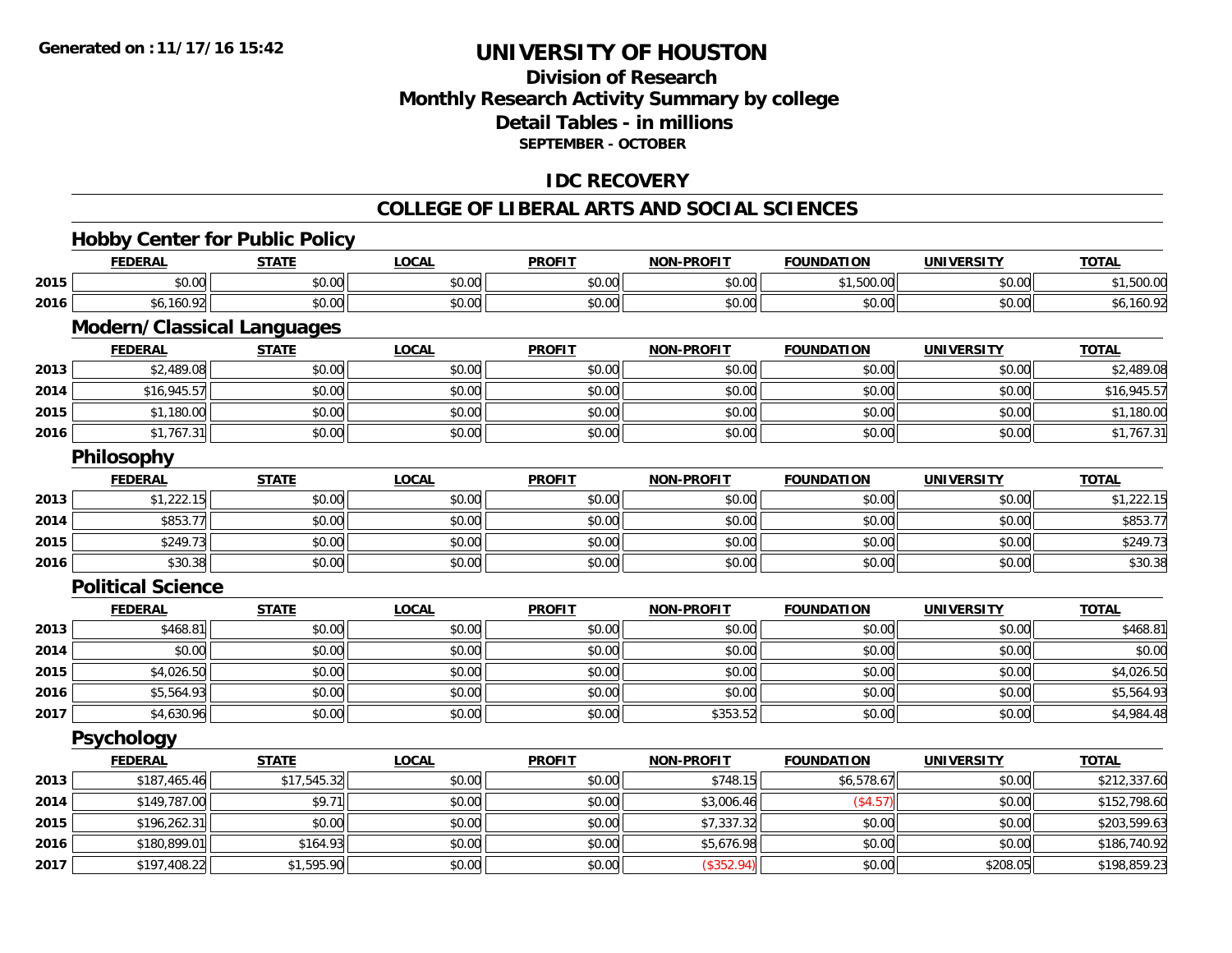### **Division of Research Monthly Research Activity Summary by college Detail Tables - in millions SEPTEMBER - OCTOBER**

#### **IDC RECOVERY**

#### **COLLEGE OF LIBERAL ARTS AND SOCIAL SCIENCES**

|       | Sociology      |              |              |               |                   |                   |                   |                |  |  |  |  |
|-------|----------------|--------------|--------------|---------------|-------------------|-------------------|-------------------|----------------|--|--|--|--|
|       | <b>FEDERAL</b> | <b>STATE</b> | <b>LOCAL</b> | <b>PROFIT</b> | <b>NON-PROFIT</b> | <b>FOUNDATION</b> | <b>UNIVERSITY</b> | <b>TOTAL</b>   |  |  |  |  |
| 2013  | \$103.18       | \$0.00       | \$0.00       | \$0.00        | \$0.00            | \$0.00            | \$0.00            | (\$103.18)     |  |  |  |  |
| 2014  | \$699.50       | \$0.00       | \$0.00       | \$0.00        | \$0.00            | \$0.00            | \$0.00            | \$699.50       |  |  |  |  |
| 2015  | \$3.39         | \$0.00       | \$0.00       | \$0.00        | \$0.00            | \$0.00            | \$0.00            | \$3.39         |  |  |  |  |
| Total | \$1,381,658.45 | \$20,830.86  | \$0.00       | \$40,742.51   | \$19,651.85       | \$21,762.61       | \$208.05          | \$1,484,854.34 |  |  |  |  |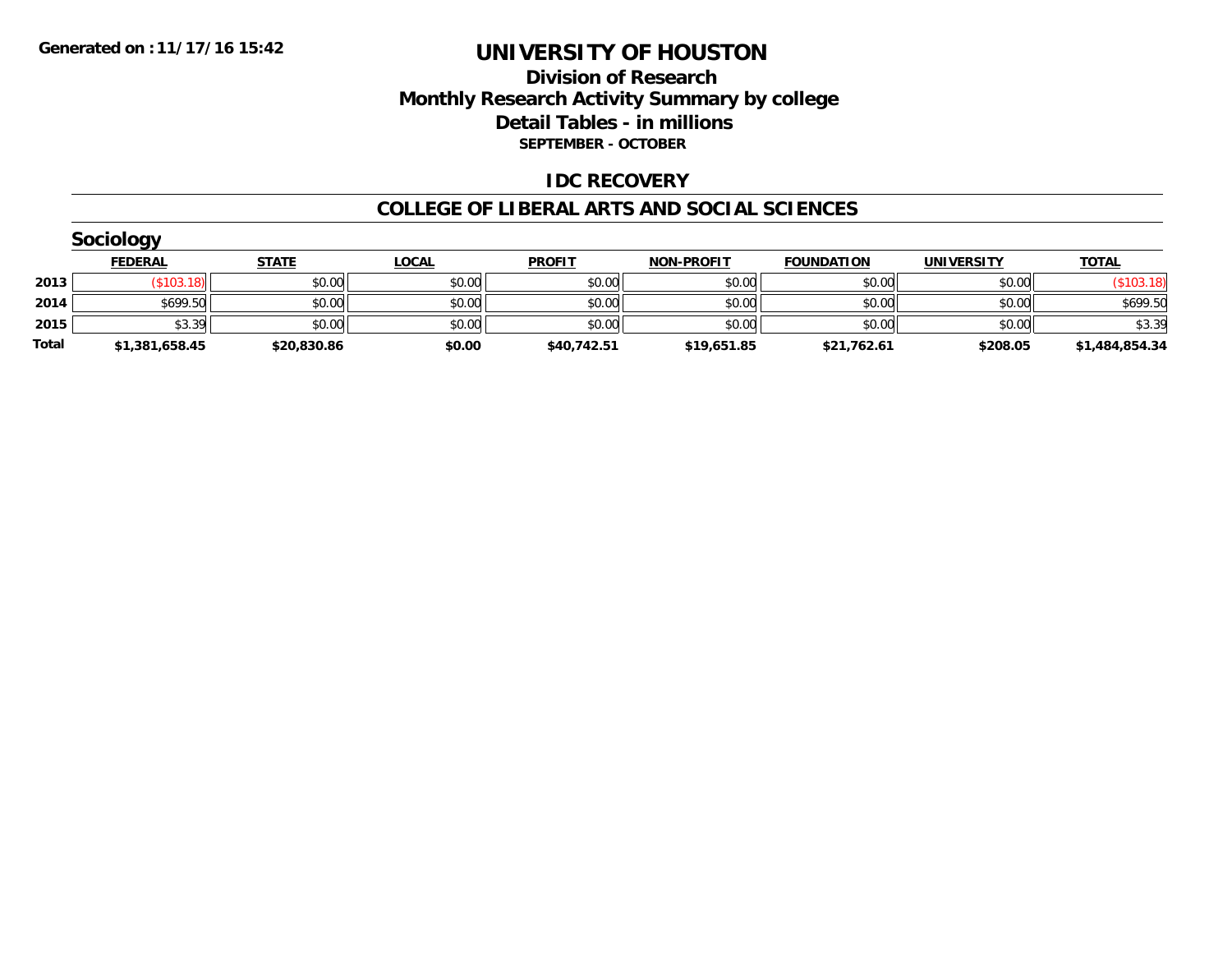## **Division of ResearchMonthly Research Activity Summary by college Detail Tables - in millionsSEPTEMBER - OCTOBER**

### **IDC RECOVERY**

## **COLLEGE OF NATURAL SCIENCES AND MATHEMATICS**

## **Biology/Biochemistry**

|      | <b>FEDERAL</b> | <b>STATE</b> | <b>LOCAL</b> | <b>PROFIT</b> | <b>NON-PROFIT</b> | <b>FOUNDATION</b> | <b>UNIVERSITY</b> | <b>TOTAL</b> |
|------|----------------|--------------|--------------|---------------|-------------------|-------------------|-------------------|--------------|
| 2013 | \$102,312.82   | \$10,396.97  | \$0.00       | \$0.00        | \$9,073.69        | \$1,449.59        | \$0.00            | \$123,233.07 |
| 2014 | \$98,360.94    | \$8,252.11   | \$0.00       | \$5,210.16    | \$3,605.94        | \$346.08          | \$0.00            | \$115,775.23 |
| 2015 | \$125,935.83   | \$4,313.56   | \$0.00       | (\$1,845.25)  | \$4,368.08        | \$5,616.70        | \$0.00            | \$138,388.92 |
| 2016 | \$120,568.15   | \$1,671.64   | \$0.00       | \$1,639.58    | \$742.81          | \$3,646.13        | \$0.00            | \$128,268.31 |
| 2017 | \$96,476.01    | \$11,416.25  | \$0.00       | \$63.43       | \$3,715.91        | \$2,019.84        | \$0.00            | \$113,691.43 |
|      |                |              |              |               |                   |                   |                   |              |

### **Center for Applied Geoscience Excellence**

|      | <b>FEDERAL</b> | <u>STATE</u> | <b>LOCAL</b> | <b>PROFIT</b> | <b>NON-PROFIT</b> | <b>FOUNDATION</b> | <b>UNIVERSITY</b> | <u>TOTAL</u> |
|------|----------------|--------------|--------------|---------------|-------------------|-------------------|-------------------|--------------|
| 2014 | \$0.00         | \$0.00       | \$0.00       | \$0.00        | \$0.00            | \$0.00            | \$0.00            | \$0.00       |
| 2015 | \$0.00         | \$0.00       | \$0.00       | \$0.00        | \$0.00            | \$0.00            | \$0.00            | \$0.00       |
| 2016 | \$0.00         | \$0.00       | \$0.00       | \$0.00        | \$0.00            | \$0.00            | \$0.00            | \$0.00       |
| 2017 | \$0.00         | \$0.00       | \$0.00       | \$0.00        | \$0.00            | \$0.00            | \$0.00            | \$0.00       |

## **Center for Nuclear Receptors and Cell Signaling**

|      | <b>FEDERAL</b> | <u>STATE</u> | <u>LOCAL</u> | <b>PROFIT</b> | <b>NON-PROFIT</b> | <b>FOUNDATION</b> | <b>UNIVERSITY</b> | <b>TOTAL</b> |
|------|----------------|--------------|--------------|---------------|-------------------|-------------------|-------------------|--------------|
| 2013 | \$56,096.79    | \$2,616.34   | \$0.00       | \$1,244.72    | \$0.00            | \$0.00            | \$0.00            | \$59,957.85  |
| 2014 | \$100,189.38   | \$2,717.36   | \$0.00       | \$0.00        | \$0.00            | \$0.00            | \$0.00            | \$102,906.74 |
| 2015 | \$24,825.94    | \$9,703.75   | \$0.00       | \$0.00        | \$0.00            | \$0.00            | \$0.00            | \$34,529.69  |
| 2016 | \$73,013.72    | \$4,785.69   | \$0.00       | \$0.00        | \$0.00            | \$0.00            | \$0.00            | \$77,799.41  |
| 2017 | \$63,136.67    | \$4,247.36   | \$0.00       | \$0.00        | \$3,234.26        | \$0.00            | \$0.00            | \$70,618.29  |

#### **Chemistry**

|      | <b>FEDERAL</b> | <b>STATE</b> | <u>LOCAL</u> | <b>PROFIT</b> | <b>NON-PROFIT</b> | <b>FOUNDATION</b> | <b>UNIVERSITY</b> | <b>TOTAL</b> |
|------|----------------|--------------|--------------|---------------|-------------------|-------------------|-------------------|--------------|
| 2013 | \$97,296.06    | \$0.00       | \$0.00       | \$4,291.66    | \$0.00            | \$0.00            | (\$294.00)        | \$101,293.72 |
| 2014 | \$111,794.14   | \$0.00       | \$0.00       | \$0.00        | \$0.00            | \$0.00            | \$0.00            | \$111,794.14 |
| 2015 | \$107,944.60   | \$0.00       | \$0.00       | \$0.00        | \$0.00            | \$0.00            | \$0.00            | \$107,944.60 |
| 2016 | \$123,817.85   | \$747.52     | \$0.00       | \$185.51      | \$0.00            | \$0.00            | \$0.00            | \$124,750.88 |
| 2017 | \$108,917.88   | \$1,257.05   | \$0.00       | \$0.00        | \$0.00            | \$0.00            | \$0.00            | \$110,174.93 |

#### **Computer Science**

|      | <b>FEDERAL</b>      | <u>STATE</u> | <b>LOCAL</b> | <b>PROFIT</b> | <b>NON-PROFIT</b> | <b>FOUNDATION</b> | <b>UNIVERSITY</b> | <b>TOTAL</b> |
|------|---------------------|--------------|--------------|---------------|-------------------|-------------------|-------------------|--------------|
| 2013 | \$101,584.7<br>'1lı | \$1,263.58   | \$0.00       | \$16,180.49   | \$3,624.88        | \$0.00            | \$0.00            | \$122,653.66 |
| 2014 | \$60,302.24         | \$0.00       | \$0.00       | \$23,523.96   | \$25,569.32       | \$0.00            | \$0.00            | \$109,395.52 |
| 2015 | \$121,805.32        | \$0.00       | \$0.00       | \$11,350.64   | \$19,385.82       | \$0.00            | \$0.00            | \$152,541.78 |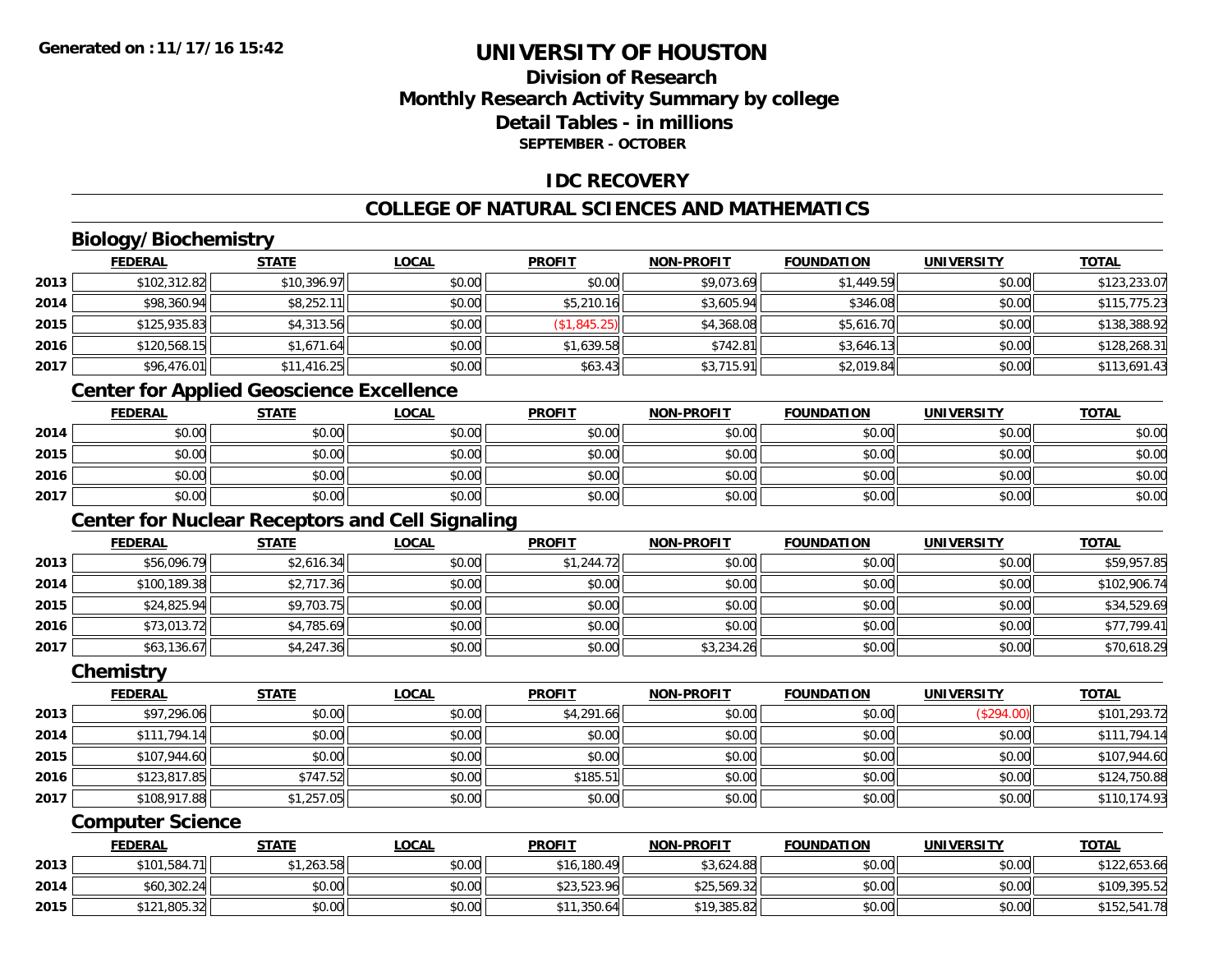## **Division of ResearchMonthly Research Activity Summary by college Detail Tables - in millions SEPTEMBER - OCTOBER**

### **IDC RECOVERY**

#### **COLLEGE OF NATURAL SCIENCES AND MATHEMATICS**

# **Computer Science**

|      | <b>FEDERAL</b>                          | <b>STATE</b> | <b>LOCAL</b>                                         | <b>PROFIT</b> | <b>NON-PROFIT</b> | <b>FOUNDATION</b> | <b>UNIVERSITY</b> | <b>TOTAL</b> |
|------|-----------------------------------------|--------------|------------------------------------------------------|---------------|-------------------|-------------------|-------------------|--------------|
| 2016 | \$120,666.35                            | \$248.78     | \$0.00                                               | \$4,819.70    | \$9,653.66        | \$0.00            | \$2,953.59        | \$138,342.08 |
| 2017 | \$193,224.87                            | \$317.63     | \$0.00                                               | \$3,647.21    | \$453.59          | \$0.00            | \$0.00            | \$197,643.30 |
|      | Dean, Natural Sciences and Mathematics  |              |                                                      |               |                   |                   |                   |              |
|      | <b>FEDERAL</b>                          | <b>STATE</b> | <b>LOCAL</b>                                         | <b>PROFIT</b> | <b>NON-PROFIT</b> | <b>FOUNDATION</b> | <b>UNIVERSITY</b> | <b>TOTAL</b> |
| 2013 | \$1,905.64                              | \$0.00       | \$0.00                                               | \$0.00        | \$0.00            | \$0.00            | \$0.00            | \$1,905.64   |
| 2014 | \$0.00                                  | \$0.00       | \$0.00                                               | \$0.00        | \$0.00            | \$0.00            | \$0.00            | \$0.00       |
| 2015 | \$0.00                                  | \$0.00       | \$0.00                                               | \$0.00        | \$0.00            | \$0.00            | \$0.00            | \$0.00       |
| 2016 | \$0.00                                  | \$0.00       | \$0.00                                               | \$0.00        | \$0.00            | \$0.00            | \$0.00            | \$0.00       |
| 2017 | \$2,206.34                              | \$0.00       | \$0.00                                               | \$950.14      | \$0.00            | \$0.00            | \$0.00            | \$3,156.48   |
|      | <b>Earth &amp; Atmospheric Sciences</b> |              |                                                      |               |                   |                   |                   |              |
|      | <b>FEDERAL</b>                          | <b>STATE</b> | <b>LOCAL</b>                                         | <b>PROFIT</b> | <b>NON-PROFIT</b> | <b>FOUNDATION</b> | <b>UNIVERSITY</b> | <b>TOTAL</b> |
| 2013 | \$53,025.48                             | \$2,721.80   | \$0.00                                               | \$71,767.18   | \$7,397.87        | \$0.00            | \$0.00            | \$134,912.33 |
| 2014 | \$49,473.17                             | \$12,930.85  | \$0.00                                               | \$52,945.07   | \$7,926.74        | \$311.61          | \$0.00            | \$123,587.43 |
| 2015 | \$35,335.33                             | \$11,130.50  | \$0.00                                               | \$39,747.62   | \$9,260.08        | \$73.22           | \$0.00            | \$95,546.75  |
| 2016 | \$29,097.23                             | \$17,126.44  | \$0.00                                               | \$27,157.65   | \$7,770.02        | \$307.89          | (\$1,201.11)      | \$80,258.12  |
| 2017 | \$27,271.85                             | \$13,172.68  | \$0.00                                               | \$29,003.14   | \$6,893.70        | \$80.85           | \$956.41          | \$77,378.63  |
|      |                                         |              | <b>Institute for Climate and Atmospheric Science</b> |               |                   |                   |                   |              |
|      | <b>FEDERAL</b>                          | <b>STATE</b> | <b>LOCAL</b>                                         | <b>PROFIT</b> | <b>NON-PROFIT</b> | <b>FOUNDATION</b> | <b>UNIVERSITY</b> | <b>TOTAL</b> |
| 2013 | \$0.00                                  | \$0.00       | \$0.00                                               | \$0.00        | \$0.00            | \$0.00            | \$0.00            | \$0.00       |
| 2014 | \$0.00                                  | \$0.00       | \$0.00                                               | \$0.00        | \$0.00            | \$0.00            | \$0.00            | \$0.00       |

|      | EEDEDAL                         | <b>CTATE</b> | 1001   | <b>DDAEIT</b> | NON DDOELT | <b>EQUINIDATION</b> | <b>IINIIVEDCITV</b> | <b>TOTAL</b> |
|------|---------------------------------|--------------|--------|---------------|------------|---------------------|---------------------|--------------|
|      | <b>Institute for Nanoenergy</b> |              |        |               |            |                     |                     |              |
| 2017 | \$0.00                          | \$0.00       | \$0.00 | \$0.00        | \$0.00     | \$0.00              | \$0.00              | \$0.00       |
| 2016 | \$0.00                          | \$0.00       | \$0.00 | \$0.00        | \$0.00     | \$0.00              | \$0.00              | \$0.00       |
| 2015 | \$0.00                          | \$0.00       | \$0.00 | \$0.00        | \$0.00     | \$0.00              | \$0.00              | \$0.00       |

|      | <u>FEDERAL</u> | <b>STATE</b> | <u>LOCAL</u> | PROFIT | <b>NON-PROFIT</b> | <b>FOUNDATION</b> | UNIVERSITY | <u>TOTAL</u> |
|------|----------------|--------------|--------------|--------|-------------------|-------------------|------------|--------------|
| 2013 | \$0.00         | \$0.00       | \$0.00       | \$0.00 | \$0.00            | \$0.00            | \$0.00     | \$0.00       |
| 2014 | \$0.00         | \$0.00       | \$0.00       | \$0.00 | \$0.00            | \$0.00            | \$0.00     | \$0.00       |
| 2016 | \$0.00         | \$0.00       | \$0.00       | \$0.00 | \$0.00            | \$0.00            | \$0.00     | \$0.00       |
| 2017 | \$0.00         | \$0.00       | \$0.00       | \$0.00 | \$0.00            | \$0.00            | \$0.00     | \$0.00       |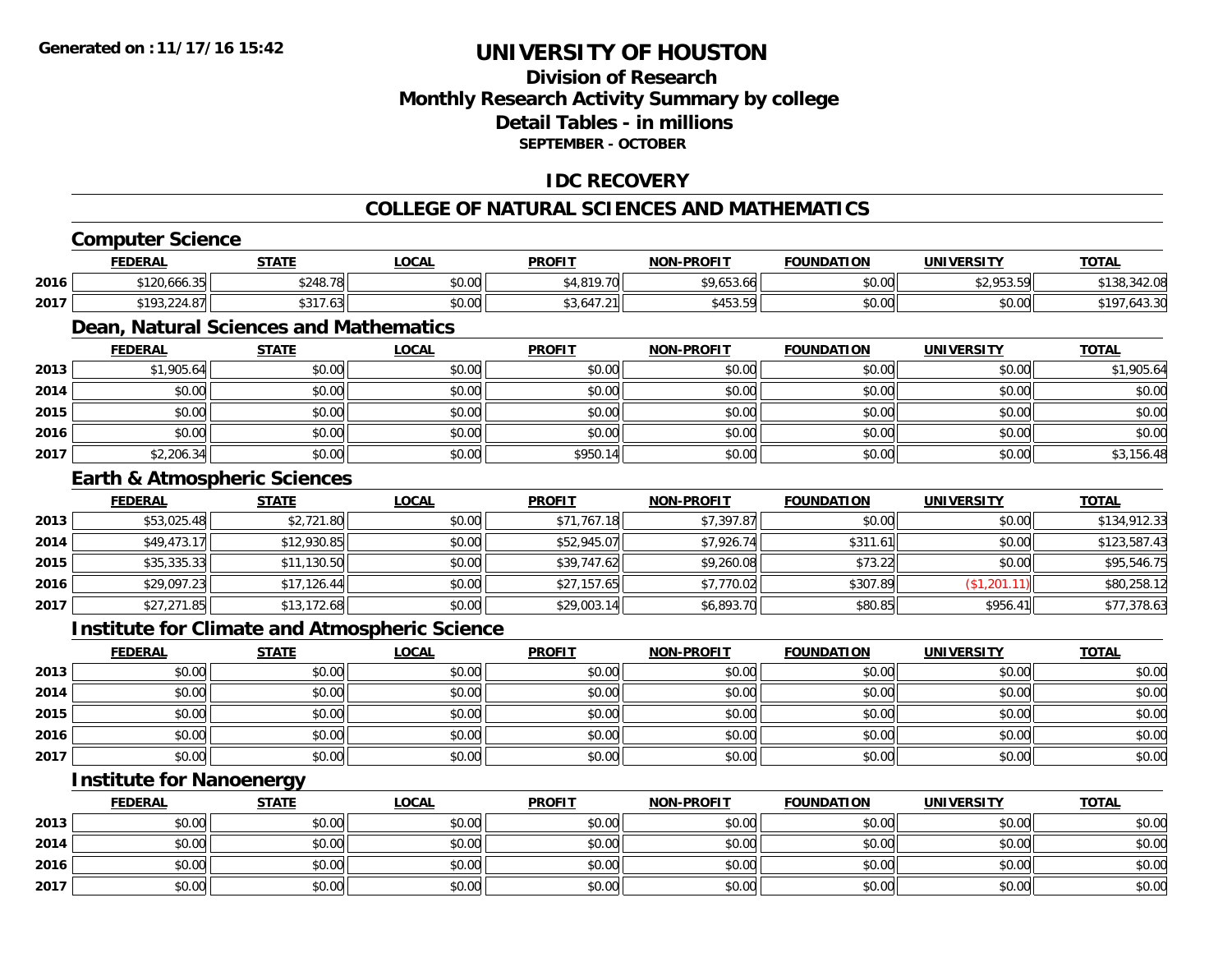### **Division of Research Monthly Research Activity Summary by college Detail Tables - in millions SEPTEMBER - OCTOBER**

#### **IDC RECOVERY**

#### **COLLEGE OF NATURAL SCIENCES AND MATHEMATICS**

|       | <b>Mathematics</b> |              |              |               |                   |                   |                   |                |
|-------|--------------------|--------------|--------------|---------------|-------------------|-------------------|-------------------|----------------|
|       | <b>FEDERAL</b>     | <b>STATE</b> | <b>LOCAL</b> | <b>PROFIT</b> | <b>NON-PROFIT</b> | <b>FOUNDATION</b> | <b>UNIVERSITY</b> | <b>TOTAL</b>   |
| 2013  | \$55,182.44        | \$0.00       | \$0.00       | \$9,006.86    | \$0.00            | \$225.26          | \$0.00            | \$64,414.56    |
| 2014  | \$70,675.62        | \$0.00       | \$0.00       | \$4,848.77    | \$0.00            | \$582.25          | \$0.00            | \$76,106.63    |
| 2015  | \$69,947.09        | \$0.00       | \$0.00       | \$3,763.90    | \$0.00            | \$411.77          | \$0.00            | \$74,122.76    |
| 2016  | \$56,255.48        | \$0.00       | \$0.00       | \$5,515.68    | \$0.00            | \$1.83            | \$0.00            | \$61,772.99    |
| 2017  | \$51,937.46        | \$0.00       | \$0.00       | \$473.15      | \$0.00            | \$99.61           | \$0.00            | \$52,510.22    |
|       | <b>Physics</b>     |              |              |               |                   |                   |                   |                |
|       | <b>FEDERAL</b>     | <b>STATE</b> | <b>LOCAL</b> | <b>PROFIT</b> | <b>NON-PROFIT</b> | <b>FOUNDATION</b> | <b>UNIVERSITY</b> | <b>TOTAL</b>   |
| 2013  | \$106,297.27       | \$0.00       | \$0.00       | \$20,844.46   | \$0.00            | \$0.00            | \$0.00            | \$127,141.73   |
| 2014  | \$182,514.86       | \$0.00       | \$0.00       | \$41,649.59   | \$0.00            | \$0.00            | \$0.00            | \$224,164.45   |
| 2015  | \$162,679.15       | \$0.00       | \$0.00       | \$37,330.00   | \$3,339.73        | \$0.00            | \$0.00            | \$203,348.88   |
| 2016  | \$146,093.68       | \$0.00       | \$0.00       | \$35,671.04   | \$0.00            | \$0.00            | \$0.00            | \$181,764.72   |
| 2017  | \$165,366.64       | \$0.00       | \$0.00       | \$21,218.58   | \$0.00            | \$0.00            | \$0.00            | \$186,585.21   |
| Total | \$3,273,534.98     | \$121,037.85 | \$0.00       | \$472,204.62  | \$126,016.10      | \$15,172.63       | \$2,414.89        | \$4,010,381.07 |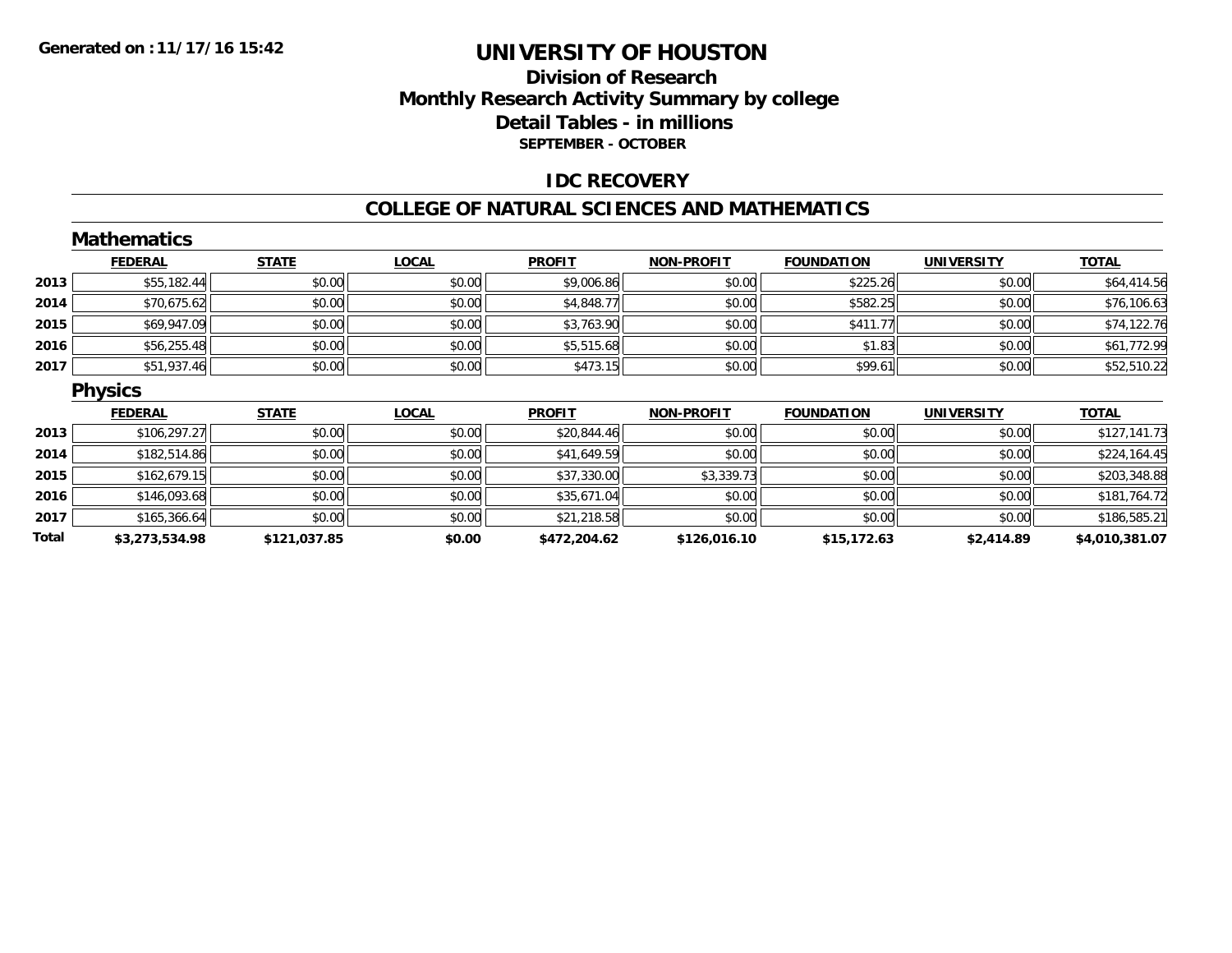### **Division of Research Monthly Research Activity Summary by college Detail Tables - in millions SEPTEMBER - OCTOBER**

#### **IDC RECOVERY**

#### **COLLEGE OF OPTOMETRY**

## **Optometry Vision Sciences**

|       | <b>FEDERAL</b> | <b>STATE</b> | <b>LOCAL</b> | <b>PROFIT</b> | <b>NON-PROFIT</b> | <b>FOUNDATION</b> | <b>UNIVERSITY</b> | <b>TOTAL</b>   |
|-------|----------------|--------------|--------------|---------------|-------------------|-------------------|-------------------|----------------|
| 2013  | \$204,973.65   | \$0.00       | \$0.00       | \$26,864.58   | \$0.00            | \$0.00            | \$6,728.42        | \$238,566.65   |
| 2014  | \$207,507.41   | \$0.00       | \$0.00       | \$39,522.03   | \$0.00            | \$0.00            | \$12,688.89       | \$259,718.33   |
| 2015  | \$185,371.48   | \$0.00       | \$0.00       | \$27,576.20   | \$0.00            | \$0.00            | \$26,425.68       | \$239,373.36   |
| 2016  | \$240,081.07   | \$0.00       | \$0.00       | \$15,225.34   | \$0.00            | \$0.00            | \$14,633.51       | \$269,939.92   |
| 2017  | \$202,533.34   | \$0.00       | \$0.00       | \$3,363.34    | \$0.00            | \$0.00            | \$6,330.17        | \$212,226.85   |
| Total | \$1,040,466.94 | \$0.00       | \$0.00       | \$112,551.49  | \$0.00            | \$0.00            | \$66,806.67       | \$1,219,825.10 |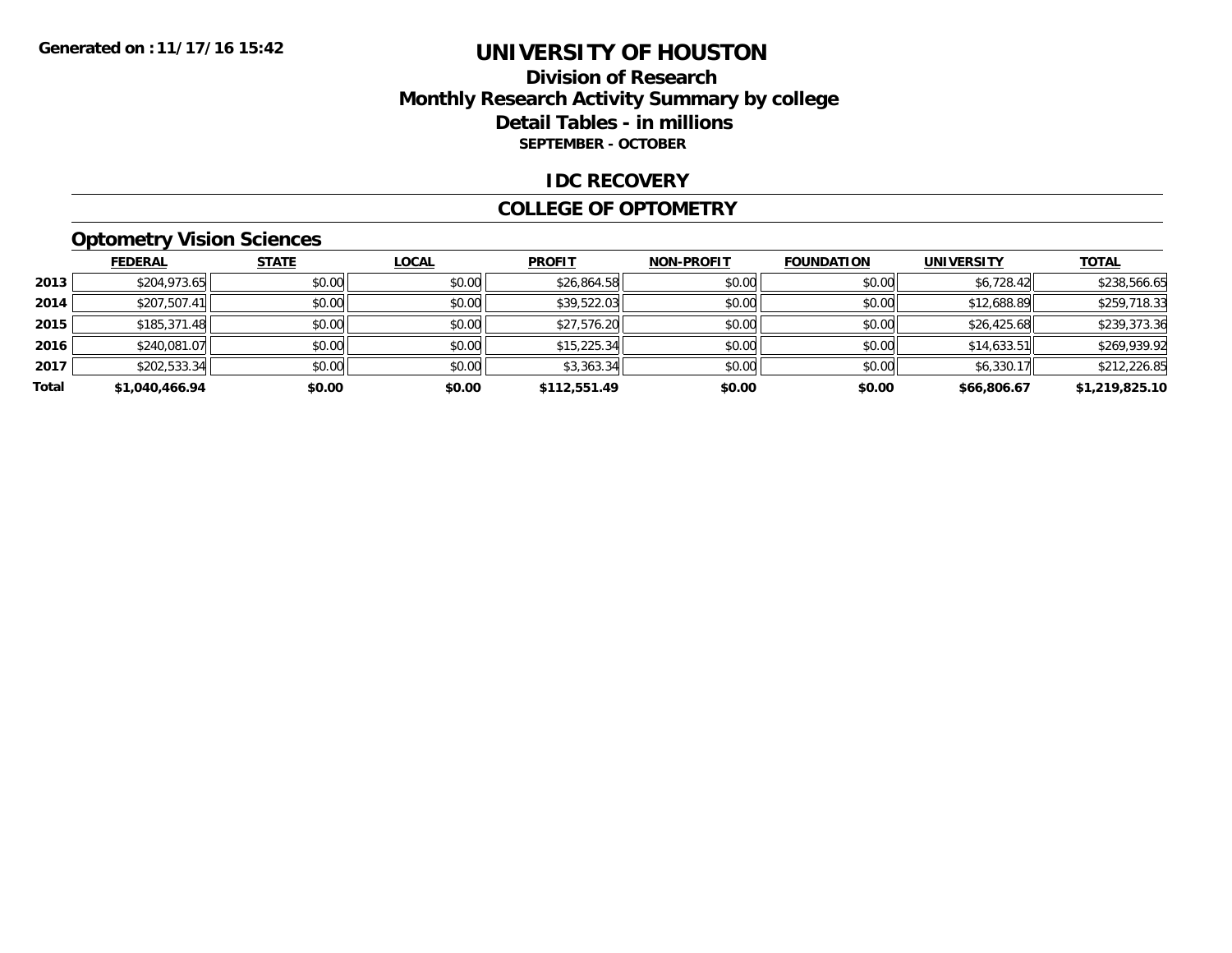## **Division of ResearchMonthly Research Activity Summary by college Detail Tables - in millionsSEPTEMBER - OCTOBER**

### **IDC RECOVERY**

### **COLLEGE OF PHARMACY**

## **Center for Experimental Therapeutics and Pharmacoi**

|      | <b>FEDERAL</b> | <b>STATE</b> | <b>LOCAL</b> | <b>PROFIT</b> | <b>NON-PROFIT</b> | <b>FOUNDATION</b> | <b>UNIVERSITY</b> | <b>TOTAL</b> |
|------|----------------|--------------|--------------|---------------|-------------------|-------------------|-------------------|--------------|
| 2013 | \$0.00         | \$0.00       | \$0.00       | \$0.00        | \$0.00            | \$0.00            | \$0.00            | \$0.00       |
| 2014 | \$0.00         | \$0.00       | \$0.00       | \$0.00        | \$0.00            | \$0.00            | \$0.00            | \$0.00       |
| 2015 | \$0.00         | \$0.00       | \$0.00       | \$0.00        | \$0.00            | \$0.00            | \$0.00            | \$0.00       |
| 2016 | \$0.00         | \$0.00       | \$0.00       | \$0.00        | \$0.00            | \$0.00            | \$0.00            | \$0.00       |
| 2017 | \$0.00         | \$0.00       | \$0.00       | \$0.00        | \$0.00            | \$0.00            | \$0.00            | \$0.00       |

## **Clinical Pharmacy & Administration**

|      | <b>FEDERAL</b> | <b>STATE</b> | <u>LOCAL</u> | <b>PROFIT</b> | <b>NON-PROFIT</b> | <b>FOUNDATION</b> | <b>UNIVERSITY</b> | <b>TOTAL</b> |
|------|----------------|--------------|--------------|---------------|-------------------|-------------------|-------------------|--------------|
| 2013 | \$13,724.58    | \$0.00       | \$0.00       | \$11,278.76   | \$0.00            | \$0.00            | \$0.00            | \$25,003.34  |
| 2014 | \$389.02       | \$0.00       | \$0.00       | \$16,398.80   | \$12.04)          | \$0.00            | \$0.00            | \$16,775.78  |
| 2015 | \$5,474.24     | \$11,173.71  | \$0.00       | \$15,067.76   | (\$7,031.13)      | \$0.00            | \$0.00            | \$24,684.58  |
| 2016 | \$16,992.82    | \$9,691.17   | \$0.00       | \$14,021.69   | \$2,216.48        | \$0.00            | \$0.00            | \$42,922.16  |
| 2017 | \$4,224.42     | \$7,679.99   | \$0.00       | \$26,492.15   | \$2,956.40        | \$0.00            | \$0.00            | \$41,352.96  |

### **Dean, Pharmacy**

|      | <b>FEDERAL</b> | <b>STATE</b> | <u>LOCAL</u> | <b>PROFIT</b> | <b>NON-PROFIT</b> | <b>FOUNDATION</b> | <b>UNIVERSITY</b> | <b>TOTAL</b> |
|------|----------------|--------------|--------------|---------------|-------------------|-------------------|-------------------|--------------|
| 2013 | \$0.00         | \$0.00       | \$0.00       | \$0.00        | \$0.00            | \$0.00            | \$0.00            | \$0.00       |
| 2014 | \$0.00         | \$0.00       | \$0.00       | \$0.00        | \$0.00            | \$0.00            | \$0.00            | \$0.00       |
| 2015 | \$0.00         | \$0.00       | \$0.00       | \$0.00        | \$0.00            | \$0.00            | \$0.00            | \$0.00       |
| 2016 | \$0.00         | \$0.00       | \$0.00       | \$0.00        | \$0.00            | \$0.00            | \$0.00            | \$0.00       |
| 2017 | \$0.00         | \$0.00       | \$0.00       | \$0.00        | \$0.00            | \$0.00            | \$0.00            | \$0.00       |

#### **Pharm Health Outcomes & Policy**

|      | <b>FEDERAL</b> | <b>STATE</b> | <b>LOCAL</b> | <b>PROFIT</b> | <b>NON-PROFIT</b> | <b>FOUNDATION</b> | <b>UNIVERSITY</b> | <b>TOTAL</b> |
|------|----------------|--------------|--------------|---------------|-------------------|-------------------|-------------------|--------------|
| 2013 | \$1,096.51     | \$0.00       | \$0.00       | \$0.00        | \$0.00            | \$0.00            | \$0.00            | \$1,096.51   |
| 2014 | \$2,357.49     | \$0.00       | \$0.00       | \$0.00        | \$0.00            | \$0.00            | \$0.00            | \$2,357.49   |
| 2015 | \$4,322.46     | \$0.00       | \$0.00       | (\$30.20)     | \$0.00            | \$0.00            | \$0.00            | \$4,292.26   |
| 2016 | \$165.00       | (\$215.83)   | \$0.00       | (\$298.13)    | \$0.00            | \$0.00            | \$0.00            | $(\$348.96)$ |
| 2017 | \$1,845.24     | \$0.00       | \$0.00       | (\$1,257.98)  | \$0.00            | \$0.00            | \$0.00            | \$587.26     |

## **Pharmacological and Pharmaceutical Sciences**

|      | <b>FEDERAL</b> | <b>STATE</b><br>,,,,,, | <b>_OCAL</b>       | <b>PROFIT</b> | <b>NON-PROFIT</b>              | <b>FOUNDATION</b> | <b>UNIVERSITY</b>     | <b>TOTAL</b>     |
|------|----------------|------------------------|--------------------|---------------|--------------------------------|-------------------|-----------------------|------------------|
| 2013 | \$70,903.74    | Ψ.<br>וטטוע            | $\sim$ 00<br>DU.UU | 0.00<br>JU.UU | 471607<br>- . TU. <i>. .</i> . | \$449.66          | 0.001<br><b>JU.UU</b> | $-100.37$        |
| 2014 | ¢∩∩            | ስ ለሰ<br>JU.UU          | nn nn<br>JU.UU     | 0.00<br>JU.UU | 0000<br><b>JU.UU</b>           | \$165.78          | 0.001<br><b>JU.UU</b> | ,706.56<br>\$90. |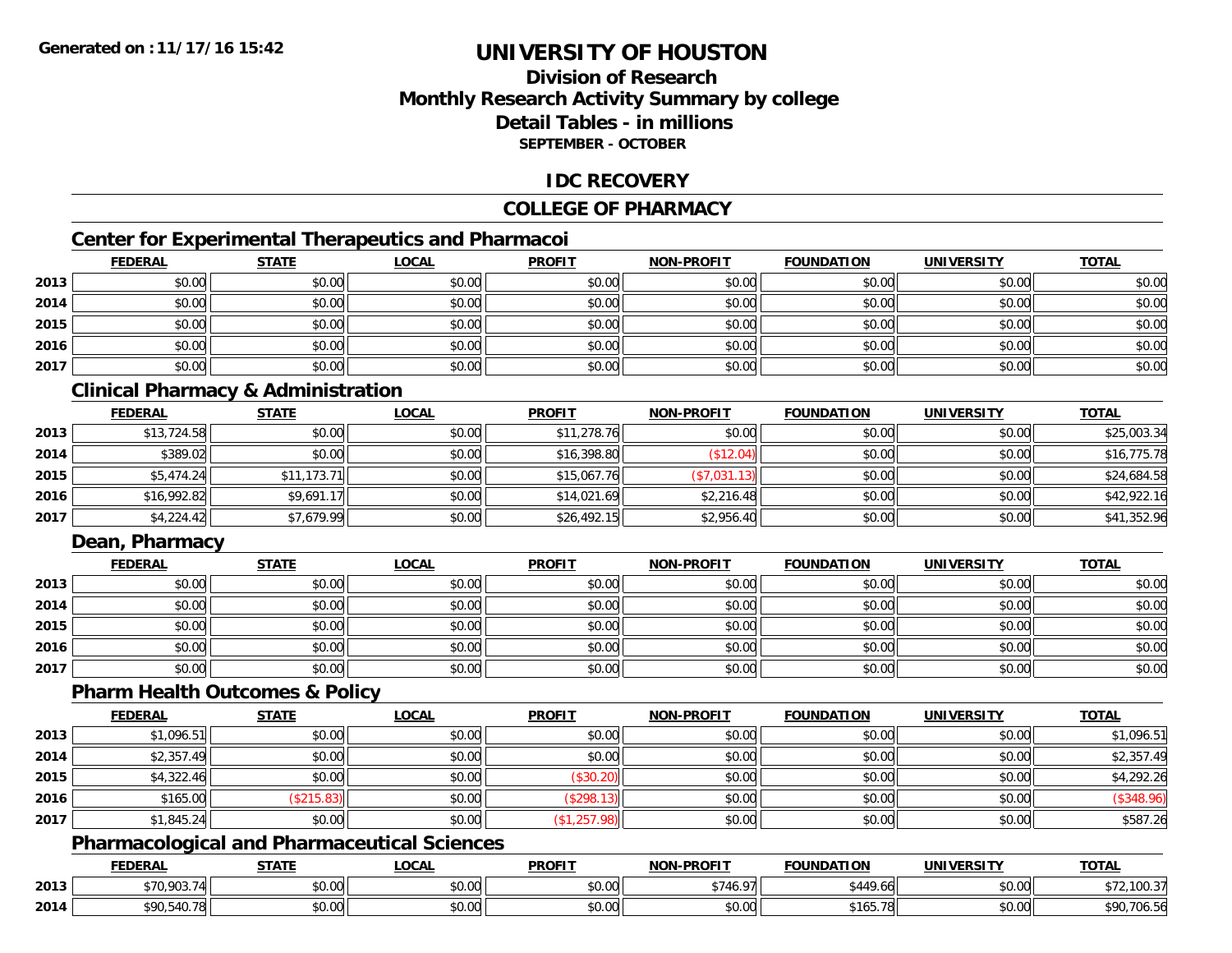## **Division of ResearchMonthly Research Activity Summary by college Detail Tables - in millions SEPTEMBER - OCTOBER**

#### **IDC RECOVERY**

#### **COLLEGE OF PHARMACY**

## **Pharmacological and Pharmaceutical Sciences**

|       | <u>FEDERAL</u> | <b>STATE</b> | <u>LOCAL</u> | <b>PROFIT</b> | <b>NON-PROFIT</b> | <b>FOUNDATION</b> | <b>UNIVERSITY</b> | <b>TOTAL</b> |
|-------|----------------|--------------|--------------|---------------|-------------------|-------------------|-------------------|--------------|
| 2015  | \$85,720.71    | \$0.00       | \$0.00       | \$1,936.83    | \$0.00            | \$0.00            | \$0.00            | \$87,657.54  |
| 2016  | \$125,729.56   | \$1,462.16   | \$0.00       | \$0.00        | \$884.33          | \$0.00            | \$0.00            | \$128,076.05 |
| 2017  | \$149,645.09   | \$3,984.09   | \$0.00       | \$0.00        | \$1,399.05        | \$0.00            | \$0.00            | \$155,028.23 |
| Total | \$573,131.66   | \$33,775.29  | \$0.00       | \$83,609.68   | \$1,160.06        | \$615.44          | \$0.00            | \$692,292.13 |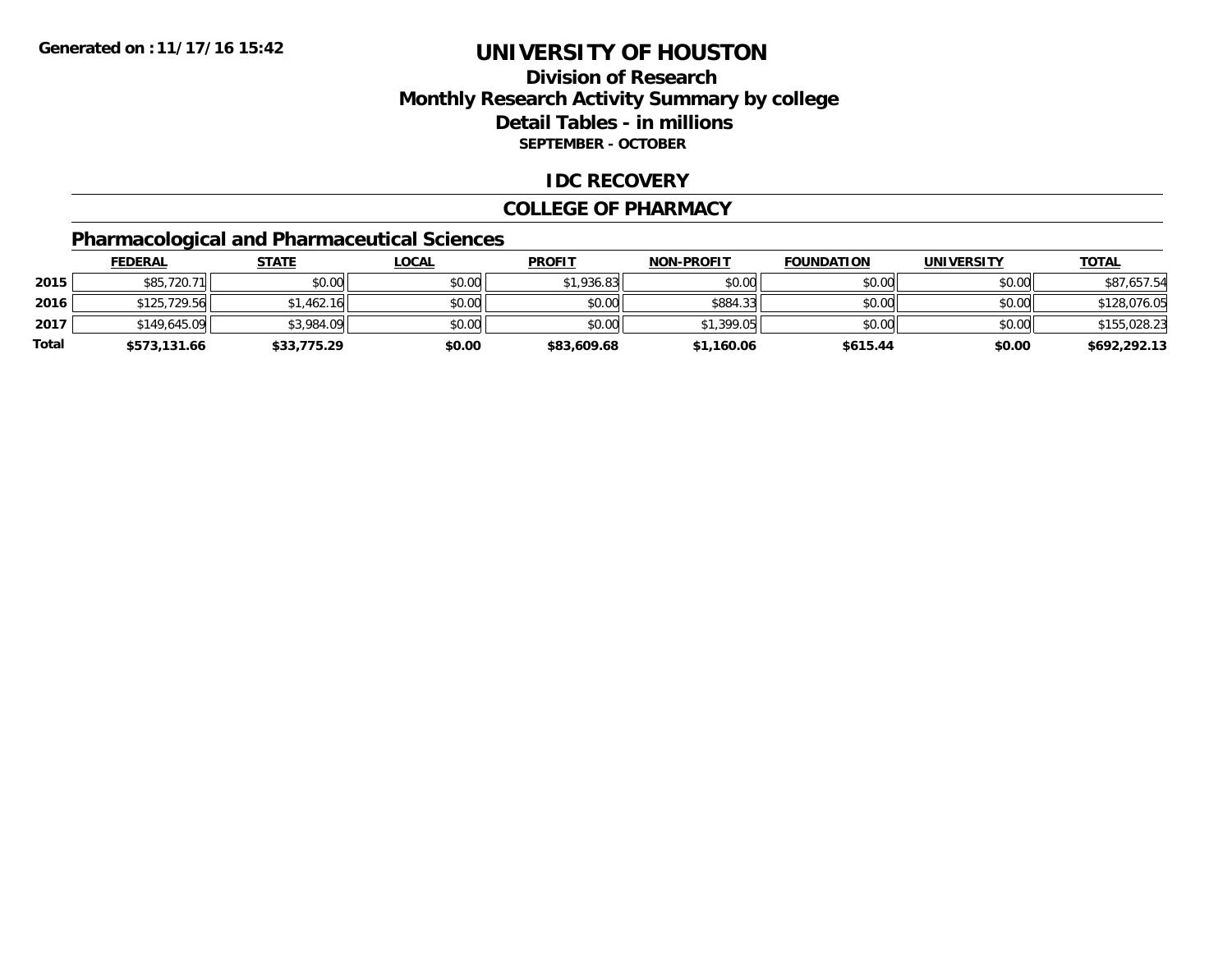## **Division of ResearchMonthly Research Activity Summary by college Detail Tables - in millionsSEPTEMBER - OCTOBER**

#### **IDC RECOVERY**

### **COLLEGE OF TECHNOLOGY**

### **Center for Technology Literacy**

|      | <b>FEDERAL</b> | <b>STATE</b> | <b>LOCAL</b> | <b>PROFIT</b> | <b>NON-PROFIT</b> | <b>FOUNDATION</b> | <b>UNIVERSITY</b> | <b>TOTAL</b> |
|------|----------------|--------------|--------------|---------------|-------------------|-------------------|-------------------|--------------|
| 2013 | \$6,499.53     | \$0.00       | \$0.00       | \$0.00        | \$0.00            | \$0.00            | \$0.00            | \$6,499.53   |
| 2014 | \$5,464.23     | \$0.00       | \$0.00       | \$0.00        | \$0.00            | \$0.00            | \$0.00            | \$5,464.23   |
| 2015 | \$14,375.93    | \$0.00       | \$0.00       | \$0.00        | \$0.00            | \$0.00            | \$0.00            | \$14,375.93  |
| 2016 | \$2,201.31     | \$0.00       | \$0.00       | \$0.00        | \$0.00            | \$0.00            | \$0.00            | \$2,201.31   |
| 2017 | \$2,251.10     | \$0.00       | \$0.00       | \$0.00        | \$0.00            | \$0.00            | \$0.00            | \$2,251.10   |

### **Construction Management**

|      | <b>FEDERAL</b> | <b>STATE</b> | <u>LOCAL</u> | <b>PROFIT</b> | <b>NON-PROFIT</b> | <b>FOUNDATION</b> | <b>UNIVERSITY</b> | <b>TOTAL</b> |
|------|----------------|--------------|--------------|---------------|-------------------|-------------------|-------------------|--------------|
| 2013 | \$0.00         | \$217.46     | \$0.00       | \$0.00        | \$0.00            | \$285.66          | \$0.00            | \$503.12     |
| 2014 | \$0.00         | \$1,351.72   | \$0.00       | \$0.00        | \$0.00            | \$813.26          | \$0.00            | \$2,164.98   |
| 2015 | \$0.00         | \$77.20      | \$0.00       | \$0.00        | \$0.00            | \$0.00            | \$0.00            | \$77.20      |
| 2016 | \$0.00         | \$769.85     | \$0.00       | \$0.00        | \$0.00            | \$0.00            | \$0.00            | \$769.85     |
| 2017 | \$0.00         | \$83.14      | \$0.00       | \$0.00        | \$0.00            | \$0.00            | \$0.00            | \$83.14      |

#### **Dean, Technology**

|      | <b>FEDERAL</b> | <b>STATE</b> | <u>LOCAL</u> | <b>PROFIT</b> | <b>NON-PROFIT</b> | <b>FOUNDATION</b> | <b>UNIVERSITY</b> | <b>TOTAL</b> |
|------|----------------|--------------|--------------|---------------|-------------------|-------------------|-------------------|--------------|
| 2013 | \$9,908.13     | \$0.00       | \$0.00       | \$0.00        | \$0.00            | en uu<br>JU.UU    | \$0.00            | 1,908.13     |
| 2014 | \$0.00         | \$0.00       | \$0.00       | \$0.00        | \$0.00            | \$0.00            | \$0.00            | \$0.00       |
| 2015 | \$0.00         | \$0.00       | \$0.00       | \$0.00        | \$0.00            | \$0.00            | \$0.00            | \$0.00       |

## **Engineering Technology**

|      | <u>FEDERAL</u> | <u>STATE</u> | <u>LOCAL</u> | <b>PROFIT</b> | <b>NON-PROFIT</b> | <b>FOUNDATION</b> | <b>UNIVERSITY</b> | <b>TOTAL</b> |
|------|----------------|--------------|--------------|---------------|-------------------|-------------------|-------------------|--------------|
| 2013 | \$3,263.20     | \$0.00       | \$0.00       | \$6,458.33    | \$0.00            | \$45.15           | \$0.00            | \$9,766.68   |
| 2014 | \$5,686.83     | \$0.00       | \$0.00       | \$4,785.18    | \$0.00            | \$0.00            | \$0.00            | \$10,472.01  |
| 2015 | \$18,966.74    | \$0.00       | \$0.00       | \$4,676.83    | \$0.00            | \$0.00            | \$0.00            | \$23,643.57  |
| 2016 | \$59,743.07    | \$0.00       | \$0.00       | \$0.00        | \$0.00            | \$0.00            | \$0.00            | \$59,743.07  |
| 2017 | \$17,365.07    | \$0.00       | \$0.00       | \$0.00        | \$142.45          | \$0.00            | \$0.00            | \$17,507.51  |

## **Human Development and Consumer Science**

|      | <b>FEDERAL</b> | <u>STATE</u> | <b>LOCAL</b> | <b>PROFIT</b> | <b>NON-PROFIT</b> | <b>FOUNDATION</b> | UNIVERSITY | <b>TOTAL</b> |
|------|----------------|--------------|--------------|---------------|-------------------|-------------------|------------|--------------|
| 2014 | \$2,572.87     | \$0.00       | \$0.00       | \$0.00        | \$0.00            | \$0.00            | \$0.00     | \$2,572.87   |
| 2015 | \$3,010.98     | \$0.00       | \$0.00       | \$0.00        | \$0.00            | \$854.49          | \$0.00     | \$3,865.47   |
| 2016 | \$5,619.71     | \$0.00       | \$0.00       | \$0.00        | \$0.00            | \$999.75          | \$0.00     | \$6,619.46   |
| 2017 | \$6,266.92     | \$0.00       | \$0.00       | \$2,788.80    | \$0.00            | \$0.00            | \$0.00     | \$9,055.72   |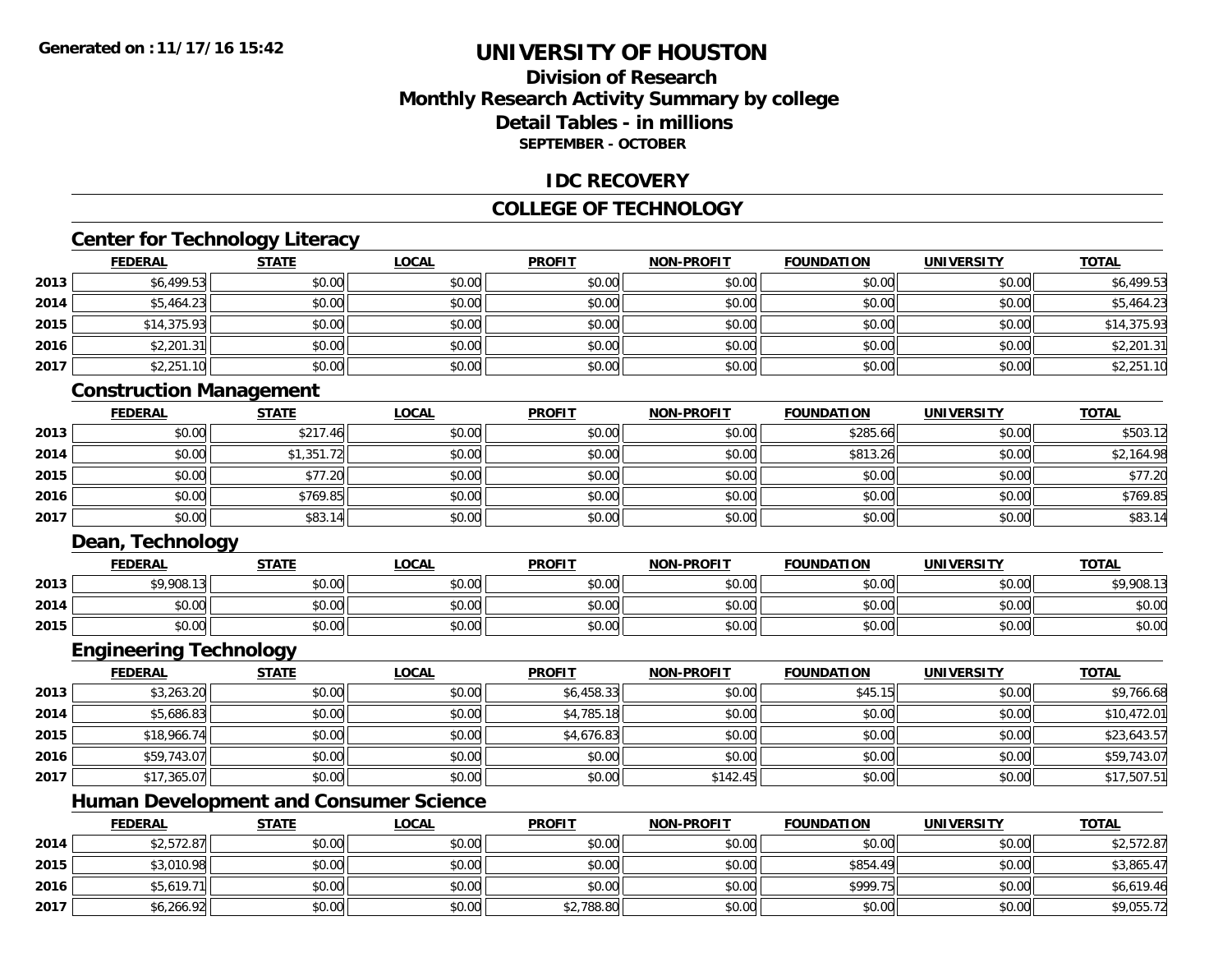## **Division of ResearchMonthly Research Activity Summary by college Detail Tables - in millions SEPTEMBER - OCTOBER**

### **IDC RECOVERY**

#### **COLLEGE OF TECHNOLOGY**

## **Information & Logistics Technology**

|      | <b>FEDERAL</b> | <b>STATE</b> | <b>LOCAL</b> | <b>PROFIT</b> | <b>NON-PROFIT</b> | <b>FOUNDATION</b> | <b>UNIVERSITY</b> | <b>TOTAL</b> |
|------|----------------|--------------|--------------|---------------|-------------------|-------------------|-------------------|--------------|
| 2013 | \$0.00         | \$0.00       | \$0.00       | \$0.00        | \$0.00            | \$0.00            | \$0.00            | \$0.00       |
| 2014 | \$0.00         | \$0.00       | \$0.00       | \$0.00        | \$0.00            | \$0.00            | \$0.00            | \$0.00       |
| 2015 | \$5.01         | \$0.00       | \$0.00       | \$0.00        | \$0.00            | \$0.00            | \$0.00            | \$5.01       |
| 2016 | \$1,440.76     | \$0.00       | \$0.00       | \$0.00        | \$0.00            | \$0.00            | \$0.00            | \$1,440.76   |
| 2017 | \$10,444.51    | \$0.00       | \$0.00       | \$0.00        | \$0.00            | \$0.00            | \$0.00            | \$10,444.51  |

## **Texas Manufacturing Assistance Center**

|       | <b>FEDERAL</b>                    | <b>STATE</b>          | .OCAL  | <b>PROFIT</b> | <b>-PROFIT</b><br>NOM. | <b>FOUNDATION</b> | <b>'INIVERSITY</b>                | <b>TOTA</b><br>O I A          |
|-------|-----------------------------------|-----------------------|--------|---------------|------------------------|-------------------|-----------------------------------|-------------------------------|
| 2013  | <b>↑∩</b><br>$\sim$ $\sim$<br>ט.ט | 0.00<br>vv.vv         | \$0.00 | \$0.00        | nn na<br>ט.טע          | nn nn<br>טט.טע    | $\uparrow$ $\sim$ $\sim$<br>PU.UU | \$0.00                        |
| Total | .085.89                           | ∵د ۱۵۵. د<br>$\cdots$ | \$0.00 | 709.1.<br>518 | 142.43                 | \$2.998.3         | \$0.00                            | $A \cap F$ $A$<br><b>¢100</b> |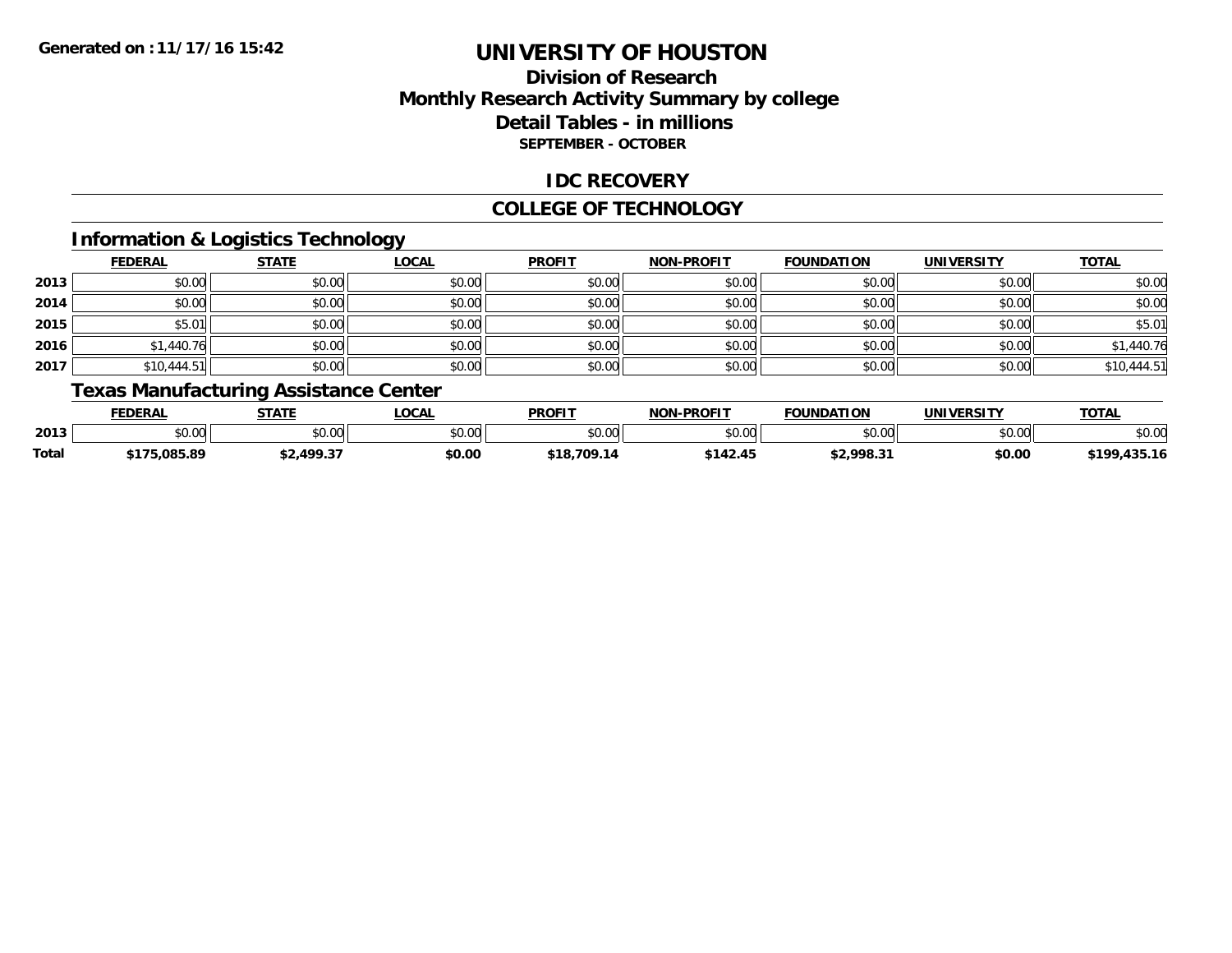### **Division of Research Monthly Research Activity Summary by college Detail Tables - in millions SEPTEMBER - OCTOBER**

#### **IDC RECOVERY**

#### **COLLEGE OF THE ARTS**

|       | Art                                               |              |              |               |                   |                   |                   |              |
|-------|---------------------------------------------------|--------------|--------------|---------------|-------------------|-------------------|-------------------|--------------|
|       | <b>FEDERAL</b>                                    | <b>STATE</b> | <b>LOCAL</b> | <b>PROFIT</b> | <b>NON-PROFIT</b> | <b>FOUNDATION</b> | <b>UNIVERSITY</b> | <b>TOTAL</b> |
| 2013  | \$913.00                                          | \$0.00       | \$0.00       | \$0.00        | \$0.00            | \$0.00            | \$0.00            | \$913.00     |
| 2014  | \$354.17                                          | \$0.00       | \$0.00       | \$0.00        | \$0.00            | \$0.00            | \$0.00            | \$354.17     |
|       | <b>Blaffer Gallery</b>                            |              |              |               |                   |                   |                   |              |
|       | <b>FEDERAL</b>                                    | <b>STATE</b> | <b>LOCAL</b> | <b>PROFIT</b> | <b>NON-PROFIT</b> | <b>FOUNDATION</b> | <b>UNIVERSITY</b> | <b>TOTAL</b> |
| 2016  | \$1,916.78                                        | \$0.00       | \$0.00       | \$0.00        | \$0.00            | \$0.00            | \$0.00            | \$1,916.78   |
|       | <b>Cynthia Woods Mitchell Center for the Arts</b> |              |              |               |                   |                   |                   |              |
|       | <b>FEDERAL</b>                                    | <b>STATE</b> | <b>LOCAL</b> | <b>PROFIT</b> | <b>NON-PROFIT</b> | <b>FOUNDATION</b> | <b>UNIVERSITY</b> | <b>TOTAL</b> |
| 2016  | \$0.00                                            | \$0.00       | \$0.00       | \$457.62      | \$0.00            | \$0.00            | \$0.00            | \$457.62     |
| 2017  | \$0.00                                            | \$0.00       | \$0.00       | \$39.00       | \$0.00            | \$0.00            | \$0.00            | \$39.00      |
| Total | \$3,183.96                                        | \$0.00       | \$0.00       | \$496.62      | \$0.00            | \$0.00            | \$0.00            | \$3,680.58   |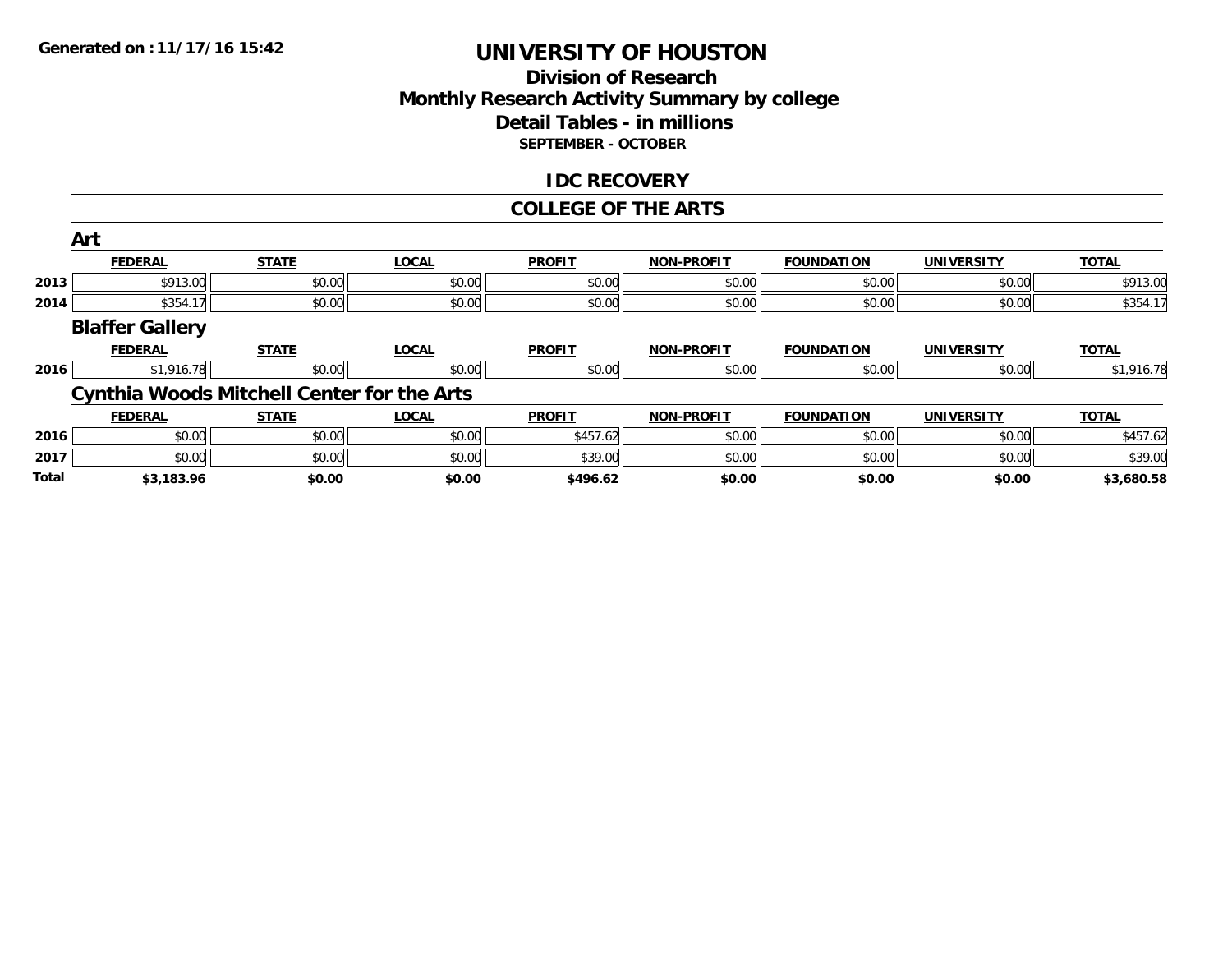## **Division of ResearchMonthly Research Activity Summary by college Detail Tables - in millionsSEPTEMBER - OCTOBER**

#### **IDC RECOVERY**

### **CULLEN COLLEGE OF ENGINEERING**

## **Biomedical Engineering**

|      | <b>FEDERAL</b> | <b>STATE</b> | <b>LOCAL</b> | <b>PROFIT</b> | <b>NON-PROFIT</b> | <b>FOUNDATION</b> | <b>UNIVERSITY</b> | <b>TOTAL</b> |
|------|----------------|--------------|--------------|---------------|-------------------|-------------------|-------------------|--------------|
| 2013 | \$28,703.29    | \$0.00       | \$0.00       | \$0.00        | \$0.00            | \$0.00            | \$0.00            | \$28,703.29  |
| 2014 | \$74,532.57    | \$0.00       | \$0.00       | \$0.00        | \$0.00            | \$0.00            | \$0.00            | \$74,532.57  |
| 2015 | \$138,595.20   | \$0.00       | \$0.00       | \$0.00        | \$555.10          | \$0.00            | \$0.00            | \$139,150.30 |
| 2016 | \$60,882.04    | \$0.00       | \$0.00       | \$0.00        | \$1,004.73        | \$0.00            | \$0.00            | \$61,886.77  |
| 2017 | \$120,857.84   | \$0.00       | \$0.00       | \$12,143.31   | \$0.00            | \$0.00            | \$0.00            | \$133,001.15 |

### **Center for Innovative Grouting Materials and Tech**

|      | <b>FEDERAL</b> | <b>STATE</b> | <u>LOCAL</u> | <b>PROFIT</b> | <b>NON-PROFIT</b> | <b>FOUNDATION</b> | <b>UNIVERSITY</b> | <b>TOTAL</b> |
|------|----------------|--------------|--------------|---------------|-------------------|-------------------|-------------------|--------------|
| 2013 | \$0.00         | \$0.00       | \$0.00       | \$0.00        | \$0.00            | \$0.00            | \$0.00            | \$0.00       |
| 2014 | \$0.00         | \$0.00       | \$0.00       | \$0.00        | \$0.00            | \$0.00            | \$0.00            | \$0.00       |
| 2015 | \$0.00         | \$0.00       | \$0.00       | \$0.00        | \$0.00            | \$0.00            | \$0.00            | \$0.00       |
| 2016 | \$0.00         | \$0.00       | \$0.00       | \$0.00        | \$0.00            | \$0.00            | \$0.00            | \$0.00       |

#### **Chemical Engineering**

|      | <b>FEDERAL</b> | <b>STATE</b> | <b>LOCAL</b> | <b>PROFIT</b> | <b>NON-PROFIT</b> | <b>FOUNDATION</b> | UNIVERSITY   | <b>TOTAL</b> |
|------|----------------|--------------|--------------|---------------|-------------------|-------------------|--------------|--------------|
| 2013 | \$147,522.83   | \$90.89      | \$0.00       | \$28,413.44   | \$0.00            | (\$15.16)         | (\$6,637.83) | \$169,374.17 |
| 2014 | \$131,913.34   | \$557.11     | \$0.00       | \$40,239.57   | \$0.00            | \$271.14          | \$3,735.48   | \$176,716.64 |
| 2015 | \$134,596.08   | \$1,718.84   | \$0.00       | \$59,053.67   | \$0.00            | \$912.85          | \$3.624.94   | \$199,906.37 |
| 2016 | \$138,875.57   | \$14,064.40  | \$0.00       | \$81,336.36   | \$0.00            | \$877.01          | (S89.06)     | \$235,064.27 |
| 2017 | \$127,769.16   | \$5,844.71   | \$0.00       | \$71,178.85   | \$3,779.77        | \$642.68          | \$0.00       | \$209,215.16 |

#### **Civil Engineering**

|      | <b>FEDERAL</b> | <b>STATE</b> | <b>LOCAL</b> | <b>PROFIT</b> | <b>NON-PROFIT</b> | <b>FOUNDATION</b> | <b>UNIVERSITY</b> | <b>TOTAL</b> |
|------|----------------|--------------|--------------|---------------|-------------------|-------------------|-------------------|--------------|
| 2013 | \$79,051.41    | \$5,671.34   | \$1,067.61   | \$9,059.85    | \$3,027.54        | \$0.00            | \$918.00          | \$98,795.75  |
| 2014 | \$143,263.18   | \$1,137.55   | \$0.00       | \$5,222.42    | \$3,770.47        | \$3,506.68        | \$0.00            | \$156,900.30 |
| 2015 | \$126,175.42   | \$3,786.60   | \$0.00       | \$9,355.87    | (\$529.54)        | \$1,877.50        | \$0.00            | \$140,665.85 |
| 2016 | \$110,531.78   | \$9,366.56   | \$0.00       | \$5,535.14    | \$1,430.77        | \$474.75          | \$2,226.85        | \$129,565.85 |
| 2017 | \$73,638.49    | \$10,598.72  | \$1,337.75   | \$3,427.01    | \$5,222.94        | \$4,707.39        | \$878.09          | \$99,810.39  |

## **Composites Engineering and Applications Center**

|      | <b>FEDERAL</b> | <b>STATE</b> | <b>_OCAL</b>  | <b>PROFIT</b> | <b>NON-PROFIT</b>                                  | <b>FOUNDATION</b> | <b>UNIVERSITY</b> | <b>TOTAL</b> |
|------|----------------|--------------|---------------|---------------|----------------------------------------------------|-------------------|-------------------|--------------|
| 2013 | 0000<br>vu.vu  | \$0.00       | 0000<br>JU.UU | \$0.00        | \$0.00                                             | \$0.00            | \$0.00            | \$0.00       |
| 2014 | PU.UU          | \$0.00       | 0000<br>DU.UG | \$0.00        | 40.00<br><b>DU.UU</b>                              | \$0.00            | \$0.00            | \$0.00       |
| 2015 | ልስ ለሰ<br>pu.uu | \$0.00       | 0000<br>ง∪.∪บ | \$0.00        | $\mathsf{A}\cap\mathsf{A}\cap\mathsf{A}$<br>\$0.00 | \$0.00            | \$0.00            | \$0.00       |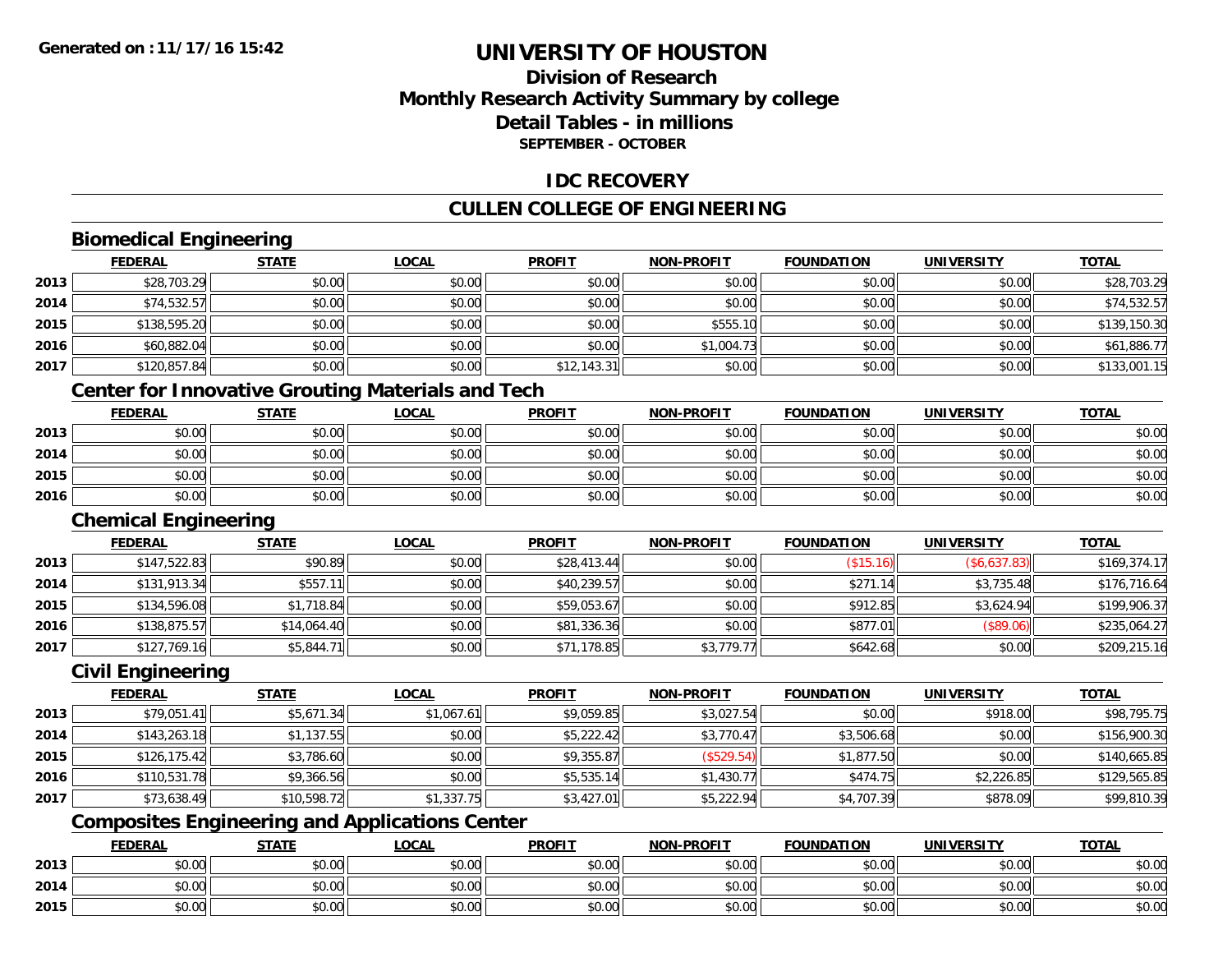## **Division of ResearchMonthly Research Activity Summary by college Detail Tables - in millionsSEPTEMBER - OCTOBER**

#### **IDC RECOVERY**

## **CULLEN COLLEGE OF ENGINEERING**

## **Dean, Engineering**

|      | <b>FEDERAL</b> | <b>STATE</b> | <b>LOCAL</b> | <b>PROFIT</b> | <b>NON-PROFIT</b> | <b>FOUNDATION</b> | <b>UNIVERSITY</b> | <b>TOTAL</b> |
|------|----------------|--------------|--------------|---------------|-------------------|-------------------|-------------------|--------------|
| 2013 | \$776.25       | \$0.00       | \$0.00       | \$0.00        | \$0.00            | \$0.00            | \$0.00            | \$776.25     |
| 2014 | \$884.32       | \$0.00       | \$0.00       | \$0.00        | \$0.00            | \$0.00            | \$0.00            | \$884.32     |
| 2015 | \$941.28       | \$0.00       | \$0.00       | \$0.00        | \$0.00            | \$0.00            | \$0.00            | \$941.28     |
| 2016 | \$453.91       | \$0.00       | \$0.00       | \$0.00        | \$0.00            | \$0.00            | \$0.00            | \$453.91     |
| 2017 | \$10,287.20    | \$0.00       | \$0.00       | \$0.00        | \$0.00            | \$0.00            | \$0.00            | \$10,287.20  |

## **Electrical & Computer Engineering**

|      | <b>FEDERAL</b> | <b>STATE</b> | <u>LOCAL</u> | <b>PROFIT</b> | <b>NON-PROFIT</b> | <b>FOUNDATION</b> | <b>UNIVERSITY</b> | <b>TOTAL</b> |
|------|----------------|--------------|--------------|---------------|-------------------|-------------------|-------------------|--------------|
| 2013 | \$133,926.52   | \$106.82     | \$0.00       | \$10,059.54   | \$0.00            | \$0.00            | \$0.00            | \$144,092.88 |
| 2014 | \$79,055.56    | \$329.76     | \$0.00       | \$26,077.19   | \$5,283.45        | \$3,581.75        | \$0.00            | \$114,327.71 |
| 2015 | \$168,671.14   | \$144.78     | \$0.00       | \$24,288.56   | (\$3,000.71)      | \$0.00            | \$0.00            | \$190,103.78 |
| 2016 | \$150,497.48   | \$16,372.11  | \$0.00       | \$12,556.46   | \$7,895.52        | \$0.00            | \$0.00            | \$187,321.57 |
| 2017 | \$152,567.28   | \$5,146.51   | \$0.00       | \$13,086.85   | \$7,253.16        | \$0.00            | \$0.00            | \$178,053.80 |

## **Industrial Engineering**

|      | <u>FEDERAL</u> | <b>STATE</b> | <u>LOCAL</u> | <b>PROFIT</b> | <b>NON-PROFIT</b> | <b>FOUNDATION</b> | <b>UNIVERSITY</b> | <b>TOTAL</b> |
|------|----------------|--------------|--------------|---------------|-------------------|-------------------|-------------------|--------------|
| 2013 | \$5,759.68     | \$0.00       | \$729.52     | \$0.00        | \$0.00            | \$0.00            | \$0.00            | \$6,489.20   |
| 2014 | \$13, 173.73   | \$1,196.26   | \$3,442.51   | \$0.00        | \$0.00            | \$1,518.01        | \$0.00            | \$19,330.51  |
| 2015 | \$6,946.72     | \$1,722.00   | \$2,678.24   | \$0.00        | \$0.00            | \$2,421.31        | \$0.00            | \$13,768.27  |
| 2016 | \$5,096.74     | \$1,016.69   | \$32.00      | \$926.42      | \$0.00            | \$2,279.1         | \$0.00            | \$9,351.02   |
| 2017 | \$2,590.09     | \$314.92     | \$0.00       | \$0.00        | \$0.00            | \$0.00            | \$0.00            | \$2,905.01   |

#### **Mechanical Engineering**

|      | <b>FEDERAL</b> | <b>STATE</b>  | <b>LOCAL</b> | <b>PROFIT</b> | <b>NON-PROFIT</b> | <b>FOUNDATION</b> | <b>UNIVERSITY</b> | <b>TOTAL</b> |
|------|----------------|---------------|--------------|---------------|-------------------|-------------------|-------------------|--------------|
| 2013 | \$112,978.31   | \$336.60      | \$0.00       | \$16,809.54   | \$0.00            | \$3,422.24        | \$0.00            | \$133,546.68 |
| 2014 | \$138,293.40   | \$3,867.33    | \$0.00       | \$28,132.73   | \$0.00            | \$11,363.79       | \$0.00            | \$181,657.25 |
| 2015 | \$164,916.17   | \$411.83      | \$0.00       | \$33,852.87   | \$0.00            | \$2,316.26        | \$0.00            | \$200,673.47 |
| 2016 | \$86,642.05    | (\$10,310.03) | \$0.00       | \$39,931.37   | \$0.00            | \$12,829.65       | \$0.00            | \$129,093.04 |
| 2017 | \$87,557.07    | \$0.00        | \$0.00       | \$18,401.00   | \$2,573.20        | \$3,939.96        | \$0.00            | \$112,471.23 |

## **National Center for Airborne Laser Mapping**

|      | <b>EENEDA</b><br>.DERA | <b>STATI</b>                                         | .OCAI                      | <b>PROFIT</b>           | <b>DDAEIT</b><br><b>NION</b> | <b>ATION</b><br>DА     | UNIVERSITY           | <b>TOTAL</b>                                             |
|------|------------------------|------------------------------------------------------|----------------------------|-------------------------|------------------------------|------------------------|----------------------|----------------------------------------------------------|
| 2013 | . -<br>$\sim$          | $\uparrow$ $\uparrow$ $\uparrow$ $\uparrow$<br>JU.UL | $\sim$ 00<br>DU.UU         | $\sim$ $\sim$<br>vv.vv. | $\sim$ $\sim$<br>vu.vu       | 0.001<br><b>JU.UU.</b> | 0.00<br>JU.UU        | $\cap$ <sup>-</sup><br>- • • • • •<br>7 <i>L</i> J J J J |
| 2014 | <b>AOE</b><br>ー・・・・・・  | <b>↑∩</b><br>JU.UU                                   | $*$ $\cap$ $\cap$<br>PU.UU | 0.00<br>JU.UU           | 0.00<br><b>JU.UU</b>         | ಾ⊃.∠OU.∪ت              | 0000<br><b>JU.UU</b> |                                                          |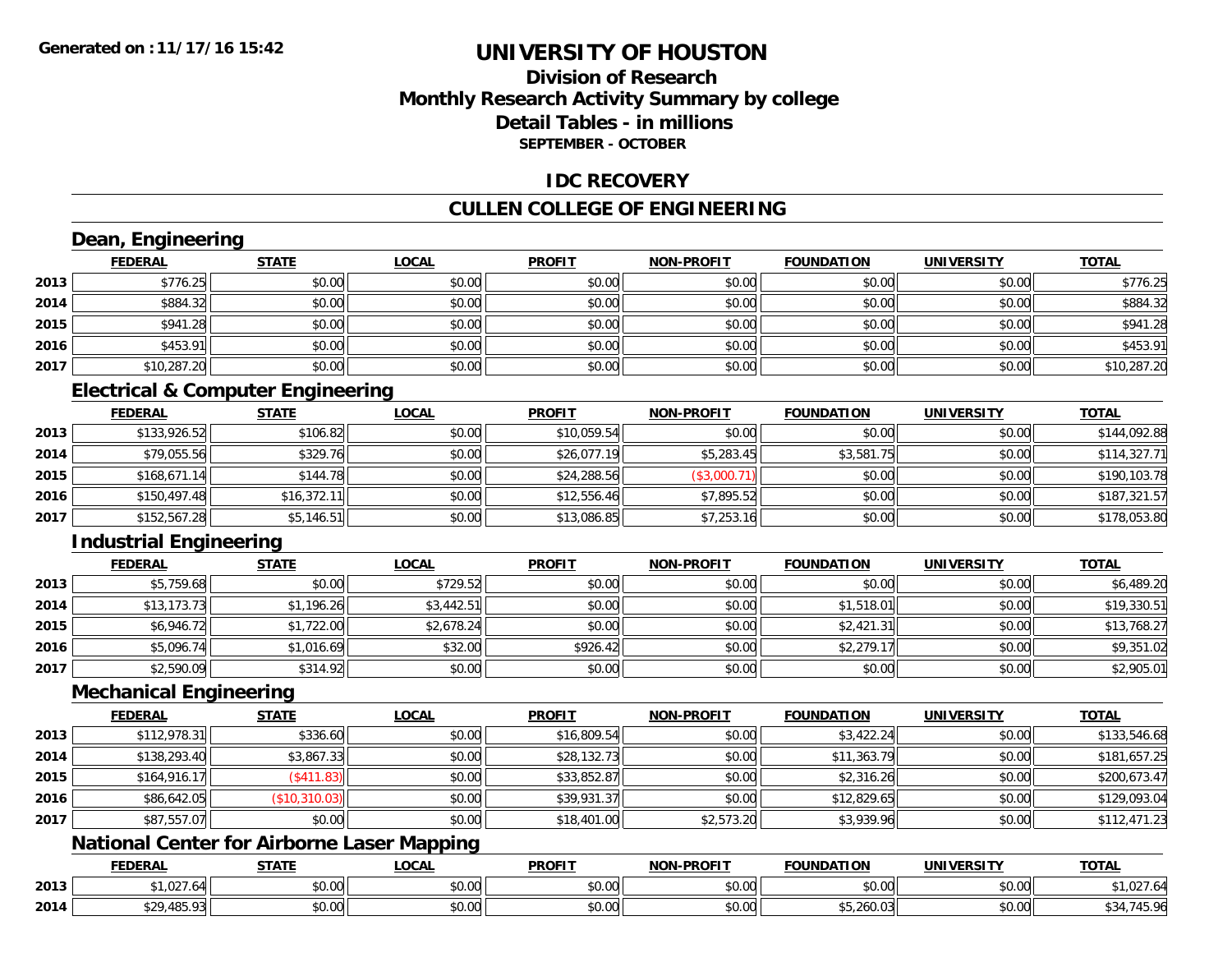## **Division of ResearchMonthly Research Activity Summary by college Detail Tables - in millionsSEPTEMBER - OCTOBER**

### **IDC RECOVERY**

## **CULLEN COLLEGE OF ENGINEERING**

## **National Center for Airborne Laser Mapping**

|      |                |              | National Center for Airborne Laser Mapping |               |                   |                   |            |              |
|------|----------------|--------------|--------------------------------------------|---------------|-------------------|-------------------|------------|--------------|
|      | <b>FEDERAL</b> | <u>STATE</u> | <u>_OCAL</u>                               | <b>PROFIT</b> | <b>NON-PROFIT</b> | <b>FOUNDATION</b> | UNIVERSITY | <b>TOTAL</b> |
| 2015 | \$9,512.44     | \$0.00       | \$0.00                                     | \$0.00        | \$0.00            | \$0.00            | \$0.00     | \$9,512.44   |
| 2016 | \$56,140.20    | \$0.00       | \$0.00                                     | \$0.00        | \$2,490.28        | \$0.00            | \$0.00     | \$58,630.48  |
| 2017 | \$26,339.03    | \$0.00       | \$0.00                                     | \$0.00        | \$8,672.67        | \$0.00            | \$0.00     | \$35,011.70  |

<u> 1989 - Johann Stoff, amerikansk politiker (d. 1989)</u>

## **Petroleum Engineering**

|      | <b>FEDERAL</b> | <b>STATE</b> | <u>LOCAL</u> | <b>PROFIT</b> | <b>NON-PROFIT</b> | <b>FOUNDATION</b> | <b>UNIVERSITY</b> | <b>TOTAL</b> |
|------|----------------|--------------|--------------|---------------|-------------------|-------------------|-------------------|--------------|
| 2014 | \$2,904.04     | \$0.00       | \$0.00       | \$1,062.33    | \$0.00            | \$0.00            | \$0.00            | \$3,966.37   |
| 2015 | \$0.00         | \$0.00       | \$0.00       | \$24,274.92   | \$0.00            | \$0.00            | \$0.00            | \$24,274.92  |
| 2016 | \$14,461.13    | \$0.00       | \$0.00       | \$14,793.99   | \$0.00            | \$0.00            | \$0.00            | \$332.86     |
| 2017 | \$0.00         | \$0.00       | \$0.00       | \$6,738.20    | \$0.00            | \$0.00            | \$0.00            | \$6,738.20   |

#### **Wind Energy Center**

|       | <b>FEDERAL</b> | <b>STATE</b> | <b>LOCAL</b> | <b>PROFIT</b> | <b>NON-PROFIT</b> | <b>FOUNDATION</b> | <b>UNIVERSITY</b> | <b>TOTAL</b>   |
|-------|----------------|--------------|--------------|---------------|-------------------|-------------------|-------------------|----------------|
| 2013  | \$0.00         | \$0.00       | \$0.00       | \$0.00        | \$0.00            | \$0.00            | \$0.00            | \$0.00         |
| 2014  | \$0.00         | \$0.00       | \$0.00       | \$0.00        | \$0.00            | \$0.00            | \$0.00            | \$0.00         |
| 2015  | \$0.00         | \$0.00       | \$0.00       | \$0.00        | \$0.00            | \$0.00            | \$0.00            | \$0.00         |
| 2016  | \$0.00         | \$0.00       | \$0.00       | \$0.00        | \$0.00            | \$0.00            | \$0.00            | \$0.00         |
| 2017  | \$0.00         | \$0.00       | \$0.00       | \$0.00        | \$0.00            | \$0.00            | \$0.00            | \$0.00         |
| Total | \$3,069,871.24 | \$72,668.62  | \$9,287.63   | \$595,957.44  | \$49,429.35       | \$62,187.01       | \$4,656.47        | \$3,864,057.76 |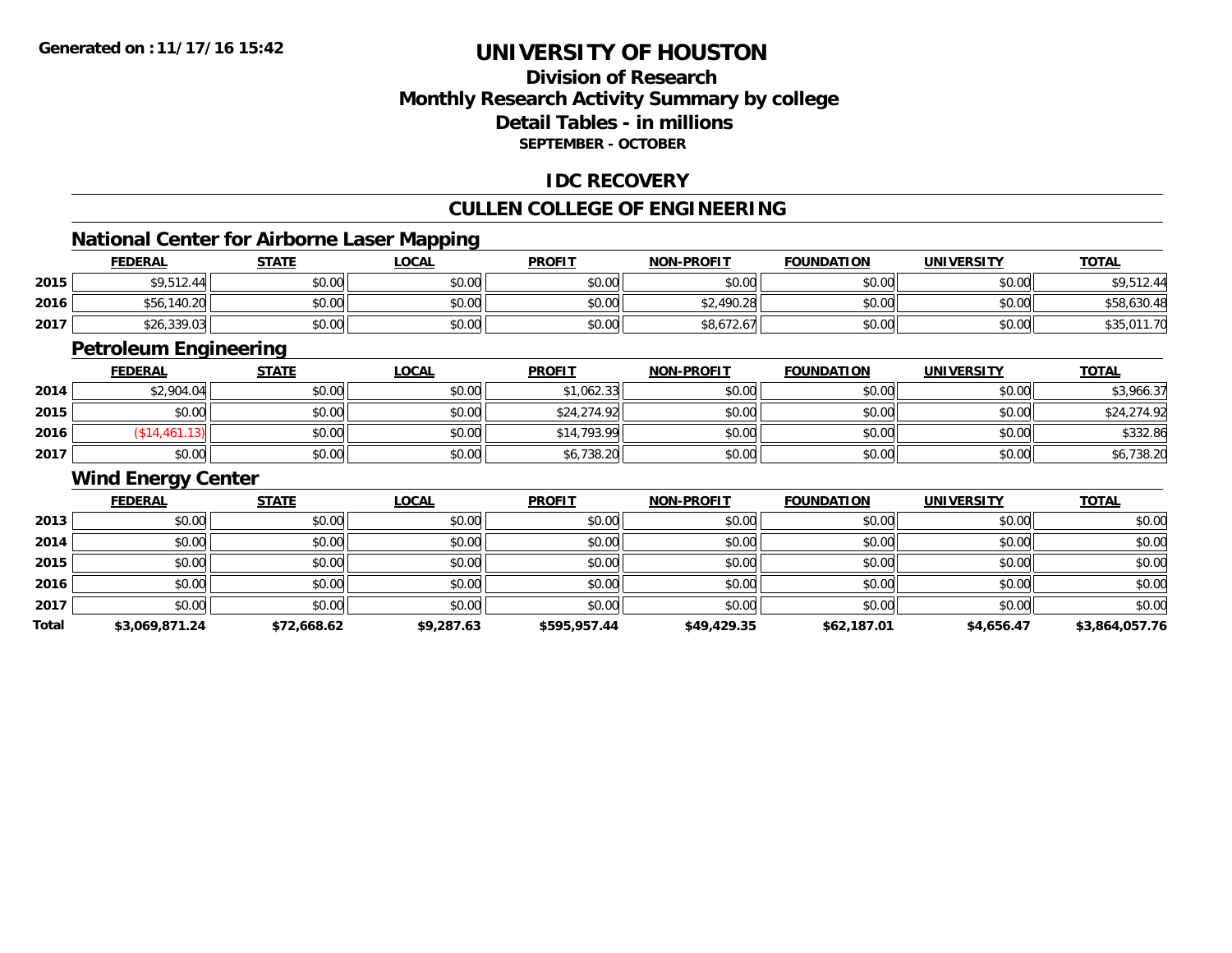## **Division of Research Monthly Research Activity Summary by college Detail Tables - in millions SEPTEMBER - OCTOBER**

#### **IDC RECOVERY**

## **DIVISION OF RESEARCH**

|      | <b>Allied Geophysical Laboratories</b>                    |              |              |               |                   |                   |                   |              |
|------|-----------------------------------------------------------|--------------|--------------|---------------|-------------------|-------------------|-------------------|--------------|
|      | <b>FEDERAL</b>                                            | <b>STATE</b> | <b>LOCAL</b> | <b>PROFIT</b> | <b>NON-PROFIT</b> | <b>FOUNDATION</b> | <b>UNIVERSITY</b> | <b>TOTAL</b> |
| 2013 | \$0.00                                                    | \$0.00       | \$0.00       | \$1,007.76    | \$0.00            | \$0.00            | \$0.00            | \$1,007.76   |
|      | <b>Center for Advanced Computing and Data Systems</b>     |              |              |               |                   |                   |                   |              |
|      | <b>FEDERAL</b>                                            | <b>STATE</b> | <b>LOCAL</b> | <b>PROFIT</b> | <b>NON-PROFIT</b> | <b>FOUNDATION</b> | <b>UNIVERSITY</b> | <b>TOTAL</b> |
| 2013 | \$1,842.55                                                | \$0.00       | \$0.00       | \$0.00        | \$0.00            | \$0.00            | \$0.00            | \$1,842.55   |
| 2014 | (\$3,895.45)                                              | \$0.00       | \$0.00       | \$0.00        | \$0.00            | \$0.00            | \$0.00            | (\$3,895.45) |
| 2015 | \$0.00                                                    | \$0.00       | \$0.00       | \$0.00        | \$0.00            | \$0.00            | \$0.00            | \$0.00       |
| 2016 | \$592.78                                                  | \$0.00       | \$0.00       | \$0.00        | \$0.00            | \$0.00            | \$0.00            | \$592.78     |
| 2017 | \$0.00                                                    | \$0.00       | \$0.00       | \$0.00        | \$0.00            | \$0.00            | \$0.00            | \$0.00       |
|      | <b>Center for Advanced Materials</b>                      |              |              |               |                   |                   |                   |              |
|      | <b>FEDERAL</b>                                            | <b>STATE</b> | <b>LOCAL</b> | <b>PROFIT</b> | <b>NON-PROFIT</b> | <b>FOUNDATION</b> | <b>UNIVERSITY</b> | <b>TOTAL</b> |
| 2013 | \$0.00                                                    | \$0.00       | \$0.00       | \$0.00        | \$0.00            | \$0.00            | \$0.00            | \$0.00       |
| 2014 | \$0.00                                                    | \$0.00       | \$0.00       | \$0.00        | \$0.00            | \$0.00            | \$0.00            | \$0.00       |
| 2015 | \$0.00                                                    | \$0.00       | \$0.00       | \$0.00        | \$0.00            | \$0.00            | \$0.00            | \$0.00       |
| 2016 | \$0.00                                                    | \$0.00       | \$0.00       | \$0.00        | \$0.00            | \$0.00            | \$0.00            | \$0.00       |
| 2017 | \$0.00                                                    | \$0.00       | \$0.00       | \$0.00        | \$0.00            | \$0.00            | \$0.00            | \$0.00       |
|      | <b>Center for Biomedical &amp; Environmental Genomics</b> |              |              |               |                   |                   |                   |              |
|      | <b>FEDERAL</b>                                            | <b>STATE</b> | <b>LOCAL</b> | <b>PROFIT</b> | <b>NON-PROFIT</b> | <b>FOUNDATION</b> | <b>UNIVERSITY</b> | <b>TOTAL</b> |
| 2013 | \$0.00                                                    | \$0.00       | \$0.00       | \$0.00        | \$0.00            | \$0.00            | \$0.00            | \$0.00       |
| 2014 | \$0.00                                                    | \$0.00       | \$0.00       | \$0.00        | \$0.00            | \$0.00            | \$0.00            | \$0.00       |
| 2015 | \$0.00                                                    | \$0.00       | \$0.00       | \$0.00        | \$0.00            | \$0.00            | \$0.00            | \$0.00       |
| 2016 | \$0.00                                                    | \$0.00       | \$0.00       | \$0.00        | \$0.00            | \$0.00            | \$0.00            | \$0.00       |
|      | <b>Division of Research</b>                               |              |              |               |                   |                   |                   |              |
|      | <b>FEDERAL</b>                                            | <b>STATE</b> | <b>LOCAL</b> | <b>PROFIT</b> | <b>NON-PROFIT</b> | <b>FOUNDATION</b> | <b>UNIVERSITY</b> | <b>TOTAL</b> |
| 2013 | \$0.00                                                    | \$0.00       | \$0.00       | \$0.00        | \$0.00            | \$0.00            | \$0.00            | \$0.00       |
| 2014 | \$0.00                                                    | \$0.00       | \$0.00       | \$0.00        | \$0.00            | \$0.00            | \$0.00            | \$0.00       |
| 2015 | \$0.00                                                    | \$0.00       | \$0.00       | \$0.00        | \$0.00            | \$0.00            | \$0.00            | \$0.00       |
| 2016 | \$0.00                                                    | \$0.00       | \$0.00       | \$0.00        | \$0.00            | \$0.00            | \$0.00            | \$0.00       |
| 2017 | \$0.00                                                    | \$0.00       | \$0.00       | \$0.00        | \$0.00            | \$0.00            | \$0.00            | \$0.00       |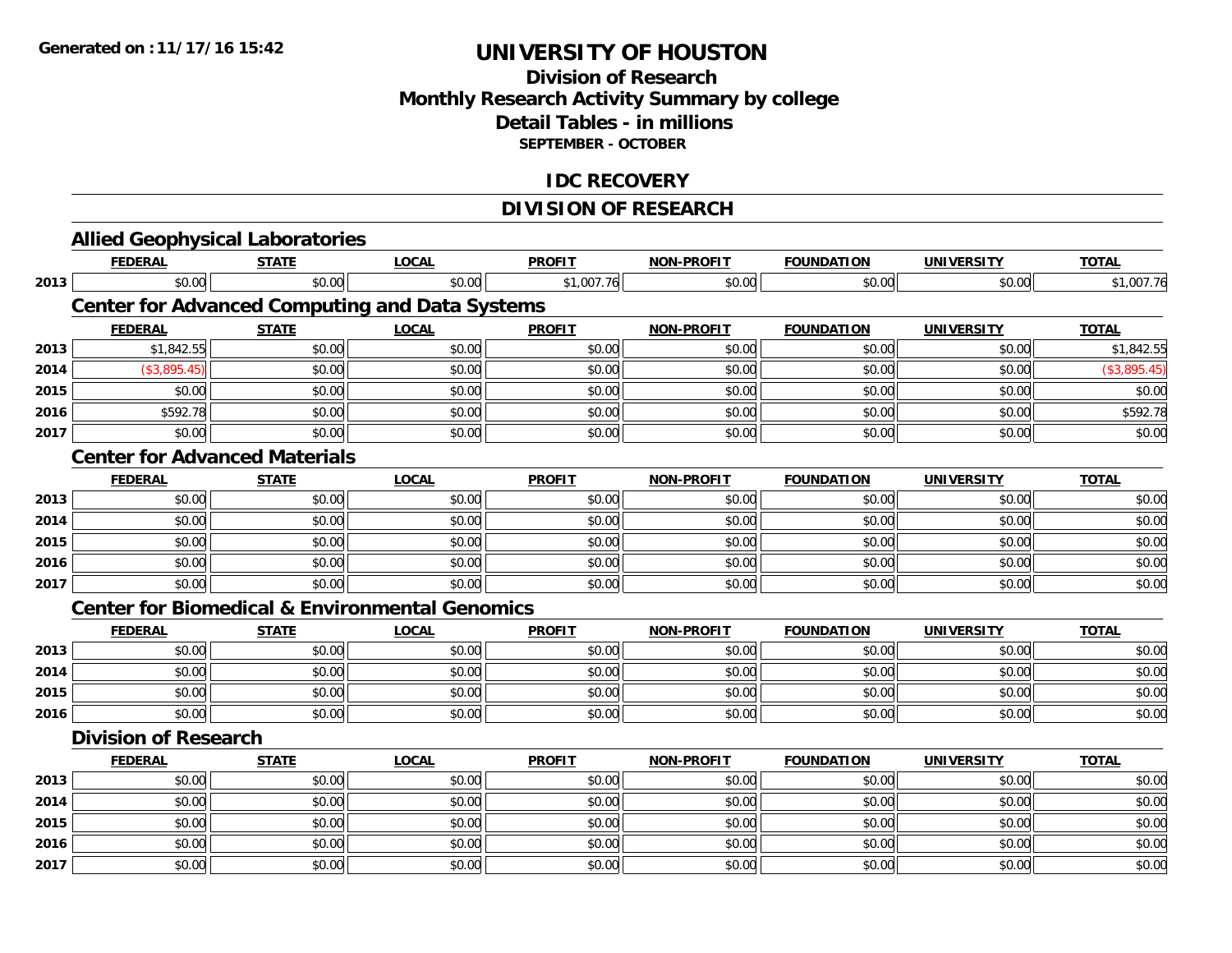## **Division of ResearchMonthly Research Activity Summary by college Detail Tables - in millions SEPTEMBER - OCTOBER**

#### **IDC RECOVERY**

### **DIVISION OF RESEARCH**

#### **Office of Contracts and Grants**

|              | <u>FEDERAL</u>                       | <b>STATE</b> | <u>LOCAL</u> | <b>PROFIT</b> | <u>NON-PROFIT</u> | <u>FOUNDATION</u> | <u>UNIVERSITY</u> | <u>TOTAL</u> |
|--------------|--------------------------------------|--------------|--------------|---------------|-------------------|-------------------|-------------------|--------------|
| 2013         | \$0.00                               | \$0.00       | \$0.00       | \$0.00        | \$0.00            | \$0.00            | \$0.00            | \$0.00       |
| 2014         | \$0.00                               | \$0.00       | \$0.00       | \$0.00        | \$0.00            | \$0.00            | \$0.00            | \$0.00       |
| 2015         | \$0.00                               | \$0.00       | \$0.00       | \$0.00        | \$0.00            | \$0.00            | \$0.00            | \$0.00       |
| 2016         | \$0.00                               | \$0.00       | \$0.00       | \$0.00        | \$0.00            | \$0.00            | \$0.00            | \$0.00       |
|              | <b>TcSUH</b>                         |              |              |               |                   |                   |                   |              |
|              | <b>FEDERAL</b>                       | <b>STATE</b> | <b>LOCAL</b> | <b>PROFIT</b> | <b>NON-PROFIT</b> | <b>FOUNDATION</b> | <b>UNIVERSITY</b> | <b>TOTAL</b> |
| 2013         | \$2,680.01                           | \$160.22     | \$0.00       | \$2,727.06    | \$0.00            | \$0.00            | \$0.00            | \$5,567.29   |
| 2014         | \$7,046.31                           | \$494.64     | \$0.00       | \$3,856.78    | \$0.00            | \$0.00            | \$0.00            | \$11,397.73  |
| 2015         | \$6,702.91                           | \$0.00       | \$0.00       | \$1,900.98    | \$0.00            | \$0.00            | \$0.00            | \$8,603.89   |
| 2016         | \$18,810.30                          | \$0.00       | \$0.00       | \$4,073.58    | \$0.00            | \$0.00            | \$0.00            | \$22,883.88  |
| 2017         | \$2,992.84                           | \$0.00       | \$0.00       | \$2,798.96    | \$0.00            | \$0.00            | \$0.00            | \$5,791.80   |
|              | <b>Texas Obesity Research Center</b> |              |              |               |                   |                   |                   |              |
|              | <b>FEDERAL</b>                       | <b>STATE</b> | <b>LOCAL</b> | <b>PROFIT</b> | <b>NON-PROFIT</b> | <b>FOUNDATION</b> | <b>UNIVERSITY</b> | <b>TOTAL</b> |
| 2013         | \$0.00                               | \$0.00       | \$0.00       | \$0.00        | \$0.00            | \$0.00            | \$0.00            | \$0.00       |
| 2014         | \$0.00                               | \$0.00       | \$0.00       | \$0.00        | \$0.00            | \$0.00            | \$0.00            | \$0.00       |
| 2015         | \$0.00                               | \$0.00       | \$0.00       | \$0.00        | \$0.00            | \$0.00            | \$0.00            | \$0.00       |
| 2016         | \$0.00                               | \$0.00       | \$0.00       | \$0.00        | \$0.00            | \$0.00            | \$0.00            | \$0.00       |
| 2017         | \$0.00                               | \$0.00       | \$0.00       | \$0.00        | \$5,547.80        | \$0.00            | \$0.00            | \$5,547.80   |
|              | <b>TIMES</b>                         |              |              |               |                   |                   |                   |              |
|              | <b>FEDERAL</b>                       | <b>STATE</b> | <b>LOCAL</b> | <b>PROFIT</b> | <b>NON-PROFIT</b> | <b>FOUNDATION</b> | <b>UNIVERSITY</b> | <b>TOTAL</b> |
| 2013         | \$101,433.03                         | (\$99.10)    | \$0.00       | \$0.00        | \$0.00            | \$0.00            | \$0.00            | \$101,333.93 |
| 2014         | \$63,874.97                          | (\$205.96)   | \$0.00       | \$0.00        | \$0.00            | \$0.00            | \$0.00            | \$63,669.01  |
| 2015         | \$61,444.90                          | \$0.00       | \$0.00       | \$0.00        | \$0.00            | \$0.00            | \$0.00            | \$61,444.90  |
| 2016         | \$55,016.30                          | (\$78.79)    | \$0.00       | \$0.00        | \$0.00            | \$0.00            | \$0.00            | \$54,937.51  |
| 2017         | \$36,903.59                          | \$0.00       | \$0.00       | \$0.00        | (\$269.63)        | \$0.00            | \$0.00            | \$36,633.96  |
| <b>Total</b> | \$355,445.02                         | \$271.01     | \$0.00       | \$16,365.12   | \$5,278.17        | \$0.00            | \$0.00            | \$377,359.33 |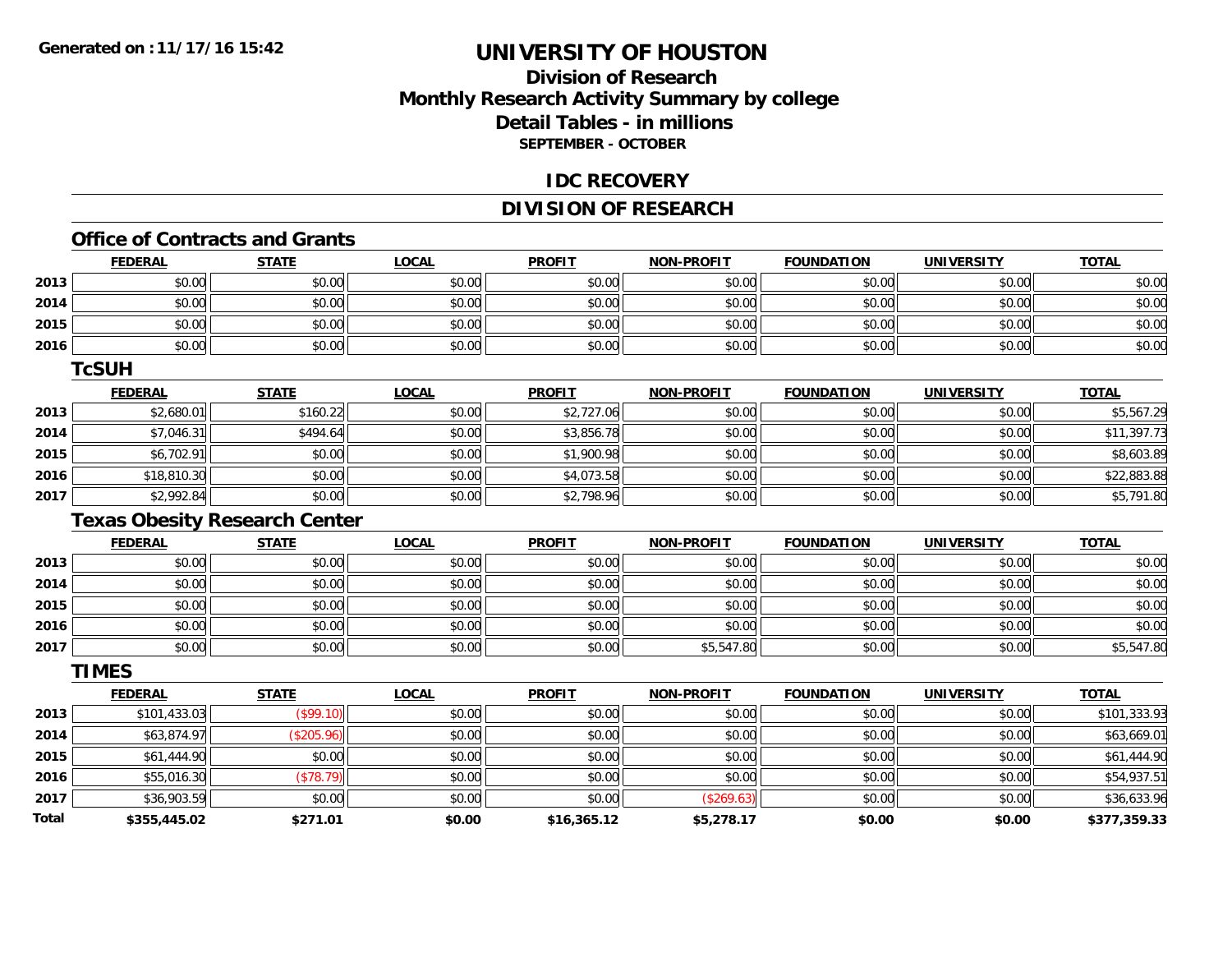# **Division of ResearchMonthly Research Activity Summary by college Detail Tables - in millionsSEPTEMBER - OCTOBER**

## **IDC RECOVERY**

# **GRADUATE COLLEGE OF SOCIAL WORK**

# **Center for Drug and Social Policy Research**

|      | <b>FEDERAL</b> | <b>STATE</b> | <b>LOCAL</b> | <b>PROFIT</b> | <b>NON-PROFIT</b> | <b>FOUNDATION</b> | <b>UNIVERSITY</b> | <b>TOTAL</b> |
|------|----------------|--------------|--------------|---------------|-------------------|-------------------|-------------------|--------------|
| 2013 | \$33.05        | \$0.00       | \$0.00       | \$0.00        | \$0.00            | \$0.00            | \$0.00            | \$33.05      |
| 2014 | \$0.00         | \$0.00       | \$0.00       | \$0.00        | \$0.00            | \$0.00            | \$0.00            | \$0.00       |
| 2015 | \$2,125.66     | \$0.00       | \$0.00       | \$0.00        | \$0.00            | \$0.00            | \$0.00            | (\$2,125.66) |
| 2016 | \$19,202.12    | \$0.00       | \$0.00       | \$0.00        | \$0.00            | \$0.00            | \$0.00            | \$19,202.12  |
| 2017 | \$18,901.34    | \$0.00       | \$0.00       | \$0.00        | \$0.00            | \$0.00            | \$0.00            | \$18,901.34  |

# **Center for Health Equities & Evaluation Research**

|      | <u>FEDERAL</u> | <b>STATE</b> | <u>LOCAL</u> | <b>PROFIT</b> | <b>NON-PROFIT</b> | <b>FOUNDATION</b> | <b>UNIVERSITY</b> | <b>TOTAL</b> |
|------|----------------|--------------|--------------|---------------|-------------------|-------------------|-------------------|--------------|
| 2013 | \$6,368.34     | \$0.00       | \$0.00       | \$0.00        | \$0.00            | \$0.00            | \$0.00            | \$6,368.34   |
| 2014 | \$839.20       | \$0.00       | \$0.00       | \$0.00        | \$0.00            | \$0.00            | \$0.00            | \$839.20     |
| 2015 | \$1,655.64     | \$0.00       | \$0.00       | \$0.00        | \$0.00            | \$0.00            | \$0.00            | \$1,655.64   |
| 2016 | \$1,660.06     | \$0.00       | \$0.00       | \$0.00        | \$0.00            | \$0.00            | \$0.00            | \$1,660.06   |
| 2017 | \$10,681.11    | \$0.00       | \$0.00       | \$0.00        | \$0.00            | \$0.00            | \$0.00            | \$10,681.11  |

# **Child & Family for Innovative Research**

|      | <b>FEDERAL</b> | <u>STATE</u> | <u>LOCAL</u> | <b>PROFIT</b> | <b>NON-PROFIT</b> | <b>FOUNDATION</b> | <b>UNIVERSITY</b> | <b>TOTAL</b>  |
|------|----------------|--------------|--------------|---------------|-------------------|-------------------|-------------------|---------------|
| 2013 | \$25,513.61    | \$92.59      | \$662.25     | \$0.00        | \$0.00            | \$0.00            | \$0.00            | \$26,268.45   |
| 2014 | \$4,172.09     | \$41.05      | \$436.45     | \$0.00        | \$0.00            | \$145.27          | \$0.00            | \$4,794.86    |
| 2015 | \$18,367.52    | \$436.87     | \$0.00       | \$0.00        | \$0.00            | \$2,141.59        | \$0.00            | \$20,945.98   |
| 2016 | (\$60,068.85)  | \$0.00       | \$0.00       | \$0.00        | \$0.00            | \$3,798.78        | \$0.00            | (\$56,270.07) |
| 2017 | \$17,437.77    | \$3,660.07   | \$2,905.98   | \$0.00        | \$0.00            | \$474.74          | \$0.00            | \$24,478.56   |

### **Community Projects - Social Work**

|      | EEDEDAI<br>ERM             | <b>CTATE</b>   | 0 <sup>n</sup><br>vuri | <b>PROFIT</b> | <b>DDAEIT</b><br><b>AIOR</b> | ---<br><b>EOLINDAT</b> | <b>IINIVEDSITV</b>            | <b>TOTAL</b> |
|------|----------------------------|----------------|------------------------|---------------|------------------------------|------------------------|-------------------------------|--------------|
| 2013 |                            | ልስ ስስ<br>JU.UU | $\sim$ 00<br>pu.uu     | 0.00<br>JU.UU | 0.00<br>JU.UU                | ტი იი<br>JU.UU         | $\sim$ $\sim$<br><b>PU.UU</b> |              |
|      | Casial Mark<br><b>Doop</b> |                |                        |               |                              |                        |                               |              |

#### **Dean, Social Work**

|      | <b>FEDERAL</b> | <b>STATE</b> | <u>LOCAL</u> | <b>PROFIT</b> | <b>NON-PROFIT</b> | <b>FOUNDATION</b> | <b>UNIVERSITY</b> | <b>TOTAL</b> |
|------|----------------|--------------|--------------|---------------|-------------------|-------------------|-------------------|--------------|
| 2013 | (\$10.65)      | \$0.00       | \$0.00       | \$0.00        | \$0.00            | \$0.00            | \$0.00            | (\$10.65)    |
| 2014 | \$0.00         | \$0.00       | \$0.00       | \$0.00        | \$0.00            | \$0.00            | \$0.00            | \$0.00       |
| 2015 | \$302.99       | \$0.00       | \$0.00       | \$0.00        | \$0.00            | \$0.00            | \$0.00            | \$302.99     |
| 2016 | \$9,347.55     | \$0.00       | \$0.00       | \$41.76       | \$0.00            | \$0.00            | \$0.00            | \$9,389.31   |
| 2017 | \$6,239.59     | \$0.00       | \$0.00       | \$143.55      | \$46.68           | \$555.00          | \$0.00            | \$6,984.82   |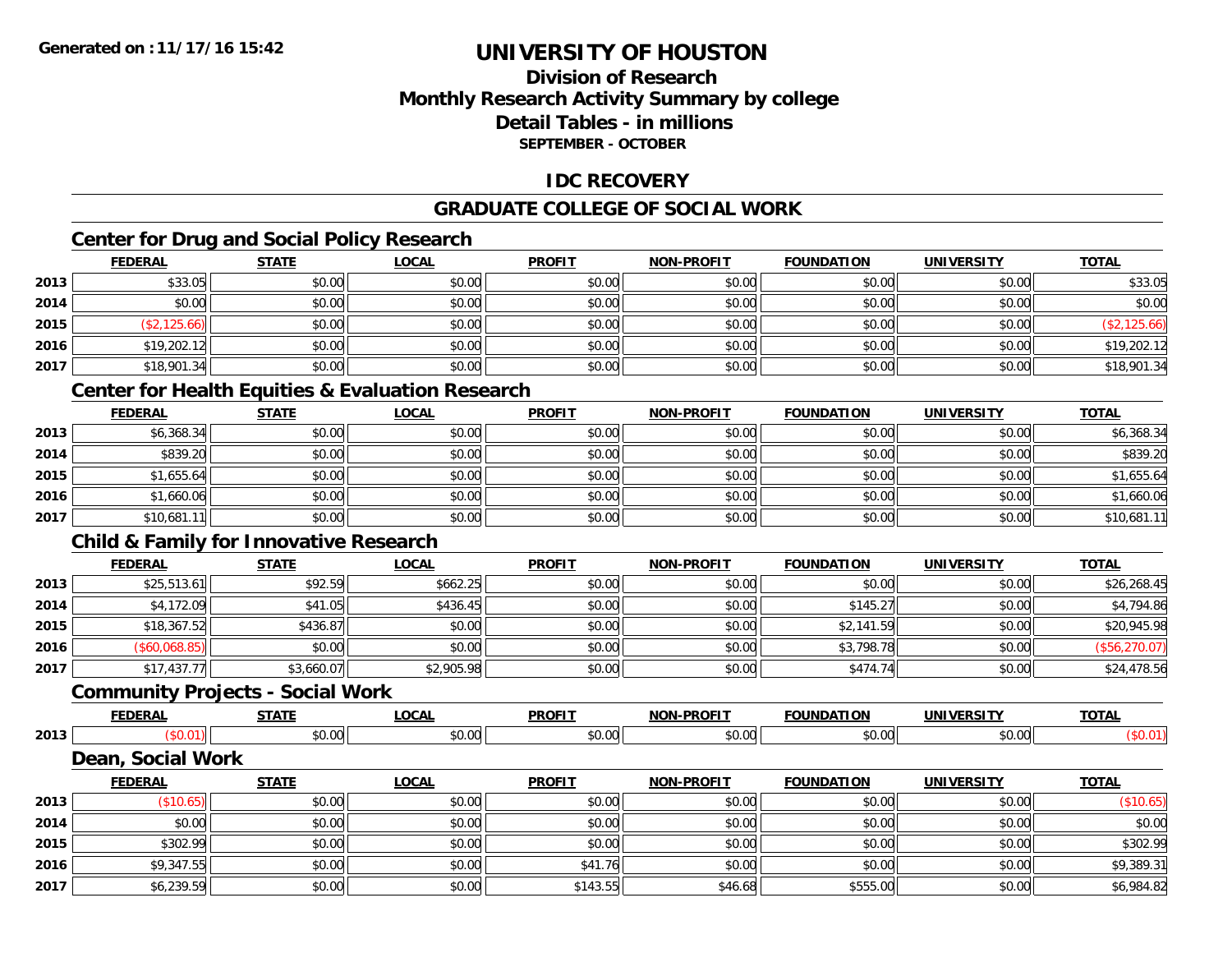## **Division of Research Monthly Research Activity Summary by college Detail Tables - in millions SEPTEMBER - OCTOBER**

### **IDC RECOVERY**

#### **GRADUATE COLLEGE OF SOCIAL WORK**

## **Office for Drug SPR**

|              | <b>FEDERAL</b> | <b>STATE</b> | _OCAL      | <b>PROFIT</b>    | <b>NON-PROFIT</b> | <b>FOUNDATION</b> | UNIVERSITY | <b>TOTAL</b> |
|--------------|----------------|--------------|------------|------------------|-------------------|-------------------|------------|--------------|
| 2013         | \$0.00         | \$0.00       | \$0.00     | \$0.00           | \$0.00            | \$0.00            | \$0.00     | \$0.00       |
| 2015         | \$0.00         | \$0.00       | \$0.00     | \$0.00           | \$0.00            | \$0.00            | \$0.00     | \$0.00       |
| <b>Total</b> | \$78,516.81    | ,230.58      | \$4,004.68 | $$185.3^{\circ}$ | \$46.68           | \$7,115.38        | \$0.00     | \$94,099.44  |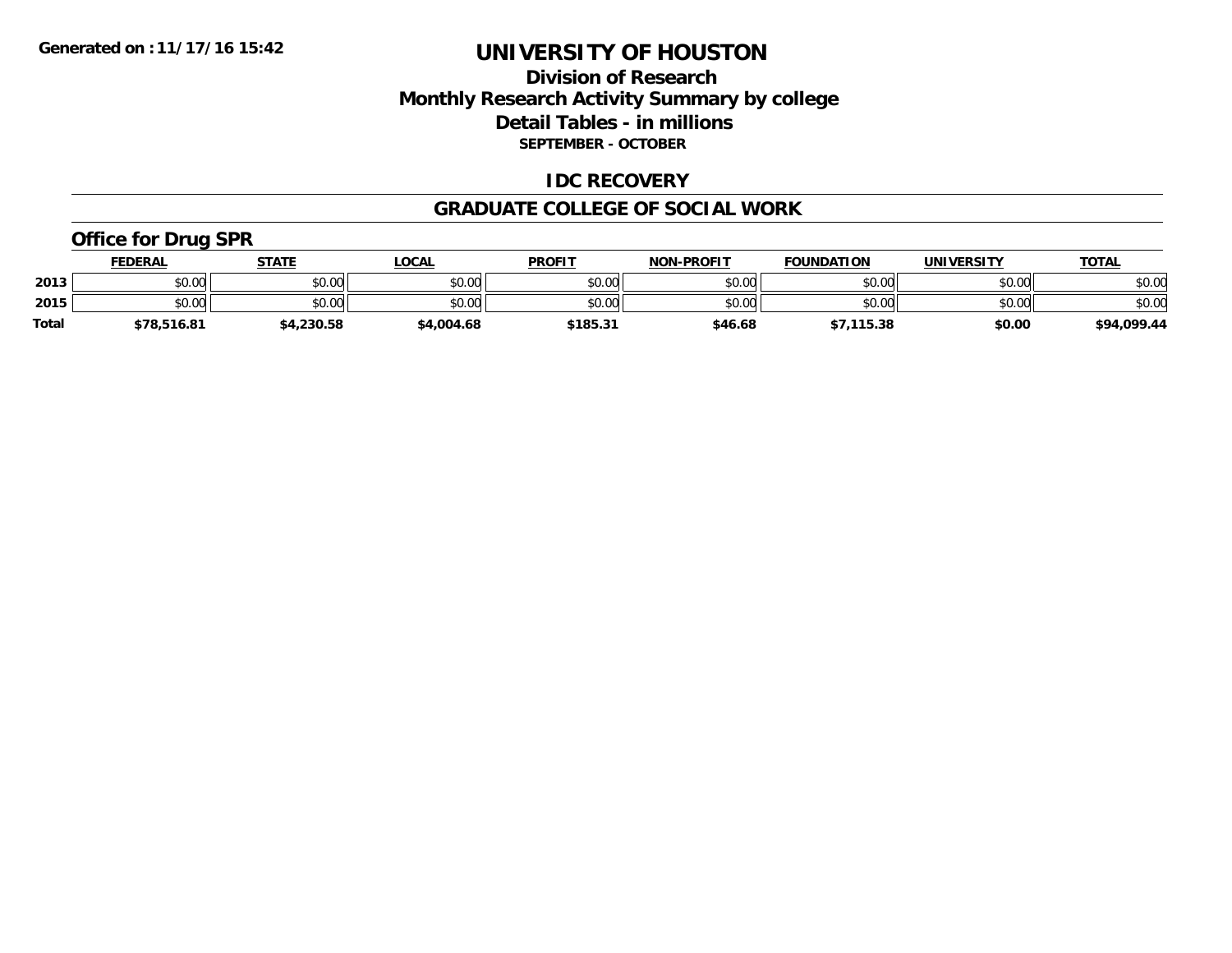## **Division of Research Monthly Research Activity Summary by college Detail Tables - in millions SEPTEMBER - OCTOBER**

### **IDC RECOVERY**

#### **HILTON COLLEGE OF HOTEL AND RESTAURANT MANAGEMENT**

### **Hotel and Restaurant Management**

|       | <b>FEDERAL</b> | <b>STATE</b> | <b>LOCAL</b> | <b>PROFIT</b> | NON-PROFIT   | <b>FOUNDATION</b> | <b>UNIVERSITY</b> | <b>TOTAL</b> |
|-------|----------------|--------------|--------------|---------------|--------------|-------------------|-------------------|--------------|
| 2013  | \$714.15       | \$804.38     | \$0.00       | \$0.00        | \$0.00       | \$0.00            | \$0.00            | \$1,518.53   |
| 2014  | \$3,647.25     | \$0.00       | \$0.00       | \$0.00        | \$0.00       | \$0.00            | \$0.00            | \$3,647.25   |
| 2015  | \$7,018.88     | \$0.00       | \$0.00       | \$0.00        | \$0.00       | \$280.78          | \$0.00            | \$7,299.66   |
| 2016  | \$11,165.18    | \$0.00       | \$0.00       | \$0.00        | \$0.00       | \$0.00            | \$0.00            | \$11,165.18  |
| 2017  | \$5,153.27     | \$0.00       | \$0.00       | \$0.00        | (\$5,273.05) | \$0.00            | \$0.00            | (\$119.78)   |
| Total | \$27,698.73    | \$804.38     | \$0.00       | \$0.00        | (\$5,273.05) | \$280.78          | \$0.00            | \$23,510.84  |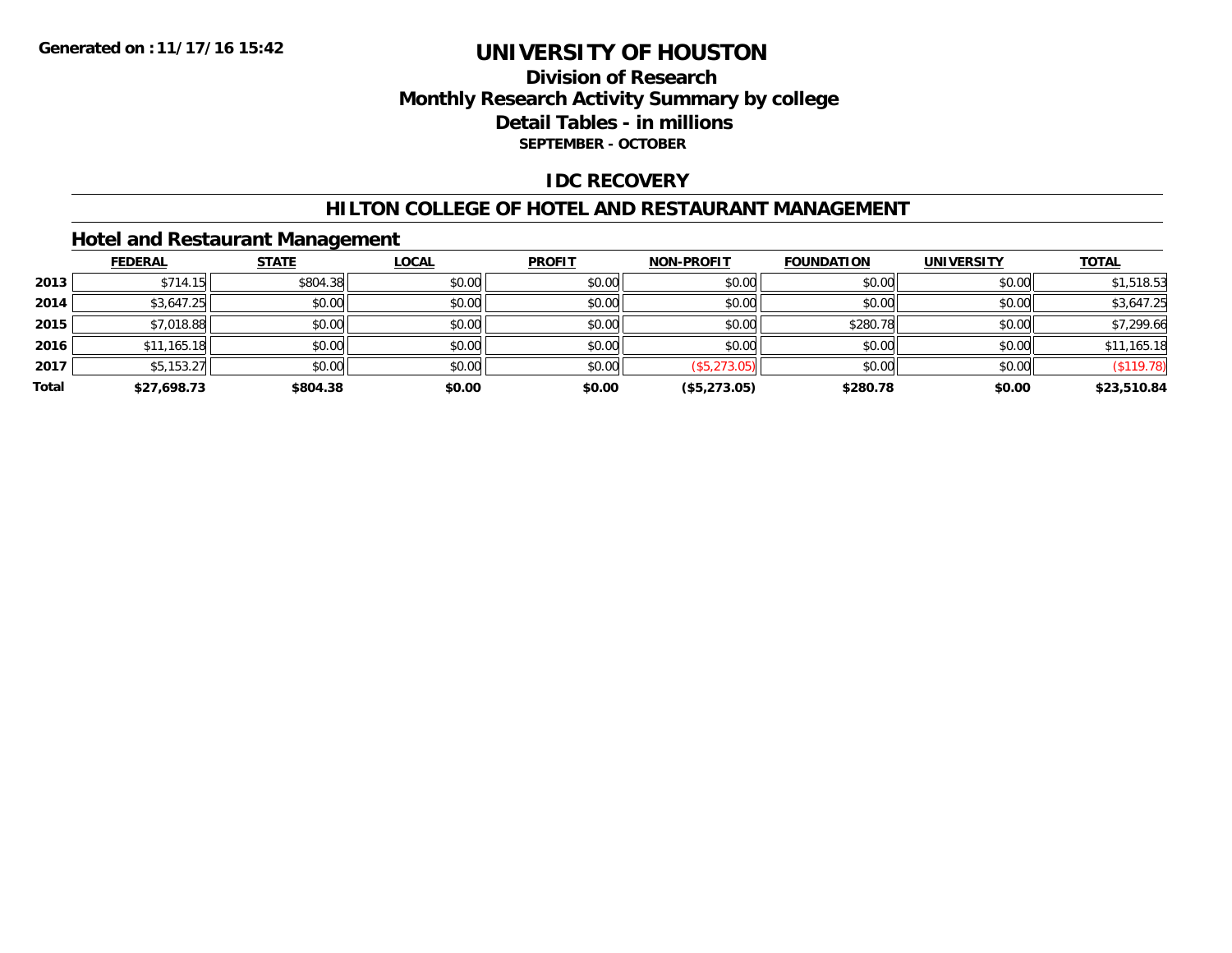## **Division of Research Monthly Research Activity Summary by college Detail Tables - in millions SEPTEMBER - OCTOBER**

### **IDC RECOVERY**

#### **HONORS COLLEGE**

# **Dean, Honors College**

|       | <b>FEDERAL</b> | <b>STATE</b> | <b>LOCAL</b> | <b>PROFIT</b> | <b>NON-PROFIT</b> | <b>FOUNDATION</b> | <b>UNIVERSITY</b> | <b>TOTAL</b> |
|-------|----------------|--------------|--------------|---------------|-------------------|-------------------|-------------------|--------------|
| 2013  | \$2,072.64     | \$0.00       | \$0.00       | \$0.00        | \$2,174.93        | \$0.00            | \$0.00            | \$4,247.56   |
| 2014  | \$826.41       | \$0.00       | \$0.00       | \$0.00        | \$1,329.64        | \$12.98           | \$0.00            | \$2,169.03   |
| 2015  | \$0.00         | \$0.00       | \$0.00       | \$0.00        | (\$5.90)          | \$3.05            | \$0.00            | (\$2.85)     |
| 2016  | \$0.00         | \$0.00       | \$0.00       | \$0.00        | \$0.00            | \$12.57           | \$0.00            | \$12.57      |
| 2017  | \$0.00         | \$0.00       | \$0.00       | \$0.00        | \$0.00            | \$0.00            | \$0.00            | \$0.00       |
| Total | \$2,899.04     | \$0.00       | \$0.00       | \$0.00        | \$3,498.66        | \$28.60           | \$0.00            | \$6,426.31   |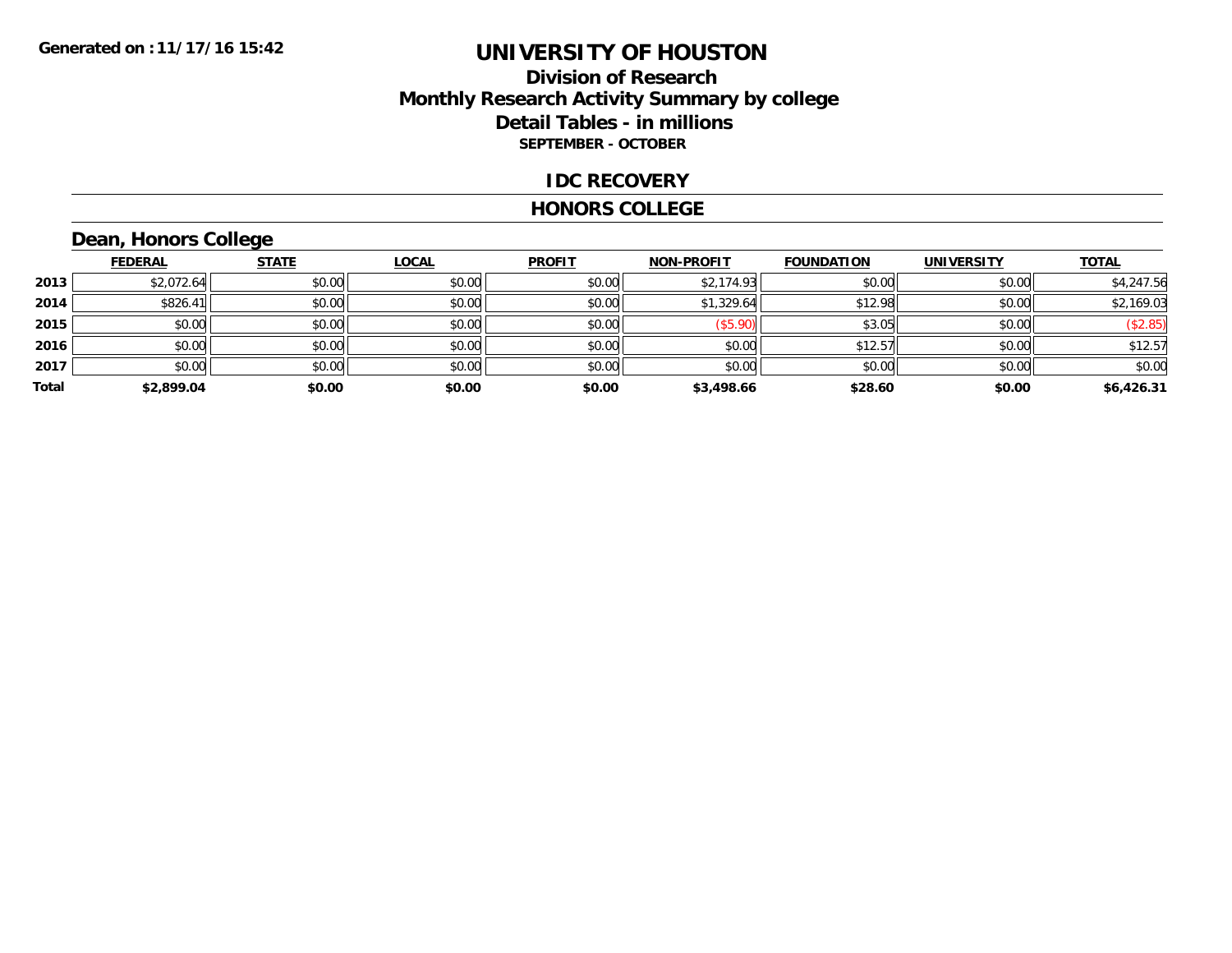## **Division of Research Monthly Research Activity Summary by college Detail Tables - in millions SEPTEMBER - OCTOBER**

#### **IDC RECOVERY**

#### **LIBRARY**

### **Administration, Library**

|       | <b>FEDERAL</b>             | <u>STATE</u> | LOCAL  | <b>PROFIT</b> | <b>NON-PROFIT</b> | <b>FOUNDATION</b> | <b>UNIVERSITY</b> | <u>TOTAL</u> |
|-------|----------------------------|--------------|--------|---------------|-------------------|-------------------|-------------------|--------------|
| 2013  | ሐሴ ሰሰ<br>JU.UU             | \$0.00       | \$0.00 | \$0.00        | \$0.00            | \$0.00            | \$0.00            | \$0.00       |
| 2014  | $*$ $\cap$ $\cap$<br>JU.UU | \$0.00       | \$0.00 | \$0.00        | \$0.00            | \$0.00            | \$0.00            | \$0.00       |
| Total | \$0.00                     | \$0.00       | \$0.00 | \$0.00        | \$0.00            | \$0.00            | \$0.00            | \$0.00       |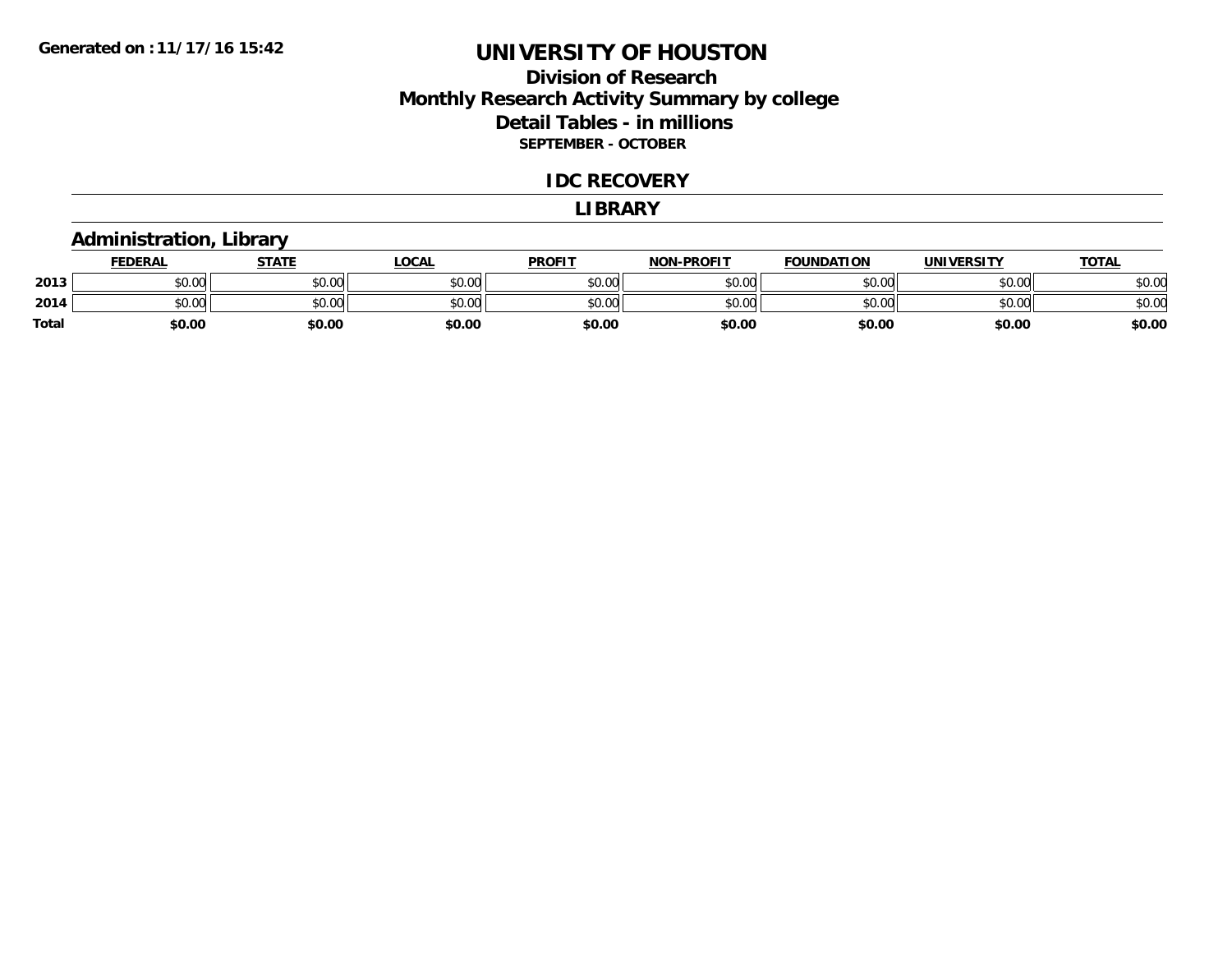## **Division of Research Monthly Research Activity Summary by college Detail Tables - in millions SEPTEMBER - OCTOBER**

#### **IDC RECOVERY**

#### **PRESIDENT**

#### **Office of the President**

|       | <b>FEDERAL</b> | <u>STATE</u> | <b>LOCAL</b> | <b>PROFIT</b> | <b>NON-PROFIT</b> | <b>FOUNDATION</b> | <b>UNIVERSITY</b> | <b>TOTAL</b> |
|-------|----------------|--------------|--------------|---------------|-------------------|-------------------|-------------------|--------------|
| 2015  | \$0.00         | \$0.00       | \$0.00       | \$0.00        | \$0.00            | \$0.00            | \$0.00            | \$0.00       |
| 2016  | \$0.00         | \$0.00       | \$0.00       | \$0.00        | \$0.00            | \$0.00            | \$0.00            | \$0.00       |
| 2017  | \$0.00         | \$0.00       | \$0.00       | \$0.00        | \$0.00            | \$0.00            | \$0.00            | \$0.00       |
| Total | \$0.00         | \$0.00       | \$0.00       | \$0.00        | \$0.00            | \$0.00            | \$0.00            | \$0.00       |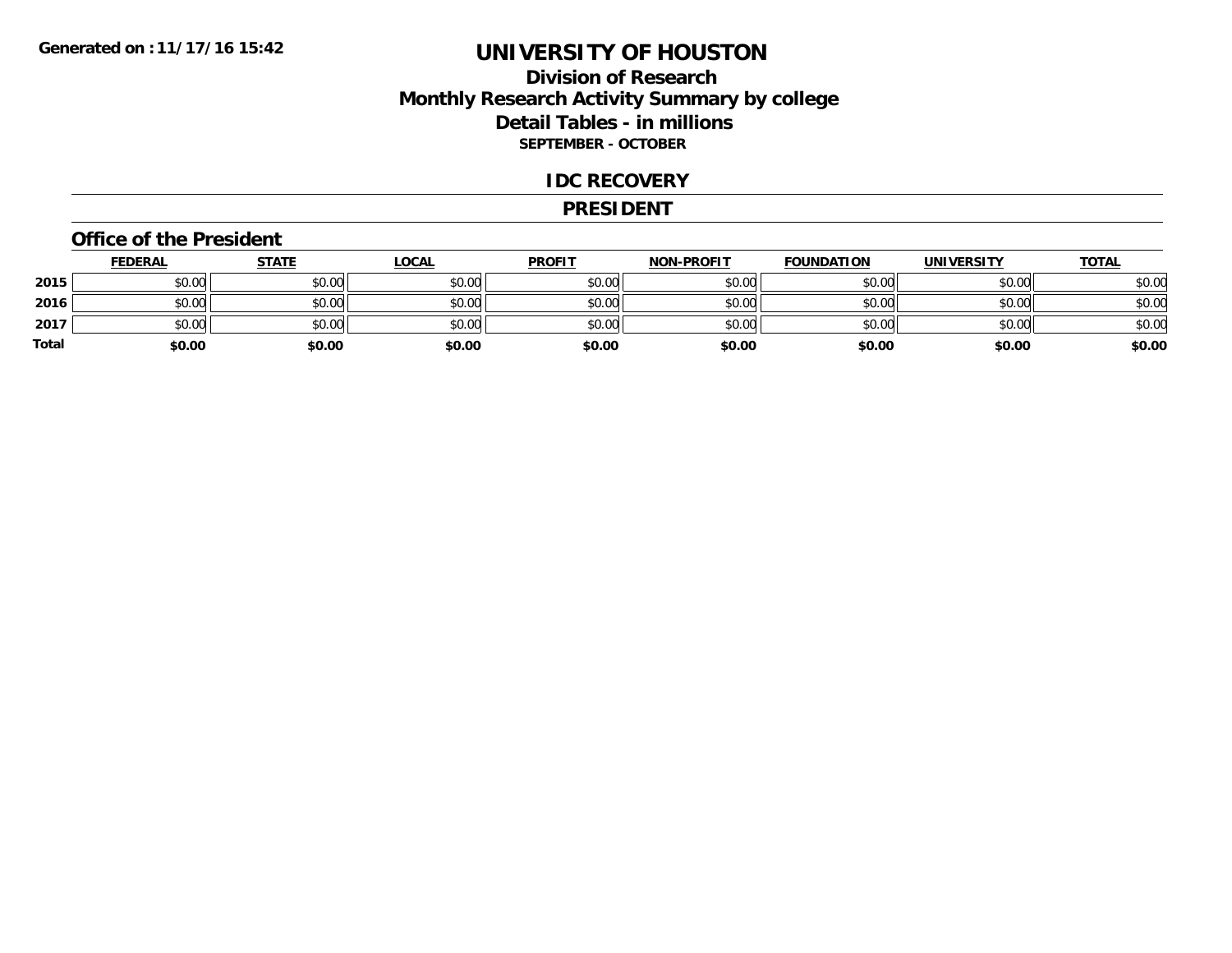## **Division of Research Monthly Research Activity Summary by college Detail Tables - in millions SEPTEMBER - OCTOBER**

## **IDC RECOVERY**

#### **SENIOR V.P. FOR ACADEMIC AFFAIRS AND PROVOST**

|      | <b>Challenger Program</b>                           |              |              |               |                   |                   |                   |              |
|------|-----------------------------------------------------|--------------|--------------|---------------|-------------------|-------------------|-------------------|--------------|
|      | <b>FEDERAL</b>                                      | <b>STATE</b> | <b>LOCAL</b> | <b>PROFIT</b> | <b>NON-PROFIT</b> | <b>FOUNDATION</b> | <b>UNIVERSITY</b> | <b>TOTAL</b> |
| 2013 | \$0.00                                              | \$0.00       | \$0.00       | \$0.00        | \$0.00            | \$0.00            | \$0.00            | \$0.00       |
| 2014 | \$0.00                                              | \$0.00       | \$0.00       | \$0.00        | \$0.00            | \$0.00            | \$0.00            | \$0.00       |
| 2015 | \$0.00                                              | \$0.00       | \$0.00       | \$0.00        | \$0.00            | \$0.00            | \$0.00            | \$0.00       |
| 2016 | \$0.00                                              | \$0.00       | \$0.00       | \$0.00        | \$0.00            | \$0.00            | \$0.00            | \$0.00       |
|      | <b>Learning Support Services</b>                    |              |              |               |                   |                   |                   |              |
|      | <b>FEDERAL</b>                                      | <b>STATE</b> | <b>LOCAL</b> | <b>PROFIT</b> | <b>NON-PROFIT</b> | <b>FOUNDATION</b> | <b>UNIVERSITY</b> | <b>TOTAL</b> |
| 2013 | \$0.00                                              | \$0.00       | \$0.00       | \$0.00        | \$0.00            | \$0.00            | \$0.00            | \$0.00       |
|      | <b>Senior V.P. for Academic Affairs and Provost</b> |              |              |               |                   |                   |                   |              |
|      | <b>FEDERAL</b>                                      | <b>STATE</b> | <b>LOCAL</b> | <b>PROFIT</b> | <b>NON-PROFIT</b> | <b>FOUNDATION</b> | <b>UNIVERSITY</b> | <b>TOTAL</b> |
| 2015 | \$0.00                                              | \$0.00       | \$0.00       | \$0.00        | \$0.00            | \$0.00            | \$0.00            | \$0.00       |
| 2016 | \$0.00                                              | \$0.00       | \$0.00       | \$0.00        | \$0.00            | \$0.00            | \$0.00            | \$0.00       |
| 2017 | \$0.00                                              | \$0.00       | \$0.00       | \$0.00        | \$0.00            | \$0.00            | \$0.00            | \$0.00       |
|      | <b>Student Support Services</b>                     |              |              |               |                   |                   |                   |              |
|      | <b>FEDERAL</b>                                      | <b>STATE</b> | <b>LOCAL</b> | <b>PROFIT</b> | <b>NON-PROFIT</b> | <b>FOUNDATION</b> | <b>UNIVERSITY</b> | <b>TOTAL</b> |
| 2015 | \$0.00                                              | \$0.00       | \$0.00       | \$0.00        | \$0.00            | \$0.00            | \$0.00            | \$0.00       |
|      | <b>UH Energy</b>                                    |              |              |               |                   |                   |                   |              |
|      | <b>FEDERAL</b>                                      | <b>STATE</b> | <b>LOCAL</b> | <b>PROFIT</b> | <b>NON-PROFIT</b> | <b>FOUNDATION</b> | <b>UNIVERSITY</b> | <b>TOTAL</b> |
| 2015 | \$0.00                                              | \$0.00       | \$0.00       | \$0.00        | \$0.00            | \$0.00            | \$0.00            | \$0.00       |
| 2016 | \$0.00                                              | \$0.00       | \$0.00       | \$0.00        | \$0.00            | \$0.00            | \$0.00            | \$0.00       |
| 2017 | \$0.00                                              | \$0.00       | \$0.00       | \$0.00        | \$0.00            | \$0.00            | \$0.00            | \$0.00       |
|      | <b>Undergraduate Student Success</b>                |              |              |               |                   |                   |                   |              |
|      | <b>FEDERAL</b>                                      | <b>STATE</b> | <b>LOCAL</b> | <b>PROFIT</b> | <b>NON-PROFIT</b> | <b>FOUNDATION</b> | <b>UNIVERSITY</b> | <b>TOTAL</b> |
| 2014 | \$0.00                                              | \$0.00       | \$0.00       | \$0.00        | \$0.00            | \$0.00            | \$0.00            | \$0.00       |
| 2015 | \$1,766.02                                          | \$0.00       | \$0.00       | \$0.00        | \$0.00            | \$0.00            | \$0.00            | \$1,766.02   |
| 2016 | \$234.56                                            | \$0.00       | \$0.00       | \$0.00        | \$0.00            | \$0.00            | \$0.00            | \$234.56     |
|      | <b>Undergraduate Student Success Center</b>         |              |              |               |                   |                   |                   |              |
|      | <b>FEDERAL</b>                                      | <b>STATE</b> | <b>LOCAL</b> | <b>PROFIT</b> | NON-PROFIT        | <b>FOUNDATION</b> | <b>UNIVERSITY</b> | <b>TOTAL</b> |
| 2013 | \$4,137.21                                          | \$0.00       | \$0.00       | \$0.00        | \$0.00            | \$0.00            | \$0.00            | \$4,137.21   |
| 2014 | \$3,158.63                                          | \$0.00       | \$0.00       | \$0.00        | \$0.00            | \$0.00            | \$0.00            | \$3,158.63   |
| 2015 | \$1,080.29                                          | \$0.00       | \$0.00       | \$0.00        | \$0.00            | \$0.00            | \$0.00            | \$1,080.29   |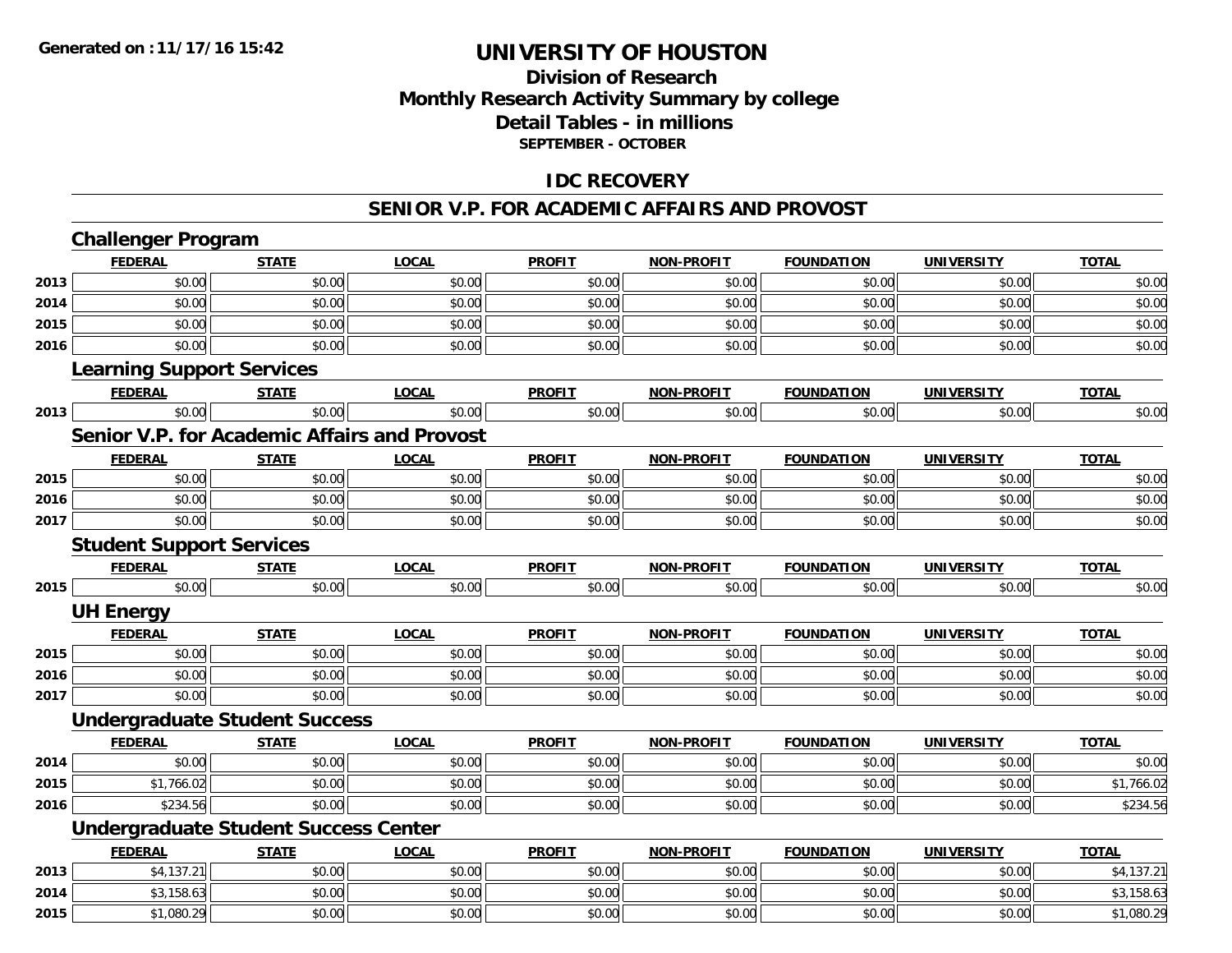# **Division of ResearchMonthly Research Activity Summary by college Detail Tables - in millions SEPTEMBER - OCTOBER**

### **IDC RECOVERY**

#### **SENIOR V.P. FOR ACADEMIC AFFAIRS AND PROVOST**

### **Undergraduate Student Success Center**

|       | <b>FEDERAL</b> | <b>STATE</b> | LOCAL  | <b>PROFIT</b>  | <b>NON-PROFIT</b> | <b>FOUNDATION</b> | <b>UNIVERSITY</b> | <b>TOTAL</b> |
|-------|----------------|--------------|--------|----------------|-------------------|-------------------|-------------------|--------------|
| 2016  | \$0.00         | \$0.00       | \$0.00 | nn no<br>JU.UU | \$0.00            | \$0.00            | \$0.00            | \$0.00       |
| Total | \$10,376.71    | \$0.00       | \$0.00 | \$0.00         | \$0.00            | \$0.00            | \$0.00            | \$10,376.7   |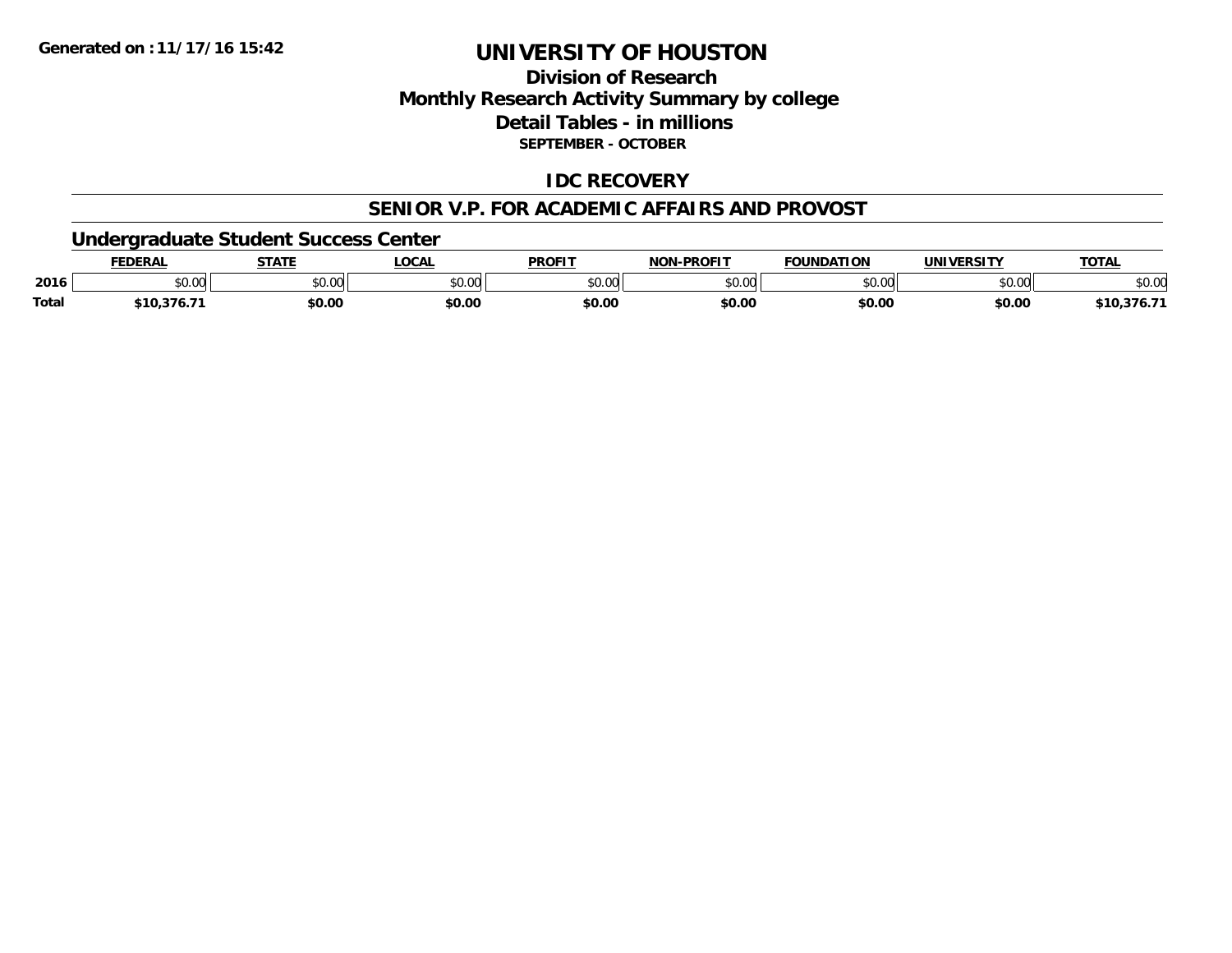# **Division of ResearchMonthly Research Activity Summary by college Detail Tables - in millions SEPTEMBER - OCTOBER**

### **IDC RECOVERY**

#### **UH LAW CENTER**

|       | Dean, Law      |              |              |               |                   |                   |                   |              |
|-------|----------------|--------------|--------------|---------------|-------------------|-------------------|-------------------|--------------|
|       | <b>FEDERAL</b> | <b>STATE</b> | <b>LOCAL</b> | <b>PROFIT</b> | <b>NON-PROFIT</b> | <b>FOUNDATION</b> | <b>UNIVERSITY</b> | <b>TOTAL</b> |
| 2013  | \$0.00         | \$0.00       | \$0.00       | \$0.00        | \$0.00            | \$0.00            | \$0.00            | \$0.00       |
| 2017  | \$0.00         | \$2,756.86   | \$0.00       | \$0.00        | \$0.00            | \$0.00            | \$0.00            | \$2,756.86   |
|       | Law-UH         |              |              |               |                   |                   |                   |              |
|       | <b>FEDERAL</b> | <b>STATE</b> | <b>LOCAL</b> | <b>PROFIT</b> | <b>NON-PROFIT</b> | <b>FOUNDATION</b> | <b>UNIVERSITY</b> | <b>TOTAL</b> |
| 2013  | \$20,699.98    | \$0.00       | \$0.00       | \$0.00        | \$0.00            | \$472.36          | \$0.00            | \$21,172.34  |
| 2014  | \$1,465.16     | \$0.00       | \$0.00       | \$0.00        | \$0.00            | \$0.00            | \$0.00            | \$1,465.16   |
| 2015  | \$0.00         | \$1,815.00   | \$0.00       | \$0.00        | \$0.00            | \$0.00            | \$0.00            | \$1,815.00   |
| 2016  | \$482.68       | \$3,030.00   | \$0.00       | \$0.00        | \$0.00            | \$37.72           | \$0.00            | \$3,550.40   |
| 2017  | \$483.26       | \$0.00       | \$0.00       | \$0.00        | \$0.00            | (\$585.76)        | \$0.00            | (\$102.50)   |
| Total | \$23,131.08    | \$7,601.86   | \$0.00       | \$0.00        | \$0.00            | (\$75.68)         | \$0.00            | \$30,657.26  |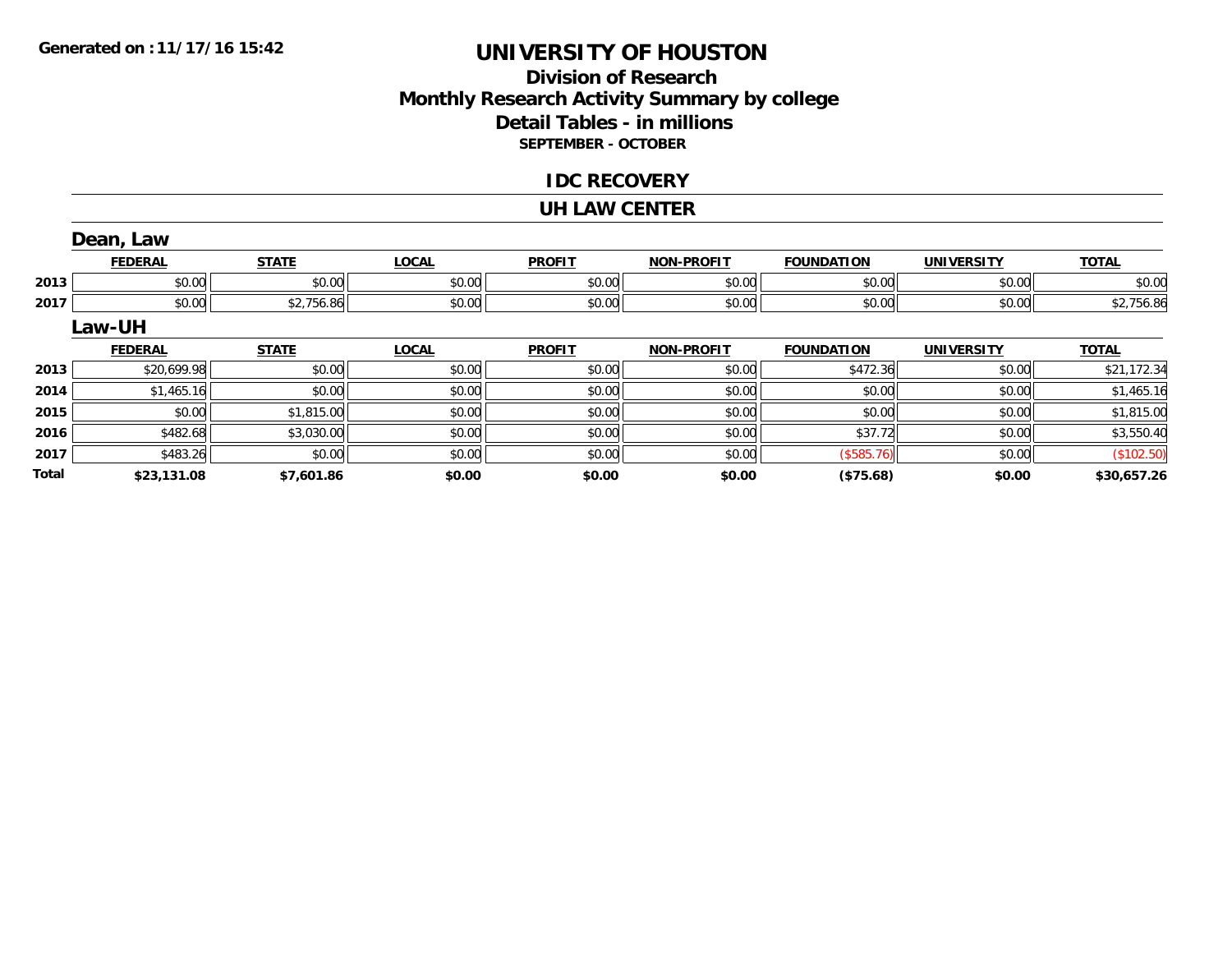# **Division of ResearchMonthly Research Activity Summary by college Detail Tables - in millions SEPTEMBER - OCTOBER**

### **IDC RECOVERY**

#### **UKNOWN COLLEGE**

### **Unknown Department**

|      | FEDERAL | <b>STATE</b> | <u>LOCAI</u> | <b>PROFIT</b> | <b>NON-PROFIT</b> | <b>FOUNDATION</b> | <b>UNIVERSITY</b> | <b>TOTAL</b> |
|------|---------|--------------|--------------|---------------|-------------------|-------------------|-------------------|--------------|
| 2015 | \$0.00  | \$0.00       | \$0.00       | \$0.00        | ደሰ ሰሰ<br>JU.UU    | \$0.00            | \$0.00            | \$0.00       |
| 2016 | \$0.00  | \$0.00       | \$0.00       | \$0.00        | ku uy<br>ง∪.∪บ    | \$0.00            | \$0.00            | \$0.00       |
| 2017 | \$0.00  | \$0.00       | \$0.00       | \$0.00        | \$0.00            | \$0.00            | \$0.00            | \$0.00       |

## **Wrong Department - Please Dont Select It**

|              | <b>FEDERAL</b> | <b>STATE</b> | <u>LOCAL</u> | <b>PROFIT</b> | <b>NON-PROFIT</b> | <b>FOUNDATION</b> | <b>UNIVERSITY</b> | <u>TOTAL</u> |
|--------------|----------------|--------------|--------------|---------------|-------------------|-------------------|-------------------|--------------|
| 2014         | \$0.00         | \$0.00       | \$0.00       | \$0.00        | \$0.00            | \$0.00            | \$0.00            | \$0.00       |
| 2016         | \$0.00         | \$0.00       | \$0.00       | \$0.00        | \$0.00            | \$0.00            | \$0.00            | \$0.00       |
| <b>Total</b> | \$0.00         | \$0.00       | \$0.00       | \$0.00        | \$0.00            | \$0.00            | \$0.00            | \$0.00       |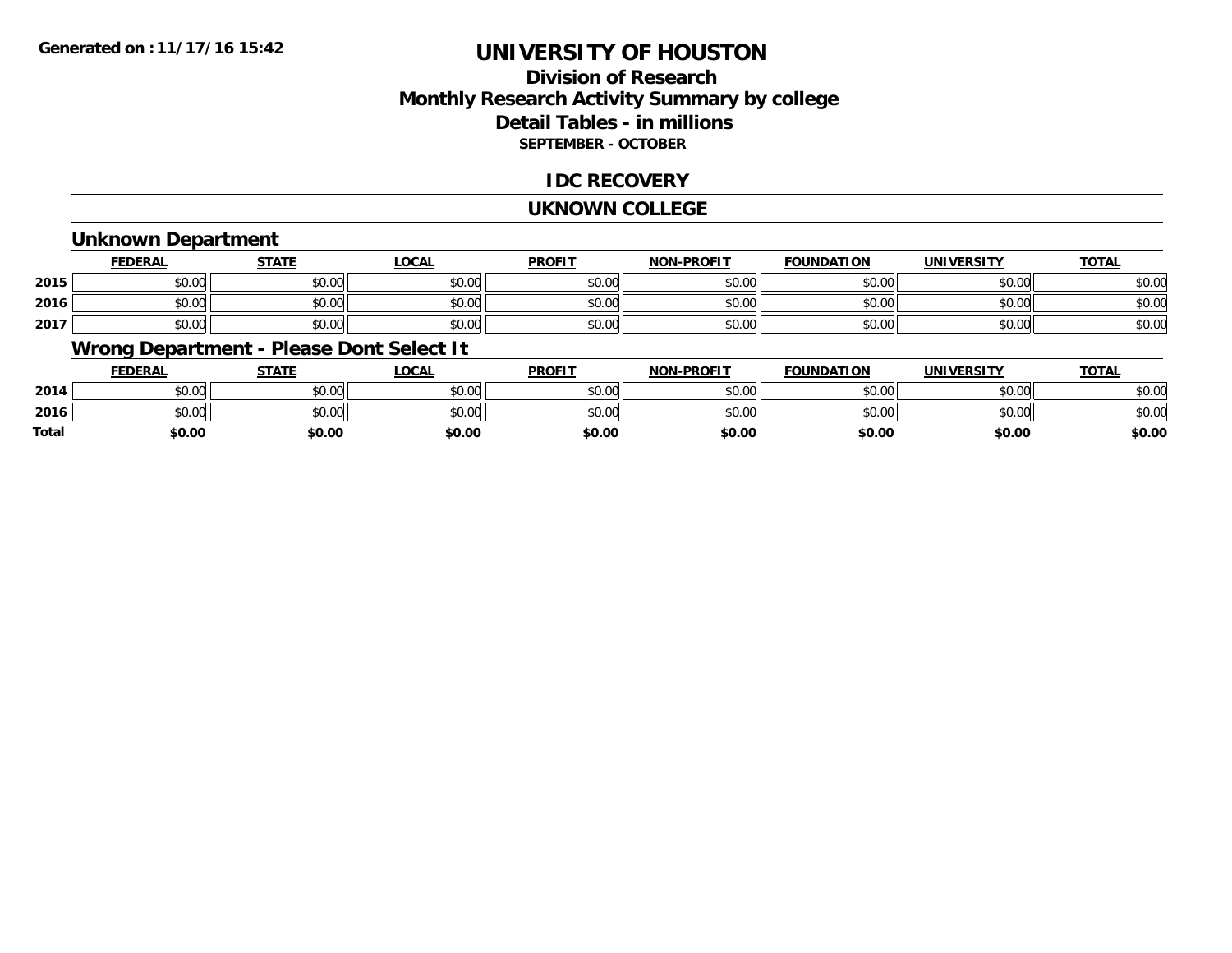## **Division of Research Monthly Research Activity Summary by college Detail Tables - in millions SEPTEMBER - OCTOBER**

### **IDC RECOVERY**

# **VICE PRESIDENT FOR ADMINISTRATION**

|       | <b>Physical Plant</b> |              |              |               |                   |                   |                   |              |
|-------|-----------------------|--------------|--------------|---------------|-------------------|-------------------|-------------------|--------------|
|       | <b>FEDERAL</b>        | <b>STATE</b> | <b>LOCAL</b> | <b>PROFIT</b> | <b>NON-PROFIT</b> | <b>FOUNDATION</b> | <b>UNIVERSITY</b> | <b>TOTAL</b> |
| 2014  | \$0.00                | \$0.00       | \$0.00       | \$0.00        | \$0.00            | \$0.00            | \$0.00            | \$0.00       |
| 2015  | \$0.00                | \$0.00       | \$0.00       | \$0.00        | \$0.00            | \$0.00            | \$0.00            | \$0.00       |
| 2016  | \$0.00                | \$0.00       | \$0.00       | \$0.00        | \$0.00            | \$0.00            | \$0.00            | \$0.00       |
| Total | \$0.00                | \$0.00       | \$0.00       | \$0.00        | \$0.00            | \$0.00            | \$0.00            | \$0.00       |